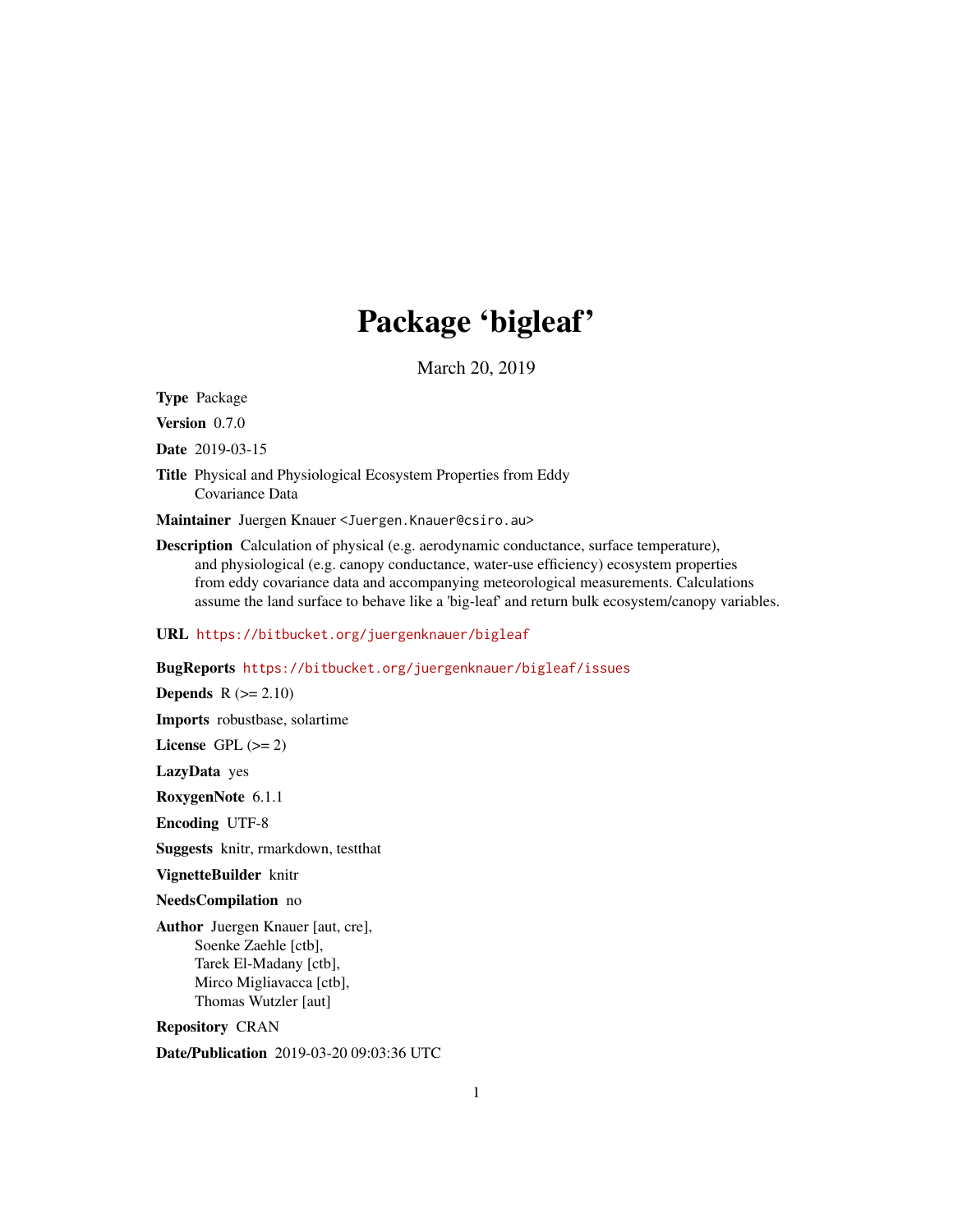# R topics documented:

|                                                                                                        | 3              |
|--------------------------------------------------------------------------------------------------------|----------------|
|                                                                                                        | $\overline{7}$ |
|                                                                                                        | 8              |
|                                                                                                        | 9              |
|                                                                                                        | 11             |
|                                                                                                        | 12             |
|                                                                                                        | 13             |
|                                                                                                        | 15             |
|                                                                                                        | 16             |
|                                                                                                        | 17             |
|                                                                                                        | 19             |
|                                                                                                        | 20             |
|                                                                                                        | 22             |
|                                                                                                        | 23             |
|                                                                                                        | 24             |
|                                                                                                        | 27             |
|                                                                                                        | 28             |
|                                                                                                        | 29             |
|                                                                                                        |                |
|                                                                                                        | 34             |
|                                                                                                        |                |
|                                                                                                        | 37             |
|                                                                                                        | 38             |
|                                                                                                        | 38             |
|                                                                                                        | 39             |
|                                                                                                        | 40             |
|                                                                                                        | 41             |
|                                                                                                        | 42             |
|                                                                                                        | 43             |
|                                                                                                        | 44             |
|                                                                                                        | 45             |
|                                                                                                        | 46             |
|                                                                                                        | 50             |
|                                                                                                        | 52             |
|                                                                                                        | 53             |
|                                                                                                        |                |
|                                                                                                        | 55             |
|                                                                                                        | 56             |
| Reynolds. Number $\ldots \ldots \ldots \ldots \ldots \ldots \ldots \ldots \ldots \ldots \ldots \ldots$ | 57             |
|                                                                                                        | 58             |
|                                                                                                        | 59             |
| stability.correction                                                                                   | 62             |
|                                                                                                        | 63             |
|                                                                                                        | 64             |
|                                                                                                        | 65             |
|                                                                                                        | 68             |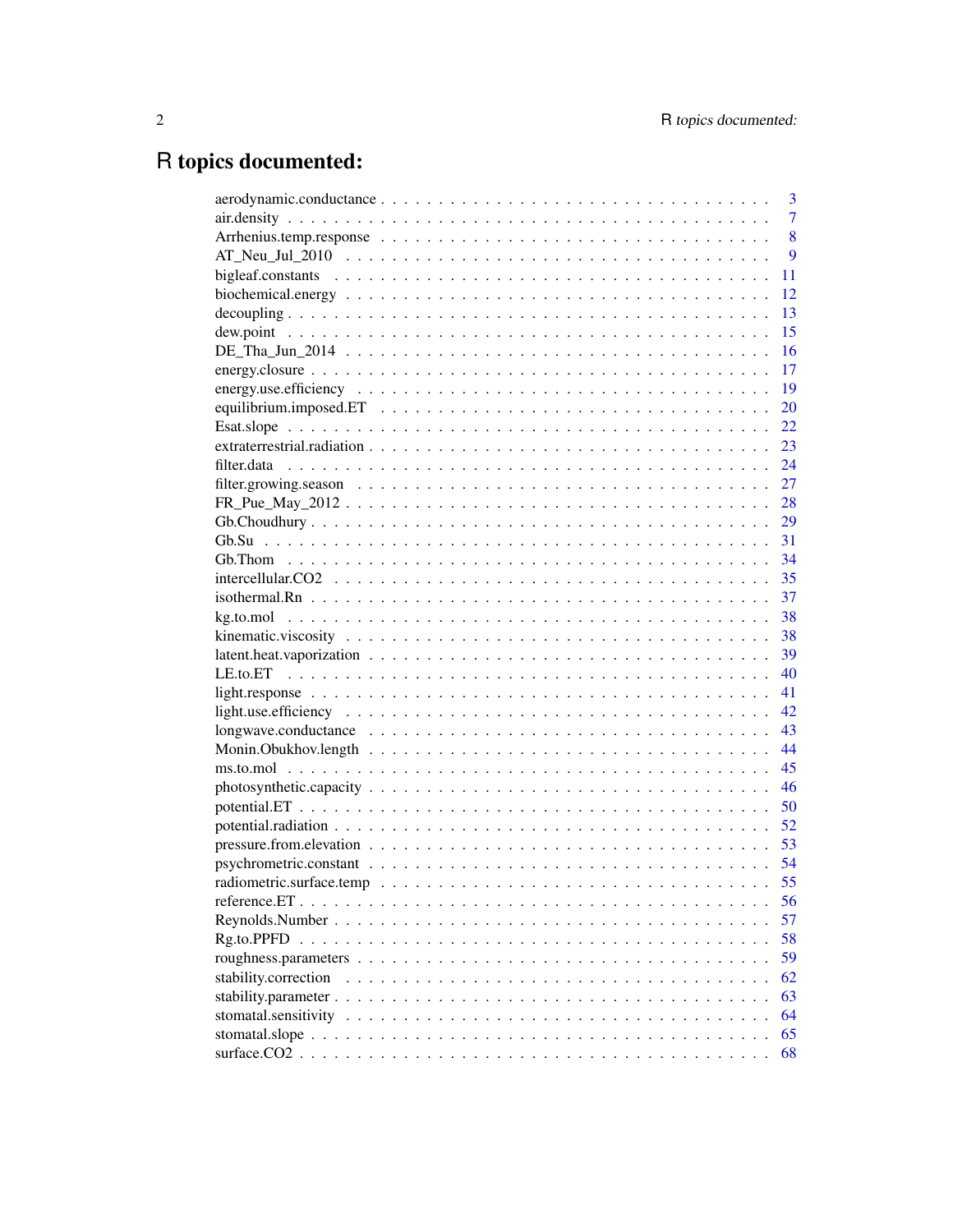<span id="page-2-0"></span>

<span id="page-2-1"></span>aerodynamic.conductance

*Aerodynamic Conductance*

# Description

Bulk aerodynamic conductance, including options for the boundary layer conductance formulation and stability correction functions.

#### Usage

```
aerodynamic.conductance(data, Tair = "Tair", pressure = "pressure",
 wind = "wind", ustar = "ustar", H = "H", zr, zh, d, z0m, D1,N = 2, fc = NULL, LAI, Cd = 0.2, hs = 0.01,
 wind_profile = FALSE, stab_correction = TRUE,
  stab_formulation = c("Dyer_1970", "Businger_1971"),
 Rb_model = c("Thom_1972", "Choudhury_1988", "Su_2001",
  "constant_kB-1"), kB_h = NULL, Sc = NULL, Sc_name = NULL,
  constants = bigleaf.constants())
```

| data     | Data frame or matrix containing all required variables                                                                                 |
|----------|----------------------------------------------------------------------------------------------------------------------------------------|
| Tair     | Air temperature (deg $C$ )                                                                                                             |
| pressure | Atmospheric pressure (kPa)                                                                                                             |
| wind     | Wind speed $(m s-1)$                                                                                                                   |
| ustar    | Friction velocity (m s-1)                                                                                                              |
| H        | Sensible heat flux (W m-2)                                                                                                             |
| zr       | Instrument (reference) height (m)                                                                                                      |
| zh       | Canopy height (m)                                                                                                                      |
| d        | Zero-plane displacement height (m)                                                                                                     |
| z0m      | Roughness length for momentum (m)                                                                                                      |
| Dl       | Characteristic leaf dimension (m) (if Rb_mode1 = "Su_2001") or leaf width (if<br>$Rb$ mode $l =$ "Choudhury 1988"); ignored otherwise. |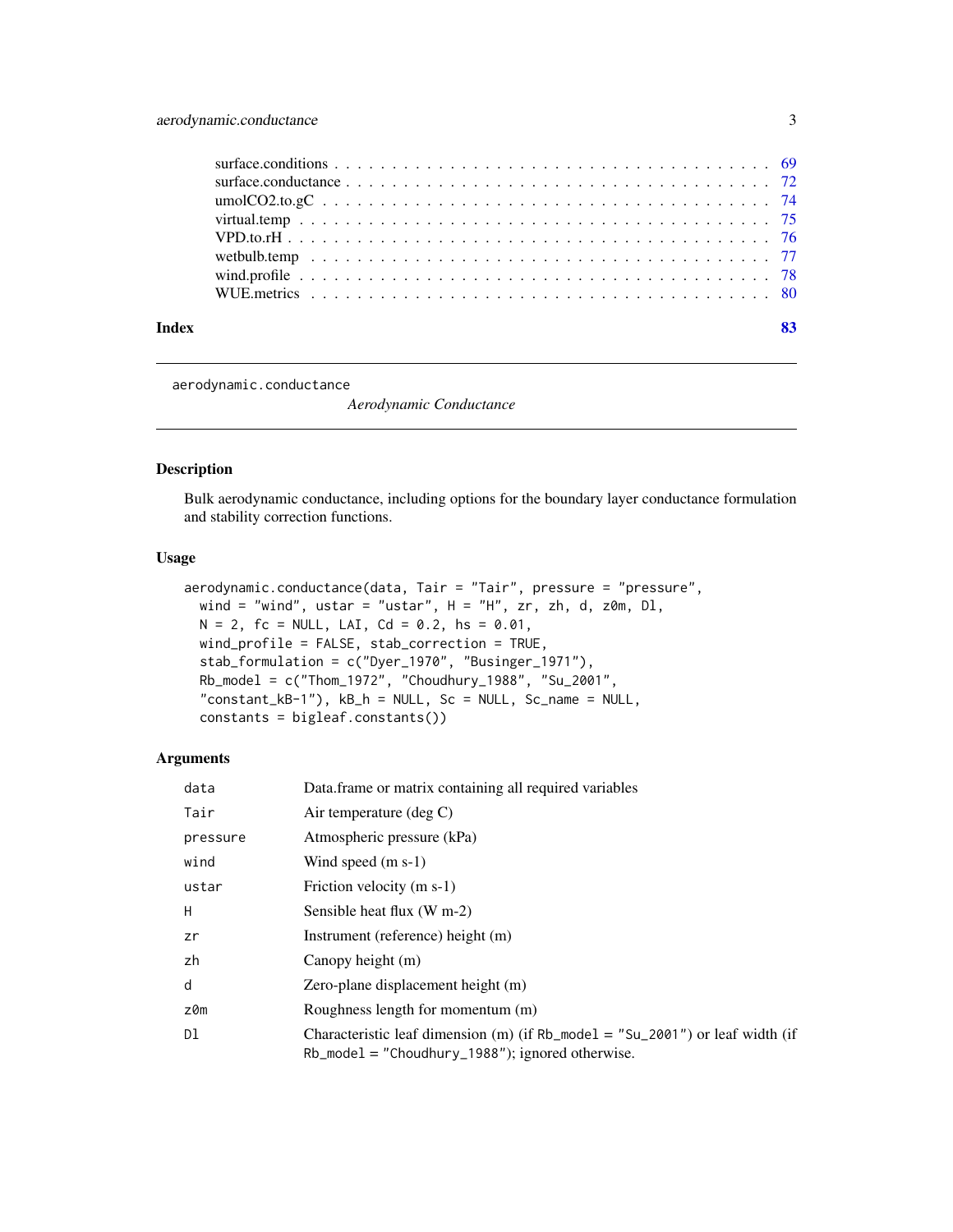| $\mathsf{N}$     | Number of leaf sides participating in heat exchange (1 or 2); only used if Rb_mode1 = "Su_2001".<br>Defaults to 2.                                |
|------------------|---------------------------------------------------------------------------------------------------------------------------------------------------|
| fc               | Fractional vegetation cover $(-)$ ; only used if Rb_model = "Su_2001". See<br>Details.                                                            |
| LAI              | One-sided leaf area index (m2 m-2); only used if $Rb$ _model = "Choudhury_1988"<br>or "Su_2001".                                                  |
| Cd               | Foliage drag coefficient (-); only used if $Rb$ _model = "Su_2001".                                                                               |
| hs               | Roughness length of bare soil (m); only used if $Rb$ _model = "Su_2001".                                                                          |
| wind_profile     | Should Ga for momentum be calculated based on the logarithmic wind profile<br>equation? Defaults to FALSE.                                        |
| stab_correction  |                                                                                                                                                   |
|                  | Should stability correction be applied? Defaults to TRUE. Ignored if wind_profile = FALSE.                                                        |
| stab_formulation |                                                                                                                                                   |
|                  | Stability correction function. Either "Dyer_1970" (default) or "Businger_1971".<br>Ignored if wind_profile = FALSE or if stab_correction = FALSE. |
| Rb_model         | Boundary layer resistance formulation. One of "Thom_1972", "Choudhury_1988", "Su_2001", "constar                                                  |
| $kB_h$           | $kB-1$ value for heat transfer; only used if $Rb$ _model = "constant_ $kB-1$ "                                                                    |
| Sc               | Optional: Schmidt number of additional quantities to be calculated                                                                                |
| Sc_name          | Optional: Name of the additonal quantities, has to be of same length than<br>Sc_name                                                              |
| constants        | k - von Karman constant                                                                                                                           |
|                  | $cp$ - specific heat of air for constant pressure $(J K-1 kg-1)$                                                                                  |
|                  | Kelvin - conversion degree Celsius to Kelvin<br>g - gravitational acceleration (m s-2)                                                            |
|                  | pressure0 - reference atmospheric pressure at sea level (Pa)                                                                                      |
|                  | Tair $0$ - reference air temperature $(K)$                                                                                                        |
|                  | Sc CO2 - Schmidt number for CO2                                                                                                                   |
|                  | Pr - Prandtl number (if Sc is provided)                                                                                                           |

Aerodynamic conductance for heat (Ga\_h) is calculated as:

$$
Ga_h = 1/(Ra_m + Rb_h)
$$

where Ra\_m is the aerodynamic resistance for momentum and Rb the (quasi-laminar) canopy boundary layer resistance ('excess resistance').

The aerodynamic resistance for momentum Ra\_m is given by:

$$
Ra_m = u/ustar^2
$$

Note that this formulation accounts for changes in atmospheric stability, and does not require an additional stability correction function.

An alternative method to calculate Ra\_m is provided (calculated if wind\_profile = TRUE):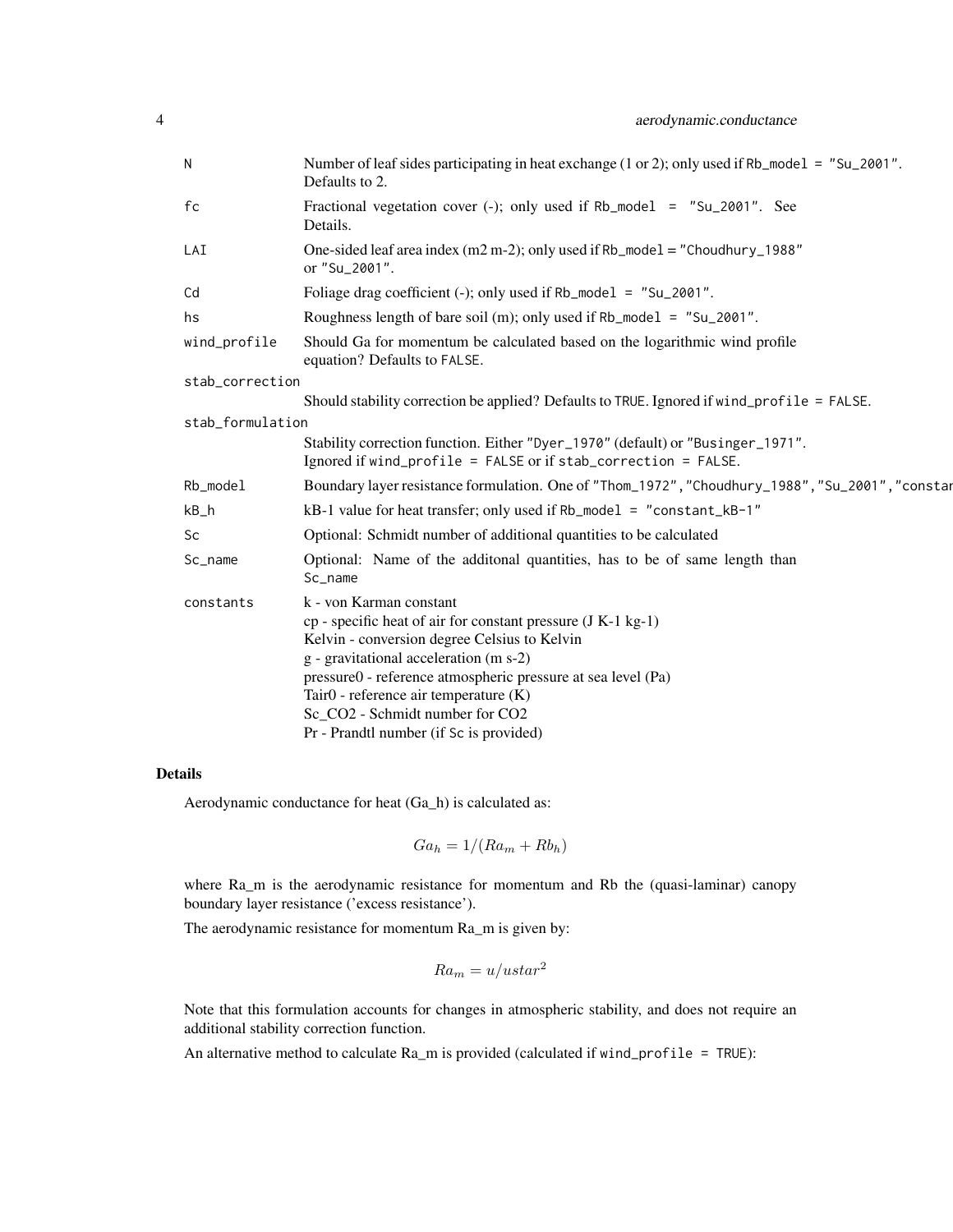$$
Ra_m = (ln((zr - d)/z0m) - psi_h)/(kustar)
$$

If the roughness parameters z0m and d are unknown, they can be estimated using [roughness.parameters](#page-58-1). The argument stab\_formulation determines the stability correction function used to account for the effect of atmospheric stability on Ra\_m (Ra\_m is lower for unstable and higher for stable stratification). Stratification is based on a stability parameter zeta (z-d/L), where  $z = ref$ erence height, d the zero-plane displacement height, and L the Monin-Obukhov length, calculated with [Monin.Obukhov.length](#page-43-1) The stability correction function is chosen by the argument stab\_formulation. Options are "Dyer\_1970" and "Businger\_1971".

The model used to determine the canopy boundary layer resistance for heat (Rb\_h) is specified by the argument Rb\_model. The following options are implemented: "Thom\_1972" is an empirical formulation based on the friction velocity (ustar) (Thom 1972):

$$
Rb_h = 6.2ustar^{-}0.667
$$

The model by Choudhury & Monteith 1988 (Rb\_model = "Choudhury\_1988"), calculates Rb\_h based on leaf width, LAI and ustar (Note that function argument Dl represents leaf width (w) and not characteristic leaf dimension (Dl) if Rb\_model = "Choudhury\_1988"):

$$
Gbh = LAI((0.02/\alpha) * sqrt(u(zh)/w) * (1 - exp(-\alpha/2)))
$$

where  $\alpha$  is a canopy attenuation coefficient modeled in dependence on LAI,  $u(zh)$  is wind speed at canopy height (calculated from [wind.profile](#page-77-1)), and w is leaf width (m). See [Gb.Choudhury](#page-28-1) for further details.

The option Rb\_model = "Su\_2001" calculates Rb\_h based on the physically-based Rb model by Su et al. 2001, a simplification of the model developed by Massman 1999:

$$
kB - 1 = (kCdfc^2)/(4Ctustar/u(zh)) + kBs - 1(1 - fc)^2
$$

where Cd is a foliage drag coefficient (defaults to 0.2), fc is fractional vegetation cover, Bs-1 is the inverse Stanton number for bare soil surface, and Ct is a heat transfer coefficient. See [Gb.Su](#page-30-1) for details on the model.

The models calculate the parameter kB-1, which is related to Rb h:

$$
kB - 1 = Rb_h * (k * ustar)
$$

Rb (and Gb) for water vapor and heat are assumed to be equal in this package. Gb for other quantities x is calculated as (Hicks et al. 1987):

$$
Gb_x = Gb/(Sc_x/Pr)^0.67
$$

where Sc<sub>\_</sub>x is the Schmidt number of quantity x, and Pr is the Prandtl number (0.71).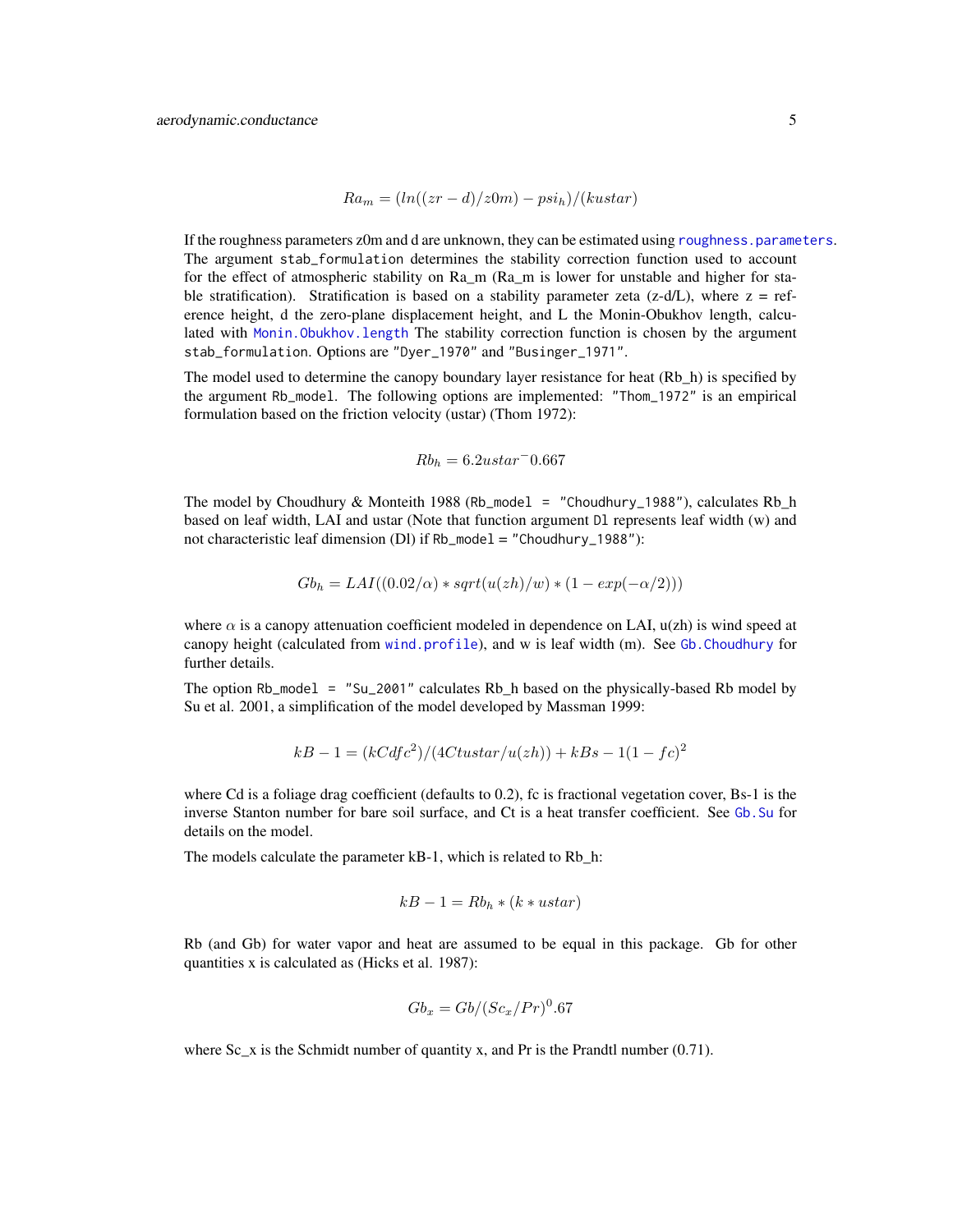a dataframe with the following columns:

| Ga_m       | Aerodynamic conductance for momentum transfer (m s-1)                                                       |
|------------|-------------------------------------------------------------------------------------------------------------|
| Ra_m       | Aerodynamic resistance for momentum transfer (s m-1)                                                        |
| Ga_h       | Aerodynamic conductance for heat transfer (m s-1)                                                           |
| Ra_h       | Aerodynamic resistance for heat transfer (s m-1)                                                            |
| Gb_h       | Canopy boundary layer conductance for heat transfer (m s-1)                                                 |
| Rb_h       | Canopy boundary layer resistance for heat transfer (s m-1)                                                  |
| kB_h       | kB-1 parameter for heat transfer                                                                            |
| zeta       | Stability parameter 'zeta' (NA if wind_profile = FALSE)                                                     |
| psi_h      | Integrated stability correction function (NA if wind_profile = $FALSE$ )                                    |
| Ra_CO2     | Aerodynamic resistance for CO2 transfer (s m-1)                                                             |
| Ga_CO2     | Aerodynamic conductance for CO2 transfer (m s-1)                                                            |
| $Gb_C02$   | Canopy boundary layer conductance for CO2 transfer (m s-1)                                                  |
| Ga_Sc_name | Aerodynamic conductance for Sc_name (m s-1). Only added if Sc_name and the<br>respective Sc are provided    |
| Gb_Sc_name | Boundary layer conductance for Sc_name (m s-1). Only added if Sc_name and<br>the respective Sc are provided |

# Note

The roughness length for water and heat (z0h) is not returned by this function, but it can be calculated from the following relationship (e.g. Verma 1989):

$$
kB - 1 = ln(z0m/z0h)
$$

it follows:

$$
z0h = z0m/exp(kB - 1)
$$

kB-1 is an output of this function.

Input variables such as LAI, Dl, or zh can be either constants, or vary with time (i.e. vectors of the same length as data).

Note that boundary layer conductance to water vapor transfer (Gb\_w) is often assumed to equal Gb\_h. This assumption is also made in this R package, for example in the function [surface.conductance](#page-71-1).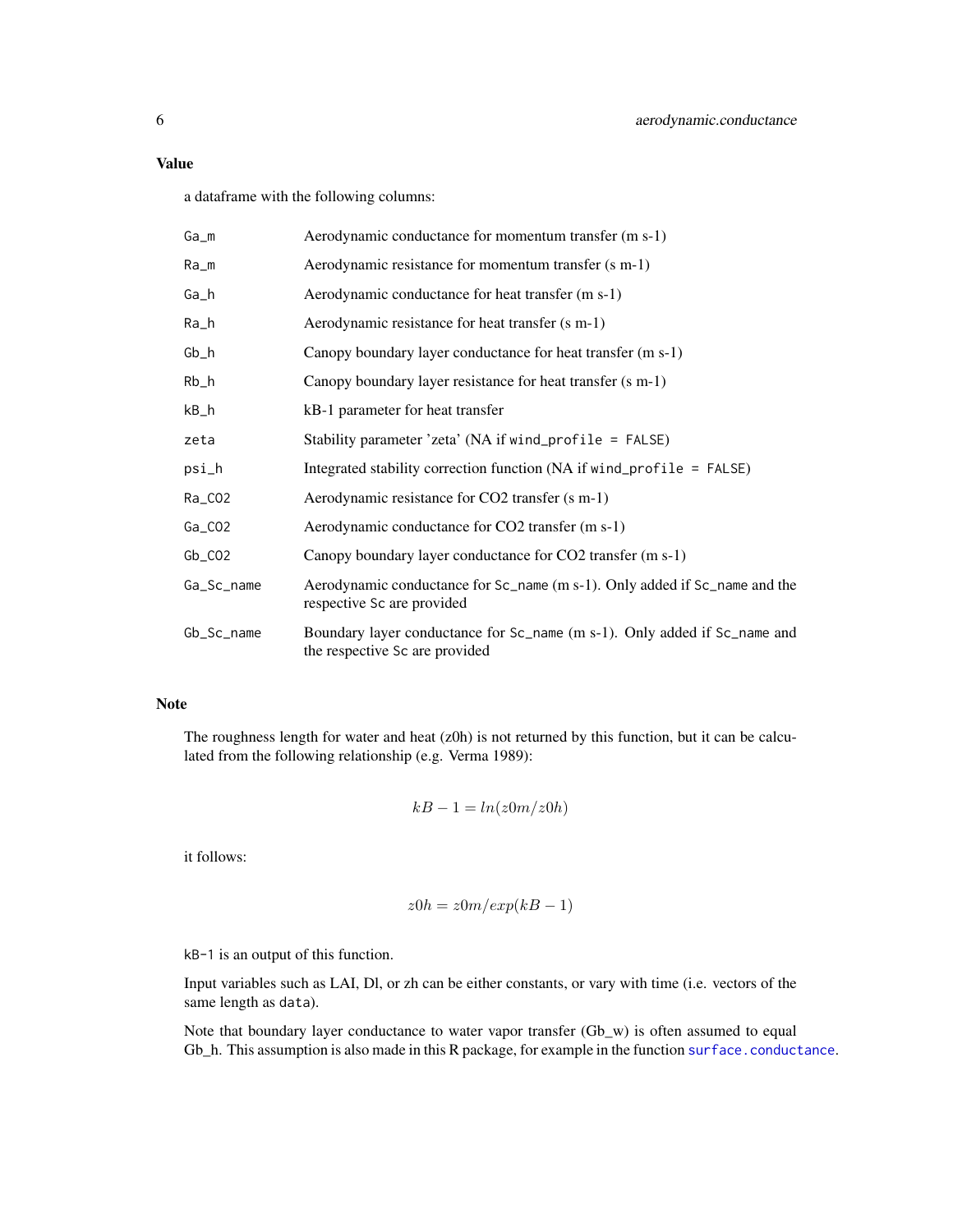#### <span id="page-6-0"></span>air.density 7

#### References

Verma, S., 1989: Aerodynamic resistances to transfers of heat, mass and momentum. In: Estimation of areal evapotranspiration, IAHS Pub, 177, 13-20.

Verhoef, A., De Bruin, H., Van Den Hurk, B., 1997: Some practical notes on the parameter kB-1 for sparse vegetation. Journal of Applied Meteorology, 36, 560-572.

Hicks, B.B., Baldocchi, D.D., Meyers, T.P., Hosker, J.R., Matt, D.R., 1987: A preliminary multiple resistance routine for deriving dry deposition velocities from measured quantities. Water, Air, and Soil Pollution 36, 311-330.

Monteith, J.L., Unsworth, M.H., 2008: Principles of environmental physics. Third Edition. Elsevier Academic Press, Burlington, USA.

#### See Also

[Gb.Thom](#page-33-1), [Gb.Choudhury](#page-28-1), [Gb.Su](#page-30-1) for calculations of Rb / Gb only

#### Examples

df <- data.frame(Tair=25,pressure=100,wind=c(3,4,5),ustar=c(0.5,0.6,0.65),H=c(200,230,250))

```
# simple calculation of Ga
aerodynamic.conductance(df,Rb_model="Thom_1972")
```
# calculation of Ga using a model derived from the logarithmic wind profile aerodynamic.conductance(df,Rb\_model="Thom\_1972",zr=40,zh=25,d=17.5,z0m=2,wind\_profile=TRUE)

# simple calculation of Ga, but a physically based canopy boundary layer model aerodynamic.conductance(df,Rb\_model="Su\_2001",zr=40,zh=25,d=17.5,Dl=0.05,N=2,fc=0.8)

air.density *Air Density*

#### **Description**

Air density of moist air from air temperature and pressure.

#### Usage

```
air.density(Tair, pressure, constants = bigleaf.constants())
```

| Tair      | Air temperature $(\text{deg } C)$                                                                                                        |
|-----------|------------------------------------------------------------------------------------------------------------------------------------------|
| pressure  | Atmospheric pressure (kPa)                                                                                                               |
| constants | Kelvin - conversion degC to Kelvin<br>$Rd$ - gas constant of dry air (J kg-1 K-1)<br>kPa2Pa - conversion kilopascal (kPa) to pascal (Pa) |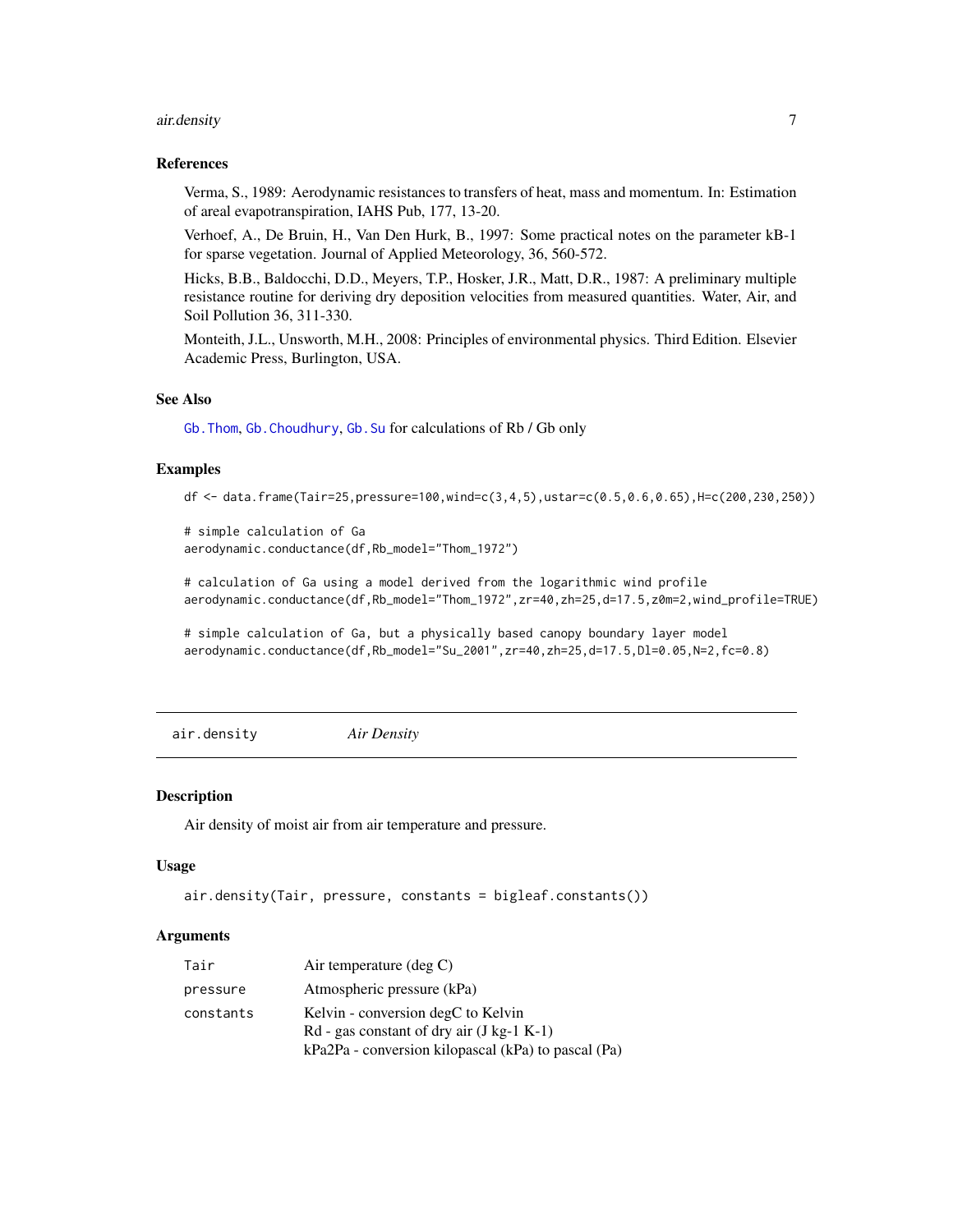<span id="page-7-0"></span>Air density  $(\rho)$  is calculated as:

$$
\rho = pressure/(Rd * Tair)
$$

# Value

 $\rho$  air density (kg m-3)

# References

Foken, T, 2008: Micrometeorology. Springer, Berlin, Germany.

### Examples

# air density at 25degC and standard pressure (101.325kPa) air.density(25,101.325)

Arrhenius.temp.response

*(Modified) Arrhenius Temperature Response Function*

# Description

(Modified) Arrhenius function describing the temperature response of biochemical parameters.

# Usage

```
Arrhenius.temp.response(param, Temp, Ha, Hd, dS,
  constants = bigleaf.constants())
```

| param     | Parameter measured at measurement temperature (umol m-2 s-1)                                                                                     |
|-----------|--------------------------------------------------------------------------------------------------------------------------------------------------|
| Temp      | Measurement temperature (degC)                                                                                                                   |
| Ha        | Activation energy for param (kJ mol-1)                                                                                                           |
| Hd        | Deactivation energy for param (kJ mol-1)                                                                                                         |
| dS        | Entropy term for param $(kJ \text{ mol-1 K-1})$                                                                                                  |
| constants | Kelvin - conversion degree Celsius to Kelvin<br>$Rgas - universal gas constant (J mol-1 K-1)$<br>$kJ2J$ - conversion kilojoule (kJ) to joule (J) |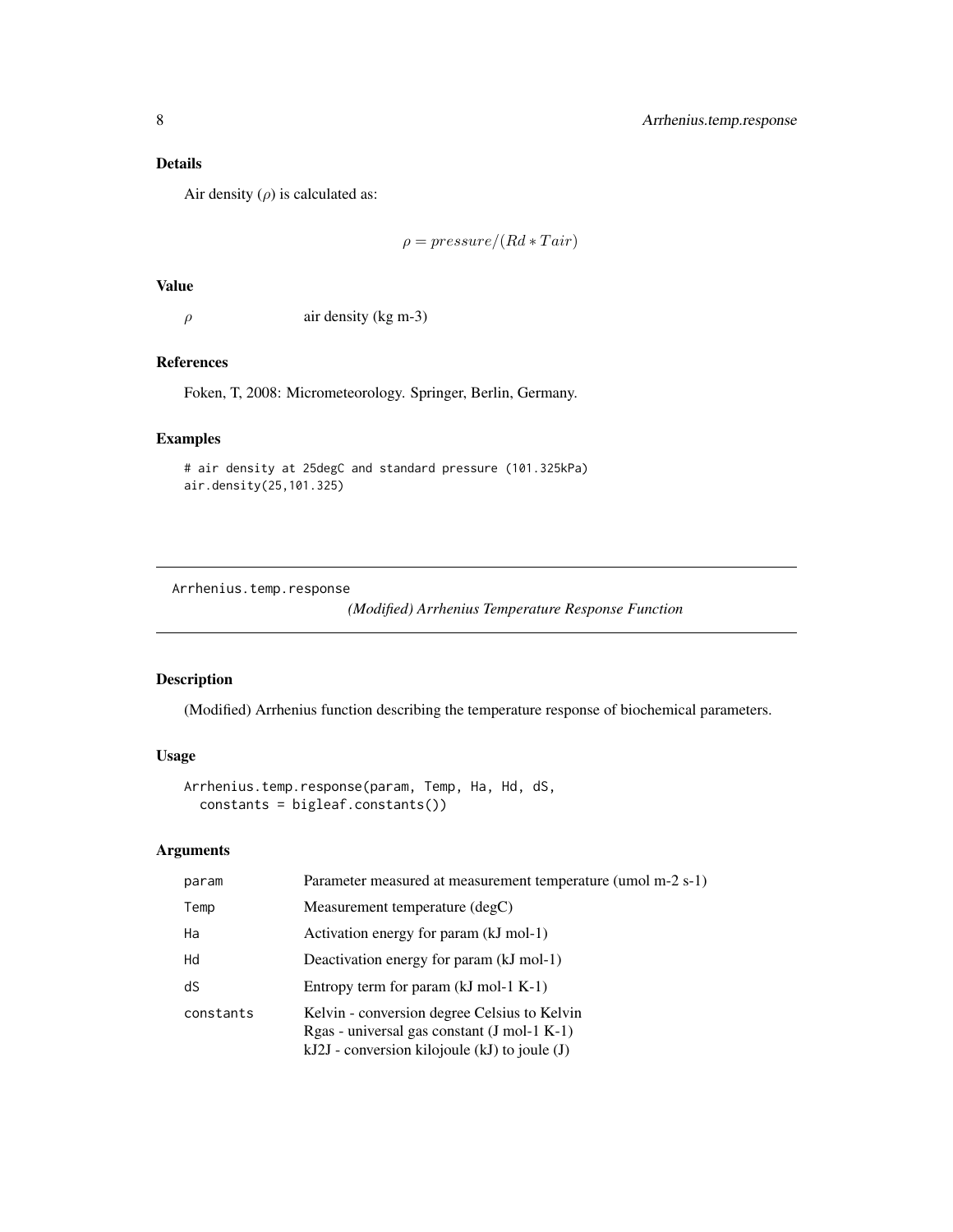<span id="page-8-0"></span>The function returns the biochemical rate at a reference temperature of 25degC given a predefined temperature response function. This temperature response is given by a modified form of the Arrhenius function:

 $param25 = param/(exp(Ha*(Temp-Tref)/(Tref*Rgas*Temp))*(1+exp((Tref*dS-Hd)/(Tref*Rgas)))/(1+e^{kT}exp((Tref*dS-Hd)/(Tref*Rgas)))$ 

where param is the value/rate of the parameter at measurement temperature, Temp is temperature in K, Tref is reference temperature (298.15K), and Rgas is the universal gas constant (8.314 J K-1 mol-1). Ha is the activation energy (kJ mol-1), Hd is the deactivation energy (kJ mol-1), and dS the entropy term (kJ mol-1 K-1) of the respective parameter.

If either Hd or dS or both are not provided, the equation above reduces to the first term (i.e. the common Arrhenius equation without the deactivation term.)

## Value

param25 - value of the input parameter at the reference temperature of 25degC (umol m-2 s-1)

#### References

Johnson F.H., Eyring H., Williams R.W. 1942: The nature of enzyme inhibitions in bacterial luminescence: sulfanilamide, urethane, temperature and pressure. Journal of cellular and comparative physiology 20, 247-268.

Kattge J., Knorr W., 2007: Temperature acclimation in a biochemical model of photosynthesis: a reanalysis of data from 36 species. Plant, Cell and Environment 30, 1176-1190.

AT\_Neu\_Jul\_2010 *Eddy Covariance Data of AT-Neu (Neustift)*

#### **Description**

Halfhourly eddy covariance Data of the site AT-Neu, a mountain meadow in Austria. ([http://](http://sites.fluxdata.org/AT-Neu) [sites.fluxdata.org/AT-Neu](http://sites.fluxdata.org/AT-Neu)). Data are from July 2010.

#### Usage

AT\_Neu\_Jul\_2010

#### Format

A data frame with 1488 observations and 31 columns:

year year of measurement

month month of measurement

doy day of year

hour hour  $(0 - 23.5)$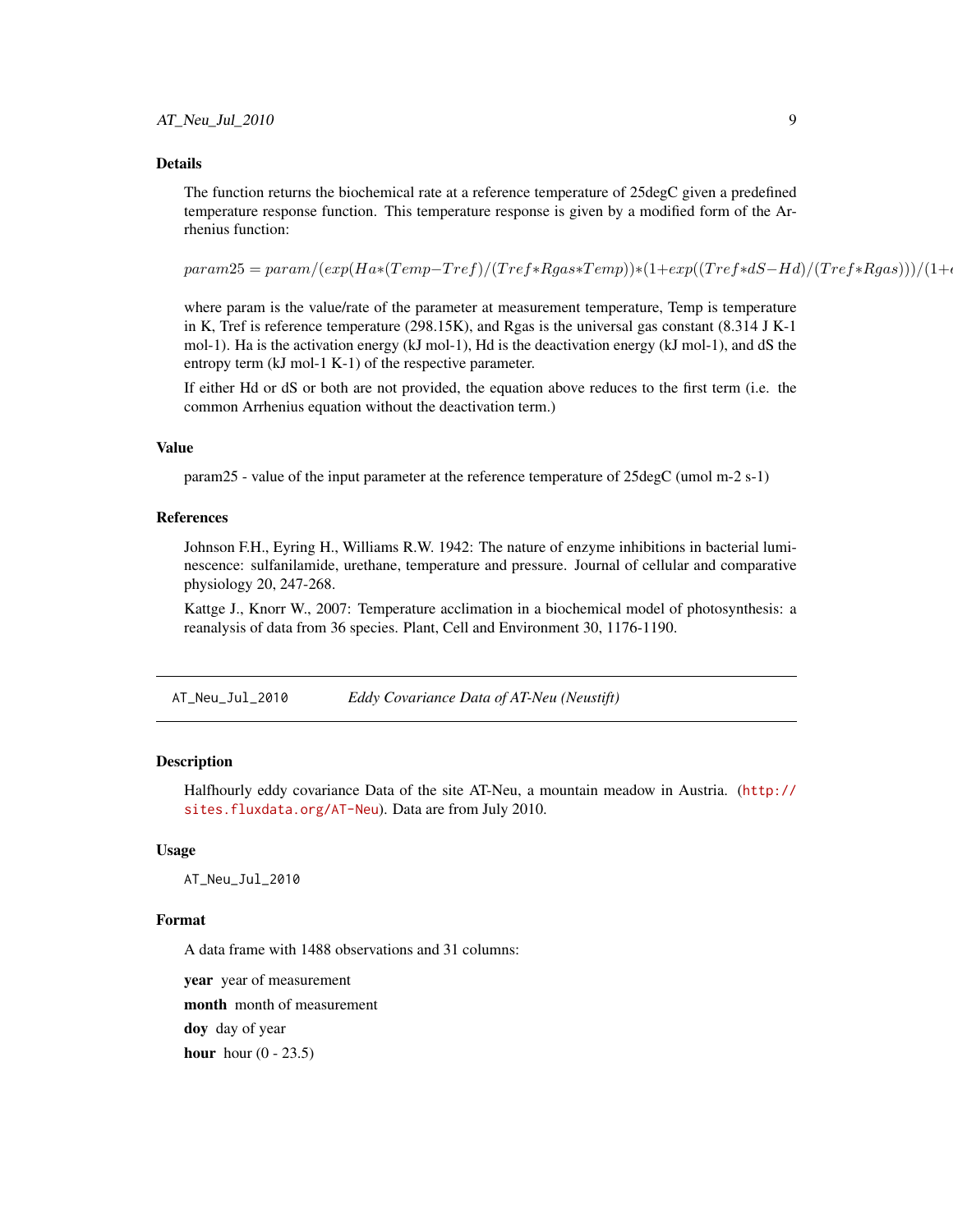- Tair Air temperature (degC) [TA\_F]
- Tair\_qc Quality control of Tair [TA\_F\_QC]
- PPFD Photosynthetic photon flux density (umol m-2 s-1) [PPFD\_IN]
- PPFD qc Quality control of PPFD [PPFD\_IN\_QC]
- VPD Vapor pressure deficit (kPa) [VPD\_F]
- VPD qc Quality control of VPD [VPD\_F\_QC]
- pressure Atmospheric pressure (kPa) [PA\_F]
- **precip** precipitation (mm) [P\_F]
- precip\_qc Quality control of precip  $[P_F_QC]$
- ustar friction velocity (m s-1) [USTAR]
- wind horizontal wind velocity (m s-1) [WS\_F]
- wind qc Quality control of wind [WS\_F\_QC]
- Ca CO2 concentration (ppm) [CO2\_F\_MDS]
- Ca\_qc Quality control of Ca [CO2\_F\_MDS\_QC]
- LW\_up upward longwave radiation (W m-2) [LW\_OUT]
- Rn Net radiation (W m-2) [NETRAD]
- LE Latent heat flux  $(W m-2)$  [LE F MDS]
- LE qc Quality control of LE [LE F\_MDS\_QC]
- H Sensible heat flux (W m-2) [H\_F\_MDS]
- H\_qc Quality control of H [H\_F\_MDS\_QC]
- G Ground heat flux (W m-2) [G\_F\_MDS]
- G\_qc Quality control of G [G\_F\_MDS\_QC]
- NEE Net ecosystem exchange (umol m-2 s-1) [NEE\_VUT\_USTAR50]
- NEE\_qc Quality control of NEE [NEE\_VUT\_USTAR50\_QC]
- GPP Gross primary productivity from nighttime partitioning (umol m-2 s-1) [GPP\_NT\_VUT\_USTAR50]
- GPP\_qc Quality control of GPP [NEE\_VUT\_USTAR50\_QC]
- Reco Ecosystem respiration from nighttime partitioning (umol m-2 s-1) [RECO\_NT\_VUT\_USTAR50]

### Note

The original variable names as provided by the FLUXNET2015 dataset are given in squared brackets. Note that variable units have been converted in some cases (e.g. VPD from hPa to kPa).

# Source

original data were downloaded from <https://fluxnet.fluxdata.org/> (accessed 09 November 2016)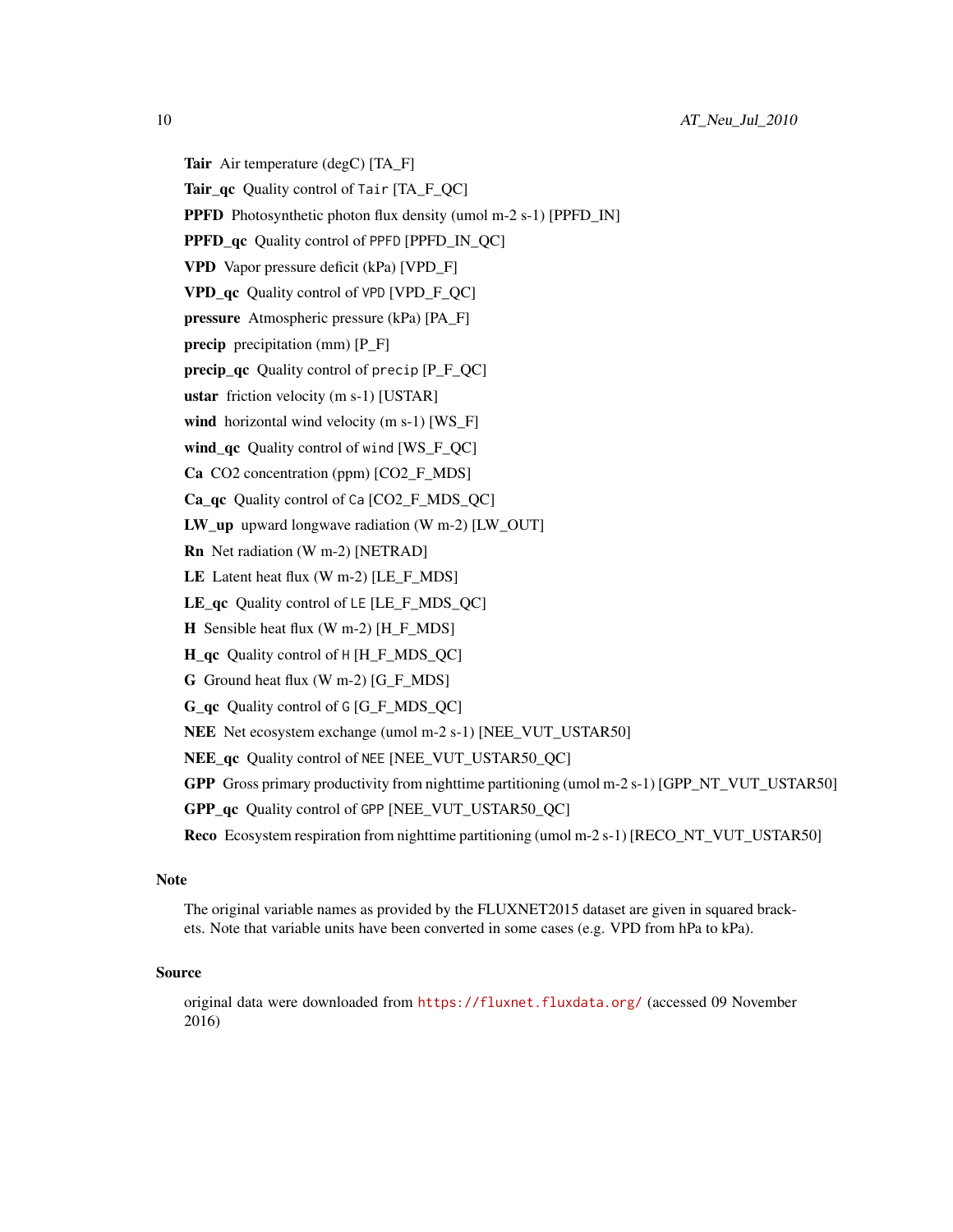<span id="page-10-0"></span>bigleaf.constants *Constants Used in the bigleaf Package*

#### Description

This function defines the following constants:

#### Usage

```
bigleaf.constants(cp = 1004.834, Rgas = 8.31451, Rv = 461.5,
 Rd = 287.0586, Md = 0.0289645, Mw = 0.0180153, eps = 0.622,
 g = 9.81, solar_constant = 1366.1, pressure0 = 101325,
 Tair0 = 273.15, k = 0.41, Cmol = 0.012011, Omol = 0.0159994,
 H2Omol = 0.01801528, sigma = 5.670367e-08, Pr = 0.71,
 Sc_CO2 = 1.07, Kelvin = 273.15, DwDc = 1.6, days2seconds = 86400,
 kPa2Pa = 1000, Pa2kPa = 0.001, umol2mol = 1e-06,
 mol2umol = 1e+06, kg2g = 1000, g2kg = 0.001, kJ2J = 1000,
  J2kJ = 0.001, se_median = 1.253, frac2percent = 100)
```

| cp           | Specific heat of air for constant pressure (J K-1 kg-1)               |
|--------------|-----------------------------------------------------------------------|
| Rgas         | Universal gas constant (J mol-1 K-1)                                  |
| Rv           | Gas constant of water vapor $(J \text{ kg-1 K-1})$ (Stull 1988 p.641) |
| Rd           | Gas constant of dry air (J kg-1 K-1) (Foken p. 245)                   |
| Md           | Molar mass of dry air (kg mol-1)                                      |
| Mw           | Molar mass of water vapor (kg mol-1)                                  |
| eps          | Ratio of the molecular weight of water vapor to dry air (=Mw/Md)      |
| g            | Gravitational acceleration (m s-2)                                    |
|              | solar_constant Solar constant (W m-2)                                 |
| pressure0    | Reference atmospheric pressure at sea level (Pa)                      |
| Tair0        | Reference air temperature (K)                                         |
| k            | von Karman constant                                                   |
| Cmol         | Molar mass of carbon (kg mol-1)                                       |
| Omol         | Molar mass of oxygen (kg mol-1)                                       |
| H2Omol       | Molar mass of water (kg mol-1)                                        |
| sigma        | Stefan-Boltzmann constant (W m-2 K-4)                                 |
| Pr           | Prandtl number                                                        |
| $Sc_C$ $CO2$ | Schmidt number for CO <sub>2</sub>                                    |
| Kelvin       | Conversion degree Celsius to Kelvin                                   |
| DwDc         | Ratio of the molecular diffusivities for water vapor and CO2          |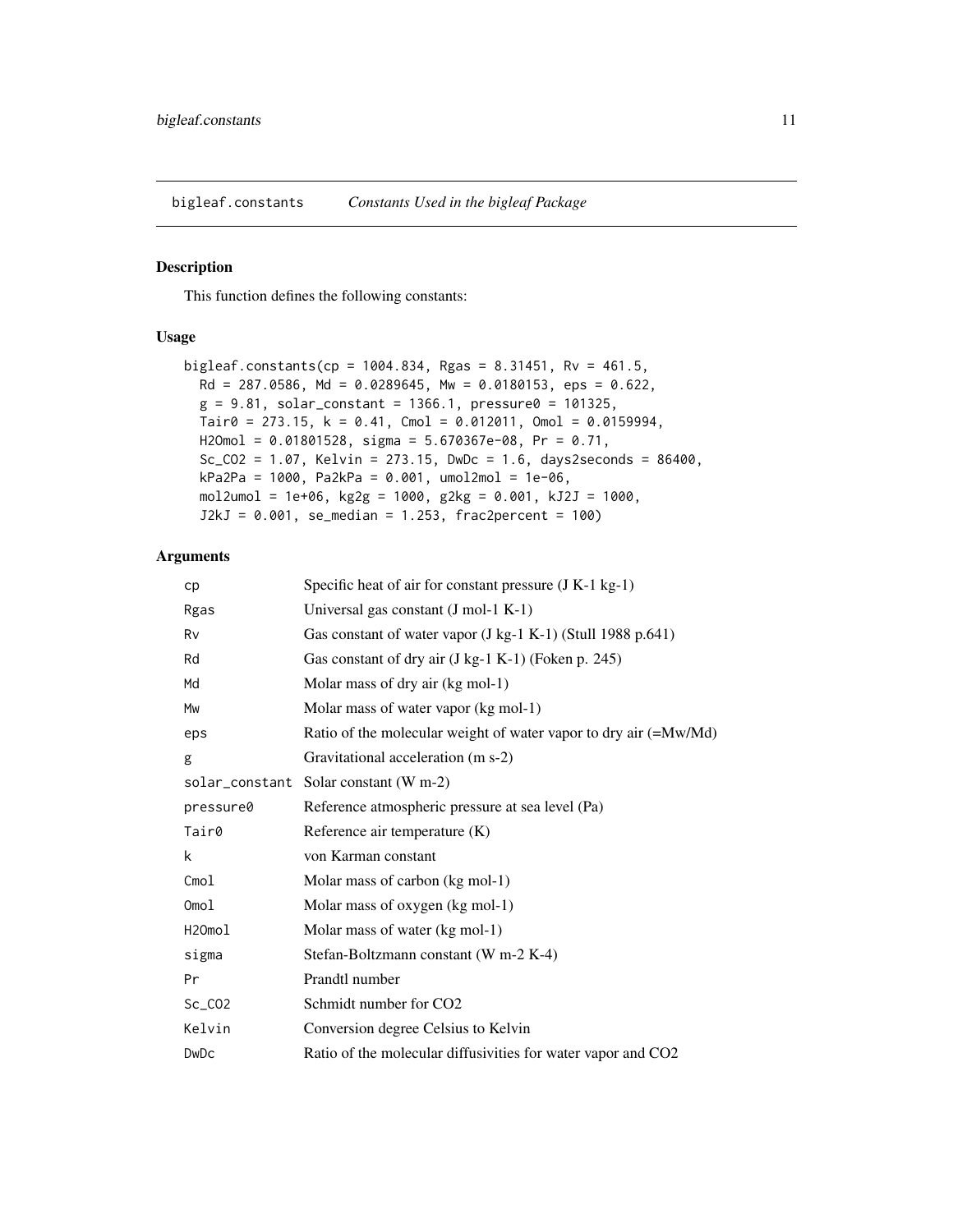<span id="page-11-0"></span>

| days2seconds | Seconds per day                                                |
|--------------|----------------------------------------------------------------|
| kPa2Pa       | Conversion kilopascal (kPa) to pascal (Pa)                     |
| Pa2kPa       | Conversion pascal (Pa) to kilopascal (kPa)                     |
| umol2mol     | Conversion micromole (umol) to mole (mol)                      |
| mol2umol     | Conversion mole (mol) to micromole (umol)                      |
| kg2g         | Conversion kilogram $(kg)$ to gram $(g)$                       |
| g2kg         | Conversion gram $(g)$ to kilogram $(kg)$                       |
| kJ2J         | Conversion kilojoule $(kJ)$ to joule $(J)$                     |
| J2kJ         | Conversion joule $(J)$ to kilojoule $(kJ)$                     |
| se_median    | Conversion standard error (SE) of the mean to SE of the median |
| frac2percent | Conversion between fraction and percent                        |

This function is passed as an argument to every function that uses one or more constants. Individual constants passed to a function can be easily altered. E.g. the following command will change the value of the von Karman constant from 0.41 to 0.4:

bigleaf.constants(k=0.4)

the value of a constant can be returned by calling:

bigleaf.constants()\$\*name\_of\_constant\*

To permanently change the constants contained within this function (which makes sense for some of them, e.g. for the von Karman constant), the command [fixInNamespace](#page-0-0) can be used. E.g.

fixInNamespace(bigleaf.constants,ns="bigleaf")

Note that this has to be repeated every time the package is newly installed/loaded.

biochemical.energy *Biochemical Energy*

# Description

Radiant energy absorbed in photosynthesis or heat release by respiration calculated from net ecosystem exchange of CO2 (NEE).

#### Usage

biochemical.energy(NEE, alpha = 0.422)

| <b>NEE</b> | Net ecosystem exchange (umol $CO2 \text{ m-}2 \text{ s-}1$ )                                      |
|------------|---------------------------------------------------------------------------------------------------|
| alpha      | Energy taken up/released by photosynthesis/respiration per mol CO2 fixed/respired<br>$(J$ umol-1) |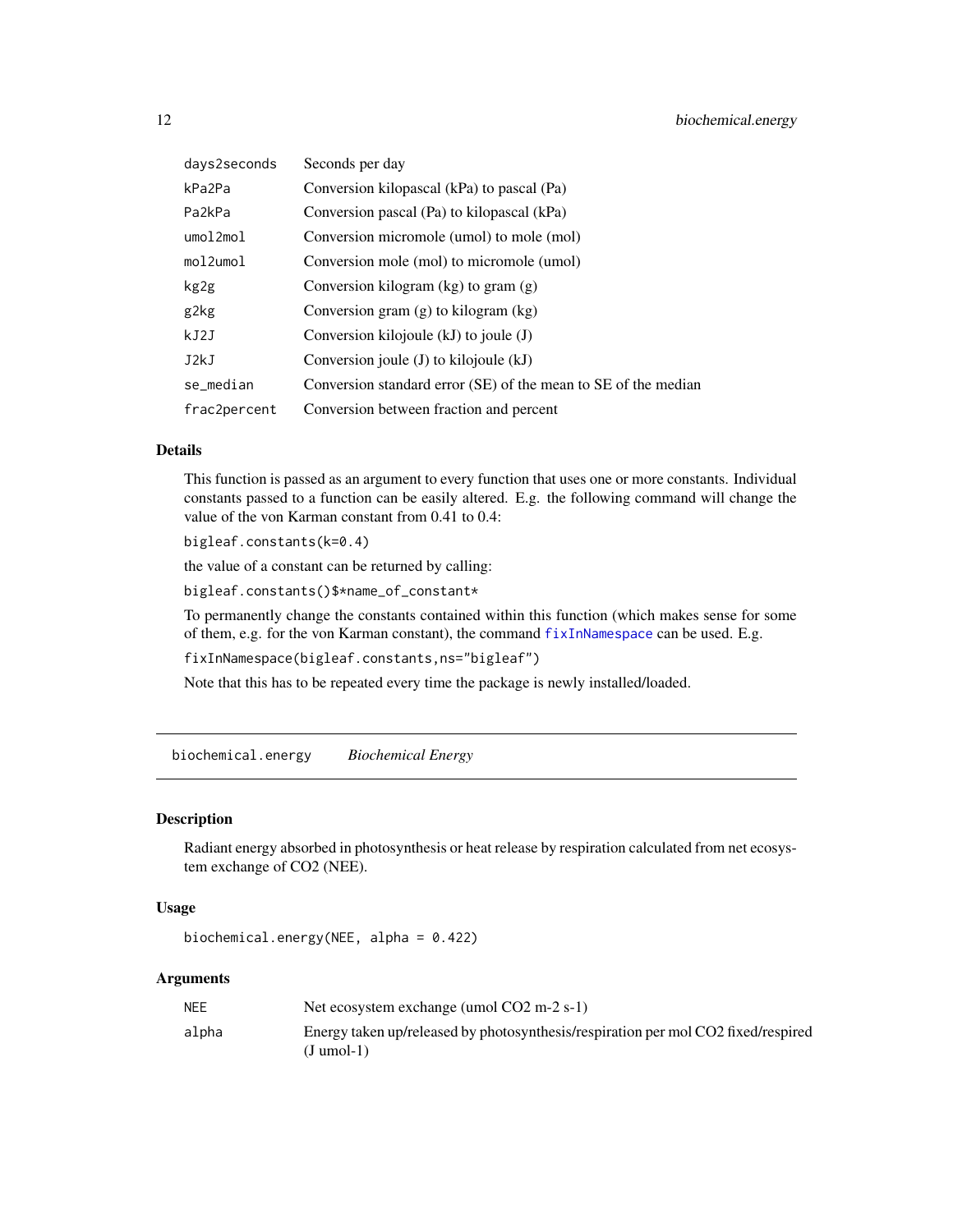#### <span id="page-12-0"></span>decoupling the state of the state of the state of the state of the state of the state of the state of the state of the state of the state of the state of the state of the state of the state of the state of the state of the

# Details

The following sign convention is employed: NEE is negative when carbon is taken up by the ecosystem. Positive values of the resulting biochemical energy mean that energy (heat) is taken up by the ecosystem, negative ones that heat is released. The value of alpha is taken from Nobel 1974 (see Meyers & Hollinger 2004), but other values have been used (e.g. Blanken et al., 1997)

## Value

Sp - biochemical energy (W m-2)

#### References

Meyers, T.P., Hollinger, S.E. 2004: An assessment of storage terms in the surface energy balance of maize and soybean. Agricultural and Forest Meteorology 125, 105-115.

Nobel, P.S., 1974: Introduction to Biophysical Plant Physiology. Freeman, New York.

Blanken, P.D. et al., 1997: Energy balance and canopy conductance of a boreal aspen forest: Partitioning overstory and understory components. Journal of Geophysical Research 102, 28915-28927.

#### Examples

```
# Calculate biochemical energy taken up by the ecosystem with
# a measured NEE of -30umol CO2 m-2 s-1
biochemical.energy(NEE=-30)
```
<span id="page-12-1"></span>decoupling *Canopy-Atmosphere Decoupling Coefficient*

# **Description**

The canopy-atmosphere decoupling coefficient 'Omega'.

#### Usage

```
decoupling(data, Tair = "Tair", pressure = "pressure", Ga = "Ga_h",
 Gs = "Gs_ms", approach = c("Jarvis&McNaughton_1986", "Martin_1989"),
 LAI, Esat.formula = c("Sonntag_1990", "Alduchov_1996", "Allen_1998"),
  constants = bigleaf.constants())
```

| data     | Data frame or matrix containing all required input variables |
|----------|--------------------------------------------------------------|
| Tair     | Air temperature $(\text{deg } C)$                            |
| pressure | Atmospheric pressure (kPa)                                   |
| Ga       | Aerodynamic conductance to heat/water vapor (m s-1)          |
| Gs       | Surface conductance (m s-1)                                  |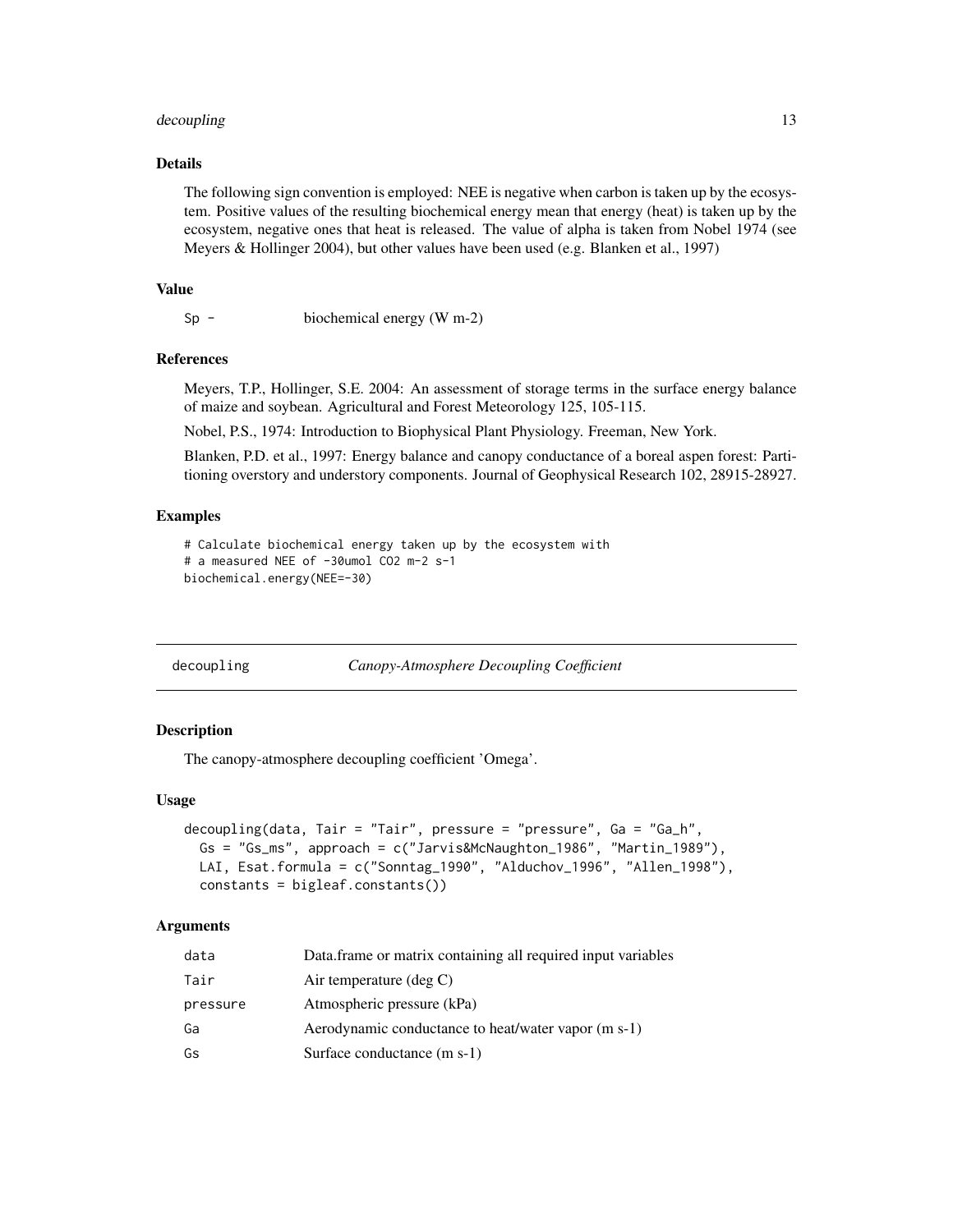| approach     | Approach used to calculate omega. Either "Jarvis&McNaughton_1986" (de-<br>fault) or "Martin_1989".                                                                                                                                                                                          |
|--------------|---------------------------------------------------------------------------------------------------------------------------------------------------------------------------------------------------------------------------------------------------------------------------------------------|
| LAI          | Leaf area index $(m2 m-2)$ , only used if approach = "Martin_1989".                                                                                                                                                                                                                         |
| Esat.formula | Optional: formula to be used for the calculation of esat and the slope of esat.<br>One of "Sonntag_1990" (Default), "Alduchov_1996", or "Allen_1998". See<br>Esat.slope.                                                                                                                    |
| constants    | Kelvin - conversion degree Celsius to Kelvin<br>$cp$ - specific heat of air for constant pressure (J K-1 kg-1)<br>eps - ratio of the molecular weight of water vapor to dry air (-)<br>sigma - Stefan-Boltzmann constant (W m-2 K-4)<br>Pa2kPa - conversion pascal (Pa) to kilopascal (kPa) |

The decoupling coefficient Omega ranges from 0 to 1 and quantifies the linkage of the conditions (foremost humidity and temperature) at the canopy surface to the ambient air. Values close to 0 indicate well coupled conditions characterized by high physiological (i.e. stomatal) control on transpiration and similar conditions at the canopy surface compared to the atmosphere above the canopy. Values close to 1 indicate the opposite, i.e. decoupled conditions and a low stomatal control on transpiration (Jarvis & McNaughton 1986).

The "Jarvis&McNaughton\_1986" approach (default option) is the original formulation for the decoupling coefficient, given by (for an amphistomatous canopy):

$$
\Omega = \frac{\epsilon + 1}{\epsilon + 1 + \frac{Ga}{Gc}}
$$

where  $\epsilon = \frac{s}{\gamma}$  is a dimensionless coefficient with s being the slope of the saturation vapor pressure curve (Pa K-1), and  $\gamma$  the psychrometric constant (Pa K-1).

The approach "Martin\_1989" by Martin 1989 additionally takes radiative coupling into account:

$$
\Omega = \frac{\epsilon + 1 + \frac{Gr}{Ga}}{\epsilon + (1 + \frac{Ga}{Gs})(1 + \frac{Gr}{Ga})}
$$

#### Value

 $\Omega$  - the decoupling coefficient Omega (-)

#### References

Jarvis P.G., McNaughton K.G., 1986: Stomatal control of transpiration: scaling up from leaf to region. Advances in Ecological Research 15, 1-49.

Martin P., 1989: The significance of radiative coupling between vegetation and the atmosphere. Agricultural and Forest Meteorology 49, 45-53.

# See Also

[aerodynamic.conductance](#page-2-1), [surface.conductance](#page-71-1), [equilibrium.imposed.ET](#page-19-1)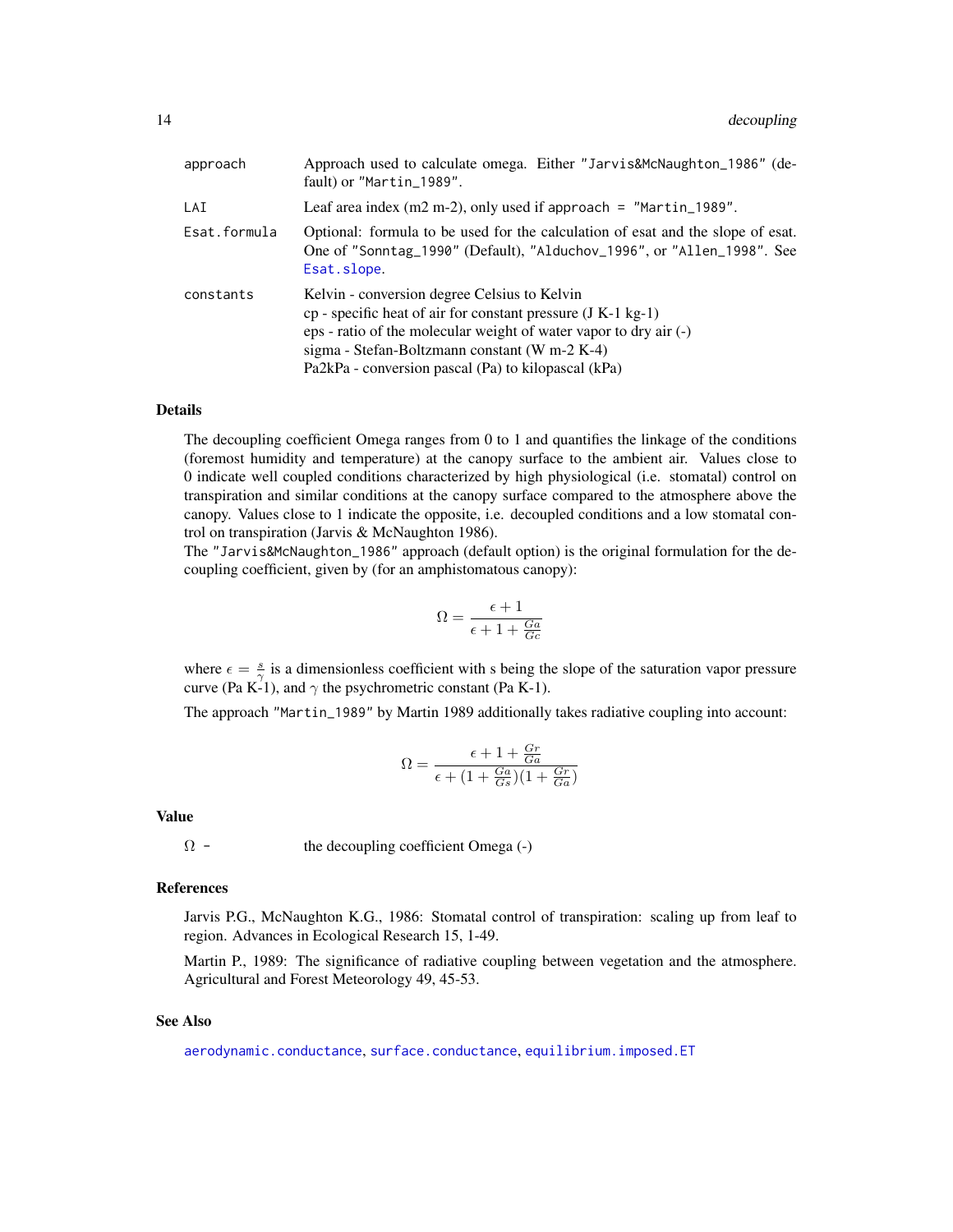#### <span id="page-14-0"></span>dew.point 15

#### Examples

```
# Omega calculated following Jarvis & McNaughton 1986
set.seed(3)
df <- data.frame(Tair=rnorm(20,25,1),pressure=100,Ga_h=rnorm(20,0.06,0.01),
                Gs_ms=rnorm(20,0.005,0.001))
decoupling(df,approach="Jarvis&McNaughton_1986")
# Omega calculated following Martin 1989 (requires LAI)
decoupling(df,approach="Martin_1989",LAI=4)
```
dew.point *Dew Point*

#### Description

calculates the dew point, the temperature to which air must be cooled to become saturated (i.e.  $e =$ Esat(Td))

#### Usage

```
dew.point(Tair, VPD, accuracy = 0.001, Esat.formula = c("Sonntag_1990",
  "Alduchov_1996", "Allen_1998"), constants = bigleaf.constants())
```
# Arguments

| Tair         | Air temperature $(\text{deg} C)$                                                                                                                                         |
|--------------|--------------------------------------------------------------------------------------------------------------------------------------------------------------------------|
| <b>VPD</b>   | Vapor pressure deficit (kPa)                                                                                                                                             |
| accuracy     | Accuracy of the result $(\deg C)$                                                                                                                                        |
| Esat.formula | Optional: formula to be used for the calculation of esat and the slope of esat.<br>One of "Sonntag_1990" (Default), "Alduchov_1996", or "Allen_1998". See<br>Esat.slope. |
| constants    | Pa2kPa - conversion pascal (Pa) to kilopascal (kPa)                                                                                                                      |

# Details

Dew point temperature (Td) is defined by:

$$
e = Esat(Td)
$$

where e is vapor pressure of the air and Esat is the vapor pressure deficit. This equation is solved for Td using [optimize](#page-0-0).

# Value

Td - dew point temperature (degC)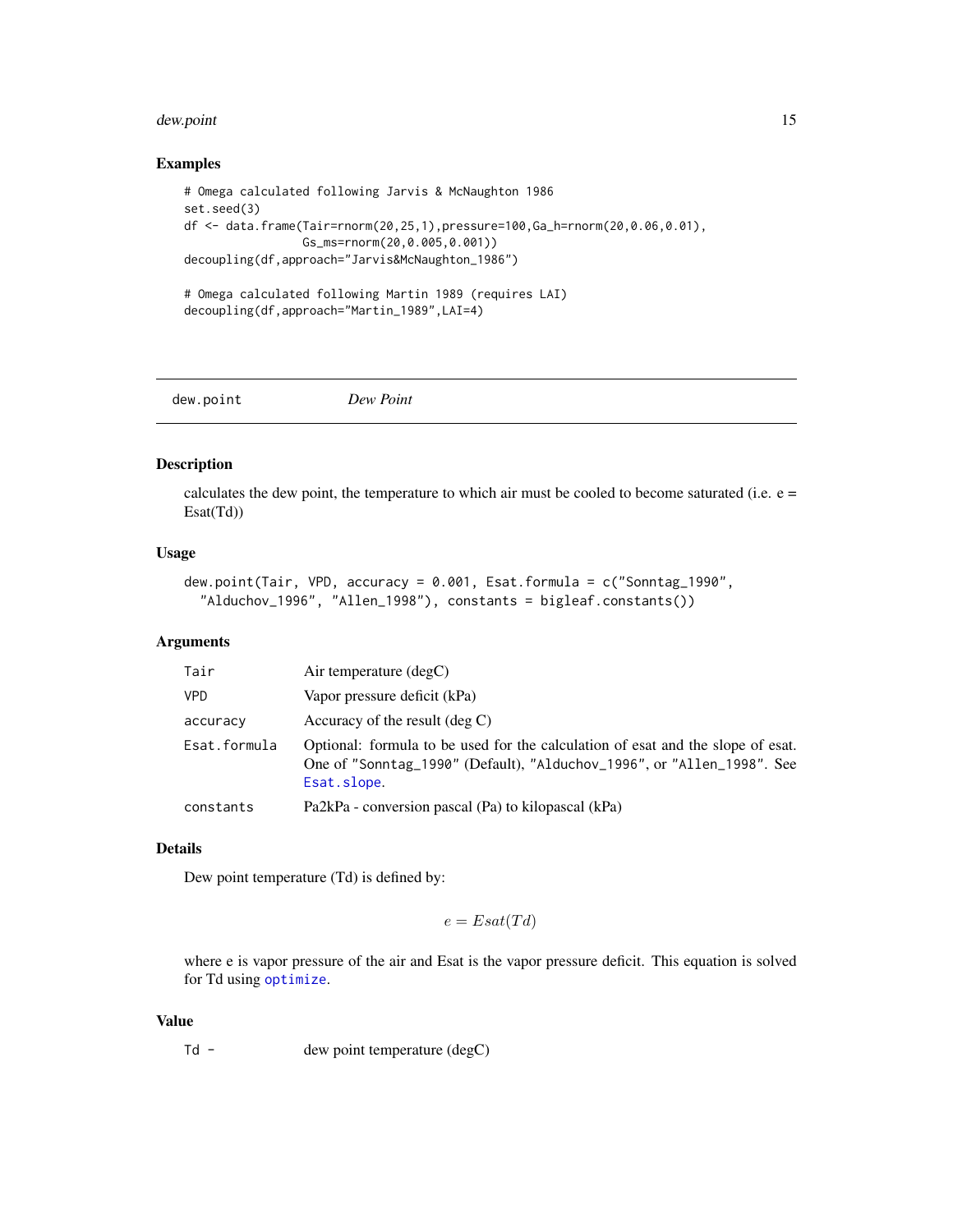#### <span id="page-15-0"></span>References

Monteith J.L., Unsworth M.H., 2008: Principles of Environmental Physics. 3rd edition. Academic Press, London.

#### Examples

dew.point(c(25,30),1.5)

DE\_Tha\_Jun\_2014 *Eddy Covariance Data of DE-Tha (Tharandt)*

# Description

Halfhourly eddy covariance Data of the site DE-Tha, a spruce forest in Eastern Germany ([http:](http://sites.fluxdata.org/DE-Tha) [//sites.fluxdata.org/DE-Tha](http://sites.fluxdata.org/DE-Tha)). Data are from June 2014.

#### Usage

DE\_Tha\_Jun\_2014

#### Format

A data frame with 1440 observations and 32 columns:

year year of measurement month month of measurement doy day of year hour hour  $(0 - 23.5)$ Tair Air temperature (degC) [TA\_F] Tair qc Quality control of Tair [TA\_F\_QC] PPFD Photosynthetic photon flux density (umol m-2 s-1) [PPFD\_IN] PPFD\_qc Quality control of PPFD [PPFD\_IN\_QC] VPD Vapor pressure deficit (kPa) [VPD\_F] VPD\_qc Quality control of VPD [VPD\_F\_QC] pressure Atmospheric pressure (kPa) [PA\_F] precip precipitation (mm) [P\_F] precip\_qc Quality control of precip [P\_F\_QC] ustar friction velocity (m s-1) [USTAR] wind horizontal wind velocity (m s-1) [WS\_F] wind\_qc Quality control of wind [WS\_F\_QC] Ca CO2 concentration (ppm) [CO2\_F\_MDS]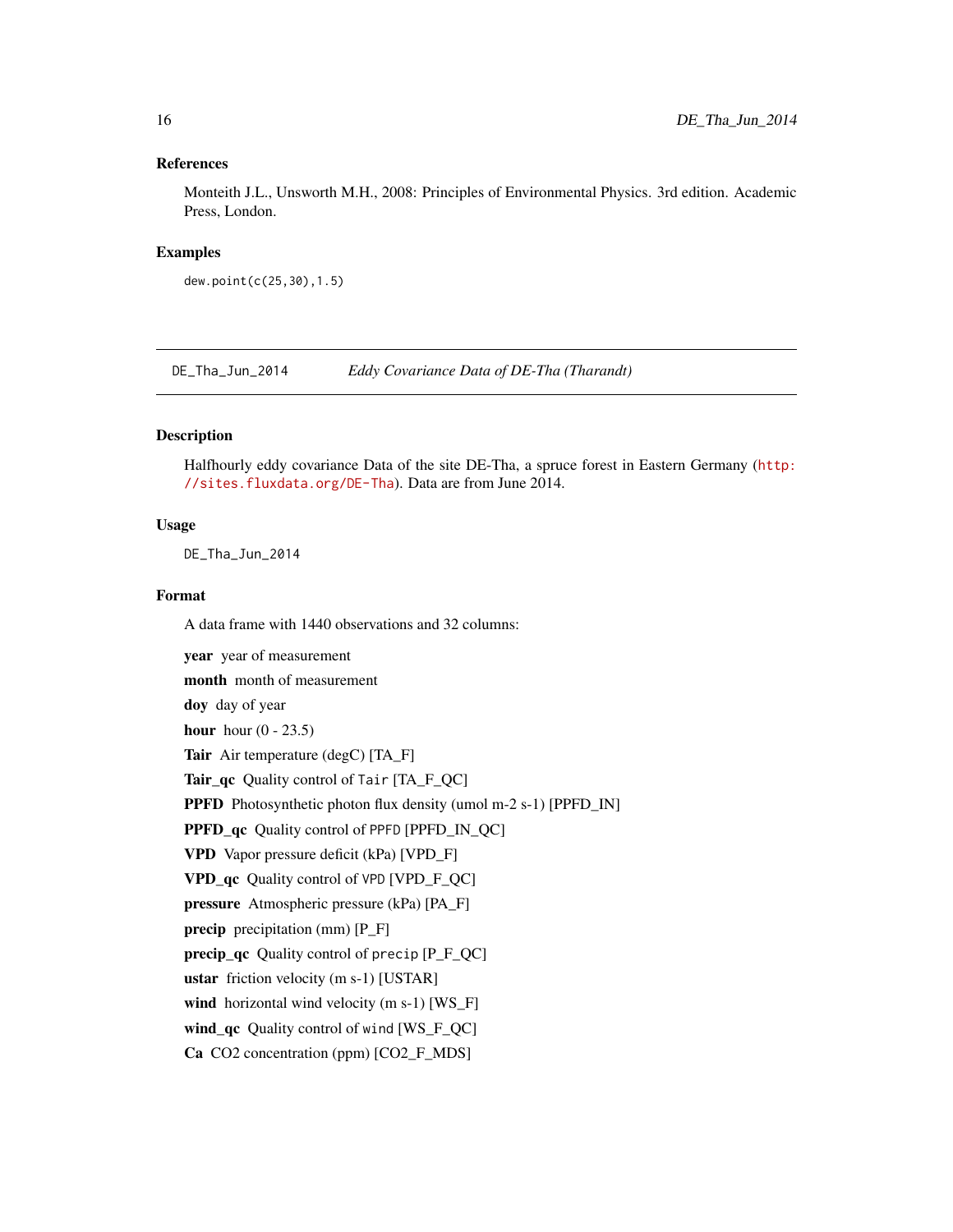# <span id="page-16-0"></span>energy.closure 17

- Ca\_qc Quality control of Ca [CO2\_F\_MDS\_QC]
- **LW** up upward longwave radiation (W m-2)  $[LW~OUT]$
- **LW** down downward longwave radiation (W m-2) [LW IN F]
- Rn Net radiation (W m-2) [NETRAD]
- LE Latent heat flux (W m-2) [LE\_F\_MDS]
- LE\_qc Quality control of LE [LE\_F\_MDS\_QC]
- H Sensible heat flux (W m-2) [H\_F\_MDS]
- H\_qc Quality control of H [H\_F\_MDS\_QC]
- G Ground heat flux (W m-2) [G\_F\_MDS]
- G\_qc Quality control of G [G\_F\_MDS\_QC]
- NEE Net ecosystem exchange (umol m-2 s-1) [NEE\_VUT\_USTAR50]
- NEE qc Quality control of NEE [NEE\_VUT\_USTAR50\_QC]
- GPP Gross primary productivity from nighttime partitioning (umol m-2 s-1) [GPP\_NT\_VUT\_USTAR50]
- GPP\_qc\_Ouality control of GPP [NEE\_VUT\_USTAR50\_OC]

Reco Ecosystem respiration from nighttime partitioning (umol m-2 s-1) [RECO\_NT\_VUT\_USTAR50]

# Note

The original variable names as provided by the FLUXNET2015 dataset are given in squared brackets. Note that variable units have been converted in some cases (e.g. VPD from hPa to kPa).

#### Source

original data were downloaded from <https://fluxnet.fluxdata.org/> (accessed 09 November 2016)

energy.closure *Energy Balance Closure*

#### Description

Calculates the degree of the energy balance non-closure for the entire time span based on the ratio of two sums (energy balance ratio), and ordinary least squares (OLS).

#### Usage

```
energy.closure(data, Rn = "Rn", G = NULL, S = NULL, LE = "LE",
 H = "H", instantaneous = FALSE, missing.G.as.NA = FALSE,
 missing.S.as.NA = FALSE)
```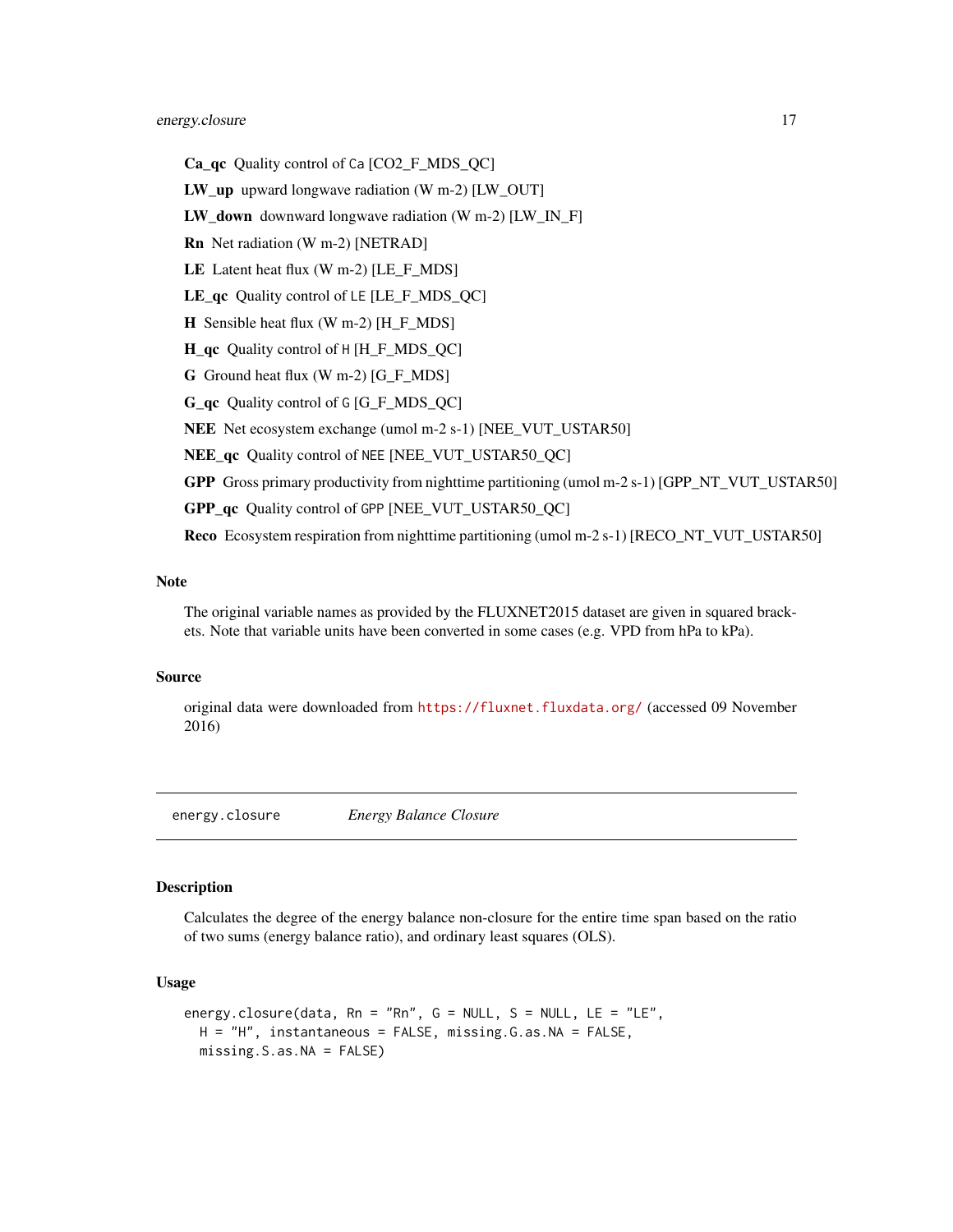# Arguments

| data            | Data.frame or matrix containing all required variables.                                                                                          |  |
|-----------------|--------------------------------------------------------------------------------------------------------------------------------------------------|--|
| Rn              | Net radiation $(W m-2)$                                                                                                                          |  |
| G               | Ground heat flux $(W m-2)$ ; optional                                                                                                            |  |
| S.              | Sum of all storage fluxes (W m-2); optional                                                                                                      |  |
| LE              | Latent heat flux $(W m-2)$                                                                                                                       |  |
| H               | Sensible heat flux (W m-2)                                                                                                                       |  |
| instantaneous   | should the energy balance be calculated at the time step of the observations<br>(TRUE), or over the entire time period provided as input (FALSE) |  |
| missing.G.as.NA |                                                                                                                                                  |  |
|                 | if TRUE, missing G are treated as NAs, otherwise set to 0.                                                                                       |  |
| missing.S.as.NA |                                                                                                                                                  |  |
|                 | if TRUE, missing S are treated as NAs, otherwise set to $0$ .                                                                                    |  |

#### Details

The energy balance ratio (EBR) is calculated as:

```
EBR = sum(LE + H)/sum(Rn - G - S)
```
the sum is taken for all time steps with complete observations (i.e. where all energy balance terms are available).

# Value

a named vector containing:

| n         | number of complete (all energy balance terms available) observations |
|-----------|----------------------------------------------------------------------|
| intercept | intercept of the OLS regression                                      |
| slope     | slope of the OLS regression                                          |
| r_squared | $r^2$ of the OLS regression                                          |
| EBR       | energy balance ratio                                                 |
|           |                                                                      |

if instantaneous = TRUE, only EBR is returned.

# References

Wilson K., et al. 2002: Energy balance closure at FLUXNET sites. Agricultural and Forest Meteorology 113, 223-243.

# Examples

```
## characterize energy balance closure for DE-Tha in June 2014
energy.closure(DE_Tha_Jun_2014,instantaneous=FALSE)
```

```
## look at half-hourly closure
EBR_inst <- energy.closure(DE_Tha_Jun_2014,instantaneous=TRUE)
summary(EBR_inst)
```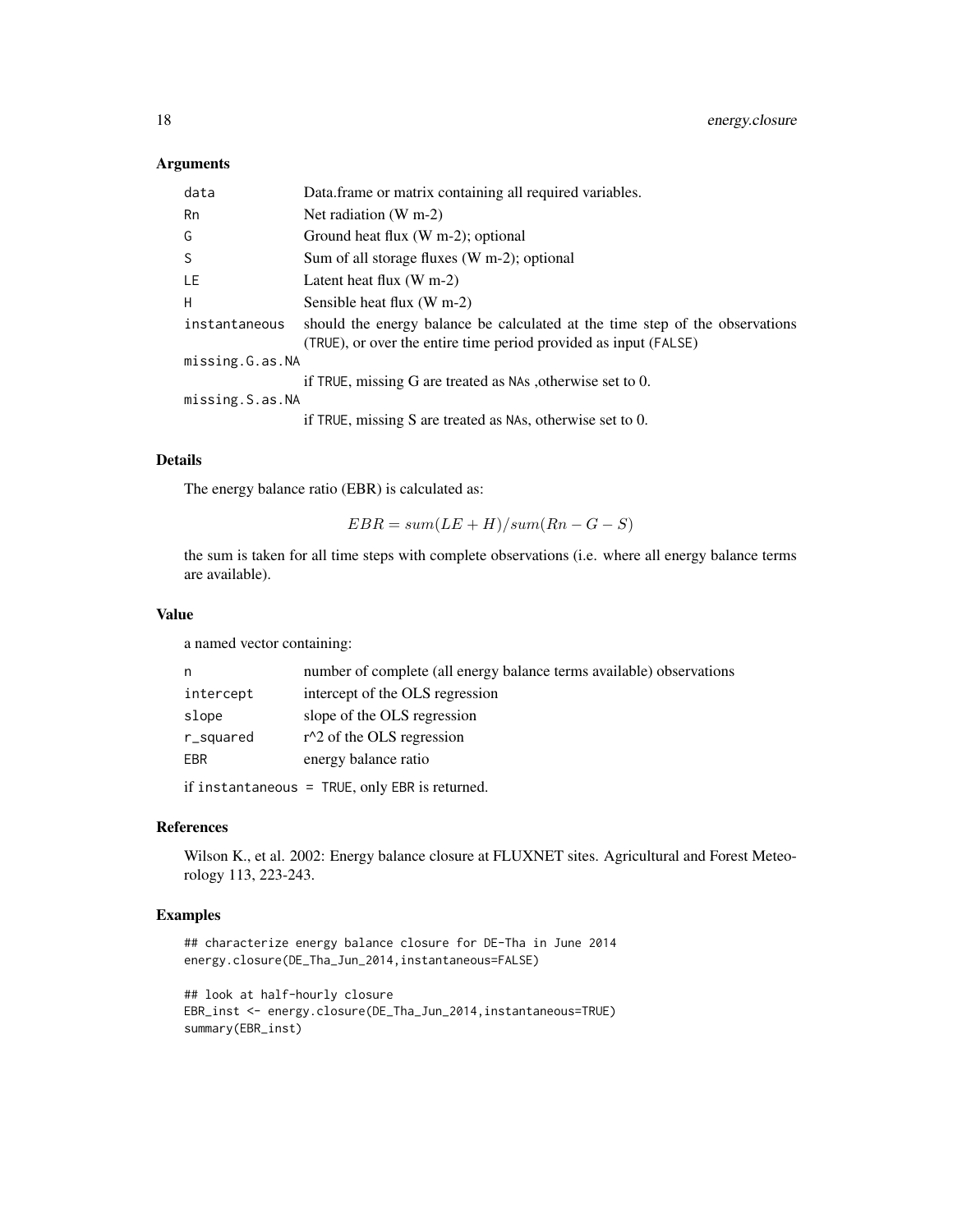<span id="page-18-0"></span>energy.use.efficiency *Energy-Use Efficiency (EUE)*

# Description

Fraction of net radiation fixed by primary productivity.

# Usage

```
energy.use.efficiency(GPP, alpha = 0.422, Rn)
```
# Arguments

| GPP   | Gross primary productivity exchange (umol $CO2 \text{ m-}2 \text{ s-}1$ ) |
|-------|---------------------------------------------------------------------------|
| alpha | Energy taken up/released by photosynthesis/respiration (J umol-1)         |
| Rn    | Net radiation $(W m-2)$                                                   |

# Details

Energy use efficiency is calculated as:

 $EUE = sum(GPP)/sum(Rn)$ 

where the sums are calculated for complete cases of GPP and Rn over the entire time period.

# Value

EUE - Energy use efficiency (-)

# See Also

[light.use.efficiency](#page-41-1)

# Examples

energy.use.efficiency(GPP=20,Rn=500)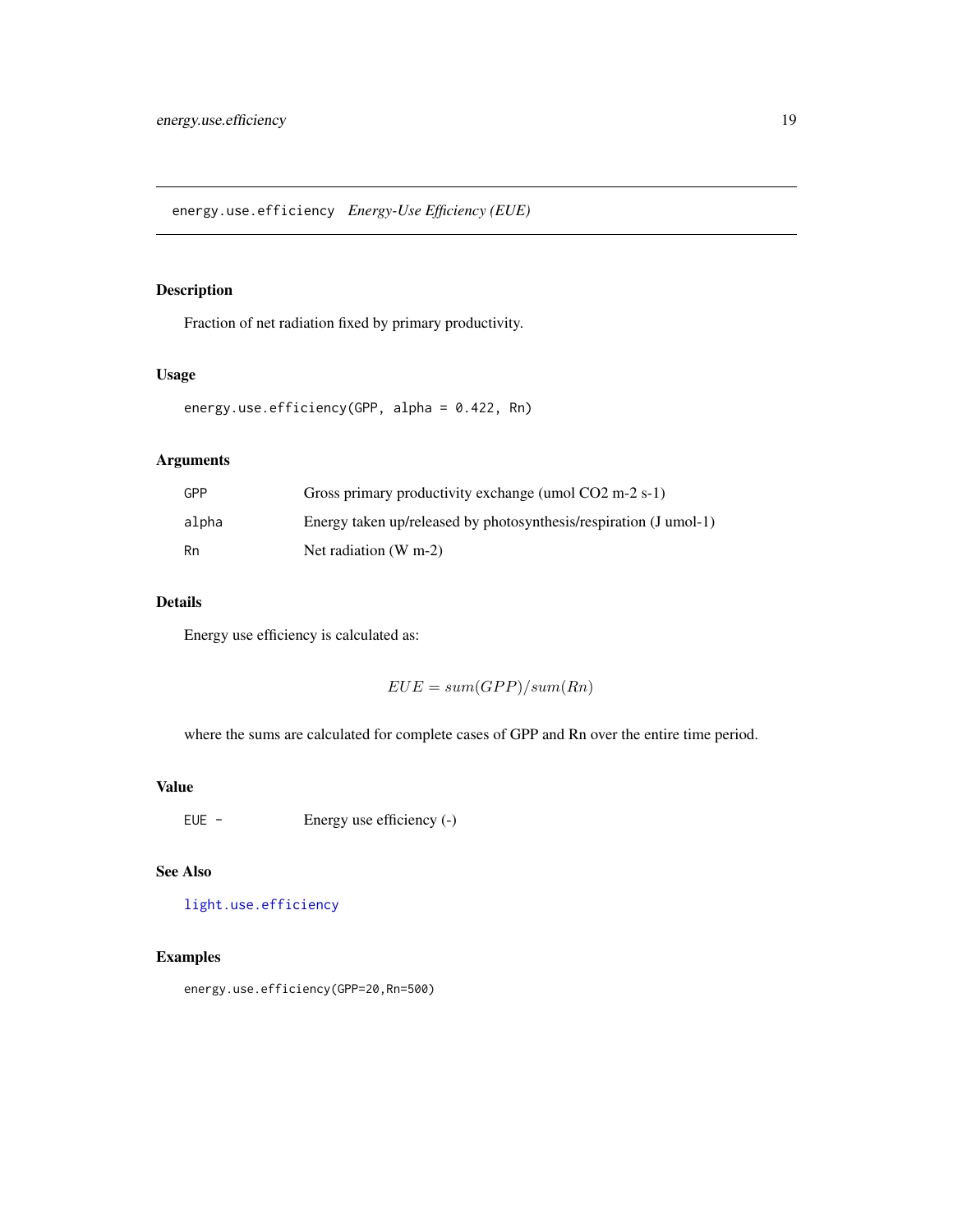<span id="page-19-1"></span><span id="page-19-0"></span>equilibrium.imposed.ET

*Equilibrium and Imposed Evapotranspiration*

# Description

Evapotranspiration (ET) split up into imposed ET and equilibrium ET.

# Usage

```
equilibrium.imposed.ET(data, Tair = "Tair", pressure = "pressure",
 VPD = "VPD", Gs = "Gs_m's", Rn = "Rn", G = NULL, S = NULL,missing.G.as.NA = FALSE, missing.S.as.NA = FALSE,
 Esat.formula = c("Sonntag_1990", "Alduchov_1996", "Allen_1998"),
 constants = bigleaf.constants())
```
# Arguments

| data            | Data frame or matrix containing all required input variables                                                                                                                               |  |
|-----------------|--------------------------------------------------------------------------------------------------------------------------------------------------------------------------------------------|--|
| Tair            | Air temperature (deg C)                                                                                                                                                                    |  |
| pressure        | Atmospheric pressure (kPa)                                                                                                                                                                 |  |
| <b>VPD</b>      | Air vapor pressure deficit (kPa)                                                                                                                                                           |  |
| Gs              | surface conductance to water vapor (m s-1)                                                                                                                                                 |  |
| Rn              | Net radiation $(W m-2)$                                                                                                                                                                    |  |
| G               | Ground heat flux (W m-2); optional                                                                                                                                                         |  |
| S               | Sum of all storage fluxes (W m-2); optional                                                                                                                                                |  |
| missing.G.as.NA |                                                                                                                                                                                            |  |
|                 | if TRUE, missing G are treated as NAs, otherwise set to 0.                                                                                                                                 |  |
| missing.S.as.NA |                                                                                                                                                                                            |  |
|                 | if TRUE, missing S are treated as NAs, otherwise set to 0.                                                                                                                                 |  |
| Esat.formula    | Optional: formula to be used for the calculation of esat and the slope of esat.<br>One of "Sonntag_1990" (Default), "Alduchov_1996", or "Allen_1998". See<br>Esat.slope.                   |  |
| constants       | $cp$ - specific heat of air for constant pressure (J K-1 kg-1)<br>eps - ratio of the molecular weight of water vapor to dry air (-)<br>Pa2kPa - conversion pascal (Pa) to kilopascal (kPa) |  |
|                 |                                                                                                                                                                                            |  |

## Details

Total evapotranspiration can be written in the form (Jarvis & McNaughton 1986):

 $ET = \Omega ET_e q + (1 - \Omega) ET_i mp$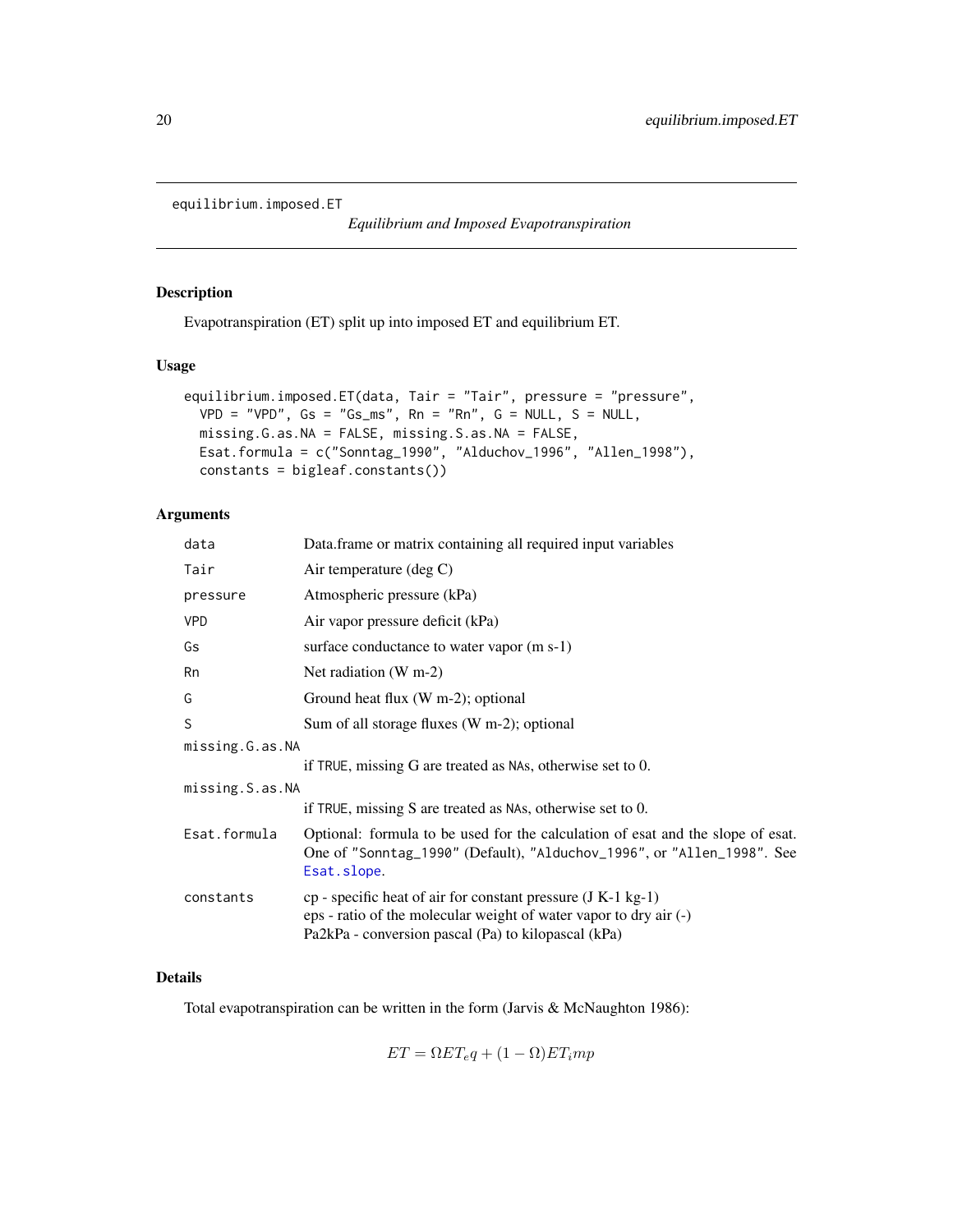where  $\Omega$  is the [decoupling](#page-12-1) coefficient as calculated from decoupling. ET\_eq is the equilibrium evapotranspiration rate, the ET rate that would occur under uncoupled conditions, where the heat budget is dominated by radiation (when  $Ga \rightarrow 0$ ):

$$
ET_{e}q = (\Delta * (Rn - G - S) * \lambda)/(\Delta + \gamma)
$$

where  $\Delta$  is the slope of the saturation vapor pressure curve (kPa K-1),  $\lambda$  is the latent heat of vaporization (J kg-1), and  $\gamma$  is the psychrometric constant (kPa K-1). ET\_imp is the imposed evapotranspiration rate, the ET rate that would occur under fully coupled conditions (when Ga -> inf):

$$
ET_imp = (\rho * cp * VPD * Gs * \lambda)/\gamma
$$

where  $\rho$  is the air density (kg m-3).

# Value

A data.frame with the following columns:

| $ET_{eq}$ | Equilibrium ET $(kg m-2 s-1)$ |
|-----------|-------------------------------|
| $ET_imp$  | Imposed ET $(kg m-2 s-1)$     |
| $LE$ eq   | Equilibrium LE $(W m-2)$      |
| $LE_i$ mp | Imposed LE $(W m-2)$          |

# Note

Surface conductance (Gs) can be calculated with [surface.conductance](#page-71-1). Aerodynamic conductance (Ga) can be calculated using [aerodynamic.conductance](#page-2-1).

#### References

Jarvis, P.G., McNaughton, K.G., 1986: Stomatal control of transpiration: scaling up from leaf to region. Advances in Ecological Research 15, 1-49.

Monteith, J.L., Unsworth, M.H., 2008: Principles of Environmental Physics. 3rd edition. Academic Press, London.

# See Also

[decoupling](#page-12-1)

#### Examples

```
df <- data.frame(Tair=20,pressure=100,VPD=seq(0.5,4,0.5),
                Gs_ms=seq(0.01,0.002,length.out=8),Rn=seq(50,400,50))
equilibrium.imposed.ET(df)
```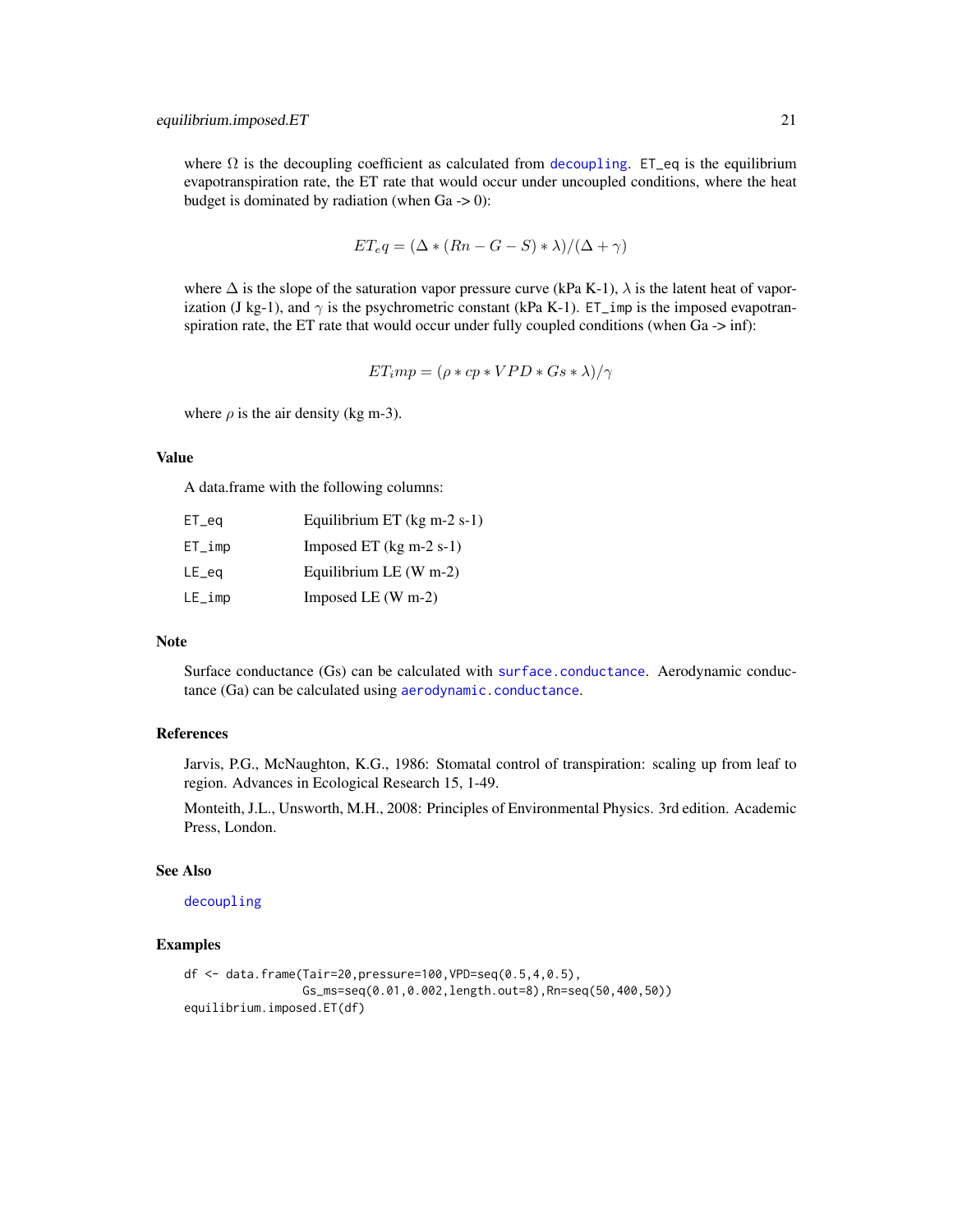<span id="page-21-1"></span><span id="page-21-0"></span>

### Description

Calculates saturation vapor pressure (Esat) over water and the corresponding slope of the saturation vapor pressure curve.

# Usage

```
Esat.slope(Tair, formula = c("Sonntag_1990", "Alduchov_1996",
  "Allen_1998"), constants = bigleaf.constants())
```
#### Arguments

| Tair      | Air temperature $(\text{deg } C)$                                                         |  |
|-----------|-------------------------------------------------------------------------------------------|--|
| formula   | Formula to be used. Either "Sonntag_1990" (Default), "Alduchov_1996", or<br>"Allen 1998". |  |
| constants | Pa2kPa - conversion pascal (Pa) to kilopascal (kPa)                                       |  |

# Details

Esat (kPa) is calculated using the Magnus equation:

$$
Esat = a * exp((b * Tair)/(c + Tair))/1000
$$

where the coefficients a, b, c take different values depending on the formula used. The default values are from Sonntag 1990 (a=611.2, b=17.62, c=243.12). This version of the Magnus equation is recommended by the WMO (WMO 2008; p1.4-29). Alternatively, parameter values determined by Alduchov & Eskridge 1996 or Allen et al. 1998 can be used (see references). The slope of the Esat curve  $(\Delta)$  is calculated as the first derivative of the function:

$$
\Delta = dEsat/dTair
$$

which is solved using [D](#page-0-0).

# Value

A dataframe with the following columns:

| Esat  | Saturation vapor pressure (kPa)                          |
|-------|----------------------------------------------------------|
| Delta | Slope of the saturation vapor pressure curve $(kPa K-1)$ |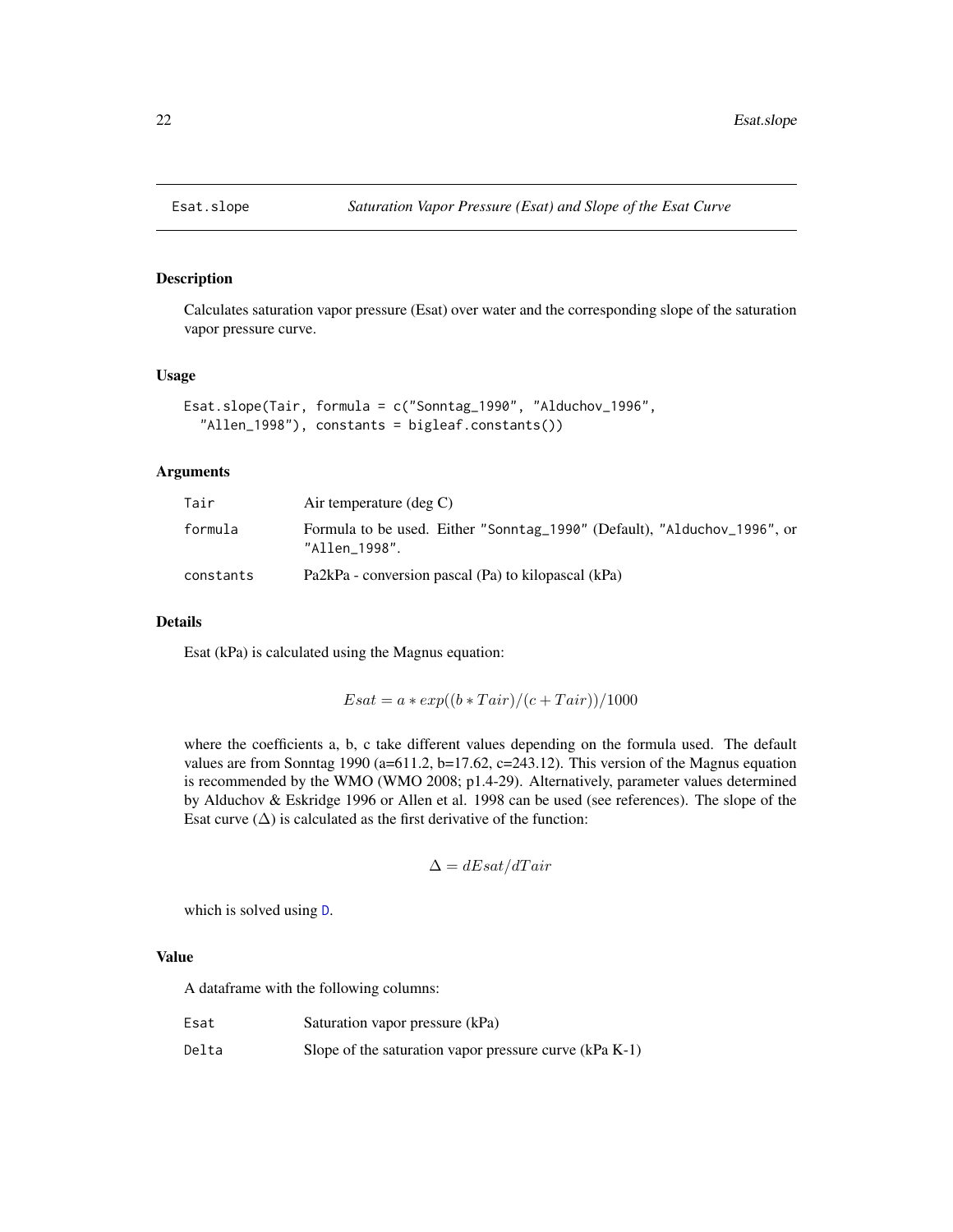#### <span id="page-22-0"></span>References

Sonntag D. 1990: Important new values of the physical constants of 1986, vapor pressure formulations based on the ITS-90 and psychrometric formulae. Zeitschrift fuer Meteorologie 70, 340-344.

World Meteorological Organization 2008: Guide to Meteorological Instruments and Methods of Observation (WMO-No.8). World Meteorological Organization, Geneva. 7th Edition.

Alduchov, O. A. & Eskridge, R. E., 1996: Improved Magnus form approximation of saturation vapor pressure. Journal of Applied Meteorology, 35, 601-609

Allen, R.G., Pereira, L.S., Raes, D., Smith, M., 1998: Crop evapotranspiration - Guidelines for computing crop water requirements - FAO irrigation and drainage paper 56, FAO, Rome.

# Examples

```
Esat.slope(seq(0,45,5))[,"Esat"] # Esat in kPa
Esat.slope(seq(0,45,5))[,"Delta"] # the corresponding slope of the Esat curve (Delta) in kPa K-1
```

```
extraterrestrial.radiation
                          Extraterrestrial solar radiation
```
#### Description

Compute the extraterrestrial solar radiation with the

#### Usage

```
extraterrestrial.radiation(doy, constants = bigleaf.constants())
```
# Arguments

| dov       | integer vector with day of year (DoY)     |
|-----------|-------------------------------------------|
| constants | solar constant - solar constant $(W m-2)$ |

# Details

Computation follows Lanini, 2010 (Master thesis, Bern University)

### Value

numeric vector of extraterrestrial radiation (W\_m-2)

#### Examples

```
plot(1:365, extraterrestrial.radiation(1:365), type = "l"
  , ylab = "radiation (W m-2)", xlab = "day of year")
```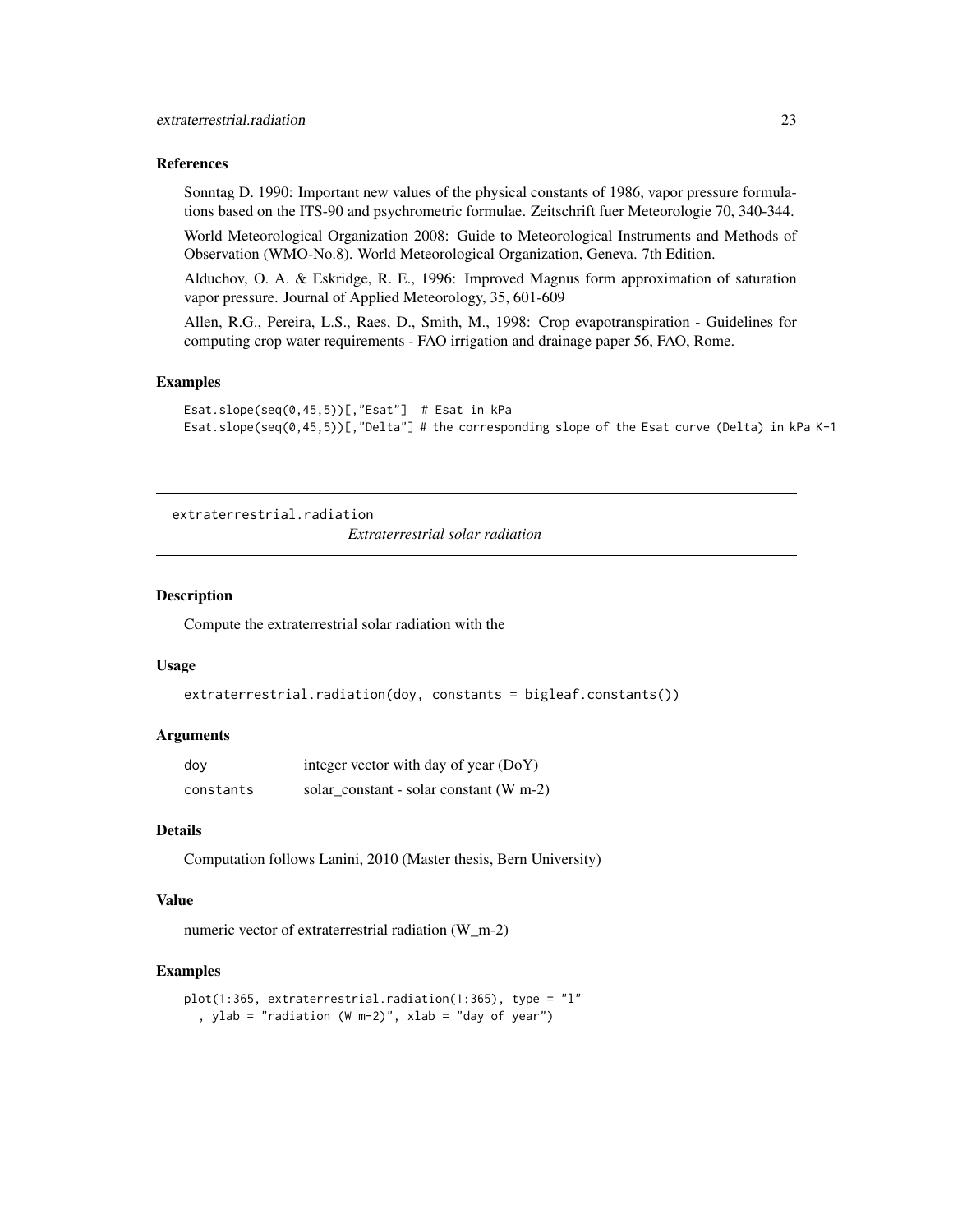<span id="page-23-0"></span>

#### Description

Filters time series of EC data for high-quality values and specified meteorological conditions.

# Usage

```
filter.data(data, quality.control = TRUE, filter.growseas = FALSE,
  filter.precip = FALSE, filter.vars = NULL, filter.vals.min,
  filter.vals.max, NA.as.invalid = TRUE, vars.qc = NULL,
  quality.ext = "_{-}qc", good.quality = c(0, 1),
  missing.qc.as.bad = TRUE, GPP = "GPP", doy = "doy",
 year = "year", tGPP = 0.5, ws = 15, min.int = 5,precip = "precip", tprecip = 0.01, precip.hours = 24,
  records.per.hour = 2, filtered.data.to.NA = TRUE,
  constants = bigleaf.constants())
```

| data              | Data.frame or matrix containing all required input variables in half-hourly or<br>hourly resolution. Including year, month, day information                |
|-------------------|------------------------------------------------------------------------------------------------------------------------------------------------------------|
| quality.control   |                                                                                                                                                            |
|                   | Should quality control be applied? Defaults to TRUE.                                                                                                       |
| filter.growseas   |                                                                                                                                                            |
|                   | Should data be filtered for growing season? Defaults to FALSE.                                                                                             |
| filter.precip     | Should precipitation filtering be applied? Defaults to FALSE.                                                                                              |
| filter.vars       | Additional variables to be filtered. Vector of type character.                                                                                             |
| filter.vals.min   |                                                                                                                                                            |
|                   | Minimum values of the variables to be filtered. Numeric vector of the same<br>length than filter. vars. Set to NA to be ignored.                           |
| filter.vals.max   |                                                                                                                                                            |
|                   | Maximum values of the variables to be filtered. Numeric vector of the same<br>length than filter. vars. Set to NA to be ignored.                           |
| NA.as.invalid     | If TRUE (the default) missing data are filtered out (applies to all variables).                                                                            |
| vars.qc           | Character vector indicating the variables for which quality filter should be ap-<br>plied. Ignored if quality.control = FALSE.                             |
| quality.ext       | The extension to the variables' names that marks them as quality control vari-<br>ables. Ignored if quality. $control = FALSE$ .                           |
| good.quality      | Which values indicate good quality (i.e. not to be filtered) in the quality control<br>$(qc)$ variables? Ignored if quality.control = FALSE.               |
| missing.qc.as.bad |                                                                                                                                                            |
|                   | If quality control variable is NA, should the corresponding data point be treated<br>as bad quality? Defaults to TRUE. Ignored if quality.control = FALSE. |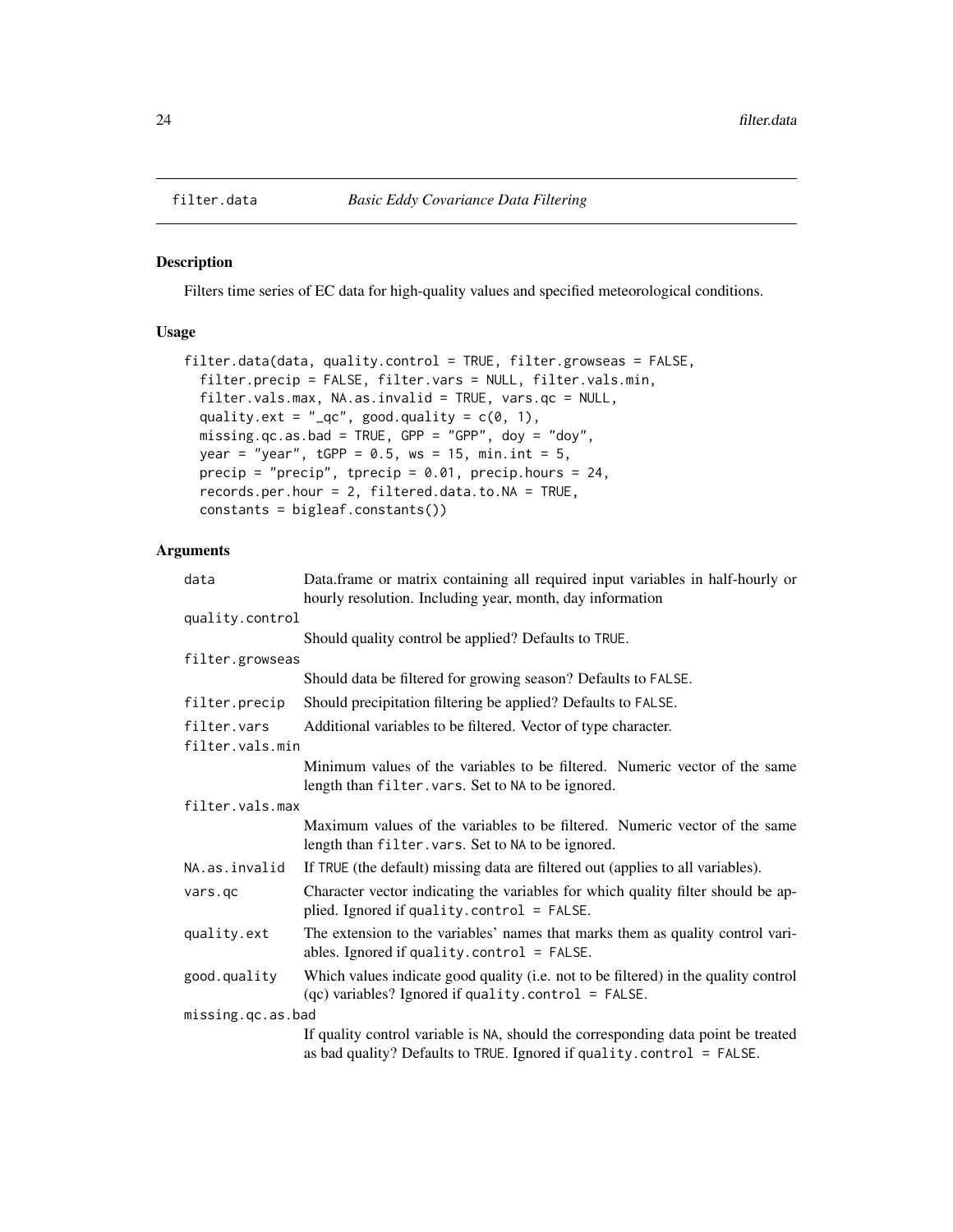| GPP                 | Gross primary productivity (umol m-2 s-1); Ignored if $filter.growses = FALSE$ .                                                                                                                                                                                                                                                                                                                                                                 |
|---------------------|--------------------------------------------------------------------------------------------------------------------------------------------------------------------------------------------------------------------------------------------------------------------------------------------------------------------------------------------------------------------------------------------------------------------------------------------------|
| doy                 | Day of year; Ignored if filter.growseas = FALSE.                                                                                                                                                                                                                                                                                                                                                                                                 |
| year                | Year; Ignored if filter.growseas = FALSE.                                                                                                                                                                                                                                                                                                                                                                                                        |
| tGPP                | GPP threshold (fraction of 95th percentile of the GPP time series). Must be<br>between 0 and 1. Ignored if filter.growseas is FALSE.                                                                                                                                                                                                                                                                                                             |
| WS                  | Window size used for GPP time series smoothing. Ignored if filter.growseas = FALSE.                                                                                                                                                                                                                                                                                                                                                              |
| min.int             | Minimum time interval in days for a given state of growing season. Ignored if<br>$filter.growses = FALSE.$                                                                                                                                                                                                                                                                                                                                       |
| precip              | Precipitation (mm time-1)                                                                                                                                                                                                                                                                                                                                                                                                                        |
| tprecip             | Precipitation threshold used to identify a precipitation event (mm). Ignored if<br>$filter. \text{precip} = FALSE.$                                                                                                                                                                                                                                                                                                                              |
| precip.hours        | Number of hours removed following a precipitation event (h). Ignored if filter precip = FALSE.                                                                                                                                                                                                                                                                                                                                                   |
| records.per.hour    |                                                                                                                                                                                                                                                                                                                                                                                                                                                  |
|                     | Number of observations per hour. I.e. 2 for half-hourly data.                                                                                                                                                                                                                                                                                                                                                                                    |
| filtered.data.to.NA |                                                                                                                                                                                                                                                                                                                                                                                                                                                  |
|                     | Logical. If TRUE (the default), all variables in the input data.frame/matrix are<br>set to NA for the time step where ANY of the filter. vars were beyond their<br>acceptable range (as determined by filter.vals.min and filter.vals.max).<br>If FALSE, values are not filtered, and an additional column 'valid' is added to the<br>data.frame/matrix, indicating if any value of a row did (1) or did not fulfill the<br>filter criteria (0). |
| constants           | frac2percent - conversion between fraction and percent                                                                                                                                                                                                                                                                                                                                                                                           |
|                     |                                                                                                                                                                                                                                                                                                                                                                                                                                                  |

This routine consists of two parts:

1) Quality control: All variables included in vars.qc are filtered for good quality data. For these variables a corresponding quality variable with the same name as the variable plus the extension as specified in quality.ext must be provided. For time steps where the value of the quality indicator is not included in the argument good.quality, i.e. the quality is not considered as 'good', its value is set to NA.

2) Meteorological filtering. Under certain conditions (e.g. low ustar), the assumptions of the EC method are not fulfilled. Further, some data analysis require certain meteorological conditions, such as periods without rainfall, or active vegetation (growing season, daytime). The filter applied in this second step serves to exclude time periods that do not fulfill the criteria specified in the arguments. More specifically, time periods where one of the variables is higher or lower than the specified thresholds (filter.vals.min and filter.vals.max) are set to NA for all variables. If a threshold is set to NA, it will be ignored.

#### Value

If  $filtered.data_to.NA = TRUE (default), the input data frame/matrix with observations which$ did not fulfill the filter criteria set to NA. If filtered.data.to.NA = FALSE, the input data.frame/matrix with an additional column "valid", which indicates whether all the data of a time step fulfill the filtering criteria (1) or not (0).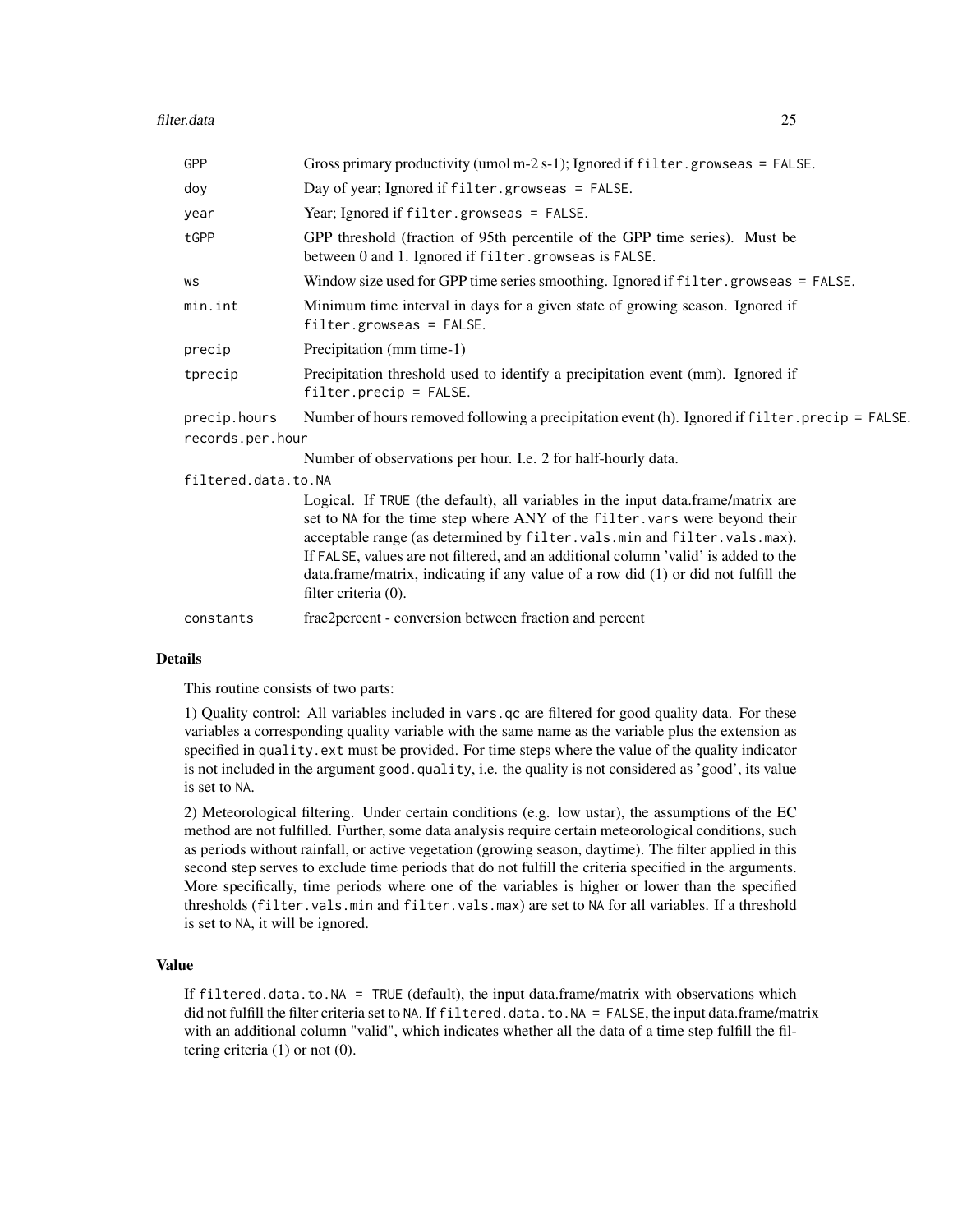The thresholds set with filter.vals.min and filter.vals.max filter all data that are smaller than ("<"), or greater than (">") the specified thresholds. That means if a variable has exactly the same value as the threshold, it will not be filtered. Likewise, tprecip filters all data that are greater than tprecip.

Variables considered of bad quality (as specified by the corresponding quality control variables) will be set to NA by this routine. Data that do not fulfill the filtering criteria are set to NA if filtered.data.to.NA = TRUE. Note that with this option  $\text{*all*}$  variables of the same time step are set to NA. Alternatively, if filtered.data.to.NA = FALSE data are not set to NA, and a new column "valid" is added to the data.frame/matrix, indicating if any value of a row did (1) or did not fulfill the filter criteria (0).

#### Examples

# Example of data filtering; data are for a month within the growing season, # hence growing season is not filtered. # If filtered.data.to.NA=TRUE, all values of a row are set to NA if one filter # variable is beyond its bounds. DE\_Tha\_Jun\_2014\_2 <- filter.data(DE\_Tha\_Jun\_2014,quality.control=FALSE, vars.qc=c("Tair","precip","H","LE"), filter.growseas=FALSE,filter.precip=TRUE, filter.vars=c("Tair","PPFD","ustar"), filter.vals.min=c(5,200,0.2), filter.vals.max=c(NA,NA,NA),NA.as.invalid=TRUE, quality.ext="\_qc",good.quality=c(0,1), missing.qc.as.bad=TRUE,GPP="GPP",doy="doy", year="year",tGPP=0.5,ws=15,min.int=5,precip="precip", tprecip=0.1,precip.hours=24,records.per.hour=2, filtered.data.to.NA=TRUE) ## same, but with filtered.data.to.NA=FALSE DE\_Tha\_Jun\_2014\_3 <- filter.data(DE\_Tha\_Jun\_2014,quality.control=FALSE, vars.qc=c("Tair","precip","H","LE"), filter.growseas=FALSE,filter.precip=TRUE, filter.vars=c("Tair","PPFD","ustar"), filter.vals.min=c(5,200,0.2), filter.vals.max=c(NA,NA,NA),NA.as.invalid=TRUE, quality.ext="\_qc",good.quality=c(0,1), missing.qc.as.bad=TRUE,GPP="GPP",doy="doy", year="year",tGPP=0.5,ws=15,min.int=5,precip="precip", tprecip=0.1,precip.hours=24,records.per.hour=2, filtered.data.to.NA=FALSE)

```
# note the additional column 'valid' in DE_Tha_Jun_2014_3.
# To remove time steps marked as filtered out (i.e. 0 values in column 'valid'):
DE_Tha_Jun_2014_3[DE_Tha_Jun_2014_3["valid"] == 0,] <- NA
```
# **Note**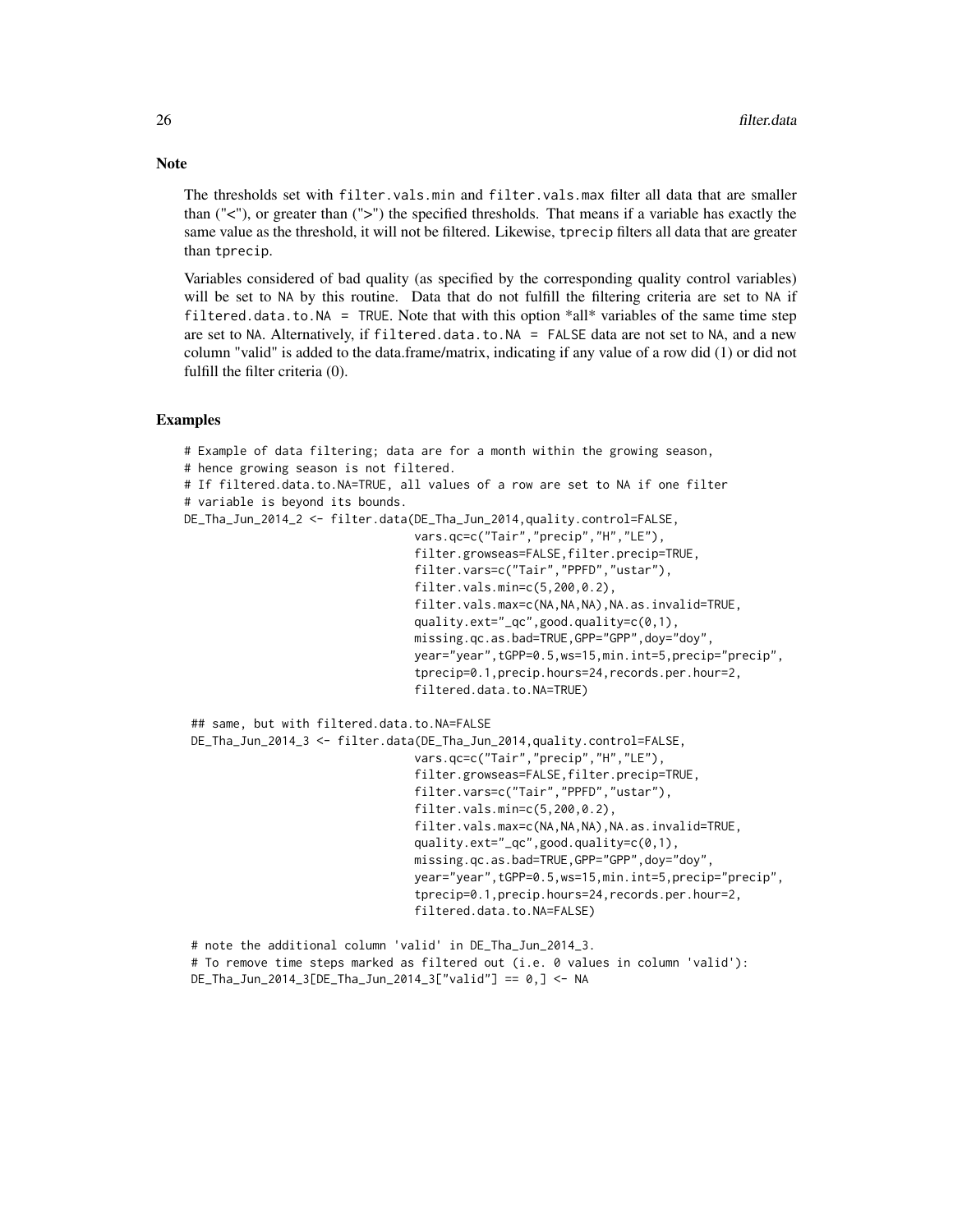<span id="page-26-0"></span>filter.growing.season *GPP-based Growing Season Filter*

# Description

Filters annual time series for growing season based on smoothed daily GPP data.

#### Usage

```
filter.growing.season(GPPd, tGPP, ws = 15, min.int = 5)
```
# Arguments

| GPPd    | daily GPP (any unit)                                                                                 |
|---------|------------------------------------------------------------------------------------------------------|
| tGPP    | GPP threshold (fraction of 95th percentile of the GPP time series). Takes values<br>between 0 and 1. |
| WS      | window size used for GPP time series smoothing                                                       |
| min.int | minimum time interval in days for a given state of growing season                                    |

# Details

The basic idea behind the growing season filter is that vegetation is considered to be active when its carbon uptake (GPP) is above a specified threshold, which is defined relative to the peak GPP (95th percentile) observed in the year. The GPP-threshold is calculated as:

```
GPP<sub>t</sub> hreshold = quantile (GPPd, 0.95) * tGPP
```
GPPd time series are smoothed with a moving average to avoid fluctuations in the delineation of the growing season. The window size defaults to 15 days, but depending on the ecosystem, other values can be appropriate.

The argument min.int serves to avoid short fluctuations in the status growing season vs. no growing season by defining a minimum length of the status. If a time interval shorter than min.int is labeled as growing season or non-growing season, it is changed to the status of the neighboring values.

# Value

a vector of type integer of the same length as the input GPPd in which 0 indicate no growing season (dormant season) and 1 indicate growing season.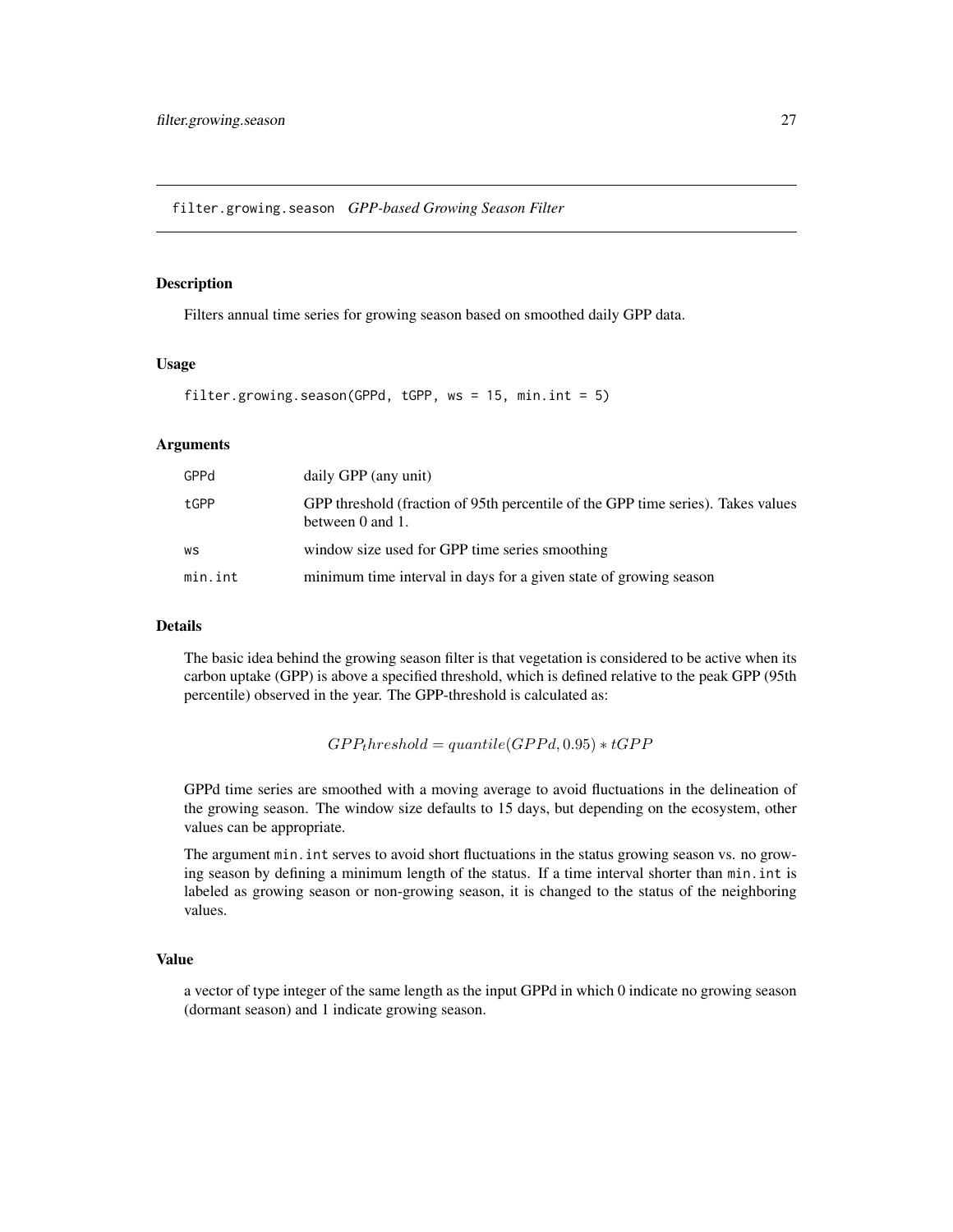<span id="page-27-0"></span>

#### **Description**

Halfhourly eddy covariance Data of the site FR-Pue, a Mediterranean evergreen oak forest in Southern France (<http://sites.fluxdata.org/FR-Pue>). Data are from May 2012.

#### Usage

FR\_Pue\_May\_2012

#### Format

A data frame with 1488 observations and 29 columns:

year year of measurement month month of measurement doy day of year hour hour  $(0 - 23.5)$ Tair Air temperature (degC) [TA\_F] Tair\_qc Quality control of Tair [TA\_F\_QC] PPFD Photosynthetic photon flux density (umol m-2 s-1) [PPFD\_IN] PPFD\_qc Quality control of PPFD [PPFD\_IN\_QC] VPD Vapor pressure deficit (kPa) [VPD\_F] VPD\_qc Quality control of VPD [VPD\_F\_QC] pressure Atmospheric pressure (kPa) [PA\_F] precip precipitation (mm) [P\_F] precip\_qc Quality control of precip [P\_F\_QC] ustar friction velocity (m s-1) [USTAR] wind horizontal wind velocity (m s-1) [WS\_F] wind\_qc Quality control of wind [WS\_F\_QC] Ca CO2 concentration (ppm) [CO2\_F\_MDS] Ca\_qc Quality control of Ca [CO2\_F\_MDS\_QC] LW\_up upward longwave radiation (W m-2) [LW\_OUT] Rn Net radiation (W m-2) [NETRAD] LE Latent heat flux (W m-2) [LE\_F\_MDS] LE\_qc Quality control of LE [LE\_F\_MDS\_QC] **H** Sensible heat flux (W m-2) [H  $\overline{F}$  MDS] H\_qc Quality control of H [H\_F\_MDS\_QC]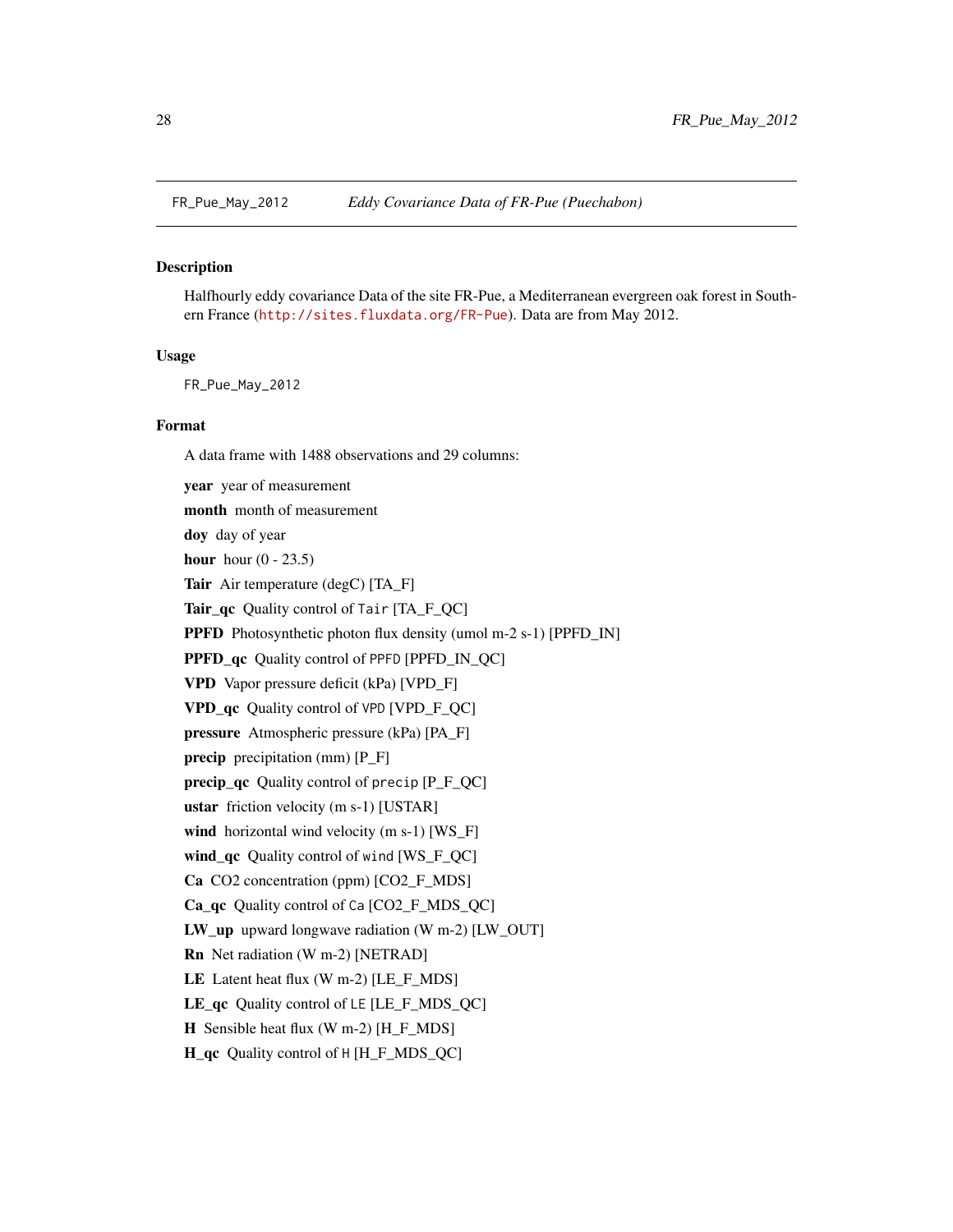# <span id="page-28-0"></span>Gb.Choudhury 29

NEE Net ecosystem exchange (umol m-2 s-1) [NEE\_VUT\_USTAR50]

NEE\_qc Quality control of NEE [NEE\_VUT\_USTAR50\_QC]

GPP Gross primary productivity from nighttime partitioning (umol m-2 s-1) [GPP\_NT\_VUT\_USTAR50]

GPP\_qc Quality control of GPP [NEE\_VUT\_USTAR50\_QC]

Reco Ecosystem respiration from nighttime partitioning (umol m-2 s-1) [RECO\_NT\_VUT\_USTAR50]

#### Note

The original variable names as provided by the FLUXNET2015 dataset are given in squared brackets. Note that variable units have been converted in some cases (e.g. VPD from hPa to kPa).

#### Source

original data were downloaded from <https://fluxnet.fluxdata.org/> (accessed 09 November 2016)

<span id="page-28-1"></span>

| Gb.Choudhury | Boundary Layer Conductance according to Choudhury & Monteith |  |
|--------------|--------------------------------------------------------------|--|
|              | 1988                                                         |  |

#### Description

A formulation for the canopy boundary layer conductance for heat transfer according to Choudhury & Monteith 1988.

#### Usage

```
Gb.Choudhury(data, Tair = "Tair", pressure = "pressure",
 wind = "wind", ustar = "ustar", H = "H", leafwidth, LAI, zh, zr, d,
  stab_formulation = c("Dyer_1970", "Businger_1971"), Sc = NULL,
  Sc_name = NULL, constants = bigleaf.constants())
```

| data      | Data.frame or matrix containing all required variables |
|-----------|--------------------------------------------------------|
| Tair      | Air temperature $(\text{deg} C)$                       |
| pressure  | Atmospheric pressure (kPa)                             |
| wind      | Wind speed at sensor height (m s-1)                    |
| ustar     | Friction velocity (m s-1)                              |
| н         | Sensible heat flux (W m-2)                             |
| leafwidth | Leaf width $(m)$                                       |
| LAI       | One-sided leaf area index                              |
| zh        | Canopy height (m)                                      |
| zr        | Instrument (reference) height (m)                      |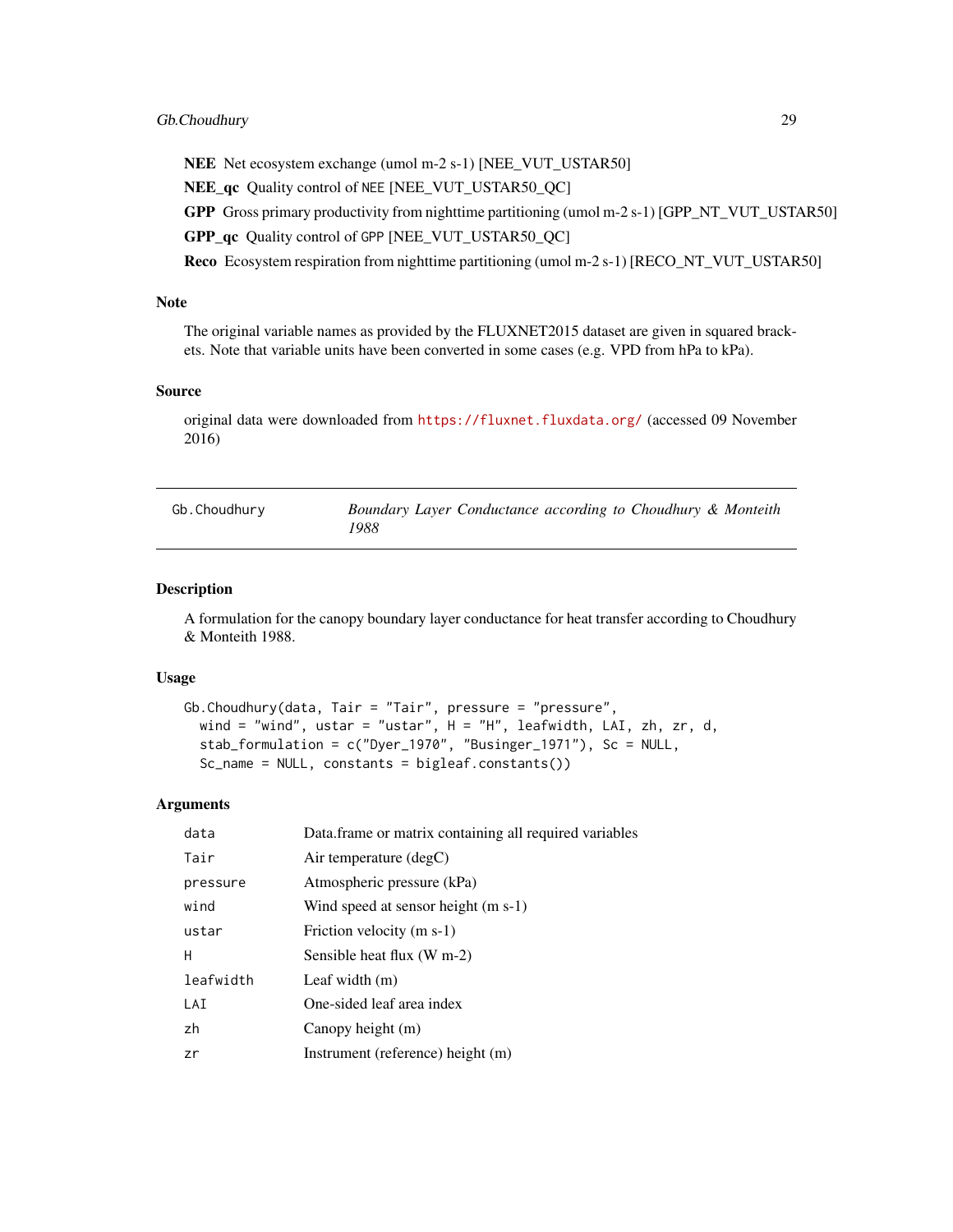| d                | Zero-plane displacement height (-), can be calculated using roughness parameters                                              |
|------------------|-------------------------------------------------------------------------------------------------------------------------------|
| stab_formulation |                                                                                                                               |
|                  | Stability correction function used (If stab_correction = TRUE). Either "Dyer_1970"<br>or "Businger_1971".                     |
| Sc               | Optional: Schmidt number of additional quantities to be calculated                                                            |
| Sc_name          | Optional: Name of the additonal quantities, has to be of same length than<br>Sc name                                          |
| constants        | k - von-Karman constant<br>Sc CO <sub>2</sub> - Schmidt number for CO <sub>2</sub><br>Pr - Prandtl number (if Sc is provided) |

.

Boundary layer conductance according to Choudhury & Monteith 1988 is given by:

$$
Gbh = LAI((2a/\alpha) * sqrt(u(h)/w) * (1 - exp(-\alpha/2)))
$$

where  $u(zh)$  is the wind speed at the canopy surface, approximated from measured wind speed at sensor height zr and a wind extinction coefficient  $\alpha$ :

$$
u(zh) = u(zr)/(exp(\alpha(zr/zh - 1)))
$$

 $\alpha$  is modeled as an empirical relation to LAI (McNaughton & van den Hurk 1995):

$$
\alpha = 4.39 - 3.97 \cdot exp(-0.258 \cdot LAI)
$$

 $Gb = 1/Rb$  for water vapor and heat are assumed to be equal in this package. Gb for other quantities x is calculated as (Hicks et al. 1987):

$$
Gb_x = Gb/(Sc_x/Pr)^0.67\,
$$

where  $Sc_x$  is the Schmidt number of quantity x, and Pr is the Prandtl number (0.71).

# Value

A data frame with the following columns:

| Gb h       | Boundary layer conductance for heat transfer (m s-1)                                                                    |
|------------|-------------------------------------------------------------------------------------------------------------------------|
| Rb h       | Boundary layer resistance for heat transfer (s m-1)                                                                     |
| kB h       | kB-1 parameter for heat transfer                                                                                        |
| Gb_Sc_name | Boundary layer conductance for Sc <sub>name</sub> (m s-1). Only added if Sc <sub>name</sub> and<br>Sc_name are provided |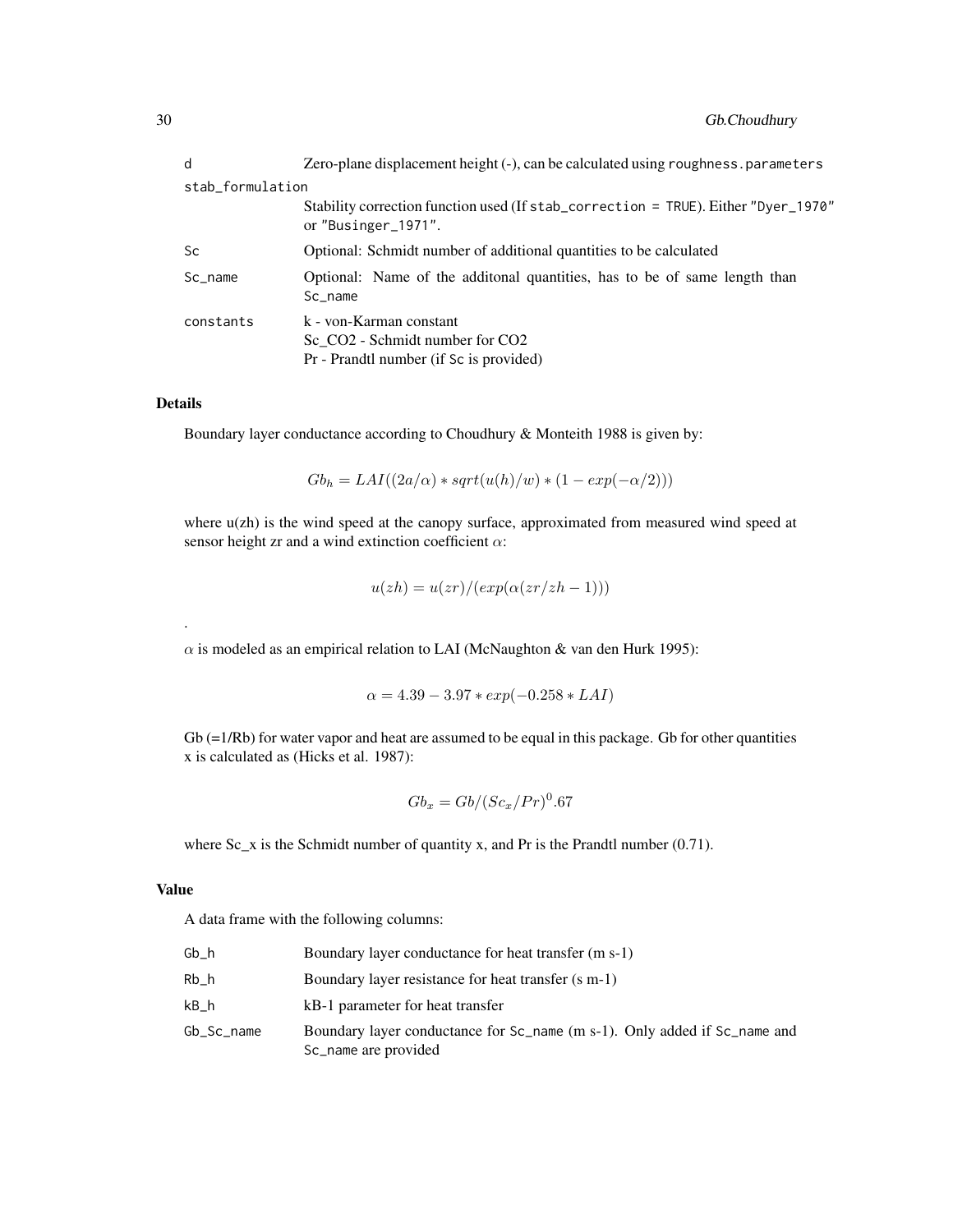#### <span id="page-30-0"></span> $Gb.$ Su  $31$

# References

Choudhury, B. J., Monteith J.L., 1988: A four-layer model for the heat budget of homogeneous land surfaces. Q. J. R. Meteorol. Soc. 114, 373-398.

McNaughton, K. G., Van den Hurk, B.J.J.M., 1995: A 'Lagrangian' revision of the resistors in the two-layer model for calculating the energy budget of a plant canopy. Boundary-Layer Meteorology 74, 261-288.

Hicks, B.B., Baldocchi, D.D., Meyers, T.P., Hosker, J.R., Matt, D.R., 1987: A preliminary multiple resistance routine for deriving dry deposition velocities from measured quantities. Water, Air, and Soil Pollution 36, 311-330.

#### See Also

[Gb.Thom](#page-33-1), [Gb.Su](#page-30-1), [aerodynamic.conductance](#page-2-1)

# Examples

```
## bulk canopy boundary layer resistance for a closed canopy (LAI=5)
## with large leaves (leafwdith=0.1)
df <- data.frame(Tair=25,pressure=100,wind=c(3,4,5),ustar=c(0.5,0.6,0.65),H=c(200,230,250))
Gb.Choudhury(data=df,leafwidth=0.1,LAI=5,zh=25,d=17.5,zr=40)
```

```
## same conditions, but smaller leaves (leafwidth=0.01)
```

```
Gb.Choudhury(data=df,leafwidth=0.01,LAI=5,zh=25,d=17.5,zr=40)
```
<span id="page-30-1"></span>Gb.Su *Boundary Layer Conductance according to Su et al. 2001*

#### **Description**

A physically based formulation for the canopy boundary layer conductance to heat transfer according to Su et al. 2001.

#### Usage

```
Gb. Su(data, Tair = "Tair", pressure = "pressure", ustar = "ustar",
 wind = "wind", H = "H", zh, zr, d, D1, fc = NULL, LAI = NULL,N = 2, Cd = 0.2, hs = 0.01, stab_formulation = c("Dyer_1970",
  "Businger_1971"), Sc = NULL, Sc_name = NULL,
 constants = bigleaf.constants())
```

| data     | Data frame or matrix containing all required variables |
|----------|--------------------------------------------------------|
| Tair     | Air temperature $(\text{deg} C)$                       |
| pressure | Atmospheric pressure (kPa)                             |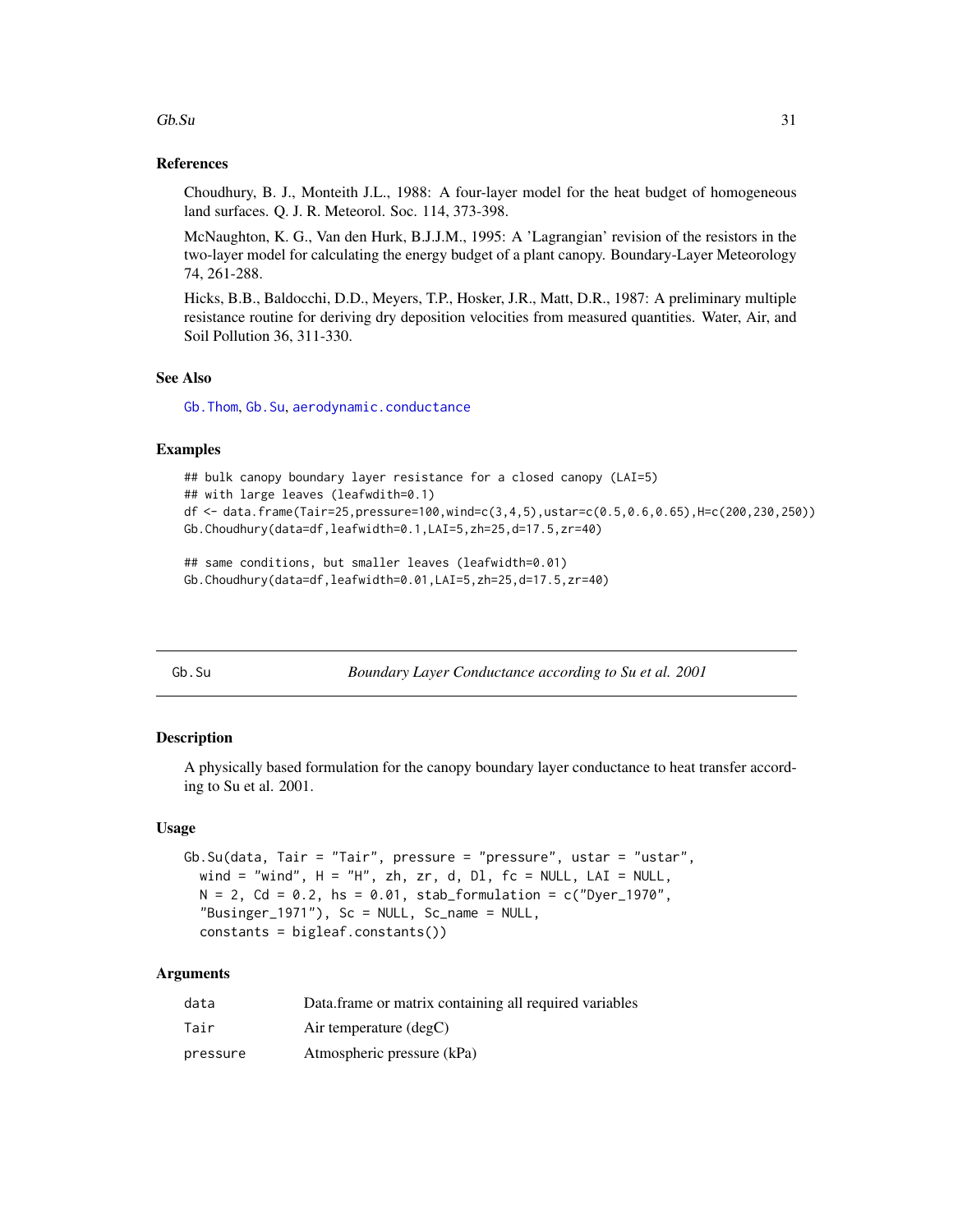| ustar            | Friction velocity (m s-1)                                                                                                                                                                                                           |
|------------------|-------------------------------------------------------------------------------------------------------------------------------------------------------------------------------------------------------------------------------------|
| wind             | Wind speed (m s-1)                                                                                                                                                                                                                  |
| H                | Sensible heat flux (W m-2)                                                                                                                                                                                                          |
| zh               | Canopy height (m)                                                                                                                                                                                                                   |
| zr               | Reference height (m)                                                                                                                                                                                                                |
| d                | Zero-plane displacement height (-), can be calculated using roughness. parameters                                                                                                                                                   |
| Dl               | Leaf characteristic dimension (m)                                                                                                                                                                                                   |
| fc               | Fractional vegetation cover [0-1] (if not provided, calculated from LAI)                                                                                                                                                            |
| LAI              | One-sided leaf area index (-)                                                                                                                                                                                                       |
| N                | Number of leaf sides participating in heat exchange (defaults to 2)                                                                                                                                                                 |
| Cd               | Foliage drag coefficient (-)                                                                                                                                                                                                        |
| hs               | Roughness height of the soil (m)                                                                                                                                                                                                    |
| stab_formulation |                                                                                                                                                                                                                                     |
|                  | Stability correction function used (If stab_correction = TRUE). Either "Dyer_1970"<br>or "Businger_1971".                                                                                                                           |
| Sc               | Optional: Schmidt number of additional quantities to be calculated                                                                                                                                                                  |
| $Sc_name$        | Optional: Name of the additional quantities, has to be of same length than<br>Sc_name                                                                                                                                               |
| constants        | Kelvin - conversion degree Celsius to Kelvin<br>pressure0 - reference atmospheric pressure at sea level (Pa)<br>Tair0 - reference air temperature (K)<br>Sc_CO2 - Schmidt number for CO2<br>Pr - Prandtl number (if Sc is provided) |

The formulation is based on the kB-1 model developed by Massman 1999. Su et al. 2001 derived the following approximation:

$$
kB - 1 = (kCdfc^2)/(4Ctustar/u(zh)) + kBs - 1(1 - fc)^2
$$

If fc (fractional vegetation cover) is missing, it is estimated from LAI:

$$
fc=1-\exp(-LAI/2)
$$

The wind speed at the top of the canopy is calculated using function [wind.profile](#page-77-1). Ct is the heat transfer coefficient of the leaf (Massman 1999):

$$
Ct = Pr^{-2}/3Reh^{-1}/2N
$$

where Pr is the Prandtl number (set to 0.71), and Reh is the Reynolds number for leaves:

$$
Re h = Dlwind(zh)/v
$$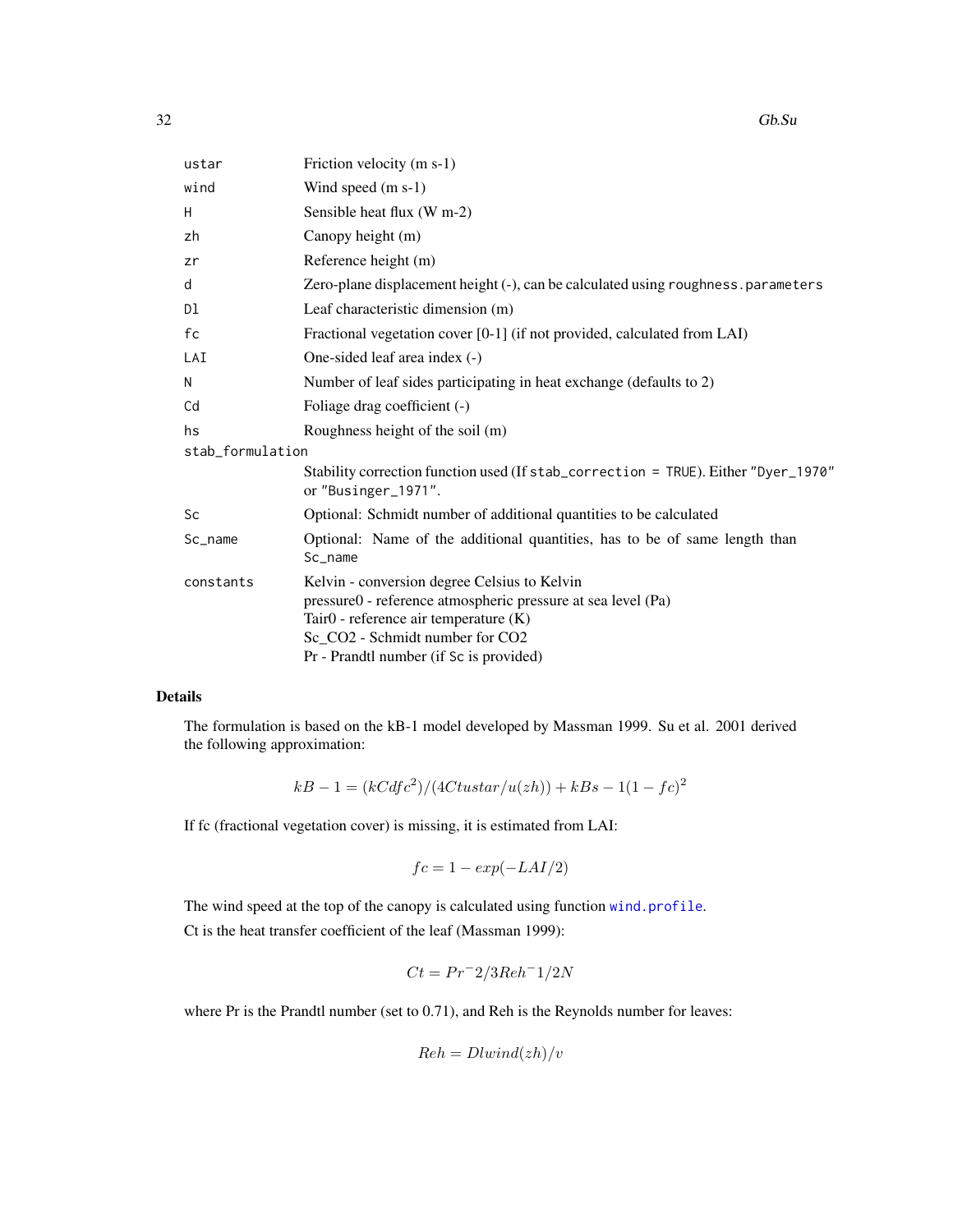kBs-1, the kB-1 value for bare soil surface, is calculated according to Su et al. 2001:

$$
kBs^-1 = 2.46(Re)^0.25 - ln(7.4)
$$

 $Gb = 1/Rb$  for water vapor and heat are assumed to be equal in this package. Gb for other quantities x is calculated as (Hicks et al. 1987):

$$
Gb_x = Gb/(Sc_x/Pr)^0.67
$$

where  $Sc_x$  is the Schmidt number of quantity x, and Pr is the Prandtl number (0.71).

#### Value

A data.frame with the following columns:

| Gb h       | Boundary layer conductance for heat transfer (m s-1)                                              |
|------------|---------------------------------------------------------------------------------------------------|
| Rb h       | Boundary layer resistance for heat transfer (s m-1)                                               |
| kB h       | kB-1 parameter for heat transfer                                                                  |
| Gb Sc name | Boundary layer conductance for Sc_name (m s-1). Only added if Sc_name and<br>Sc_name are provided |

# References

Su, Z., Schmugge, T., Kustas, W. & Massman, W., 2001: An evaluation of two models for estimation of the roughness height for heat transfer between the land surface and the atmosphere. Journal of Applied Meteorology 40, 1933-1951.

Massman, W., 1999: A model study of kB H- 1 for vegetated surfaces using 'localized near-field' Lagrangian theory. Journal of Hydrology 223, 27-43.

Hicks, B.B., Baldocchi, D.D., Meyers, T.P., Hosker, J.R., Matt, D.R., 1987: A preliminary multiple resistance routine for deriving dry deposition velocities from measured quantities. Water, Air, and Soil Pollution 36, 311-330.

#### See Also

[Gb.Thom](#page-33-1), [Gb.Choudhury](#page-28-1), [aerodynamic.conductance](#page-2-1)

# Examples

# Canopy boundary layer resistance (and kB-1 parameter) for a set of meteorological conditions, # a leaf characteristic dimension of 1cm, and an LAI of 5 df <- data.frame(Tair=25,pressure=100,wind=c(3,4,5),ustar=c(0.5,0.6,0.65),H=c(200,230,250)) Gb.Su(data=df,zh=25,zr=40,d=17.5,Dl=0.01,LAI=5)

```
# the same meteorological conditions, but larger leaves
Gb.Su(data=df,zh=25,zr=40,d=17.5,Dl=0.1,LAI=5)
```

```
# same conditions, large leaves, and sparse canopy cover (LAI = 1.5)
Gb.Su(data=df,zh=25,zr=40,d=17.5,Dl=0.1,LAI=1.5)
```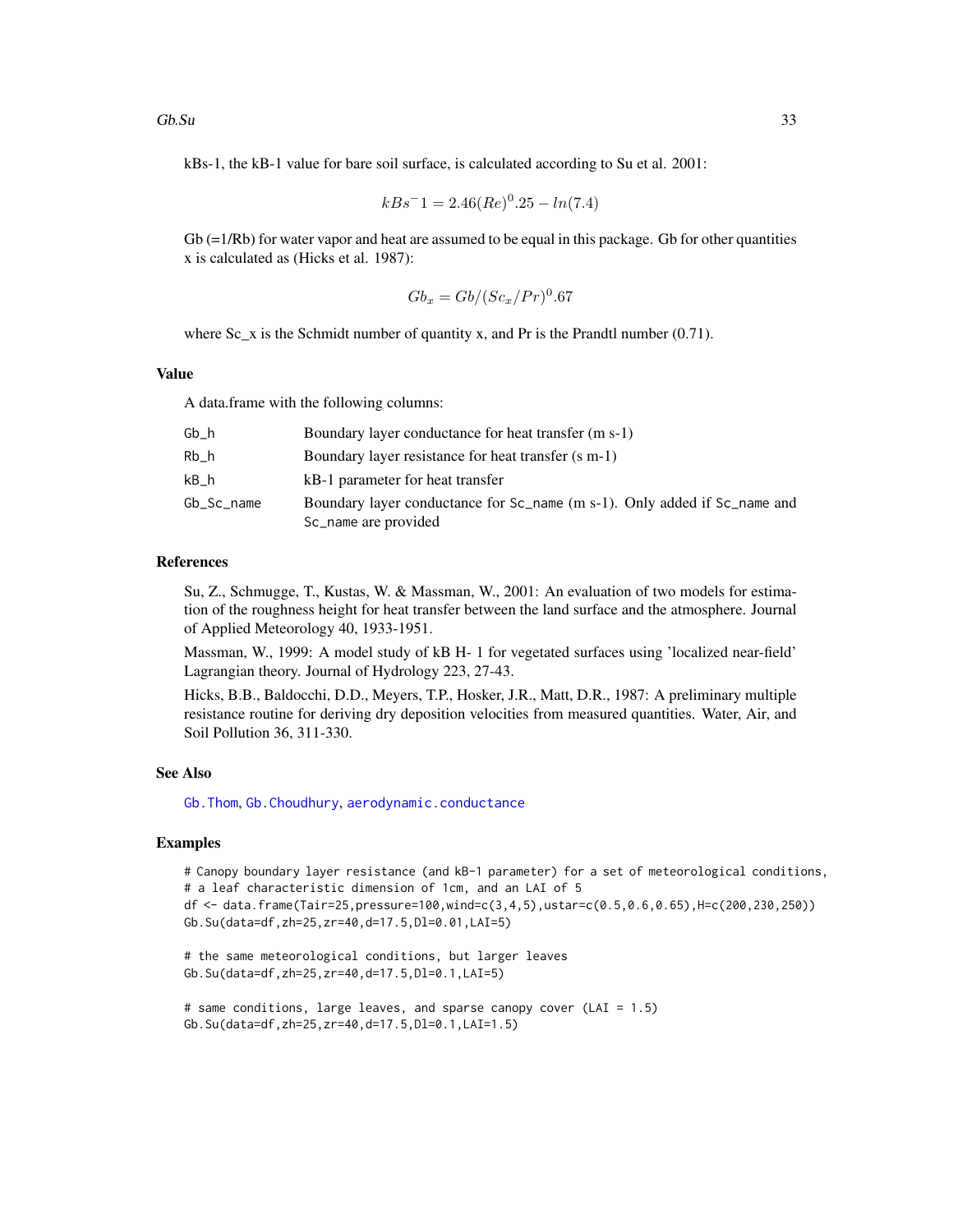<span id="page-33-1"></span><span id="page-33-0"></span>

# Description

An empirical formulation for the canopy boundary layer conductance for heat transfer based on a simple ustar dependency.

#### Usage

Gb.Thom(ustar, Sc = NULL, Sc\_name = NULL, constants = bigleaf.constants())

# Arguments

| ustar     | Friction velocity $(m s-1)$                                                                                                   |
|-----------|-------------------------------------------------------------------------------------------------------------------------------|
| <b>Sc</b> | Optional: Schmidt number of additional quantities to be calculated                                                            |
| Sc_name   | Optional: Name of the additional quantities, has to be of same length than<br>Sc name                                         |
| constants | k - von-Karman constant<br>Sc CO <sub>2</sub> - Schmidt number for CO <sub>2</sub><br>Pr - Prandtl number (if Sc is provided) |

# Details

The empirical equation for Rb suggested by Thom 1972 is:

$$
Rb = 6.2ustar \text{ }^{\degree}0.67
$$

 $Gb (=1/Rb)$  for water vapor and heat are assumed to be equal in this package. Gb for other quantities x is calculated as (Hicks et al. 1987):

$$
Gb_x = Gb/(Sc_x/Pr)^0.67
$$

where  $Sc_x$  is the Schmidt number of quantity x, and Pr is the Prandtl number (0.71).

# Value

a data.frame with the following columns:

| Gb h       | Boundary layer conductance for heat transfer (m s-1)                                                                    |
|------------|-------------------------------------------------------------------------------------------------------------------------|
| Rb h       | Boundary layer resistance for heat transfer (s m-1)                                                                     |
| kB h       | kB-1 parameter for heat transfer                                                                                        |
| Gb_Sc_name | Boundary layer conductance for Sc <sub>name</sub> (m s-1). Only added if Sc <sub>name</sub> and<br>Sc_name are provided |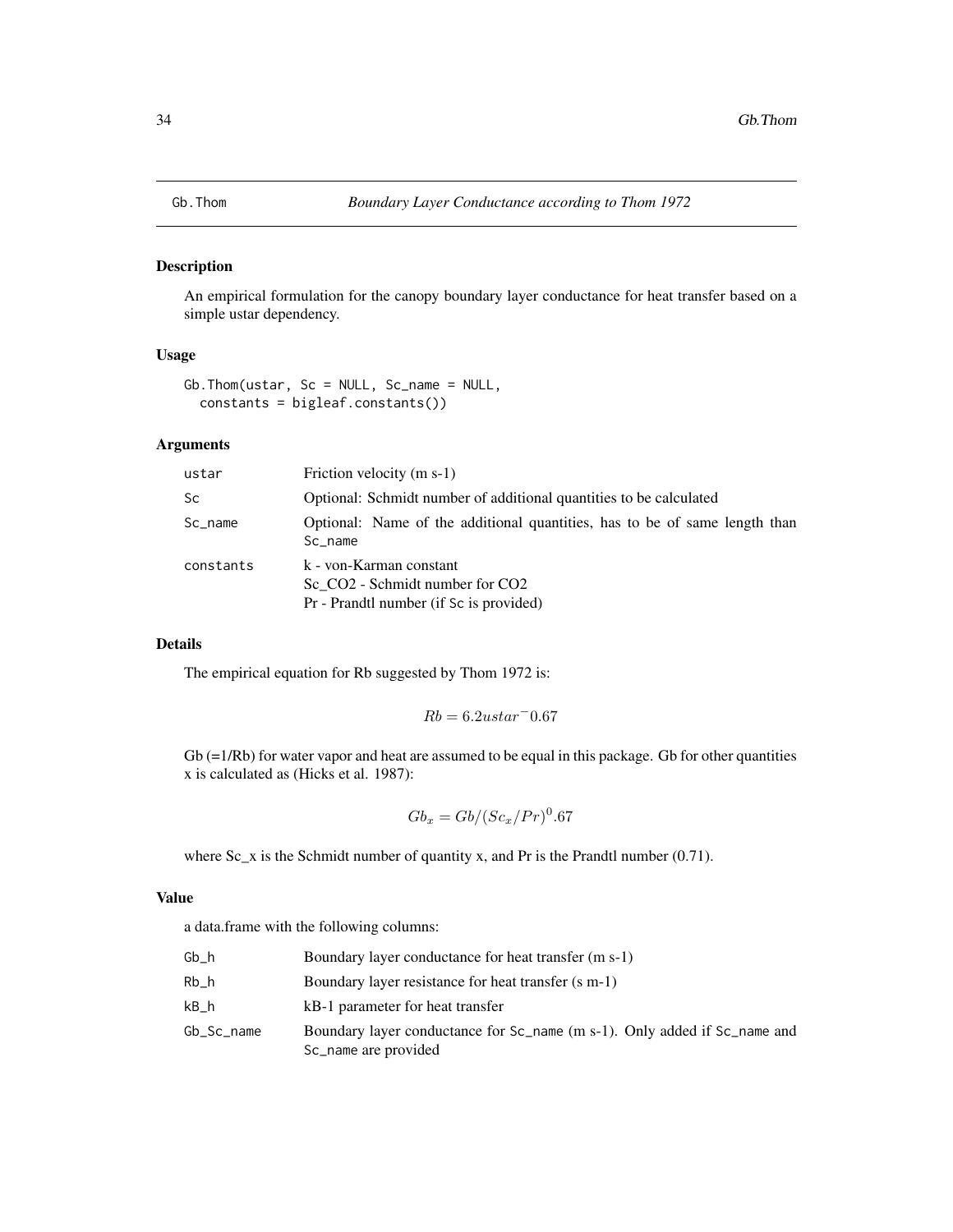# <span id="page-34-0"></span>References

Thom, A., 1972: Momentum, mass and heat exchange of vegetation. Quarterly Journal of the Royal Meteorological Society 98, 124-134.

Hicks, B.B., Baldocchi, D.D., Meyers, T.P., Hosker, J.R., Matt, D.R., 1987: A preliminary multiple resistance routine for deriving dry deposition velocities from measured quantities. Water, Air, and Soil Pollution 36, 311-330.

# See Also

[Gb.Choudhury](#page-28-1), [Gb.Su](#page-30-1), [aerodynamic.conductance](#page-2-1)

#### Examples

```
Gb.Thom(seq(0.1,1.4,0.1))
## calculate Gb for SO2 as well
Gb.Thom(seq(0.1,1.4,0.1),Sc=1.25,Sc_name="SO2")
```
intercellular.CO2 *Bulk Intercellular CO2 Concentration*

#### Description

Bulk canopy intercellular CO2 concentration (Ci) calculated based on Fick's law given surface conductance (Gs), gross primary productivity (GPP) and atmospheric CO2 concentration (Ca).

#### Usage

```
intercellular.CO2(data, Ca = "Ca", GPP = "GPP", Gs = "Gs_mol",
 Rleaf = NULL, missing.Rleaf.as.NA = FALSE,
 constants = bigleaf.constants())
```

| data                | Data. Frame or matrix with all required columns                                                          |
|---------------------|----------------------------------------------------------------------------------------------------------|
| Ca                  | Atmospheric or surface CO2 concentration (umol mol-1)                                                    |
| <b>GPP</b>          | Gross primary productivity (umol $CO2$ m-2 s-1)                                                          |
| Gs                  | Surface conductance to water vapor (mol m-2 s-1)                                                         |
| Rleaf               | Ecosystem respiration stemming from leaves (umol $CO2$ m-2 s-1); defaults to 0                           |
| missing.Rleaf.as.NA |                                                                                                          |
|                     | if Rleaf is provided, should missing values be treated as NA (TRUE) or set to 0<br>(FALSE, the default)? |
| constants           | DwDc - Ratio of the molecular diffusivities for water vapor and $CO2$ (-)                                |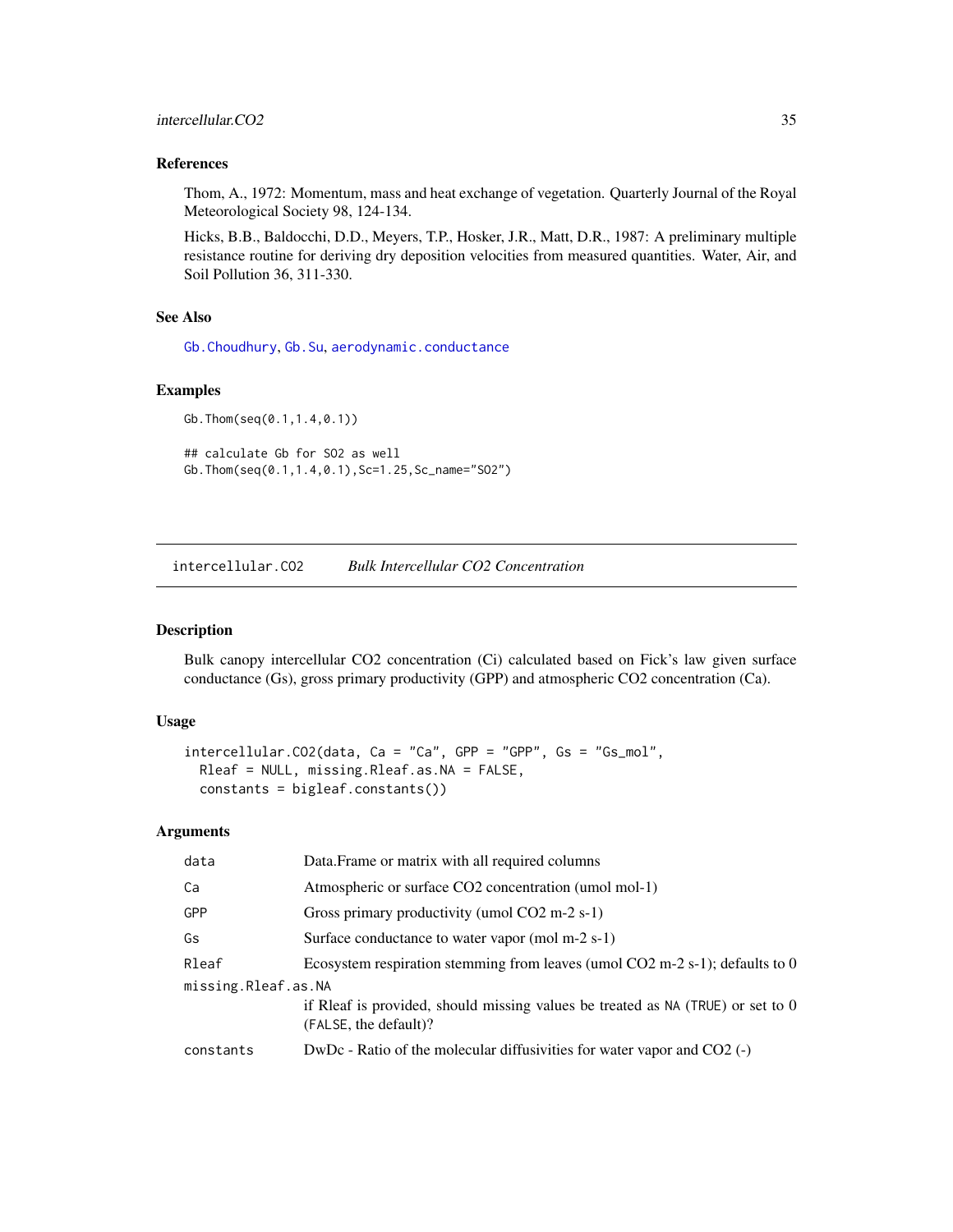Bulk intercellular CO2 concentration (Ci) is given by:

$$
Ci = Ca - (GPP - Rleaf)/(Gs/1.6)
$$

where Gs/1.6 (mol m-2 s-1) represents the surface conductance to CO2. Note that Gs is required in mol m-2 s-1 for water vapor. Gs is converted to its value for CO2 internally. Ca can either be atmospheric CO2 concentration (as measured), or surface CO2 concentration as calculated from [surface.CO2](#page-67-1).

# Value

Ci - Bulk canopy intercellular CO2 concentration (umol mol-1)

#### Note

The equation is based on Fick's law of diffusion and is equivalent to the often used equation at leaf level (ci = ca - An/gs). Note that GPP and Gs have a different interpretation than An and gs. Gs comprises non-physiological contributions (i.e. physical evaporation) and is confounded by physical factors (e.g. energy balance non-closure). GPP does not account for dark respiration and is further subject to uncertainties in the NEE partitioning algorithm used. Leaf respiration can be provided, but it is usually not known at ecosystem level (as a consequence, Ci is likely to be slightly underestimated) This function should be used with care and the resulting Ci might not be readily comparable to its leaf-level analogue and/or physiological meaningful.

#### References

Kosugi Y. et al., 2013: Determination of the gas exchange phenology in an evergreen coniferous forest from 7 years of eddy covariance flux data using an extended big-leaf analysis. Ecol Res 28, 373-385.

Keenan T., Sabate S., Gracia C., 2010: The importance of mesophyll conductance in regulating forest ecosystem productivity during drought periods. Global Change Biology 16, 1019-1034.

# Examples

```
# calculate bulk canopy Ci of a productive ecosystem
intercellular.CO2(Ca=400,GPP=40,Gs=0.7)
```
<sup>#</sup> note the sign convention for NEE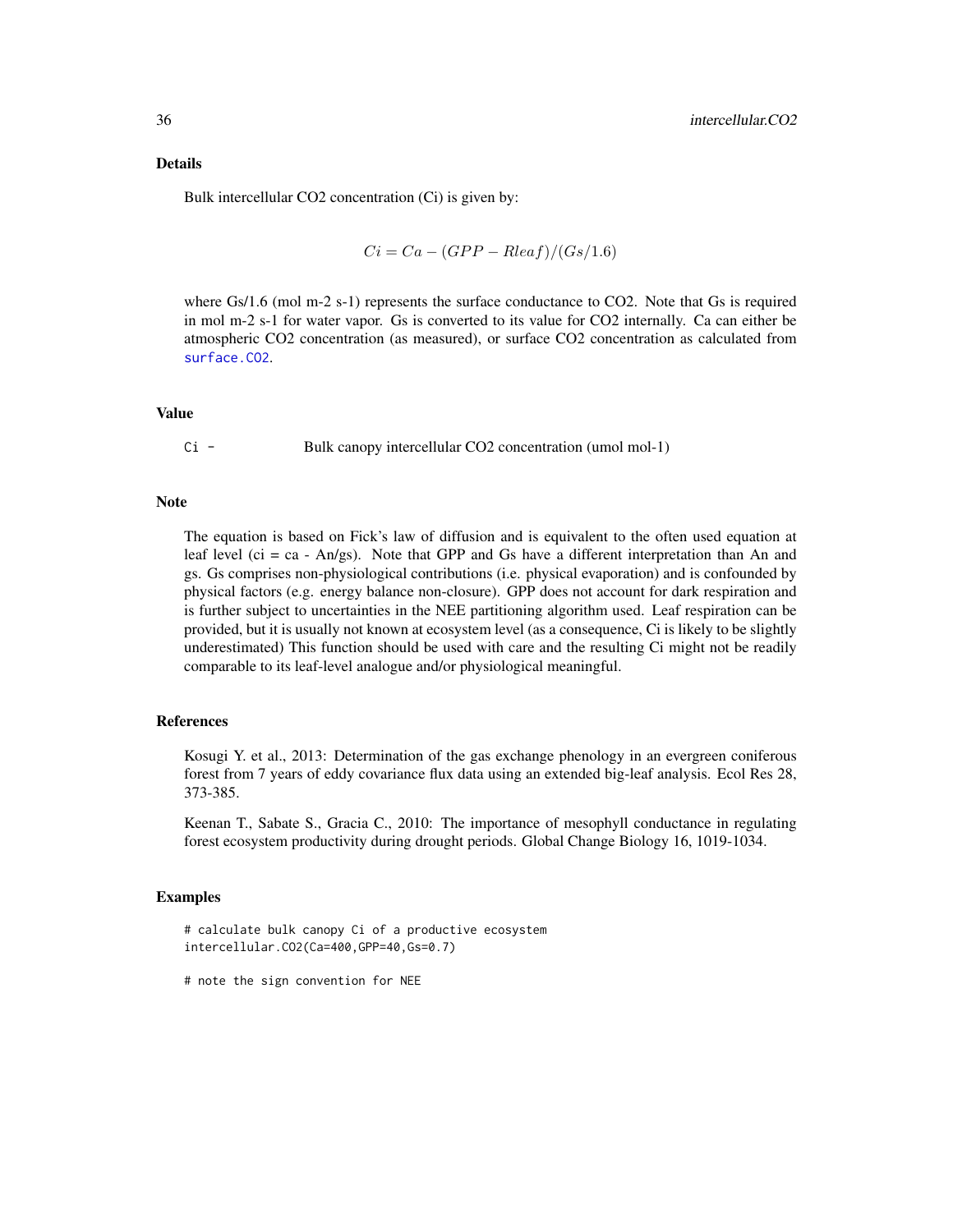#### Description

Calculates the isothermal net radiation, i.e. the net radiation that the surface would receive if it had the same temperature than the air.

# Usage

```
isothermal.Rn(data, Rn = "Rn", Tair = "Tair", Tsurf = "Tsurf",
 emissivity, constants = bigleaf.constants())
```
## Arguments

| data       | Data.frame or matrix containing all required variables                                        |
|------------|-----------------------------------------------------------------------------------------------|
| Rn         | Net radiation $(W m-2)$                                                                       |
| Tair       | Air temperature $(\text{deg} C)$                                                              |
| Tsurf      | Surface temperature (degC)                                                                    |
| emissivity | Emissivity of the surface $(-)$                                                               |
| constants  | sigma - Stefan-Boltzmann constant (W m-2 K-4)<br>Kelvin - conversion degree Celsius to Kelvin |

#### Details

The isothermal net radiation (Rni) is given by:

 $Rni = Rn + \epsilon * \sigma * (Tsurf^4 - Tair^4)$ 

where  $\epsilon$  is the emissivity of the surface. Tsurf and Tair are in Kelvin.

## Value

Rni - isothermal net radiation (W m-2)

#### References

Jones, H. 2014: Plants and Microclimate. 3rd edition, Cambridge University Press.

## Examples

# calculate isothermal net radiation of a surface that is 2degC warmer than the air. isothermal.Rn(Rn=400,Tair=25,Tsurf=27,emissivity=0.98)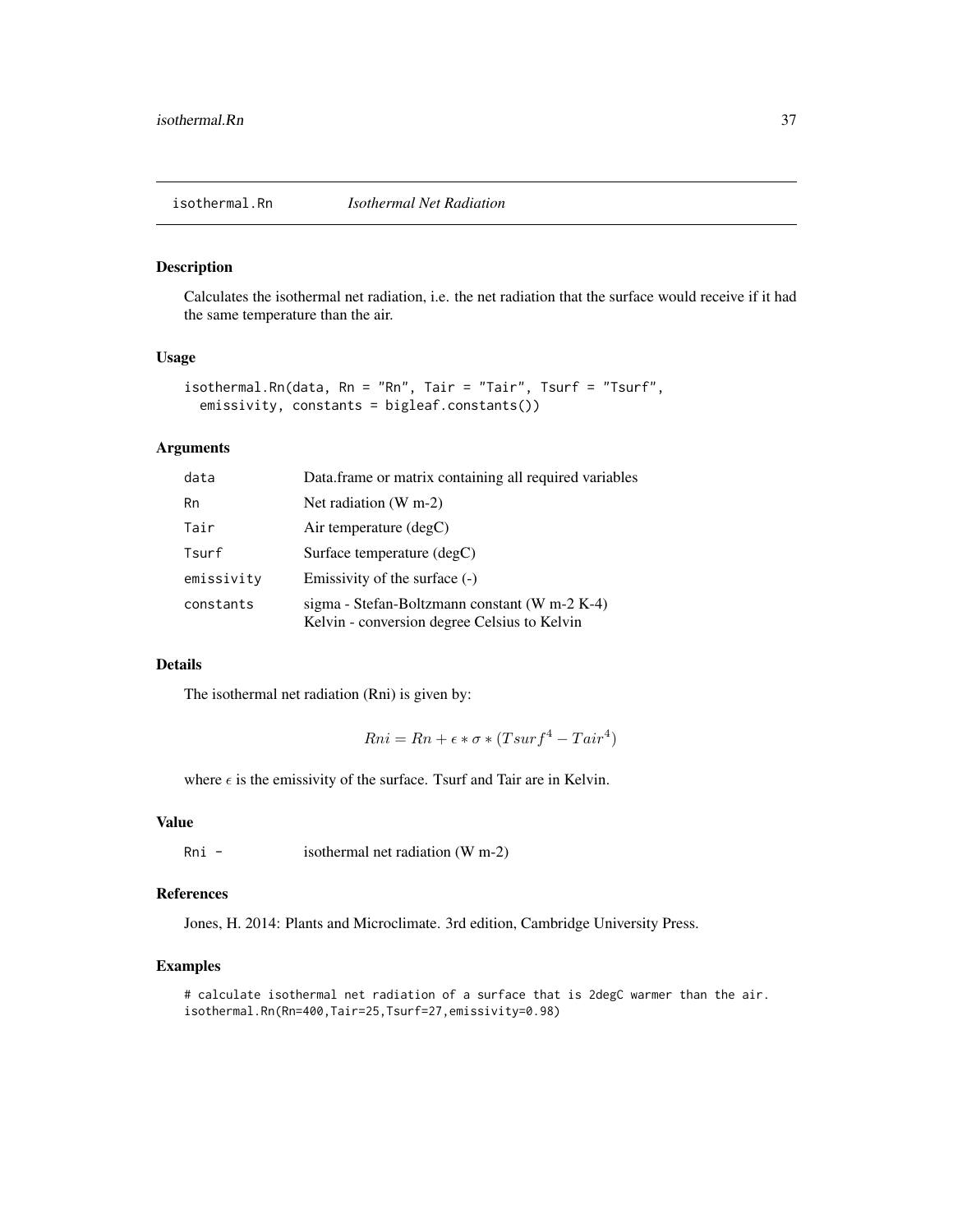## Description

Converts mass units of a substance to the corresponding molar units and vice versa.

## Usage

kg.to.mol(mass, molarMass = bigleaf.constants()\$H2Omol)

# Arguments

| mass      | Numeric vector of mass in kg                                                 |
|-----------|------------------------------------------------------------------------------|
| molarMass | Numeric vector of molar mass of the substance (kg mol-1) e.g. as provided by |
|           | bigleaf.constants()\$H2Omol Default is molar mass of Water.                  |

# Value

Numeric vector of amount of substance in mol.

kinematic.viscosity *Kinematic Viscosity of Air*

# Description

calculates the kinematic viscosity of air.

# Usage

kinematic.viscosity(Tair, pressure, constants = bigleaf.constants())

# Arguments

| Tair      | Air temperature $(\deg C)$                                                                                                                                                                                        |
|-----------|-------------------------------------------------------------------------------------------------------------------------------------------------------------------------------------------------------------------|
| pressure  | Atmospheric pressure (kPa)                                                                                                                                                                                        |
| constants | Kelvin - conversion degree Celsius to Kelvin<br>pressure0 - reference atmospheric pressure at sea level (Pa)<br>Tair $0$ - reference air temperature $(K)$<br>kPa2Pa - conversion kilopascal (kPa) to pascal (Pa) |

#### Details

where v is the kinematic viscosity of the air (m2 s-1), given by (Massman 1999b):

 $v = 1.327 * 10^{-5} (pressure0/ pressure) (Tair/Tair0)^{1}.81$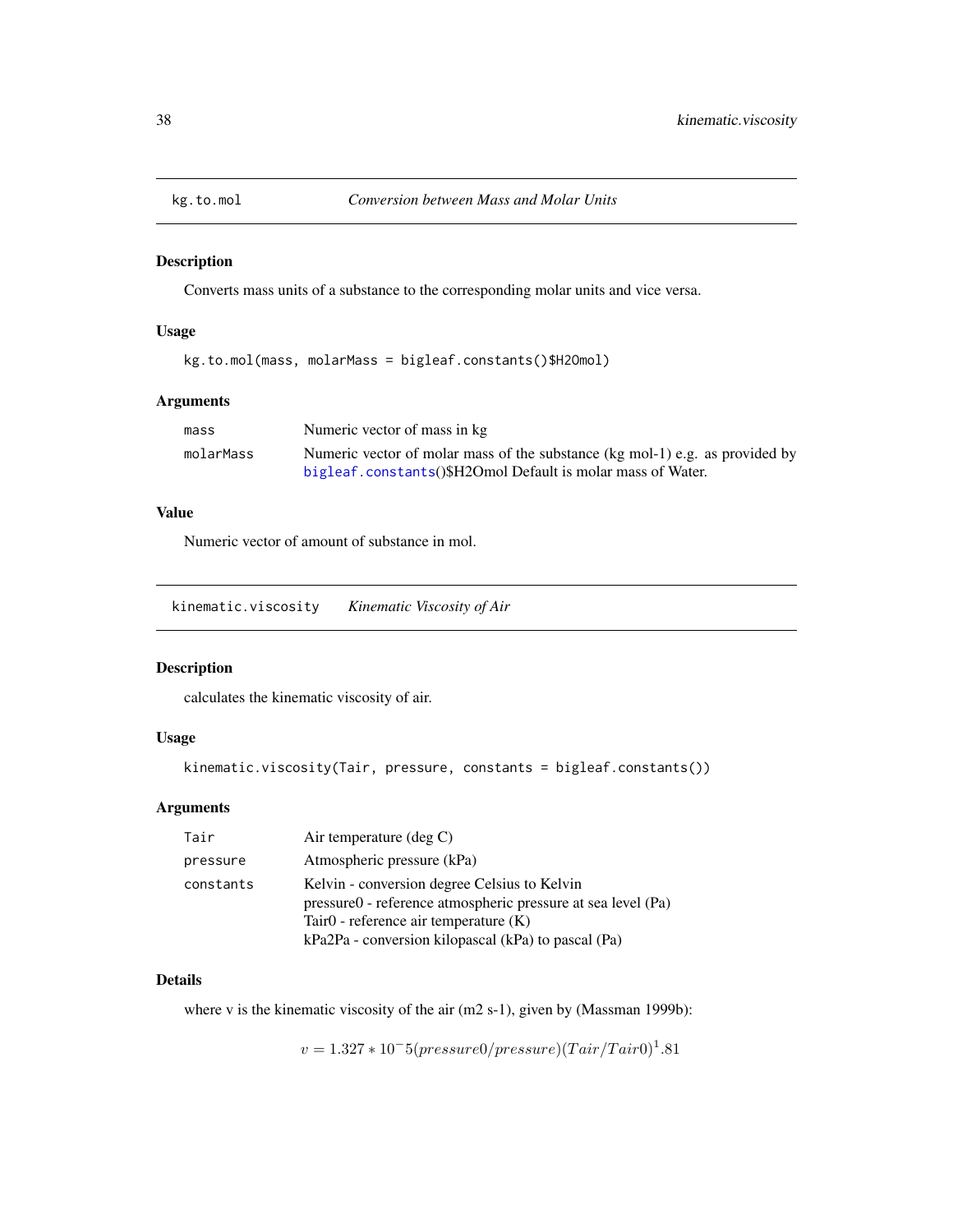# latent.heat.vaporization 39

## Value

 $v -$  kinematic viscosity of air (m2 s-1)

## References

Massman, W.J., 1999b: Molecular diffusivities of Hg vapor in air, O2 and N2 near STP and the kinematic viscosity and thermal diffusivity of air near STP. Atmospheric Environment 33, 453-457.

#### Examples

kinematic.viscosity(25,100)

<span id="page-38-0"></span>latent.heat.vaporization

*Latent Heat of Vaporization*

# Description

Latent heat of vaporization as a function of air temperature.

# Usage

latent.heat.vaporization(Tair)

# Arguments

Tair Air temperature (deg C)

# Details

The following formula is used:

 $\lambda = (2.501 - 0.00237 * Tair)10^6$ 

#### Value

 $\lambda$  - Latent heat of vaporization (J kg-1)

#### References

Stull, B., 1988: An Introduction to Boundary Layer Meteorology (p.641) Kluwer Academic Publishers, Dordrecht, Netherlands

Foken, T, 2008: Micrometeorology. Springer, Berlin, Germany.

#### Examples

latent.heat.vaporization(seq(5,45,5))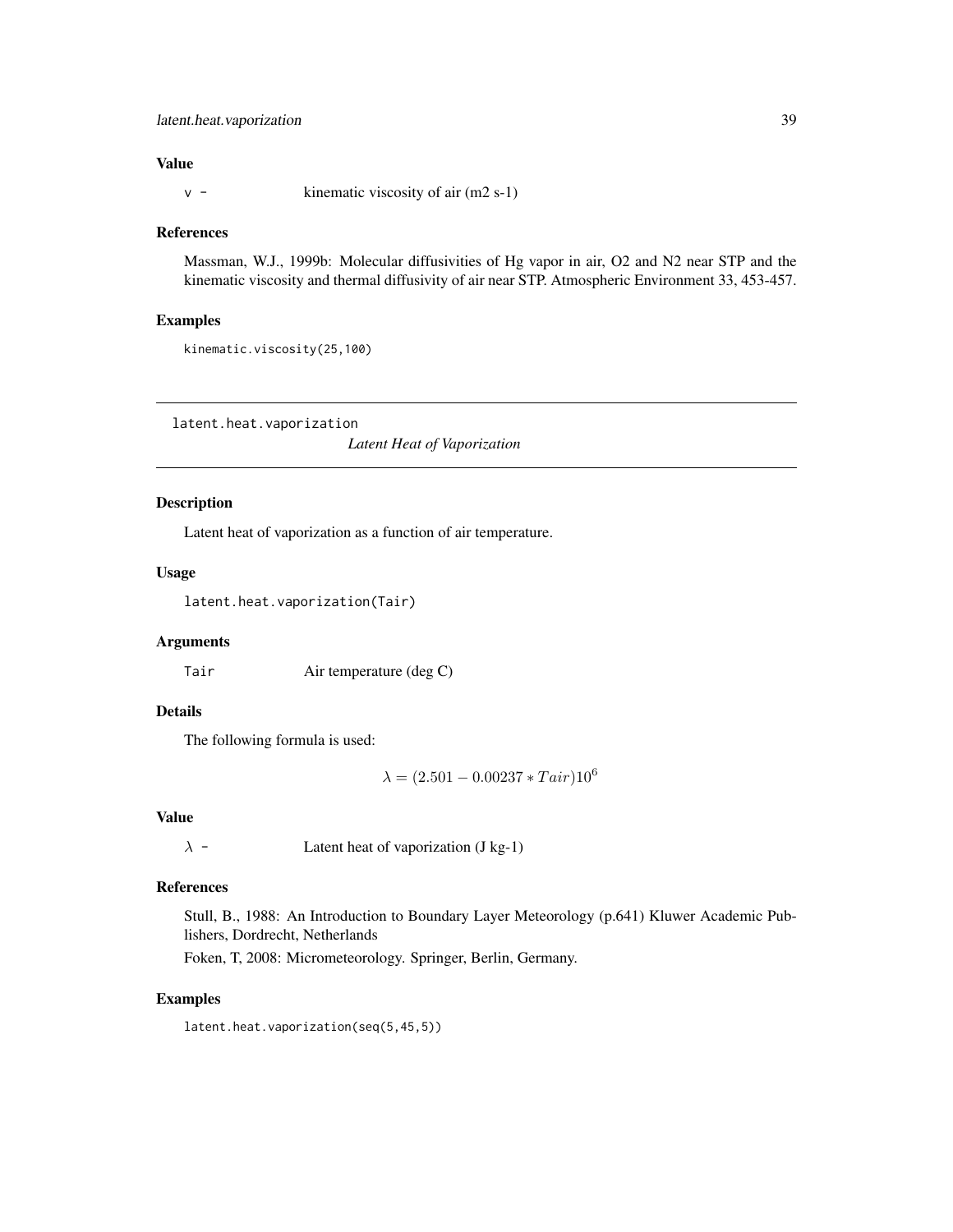## Description

converts evaporative water flux from mass (ET=evapotranspiration) to energy (LE=latent heat flux) units, or vice versa.

# Usage

LE.to.ET(LE, Tair) ET.to.LE(ET, Tair)

# Arguments

| I F       | Latent heat flux $(W m-2)$                          |
|-----------|-----------------------------------------------------|
| Tair      | Air temperature $(\deg C)$                          |
| <b>FT</b> | Evapotranspiration ( $kg \text{ m-}2 \text{ s-}1$ ) |

# Details

The conversions are given by:

$$
ET = LE/\lambda
$$

$$
LE = \lambda ET
$$

where  $\lambda$  is the latent heat of vaporization (J kg-1) as calculated by [latent.heat.vaporization](#page-38-0).

# Examples

# LE of 200 Wm-2 and air temperature of 25degC LE.to.ET(200,25)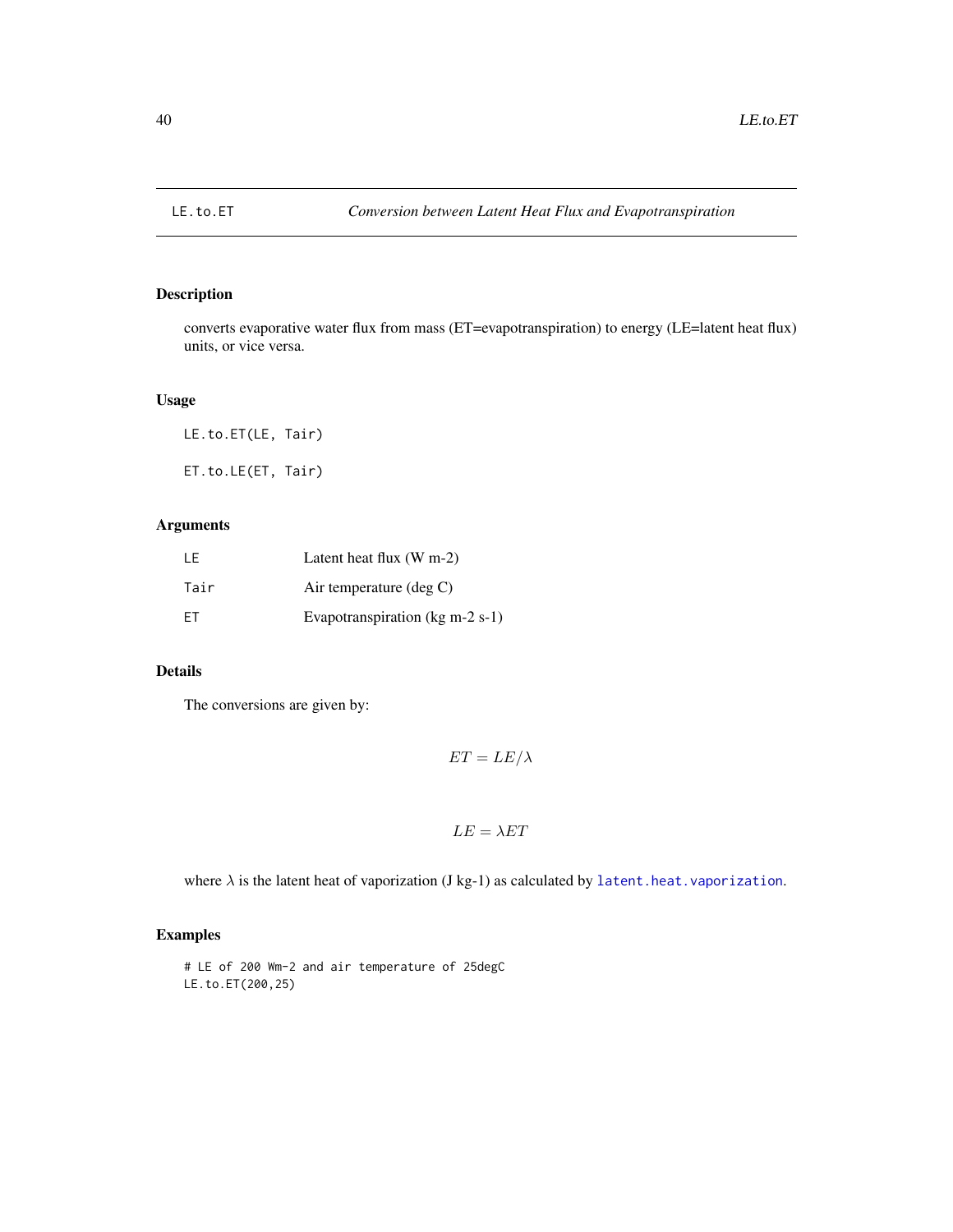light.response *Ecosystem Light Response*

#### **Description**

calculates GPP\_ref at a reference (usually saturating) PPFD and ecosystem quantum yield (alpha) using a rectangular light response curve.

#### Usage

```
light.response(data, NEE = "NEE", Reco = "Reco", PPFD = "PPFD",
 PPFD_ref = 2000, ...
```
#### Arguments

| data     | Data.frame or matrix containing all required columns                                             |
|----------|--------------------------------------------------------------------------------------------------|
| NEE.     | Net ecosystem exchange (umol CO2 m-2 s-1)                                                        |
| Reco     | Ecosystem respiration (umol $CO2$ m-2 s-1)                                                       |
| PPFD     | Photosynthetic photon flux density (umol m-2 s-1)                                                |
| PPFD ref | Reference PPFD (umol m-2 s-1) for which GPP ref is estimated. Default is<br>$2000$ umol m-2 s-1. |
| .        | Additional arguments to nls                                                                      |

# Details

A rectangular light response curve is fitted to NEE data. The curve takes the form as described in Falge et al. 2001:

 $-NEE = \alpha PPFD/(1-(PPFD/PPFD_ref) + \alpha PPFD/GPP_ref) - Reco$ 

where  $\alpha$  is the ecosystem quantum yield (umol CO2 m-2 s-1) (umol quanta m-2 s-1)-1, and GPP\_ref is the GPP at the reference PPFD (usually at saturating light).  $\alpha$  represents the slope of the light response curve, and is a measure for the light use efficiency of the canopy.

The advantage of this equation over the standard rectangular light response curve is that GPP\_ref at PPFD\_ref is more readily interpretable as it constitutes a value observed in the ecosystem, in contrast to GPP\_ref (mostly named 'beta') in the standard model that occurs at infinite light. PPFD\_ref defaults to 2000 umol m-2 s-1, but other values can be used. For further details refer to Falge et al. 2001.

# Value

A nls model object containing estimates (+/- SE) for alpha and GPP\_ref.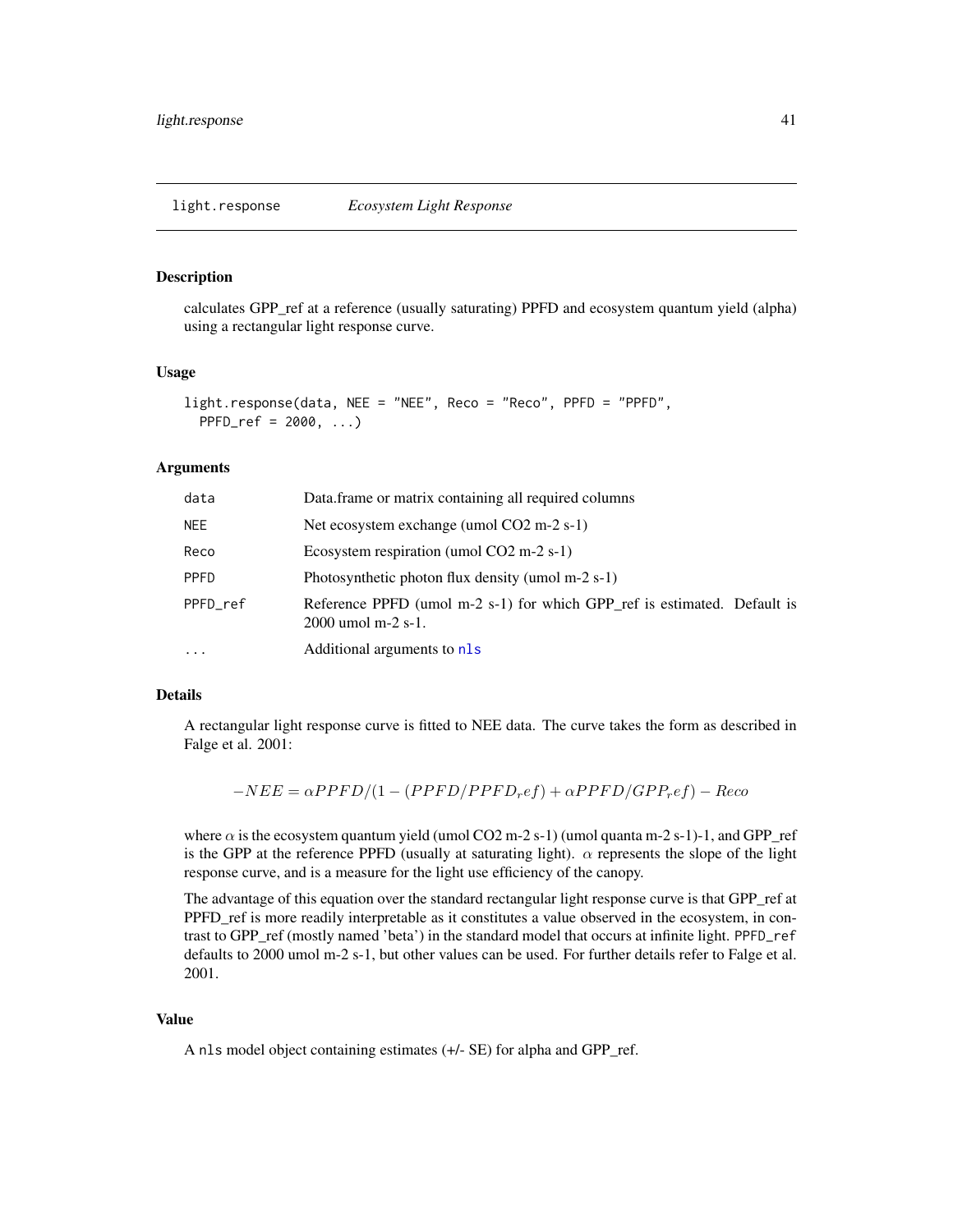Note the sign convention. Negative NEE indicates that carbon is taken up by the ecosystem. Reco has to be 0 or larger.

#### References

Falge E., et al. 2001: Gap filling strategies for defensible annual sums of net ecosystem exchange. Agricultural and Forest Meteorology 107, 43-69.

Gilmanov T.G., et al. 2003: Gross primary production and light response parameters of four Southern Plains ecosystems estimated using long-term CO2-flux tower measurements. Global Biogeochemical Cycles 17, 1071.

Reichstein M., Stoy P.C., Desai A.R., Lasslop G., Richardson A. 2012: Partitioning of net fluxes. In: Eddy Covariance. A practical guide to measurement and data analysis. Aubinet M., Vesala T., Papale D. (Eds.). Springer.

light.use.efficiency *Light-Use Efficiency (LUE)*

#### **Description**

Amount of carbon fixed (GPP) per incoming light.

#### Usage

light.use.efficiency(GPP, PPFD)

#### Arguments

| GPP         | Gross ecosystem productivity (umol CO2 m-2 s-1)          |
|-------------|----------------------------------------------------------|
| <b>PPFD</b> | Photosynthetic photon flux density (umol quanta m-2 s-1) |

#### Details

Light use efficiency is calculated as

 $LUE = sum(GPP)/sum(PPFD)$ 

where both GPP and PPFD are in umol m-2 s-1. A more meaningful (as directly comparable across ecosystems) approach is to take absorbed PPFD rather than incoming PPFD as used here.

#### Value

LUE - Light use efficiency (-)

#### See Also

[energy.use.efficiency](#page-18-0)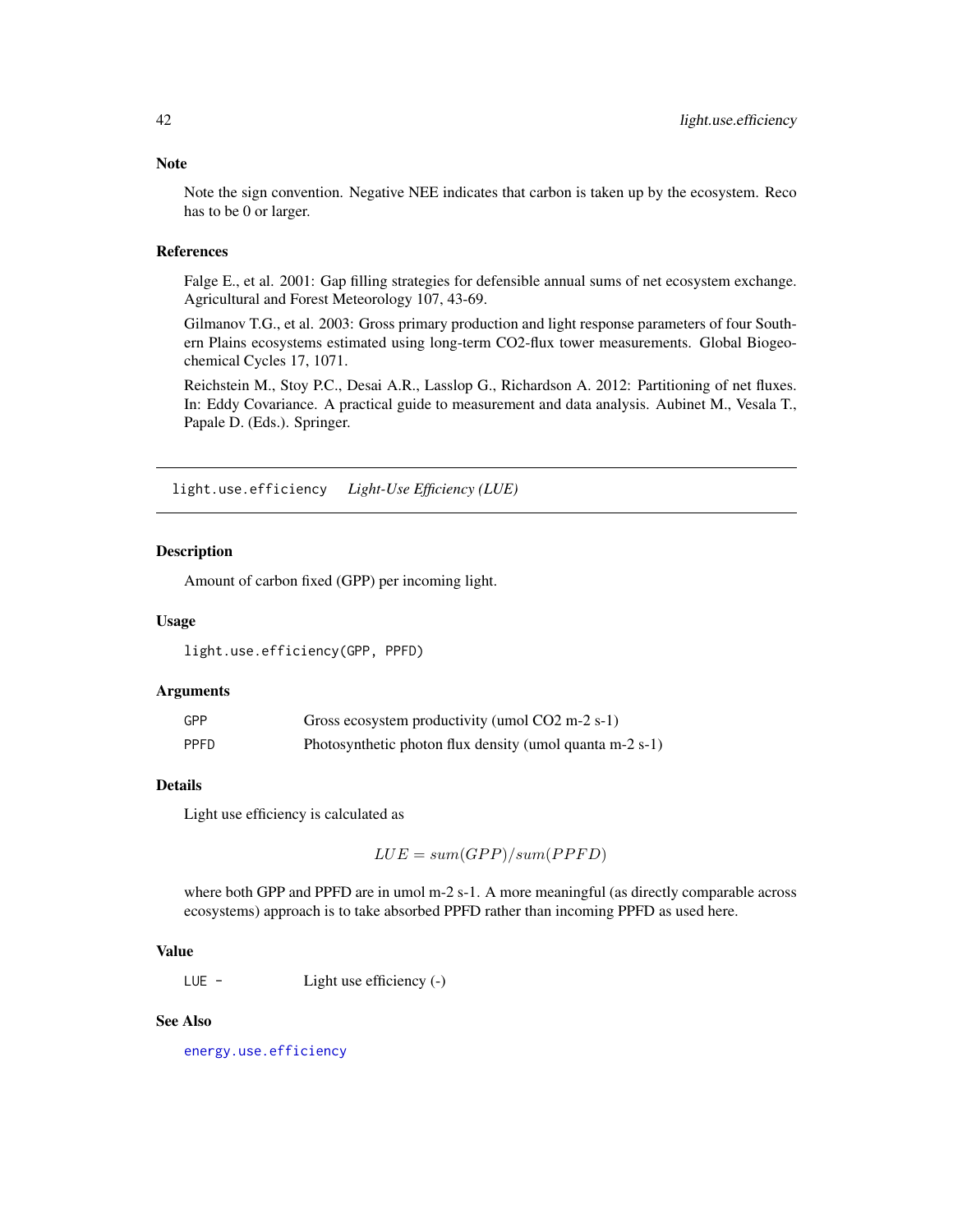# Examples

light.use.efficiency(GPP=20,PPFD=1500)

longwave.conductance *Longwave Radiative Transfer Conductance of the Canopy*

# Description

Longwave Radiative Transfer Conductance of the Canopy

# Usage

```
longwave.conductance(Tair, LAI, constants = bigleaf.constants())
```
## Arguments

| Tair      | Air temperature $(\text{deg } C)$                                                                                                                               |
|-----------|-----------------------------------------------------------------------------------------------------------------------------------------------------------------|
| LAI       | Leaf area index $(m2 m-2)$                                                                                                                                      |
| constants | Kelvin - conversion degree Celsius to Kelvin<br>sigma - Stefan-Boltzmann constant (W m-2 K-4)<br>$cp$ - specific heat of air for constant pressure (J K-1 kg-1) |

#### Details

the following formula is used (Martin, 1989):

$$
Gr = 4\sigma T air^3 L A I / cp
$$

## Value

Gr - longwave radiative transfer conductance of the canopy (m s-1)

# References

Martin P., 1989: The significance of radiative coupling between vegetation and the atmosphere. Agricultural and Forest Meteorology 49, 45-53.

# Examples

longwave.conductance(25,seq(1,8,1))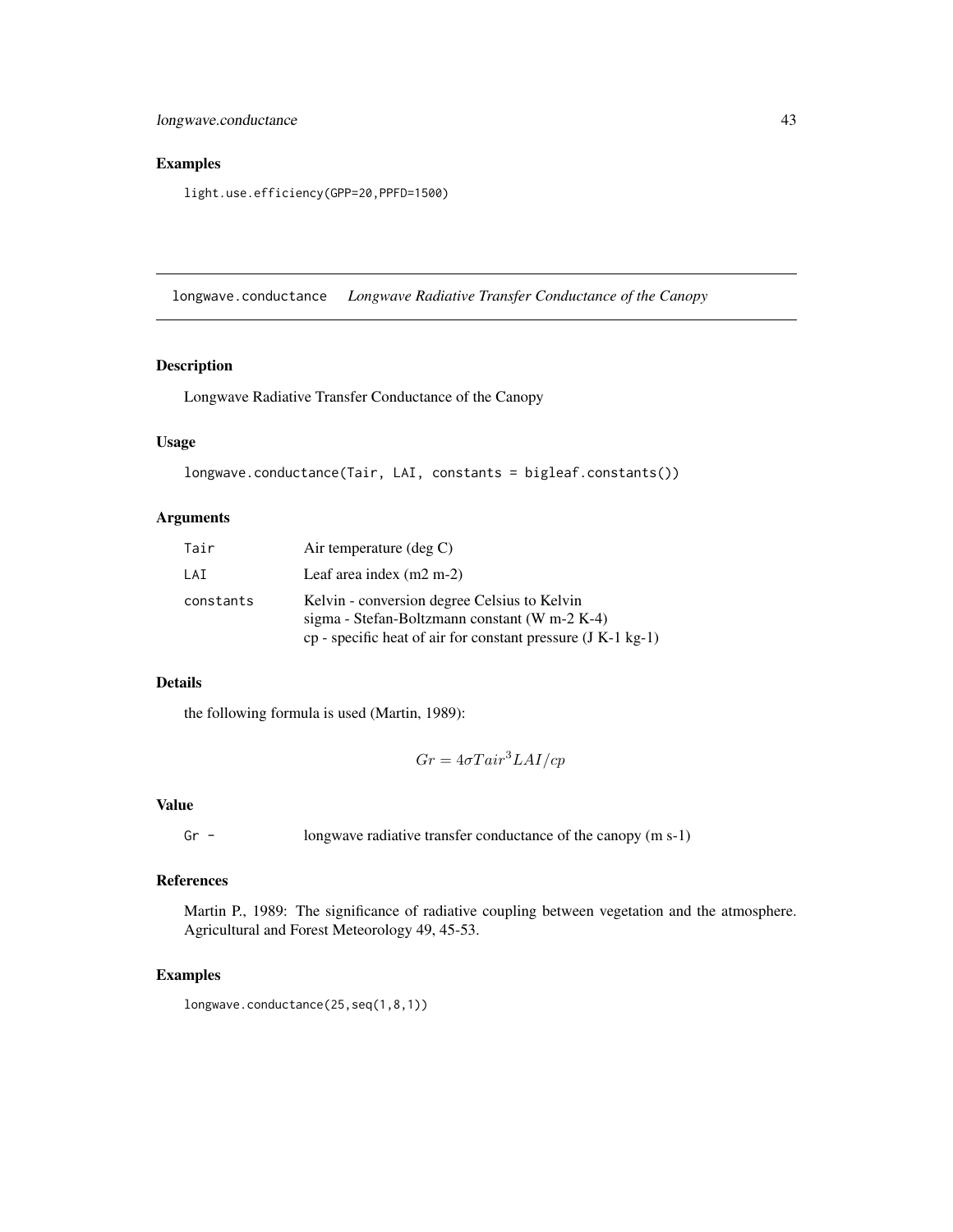<span id="page-43-0"></span>Monin.Obukhov.length *Monin-Obukhov Length*

## Description

calculates the Monin-Obukhov length.

## Usage

```
Monin.Obukhov.length(data, Tair = "Tair", pressure = "pressure",
 ustar = "ustar", H = "H", constants = bigleaf.constants())
```
#### Arguments

| data      | Data.frame or matrix containing all required variables                                                                                                                                  |
|-----------|-----------------------------------------------------------------------------------------------------------------------------------------------------------------------------------------|
| Tair      | Air temperature $(\text{deg } C)$                                                                                                                                                       |
| pressure  | Atmospheric pressure (kPa)                                                                                                                                                              |
| ustar     | Friction velocity (m s-1)                                                                                                                                                               |
| H         | Sensible heat flux (W m-2)                                                                                                                                                              |
| constants | Kelvin - conversion degree Celsius to Kelvin<br>$cp$ - specific heat of air for constant pressure (J K-1 kg-1)<br>k - von Karman constant (-)<br>g - gravitational acceleration (m s-2) |

# Details

The Monin-Obukhov length (L) is given by:

$$
L = -(\rho * cp * ustar^3 * Tair)/(k * g * H)
$$

where *rho* is air density (kg m-3).

#### Value

L - Monin-Obukhov length (m)

#### Note

Note that L gets very small for very low ustar values with implications for subsequent functions using L as input. It is recommended to filter data and exclude low ustar values (ustar  $\langle \sim 0.2 \rangle$ ) beforehand.

# References

Foken, T, 2008: Micrometeorology. Springer, Berlin, Germany.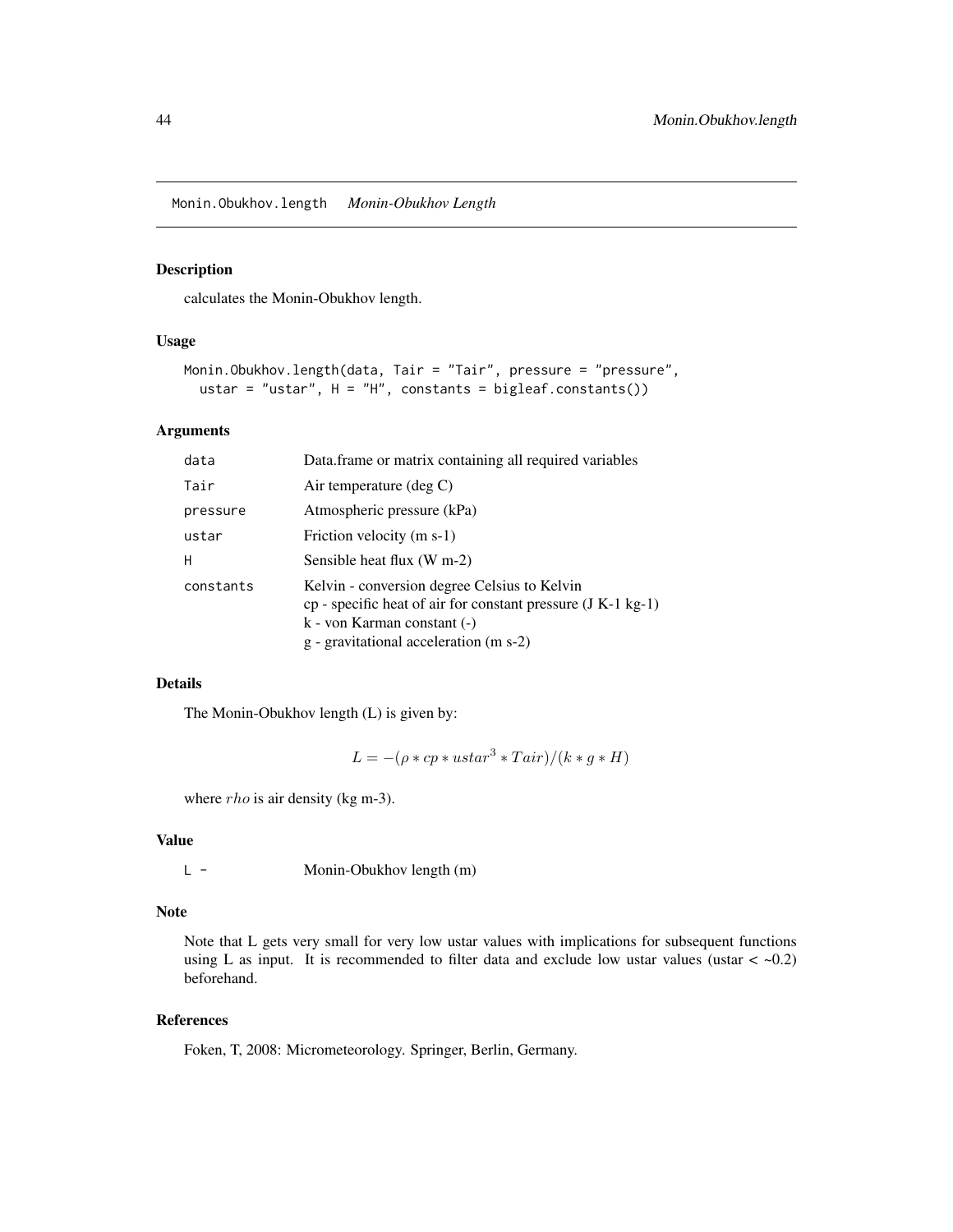#### ms.to.mol 45

# See Also

[stability.parameter](#page-62-0)

#### Examples

Monin.Obukhov.length(Tair=25,pressure=100,ustar=seq(0.2,1,0.1),H=seq(40,200,20))

|  | ms.to.mol |
|--|-----------|

**Conversion between Conductance Units** 

# Description

Converts conductances from mass (m s-1) to molar units (mol m-2 s-1), or vice versa.

#### Usage

ms.to.mol(G\_ms, Tair, pressure, constants = bigleaf.constants())

mol.to.ms(G\_mol, Tair, pressure, constants = bigleaf.constants())

#### Arguments

| G ms      | Conductance (m s-1)                                                                                                                                  |
|-----------|------------------------------------------------------------------------------------------------------------------------------------------------------|
| Tair      | Air temperature $(\text{deg } C)$                                                                                                                    |
| pressure  | Atmospheric pressure (kPa)                                                                                                                           |
| constants | Kelvin - conversion degree Celsius to Kelvin<br>$Rgas - universal gas constant (J mol-1 K-1)$<br>kPa2Pa - conversion kilopascal (kPa) to pascal (Pa) |
| G mol     | Conductance (mol m-2 s-1)                                                                                                                            |

#### Details

The conversions are given by:

 $G_{m}ol = G_{m}s * pressure/(Rgas * Tair)$ 

 $G_m s = G_m o l * (Rgas * Tair)/pressure$ 

where Tair is in Kelvin and pressure in Pa (converted from kPa internally)

# References

Jones, H.G. 1992. Plants and microclimate: a quantitative approach to environmental plant physiology. 2nd Edition., Cambridge University Press, Cambridge. 428 p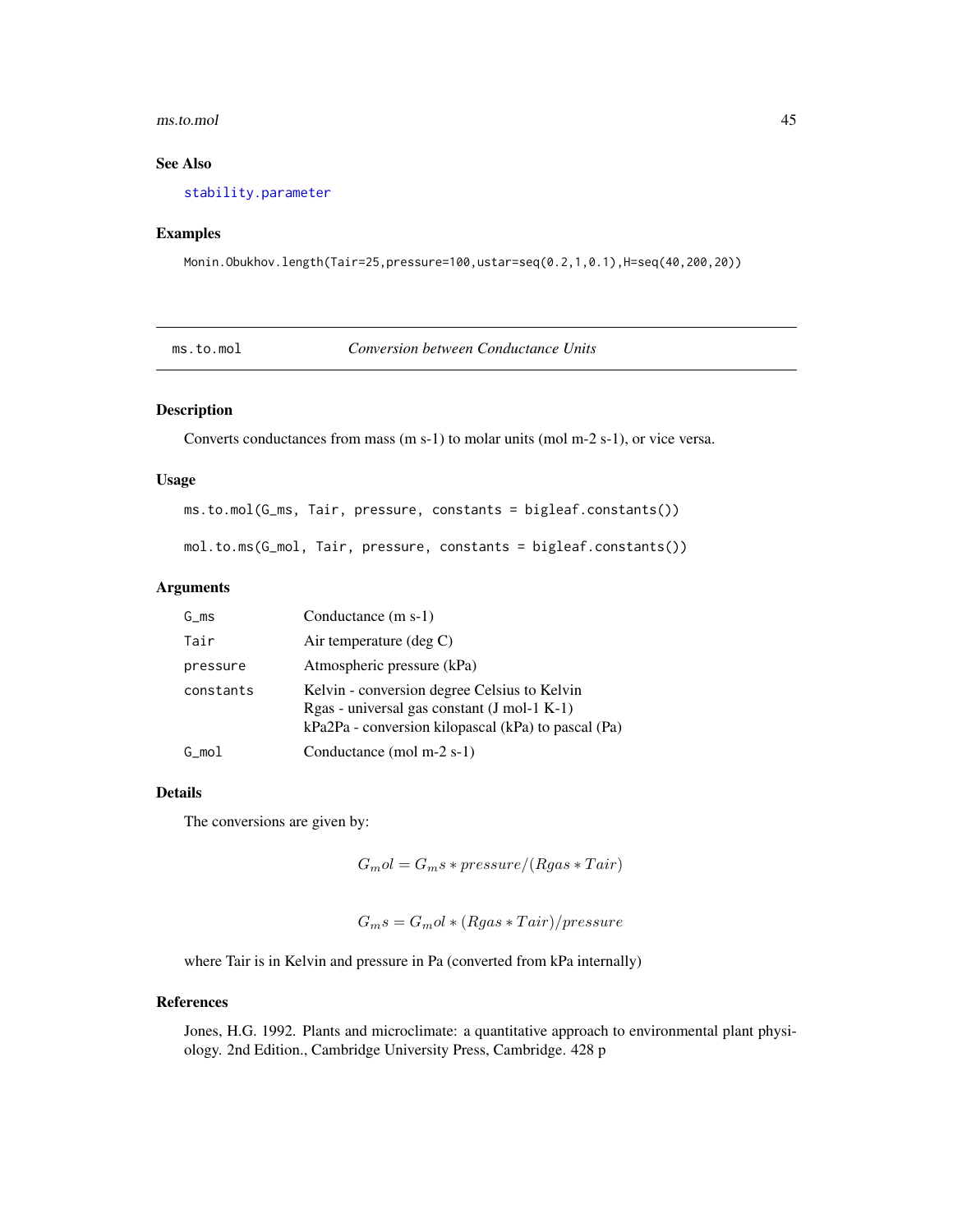#### Examples

ms.to.mol(0.005,25,100)

photosynthetic.capacity

*Bulk Canopy Photosynthetic Capacity (Vcmax and Jmax)*

# Description

Bulk canopy maximum carboxylation rate (Vcmax25), and maximum electron transport rate (Jmax25) at 25 degrees Celsius from bulk intercellular CO2 concentration using the Farquhar et al. 1980 model for C3 photosynthesis.

# Usage

photosynthetic.capacity(data, C3 = TRUE, Temp, GPP = "GPP", Ci, PPFD = "PPFD",  $PPFD_j = c(200, 500)$ ,  $PPFD_c = 1000$ ,  $Rleaf = NULL$ ,  $0i = 0.21$ , Kc25 = 404.9, Ko25 = 278.4, Gam25 = 42.75, Kc\_Ha = 79.43, Ko\_Ha = 36.38, Gam\_Ha = 37.83, Vcmax\_Ha = 65.33, Vcmax\_Hd = 200, Vcmax\_dS = 0.635, Jmax\_Ha = 43.9, Jmax\_Hd = 200,  $Jmax_dS = 0.64$ , Theta = 0.7, alpha\_canopy = 0.8, missing.Rleaf.as.NA = FALSE, Ci\_C4 = 100, constants = bigleaf.constants())

| data           | Data. Frame or matrix with all required columns                                                                        |
|----------------|------------------------------------------------------------------------------------------------------------------------|
| C <sub>3</sub> | C3 vegetation (TRUE, the default) or C4 vegetation (FALSE)?                                                            |
| Temp           | Surface (or air) temperature $(\text{deg} C)$                                                                          |
| GPP            | Gross primary productivity (umol m-2 s-1)                                                                              |
| Сi             | Bulk canopy intercellular CO2 concentration (umol mol-1)                                                               |
| <b>PPFD</b>    | Photosynthetic photon flux density (umol $m-2$ s-1)                                                                    |
| PPFD_j         | PPFD threshold, below which the canopy is considered to be RuBP regeneration<br>limited. Defaults to 500 umol m-2 s-1. |
| PPFD_c         | PPFD threshold, above which the canopy is considered to be Rubisco limited.<br>Defaults to $1000$ umol m-2 s-1.        |
| Rleaf          | Ecosystem respiration stemming from leaves (umol $CO2$ m-2 s-1); defaults to 0                                         |
| 0i             | Intercellular O2 concentration (mol mol-1)                                                                             |
| Kc25           | Michaelis-Menten constant for CO2 at 25 degC (umol mol-1)                                                              |
| Ko25           | Michaelis-Menten constant for $O2$ at 25 degC (mmol mol-1)                                                             |
| Gam25          | Photorespiratory CO2 compensation point ('Gamma star') at 25 degC (umol<br>$mol-1)$                                    |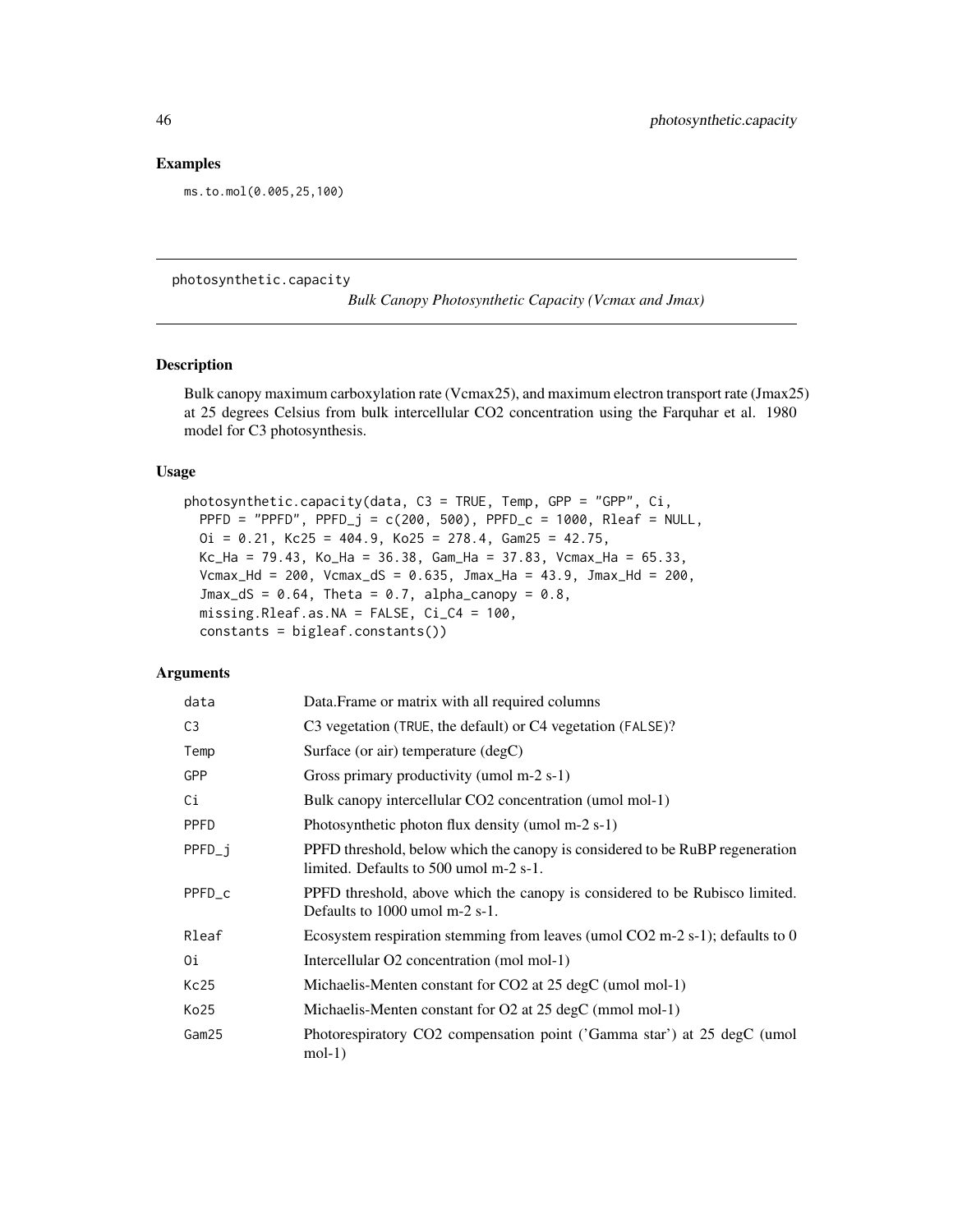| Kc_Ha               | Activation energy for Kc (kJ mol-1)                                                                                                                                                                                                                                         |
|---------------------|-----------------------------------------------------------------------------------------------------------------------------------------------------------------------------------------------------------------------------------------------------------------------------|
| Ko_Ha               | Activation energy for Ko (kJ mol-1)                                                                                                                                                                                                                                         |
| Gam_Ha              | Activation energy for Gam (kJ mol-1)                                                                                                                                                                                                                                        |
| Vcmax_Ha            | Activation energy for Vcmax (kJ mol-1)                                                                                                                                                                                                                                      |
| Vcmax_Hd            | Deactivation energy for Vcmax (kJ mol-1)                                                                                                                                                                                                                                    |
| Vcmax_dS            | Entropy term for Vcmax (kJ mol-1 K-1)                                                                                                                                                                                                                                       |
| Jmax_Ha             | Activation energy for Jmax (kJ mol-1)                                                                                                                                                                                                                                       |
| Jmax_Hd             | Deactivation energy for Jmax (kJ mol-1)                                                                                                                                                                                                                                     |
| Jmax_dS             | Entropy term for Jmax (kJ mol-1 K-1)                                                                                                                                                                                                                                        |
| Theta               | Curvature term in the light response function of $J(-)$                                                                                                                                                                                                                     |
| alpha_canopy        | Canopy absorptance (-)                                                                                                                                                                                                                                                      |
| missing.Rleaf.as.NA |                                                                                                                                                                                                                                                                             |
|                     | if Rleaf is provided, should missing values be treated as $NA$ (TRUE) or set to $0$<br>(FALSE, the default)?                                                                                                                                                                |
| $Ci_C4$             | intercellular CO2 concentration below which photosynthesis is considered to be<br>CO2-limited (umol mol-1), ignored if $C3 = TRUE$ .                                                                                                                                        |
| constants           | Kelvin - conversion degree Celsius to Kelvin<br>Rgas - universal gas constant (J mol-1 K-1)<br>kJ2J - conversion kilojoule (kJ) to joule (J)<br>J2kJ - conversion joule (J) to kilojoule (kJ)<br>se_median - conversion standard error (SE) of the mean to SE of the median |

The maximum carboxylation rate at 25degC (Vcmax25) and the maximum electron transport rate at 25degC (Jmax25), which characterize photosynthetic capacity, are calculated as at leaf level. The required variables Gs and Ci can be calculated from [surface.conductance](#page-71-0) and [intercellular.CO2](#page-34-0), respectively.

Gas exchange parameters are taken from Bernacchi et al. 2001 (apparent values, which assume an infinite mesophyll conductance). Negative and very low Ci values (the threshold is set to Ci < 80umol mol-1 at the moment) are filtered out.

Vcmax is calculated from the photosynthesis model by Farquhar et al. 1980. If net photosynthesis is Rubisco-limited (RuBP-saturated carboxylation rate, i.e. light has to be (near-)saturating):

$$
Vcmax = (GPP * (Ci + Kc * (1.0 + Oi/Ko)))/(Ci - Gam)
$$

where Kc and Ko are the Michaelis-Menten constants for CO2 and O2 (mmol mol-1), respectively, Oi is the O2 concentration, and Gam is the photorespiratory CO2 compensation point (umol mol-1). Under low-light conditions, the electron transport rate J is calculated from the RuBP regenerationlimited photosynthesis rate:

$$
J = (GPP * (4.0 * Ci + 8.0 * Gam)/(Ci - Gam)
$$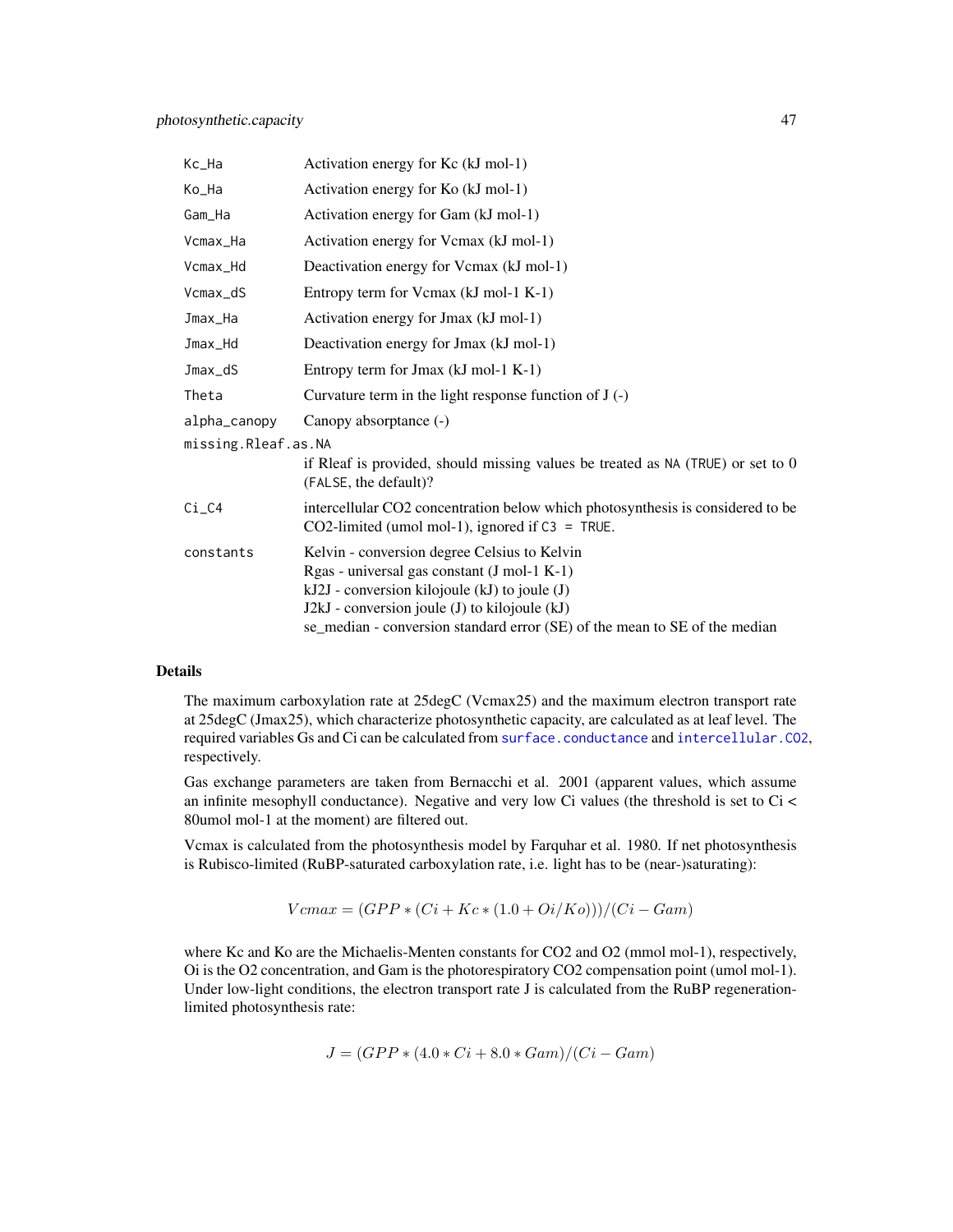In this function, bulk canopy photosynthesis is assumed to be Rubisco/RuBP-regeneration limited, if incoming PPFD is above/below a specified threshold or range. These ranges are determined by the parameters PPFD<sub>-1</sub> and PPFD<sub>-c</sub>. If, for example, PPFD<sub>-1</sub> = c(100,400), all conditions with a PPFD between 100 and 400 are assumed to be in the RuBP-regeneration (i.e. light-limited) photosynthesis domain. The electron transport rate J is then only calculated for periods that meet this criterion.

Jmax is calculated from J and absorbed irradiance:

$$
J = (APPF D_{P} S II + J max - sqrt((APPF D_{P} S II + J max)^{2} - 4.0 * The tax APP F D_{P} S II * J max))/(2.0 * The tan)
$$

where APPFD\_PSII is the absorbed PPFD by photosystem II (PS II), and Theta is a curvature parameter. APPFD\_PSII is calculated as

$$
PPFD * alpha_{c}anopy * 0.85 * beta
$$

where alpha\_canopy is canopy-scale absorptance, 0.85 is a correction factor, and beta is the fraction of photons absorbed by PS II (assumed 0.5). alpha\_canopy accounts for non-absorbing components of the ecosystem such as stems or soil, and is very likely ecosystem-specific. This parameter is relatively sensitive for the determination of Jmax25 at some sites.

Vcmax and Jmax at canopy level are assumed to follow the same temperature response as at leaf level. Hence, the respective parameter k at 25degC (k25) is calculated as (see e.g. Kattge & Knorr 2007):

$$
k25 = k/(exp(Ha*(Temp-Tref)/(Tref*Rgas*Temp))*(1+exp((Tref*dS-Hd)/(Tref*Rgas)))/(1+exp((TempDf*Rgs))
$$

where Ha is the activation energy (kJ mol-1), Hd is the deactivation energy (kJ mol-1), and dS is the entropy term (kJ mol-1 K-1) of the respective parameter. Tref is set to 298.15 K.

For C4 photosynthesis, the simplified model by von Caemmerer 2000 is used. For light-saturated photosynthesis, Vcmax is given by:

$$
Vcmax=GPP
$$

Note that in addition to the range PPFD<sub>-C</sub>, the range Ci<sub>-</sub>C4 discards all periods with low Ci, in which photosynthesis is likely to be CO2-limited (see von Caemmerer 2000 for details).

In the light-limited case, J is calculated as:

$$
J = 3 \cdot GPPj/(1 - 0.5)
$$

The calculation of Jmax25 and Vcmax25 is identical to C3 photosynthesis as described above.

# Value

a data.frame with the following columns:

| Vcmax25 | maximum bulk can opy carboxylation rate at $25 \text{deg} C$ (umol m-2 (ground) s-1) |
|---------|--------------------------------------------------------------------------------------|
| Jmax25  | maximum bulk canopy electron transport rate at 25 degC (umol m-2 (ground)<br>$s-1$   |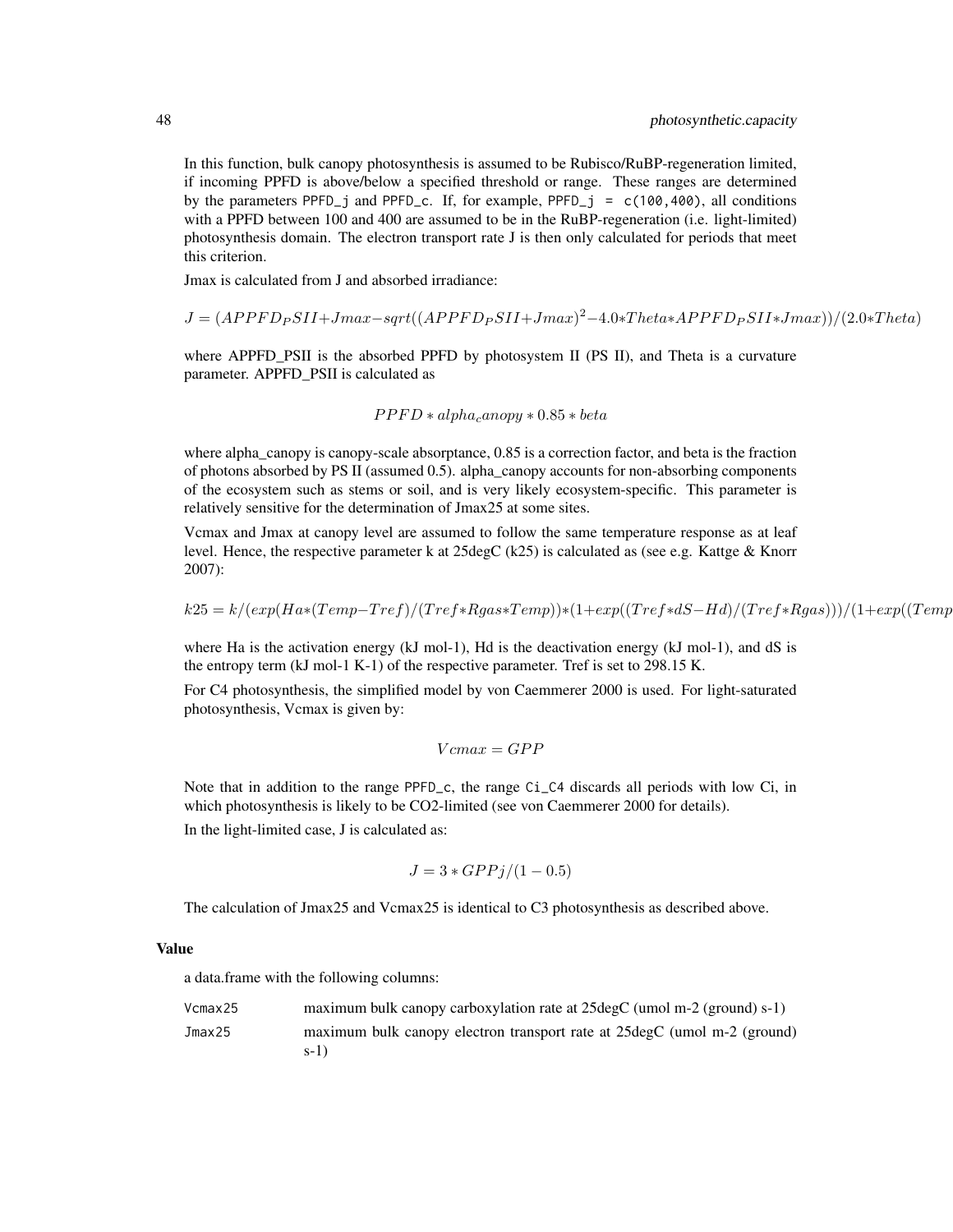#### **Note**

The critical assumption is that bulk canopy photosynthesis is limited by one of the two limitation states. Incoming PPFD is assumed to determine the limitation states. Note however that the ranges (PPFD\_j and PPFD\_c) are likely ecosystem-specific. E.g. dense canopies presumably require higher PPFD\_c thresholds than open canopies. A threshold of 500 umol m-2 s-1 PPFD for Rubisco-limited photosynthesis was assumed a reasonable working assumption (see Kosugi et al. 2013). Here, PPFD\_c defaults to 1000 umol m-2 s-1. Note that even under very high/low irradiances, not all photosynthetically active plant material of an ecosystem will be in the same limitation state. Note that parameters describing bulk canopy photosynthetic capacity are not directly comparable to their leaf-level counterparts, as the former integrate over the entire canopy depth (i.e. are given per ground area, and not per leaf area). In general, the function should be used with care!

# References

Lloyd J. et al., 1995: A simple calibrated model of Amazon rainforest productivity based on leaf biochemical properties. Plant, Cell and Environment 18, 1129-1145.

Rayment M.B., Loustau D., Jarvis P.G., 2002: Photosynthesis and respiration of black spruce at three organizational scales: shoot, branch and canopy. Tree Physiology 22, 219-229.

Kosugi Y. et al., 2013: Determination of the gas exchange phenology in an evergreen coniferous forest from 7 years of eddy covariance flux data using an extended big-leaf analysis. Ecol Res 28, 373-385.

Ueyama M. et al, 2016: Optimization of a biochemical model with eddy covariance measurements in black spruce forests of Alaska for estimating CO2 fertilization effects. Agricultural and Forest Meteorology 222, 98-111.

Bernacchi C.J., Singsaas E.L., Pimentel C., Portis JR A.R., Long S.P., 2001: Improved temperature response functions for models of Rubisco-limited photosynthesis. Plant, Cell and Environment 24, 253-259.

Bernacchi C.J., Pimentel C., Long S.P., 2003: In vivo temperature response functions of parameters required to model RuBP-limited photosynthesis. Plant, Cell and Environment 26, 1419-1430.

von Caemmerer, 2000: Biochemical models of leaf photosynthesis. Techniques in plant sciences No. 2. CSIRO Publishing, Collingwood VIC, Australia.

#### See Also

[intercellular.CO2](#page-34-0), [Arrhenius.temp.response](#page-7-0)

#### Examples

```
DE_Tha_Jun_2014_2 <- filter.data(DE_Tha_Jun_2014,quality.control=FALSE,
                                 vars.qc=c("Tair","precip","VPD","H","LE"),
                                 filter.growseas=FALSE,filter.precip=TRUE,
                                 filter.vars=c("Tair","PPFD","ustar","LE"),
                                 filter.vals.min=c(5,200,0.2,0),
                                 filter.vals.max=c(NA,NA,NA,NA),NA.as.invalid=TRUE,
                                 quality.ext="_qc",good.quality=c(0,1),
                                 missing.qc.as.bad=TRUE,GPP="GPP",doy="doy",
                                 year="year",tGPP=0.5,ws=15,min.int=5,precip="precip",
```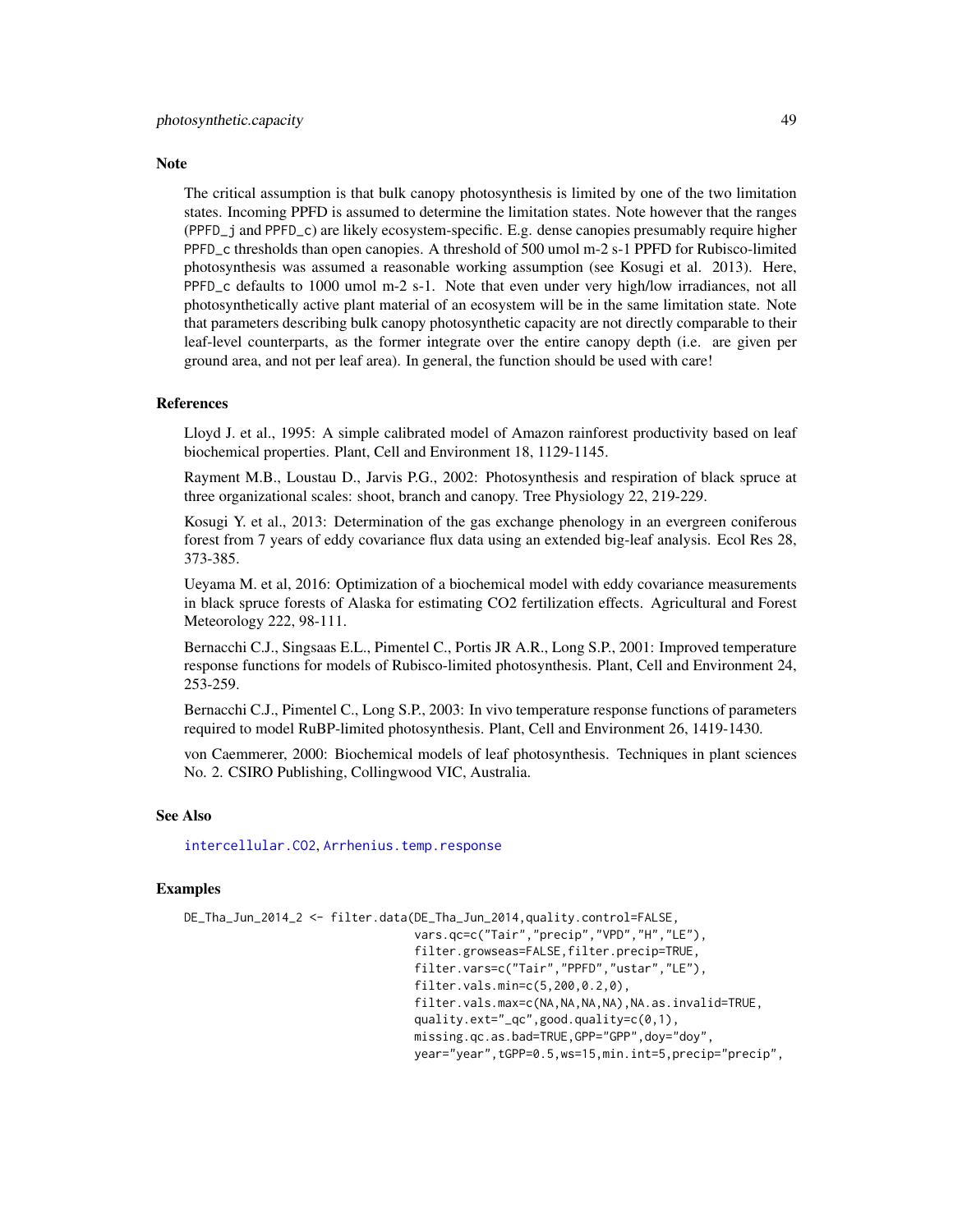```
tprecip=0.1,precip.hours=24,records.per.hour=2)
# calculate Ga
Ga <- aerodynamic.conductance(DE_Tha_Jun_2014_2,Rb_model="Thom_1972")[,"Ga_h"]
# calculate Gs from the the inverted PM equation
Gs_PM <- surface.conductance(DE_Tha_Jun_2014_2,Tair="Tair",pressure="pressure",
                             Rn="Rn",G="G",S=NULL,VPD="VPD",Ga=Ga,
                             formulation="Penman-Monteith")[,"Gs_mol"]
# calculate Ci
Ci <- intercellular.CO2(DE_Tha_Jun_2014_2,Ca="Ca",GPP="GPP",Gs=Gs_PM)
# calculate Vcmax25 and Jmax25
photosynthetic.capacity(DE_Tha_Jun_2014_2,Temp="Tair",Ci=Ci,PPFD_j=c(200,500),PPFD_c=1000)
```
potential.ET *Potential Evapotranspiration*

#### Description

Potential evapotranspiration according to Priestley & Taylor 1972 or the Penman-Monteith equation with a prescribed surface conductance.

# Usage

```
potential.ET(data, Tair = "Tair", pressure = "pressure", Rn = "Rn",
 G = NULL, S = NULL, VPD = "VPD", Ga = "Ga_h",approach = c("Priestley-Taylor", "Penman-Monteith"), alpha = 1.26,
 Gs_pot = 0.6, missing.G.as.NA = FALSE, missing.S.as.NA = FALSE,
 Esat.formula = c("Sonntag_1990", "Alduchov_1996", "Allen_1998"),
  constants = bigleaf.constants())
```

| data       | Data.frame or matrix containing all required variables; optional                                |
|------------|-------------------------------------------------------------------------------------------------|
| Tair       | Air temperature $(\text{deg}C)$                                                                 |
| pressure   | Atmospheric pressure (kPa)                                                                      |
| Rn         | Net radiation $(W m-2)$                                                                         |
| G          | Ground heat flux $(W m-2)$ ; optional                                                           |
| S          | Sum of all storage fluxes (W m-2); optional                                                     |
| <b>VPD</b> | Vapor pressure deficit (kPa); only used if approach = "Penman-Monteith".                        |
| Ga         | Aerodynamic conductance to heat/water vapor (m s-1); only used if approach = "Penman-Monteith". |
| approach   | Approach used. Either "Priestley-Taylor" (default), or "Penman-Monteith".                       |
| alpha      | Priestley-Taylor coefficient; only used if approach = "Priestley-Taylor".                       |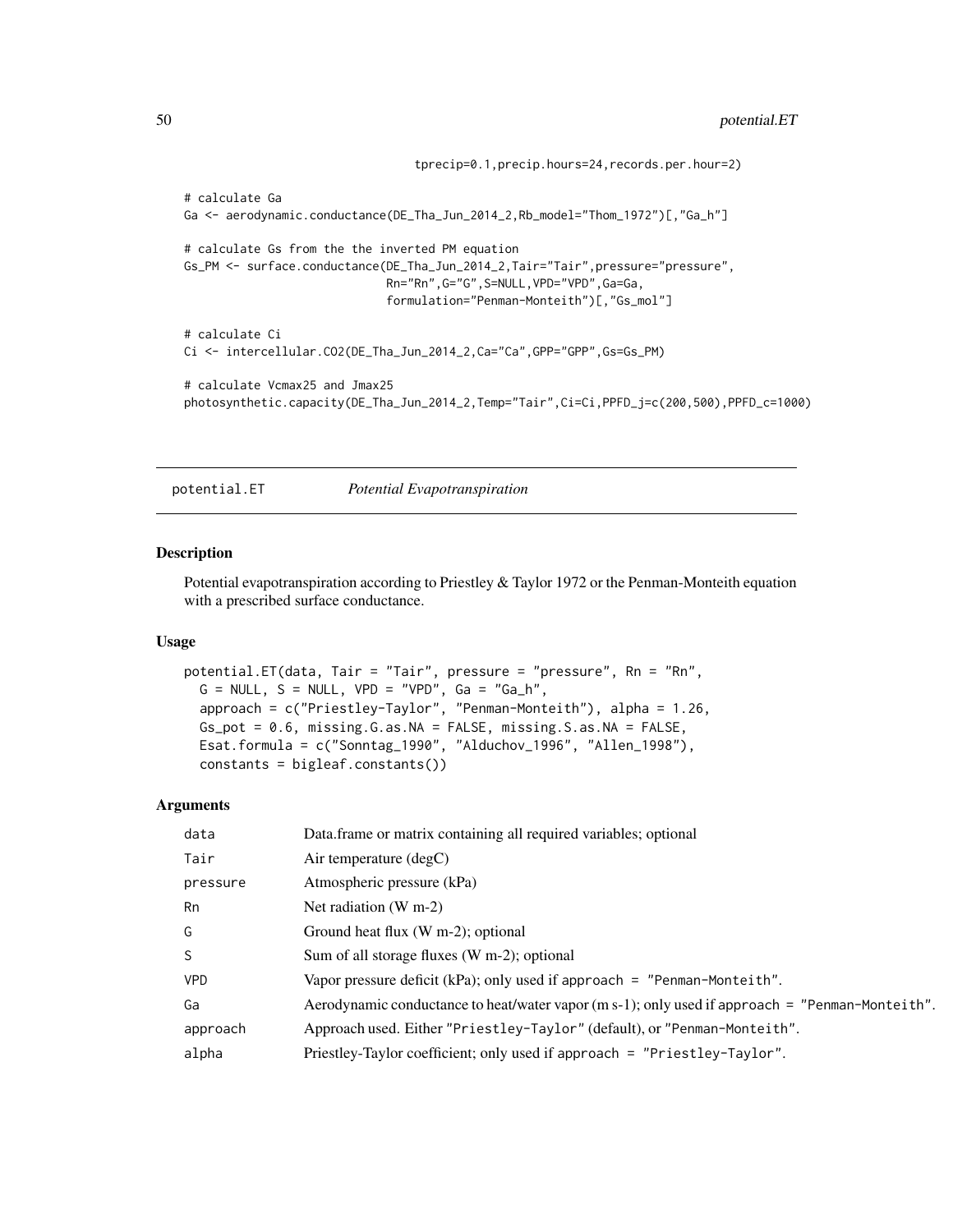# potential.ET 51

| Gs_pot          | Potential/maximum surface conductance (mol m-2 s-1); defaults to 0.6 mol m-2<br>$s-1$ ; only used if approach = "Penman-Monteith".                                                                                                                                                                                                                                                                                                                                       |
|-----------------|--------------------------------------------------------------------------------------------------------------------------------------------------------------------------------------------------------------------------------------------------------------------------------------------------------------------------------------------------------------------------------------------------------------------------------------------------------------------------|
| missing.G.as.NA |                                                                                                                                                                                                                                                                                                                                                                                                                                                                          |
|                 | if TRUE, missing G are treated as NAs, otherwise set to 0.                                                                                                                                                                                                                                                                                                                                                                                                               |
| missing.S.as.NA |                                                                                                                                                                                                                                                                                                                                                                                                                                                                          |
|                 | if TRUE, missing S are treated as NAs, otherwise set to $0$ .                                                                                                                                                                                                                                                                                                                                                                                                            |
| Esat.formula    | Optional: formula to be used for the calculation of esat and the slope of esat.<br>One of "Sonntag_1990" (Default), "Alduchov_1996", or "Allen_1998". See<br>Esat.slope.                                                                                                                                                                                                                                                                                                 |
| constants       | $cp$ - specific heat of air for constant pressure (J K-1 kg-1)<br>eps - ratio of the molecular weight of water vapor to dry air<br>Pa2kPa - conversion pascal (Pa) to kilopascal (kPa)<br>Rd - gas constant of dry air $(J kg-1 K-1)$ (only used if approach = "Penman-Monteith")<br>Rgas - universal gas constant (J mol-1 K-1) (only used if approach = "Penman-Monteith")<br>Kelvin - conversion degree Celsius to Kelvin (only used if approach = "Penman-Monteith") |

## Details

Potential evapotranspiration is calculated according to Priestley & Taylor, 1972 if approach = "Priestley-Taylor" (the default):

$$
LEpot, PT = (\alpha * \Delta * (Rn - G - S))/(\Delta + \gamma)
$$

 $\alpha$  is the Priestley-Taylor coefficient,  $\Delta$  is the slope of the saturation vapor pressure curve (kPa K-1), and  $\gamma$  is the psychrometric constant (kPa K-1). if approach = "Penman-Monteith", potential evapotranspiration is calculated according to the Penman-Monteith equation:

$$
LE_{p}ot, PM = (\Delta * (Rn - G - S) + \rho * cp * VPD * Ga)/(\Delta + \gamma * (1 + Ga/Gs_{p}ot))
$$

where  $\Delta$  is the slope of the saturation vapor pressure curve (kPa K-1),  $\rho$  is the air density (kg m-3), and  $\gamma$  is the psychrometric constant (kPa K-1). The value of Gs\_pot is typically a maximum value of Gs observed at the site, e.g. the 90th percentile of Gs within the growing season.

#### Value

a data.frame with the following columns:

| ET_pot | Potential evapotranspiration (kg m-2 s-1) |
|--------|-------------------------------------------|
| LE_pot | Potential latent heat flux (W m-2)        |

#### Note

If the first argument data is provided (either a matrix or a data.frame), the following variables can be provided as character (in which case they are interpreted as the column name of data) or as numeric vectors, in which case they are taken directly for the calculations. If data is not provided, all input variables have to be numeric vectors.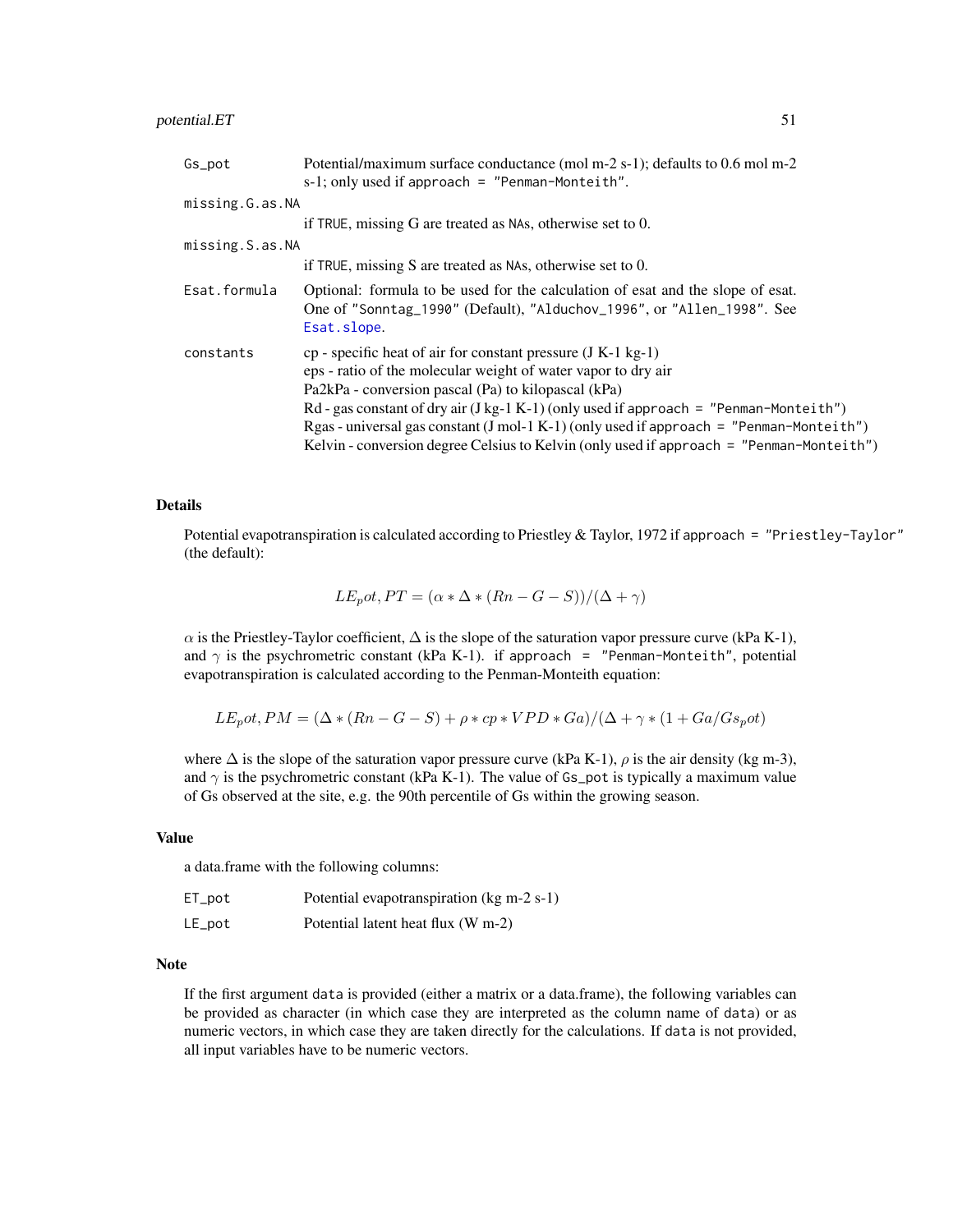#### References

Priestley, C.H.B., Taylor, R.J., 1972: On the assessment of surface heat flux and evaporation using large-scale parameters. Monthly Weather Review 100, 81-92.

Allen, R.G., Pereira L.S., Raes D., Smith M., 1998: Crop evapotranspiration - Guidelines for computing crop water requirements - FAO Irrigation and drainage paper 56.

Novick, K.A., et al. 2016: The increasing importance of atmospheric demand for ecosystem water and carbon fluxes. Nature Climate Change 6, 1023 - 1027.

#### See Also

[surface.conductance](#page-71-0)

#### Examples

```
# Calculate potential ET of a surface that receives a net radiation of 500 Wm-2
# using Priestley-Taylor:
potential.ET(Tair=30,pressure=100,Rn=500,alpha=1.26,approach="Priestley-Taylor")
# Calculate potential ET for a surface with known Gs (0.5 mol m-2 s-1) and Ga (0.1 m s-1)
# using Penman-Monteith:
LE_pot_PM <- potential.ET(Gs_pot=0.5,Tair=20,pressure=100,VPD=2,Ga=0.1,Rn=400,
                          approach="Penman-Monteith")[,"LE_pot"]
```
LE\_pot\_PM

```
# now cross-check with the inverted equation
surface.conductance(Tair=20,pressure=100,VPD=2,Ga=0.1,Rn=400,LE=LE_pot_PM)
```
potential.radiation *Potential radiation*

# Description

Compute potential radiation for given geolocation and day of year.

#### Usage

```
potential.radiation(doy, hour, latDeg, longDeg, timezone,
 useSolartime = TRUE)
```

| dov      | Integer vector with day of year (start at 1), same length as hour or length 1. |
|----------|--------------------------------------------------------------------------------|
| hour     | Numeric vector with daytime as decimal hour of local time zone                 |
| latDeg   | Latitude (decimal degrees)                                                     |
| longDeg  | Longitude (decimal degrees)                                                    |
| timezone | Time zone (hours)                                                              |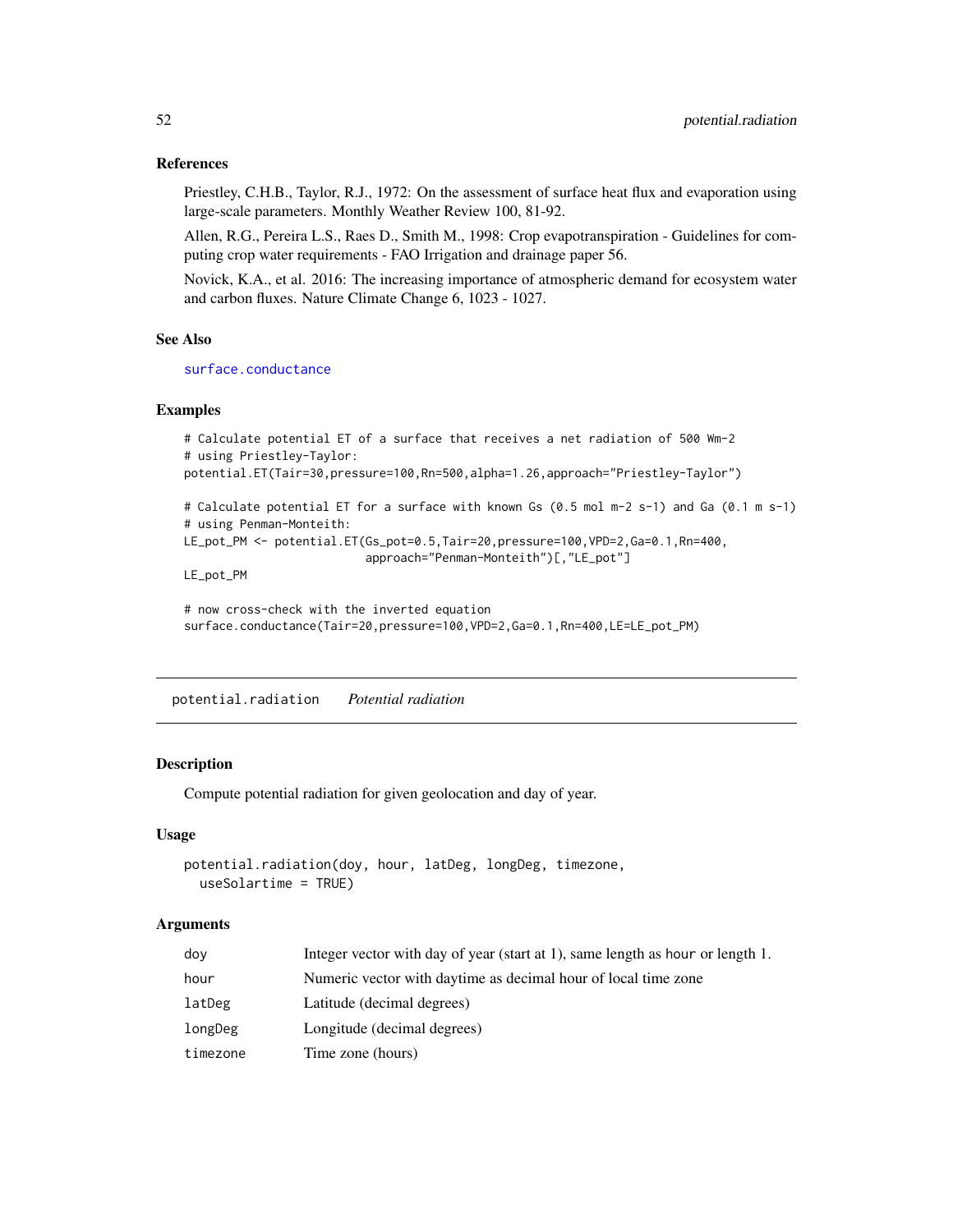useSolartime by default corrects hour (given in local winter time) for latitude to solar time (where noon is exactly at 12:00). Set this to FALSE to directly use local winter time.

## Value

vector of potential radiation (W m-2)

#### Examples

```
hour \leq - seq(5, 18, by = 0.1)
potRadApparentLocal <- potential.radiation(
  160, hour, 39.94, -5.77, timezone = +1)
potRadTimezone <- potential.radiation(
  160, hour, 39.94, -5.77, timezone = +1, useSolartime = FALSE)
plot(potRadApparentLocal ~ hour, type = 'l'
  , ylab = 'potential radiation (W m-2)')
lines(potRadTimezone ~ hour, col = "blue")
abline(v = 12, col = "blue", lty = "dotted")legend("bottomright", legend = c("solar time", "local winter time")
, col = c("black", "blue"), inset = 0.05, lty = 1)
```
pressure.from.elevation

*Atmospheric Pressure from Hypsometric Equation*

#### Description

An estimate of mean pressure at a given elevation as predicted by the hypsometric equation.

#### Usage

```
pressure.from.elevation(elev, Tair, VPD = NULL,
 constants = bigleaf.constants())
```

| elev       | Elevation a.s.l. (m)                                                                                                                                                                                                                             |
|------------|--------------------------------------------------------------------------------------------------------------------------------------------------------------------------------------------------------------------------------------------------|
| Tair       | Air temperature $(\text{deg } C)$                                                                                                                                                                                                                |
| <b>VPD</b> | Vapor pressure deficit (kPa); optional                                                                                                                                                                                                           |
| constants  | Kelvin-conversion degC to Kelvin<br>pressure0 - reference atmospheric pressure at sea level (Pa)<br>$Rd$ - gas constant of dry air (J kg-1 K-1)<br>g - gravitational acceleration (m s-2)<br>Pa2kPa - conversion pascal (Pa) to kilopascal (kPa) |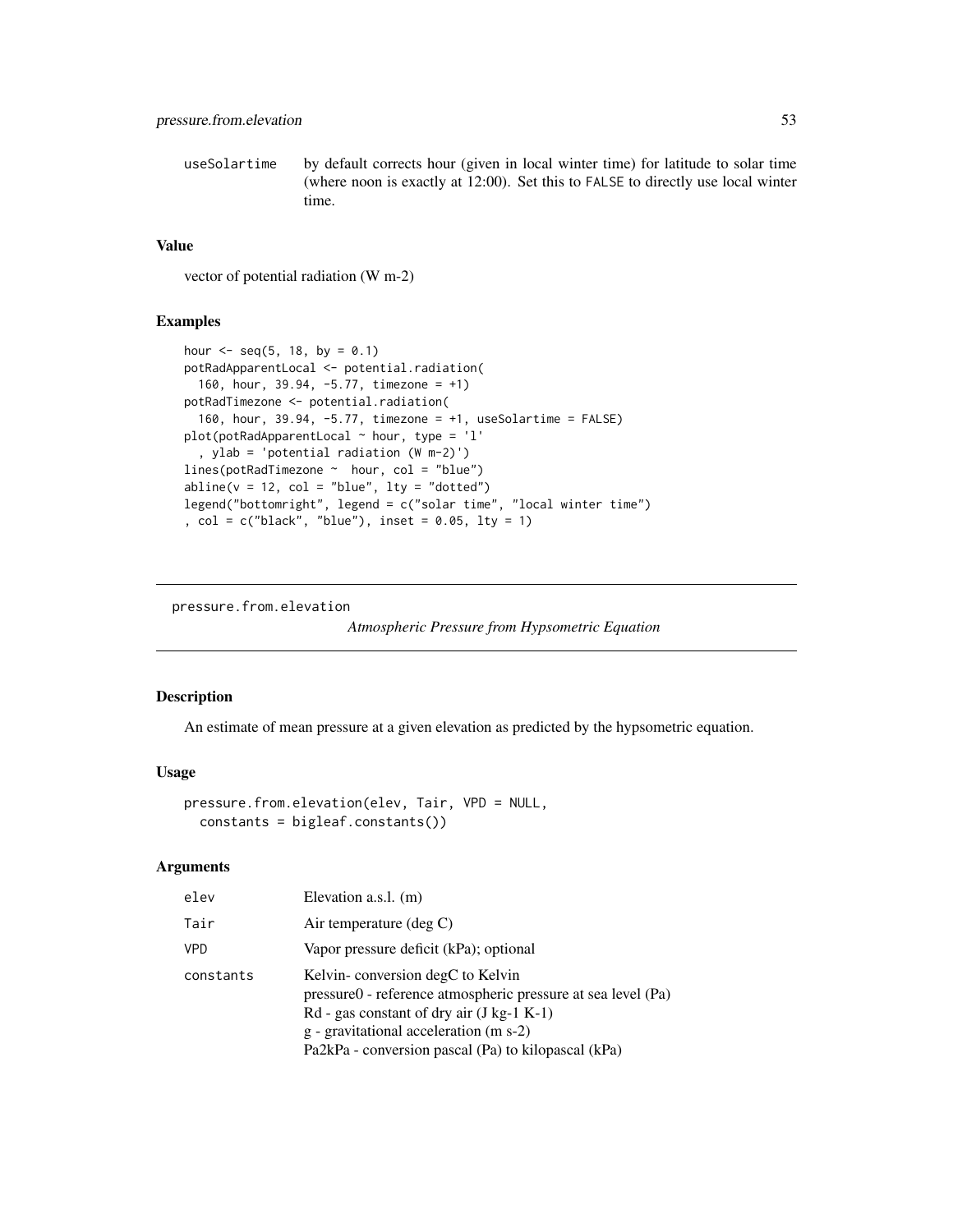Atmospheric pressure is approximated by the hypsometric equation:

 $pressure = pressure_0/(exp(g * elevation/(RdTemp)))$ 

#### Value

pressure - Atmospheric pressure (kPa)

## Note

The hypsometric equation gives an estimate of the standard pressure at a given altitude. If VPD is provided, humidity correction is applied and the virtual temperature instead of air temperature is used. VPD is internally converted to specific humidity.

# References

Stull B., 1988: An Introduction to Boundary Layer Meteorology. Kluwer Academic Publishers, Dordrecht, Netherlands.

# Examples

```
# mean pressure at 500m altitude at 25 deg C and VPD of 1 kPa
pressure.from.elevation(500,Tair=25,VPD=1)
```
psychrometric.constant

*Psychrometric Constant*

# Description

Calculates the psychrometric 'constant'.

#### Usage

```
psychrometric.constant(Tair, pressure, constants = bigleaf.constants())
```

| Tair      | Air temperature $(\text{deg } C)$                                                                                                   |
|-----------|-------------------------------------------------------------------------------------------------------------------------------------|
| pressure  | Atmospheric pressure (kPa)                                                                                                          |
| constants | cp - specific heat of air for constant pressure $(J K-1 kg-1)$<br>eps - ratio of the molecular weight of water vapor to dry air (-) |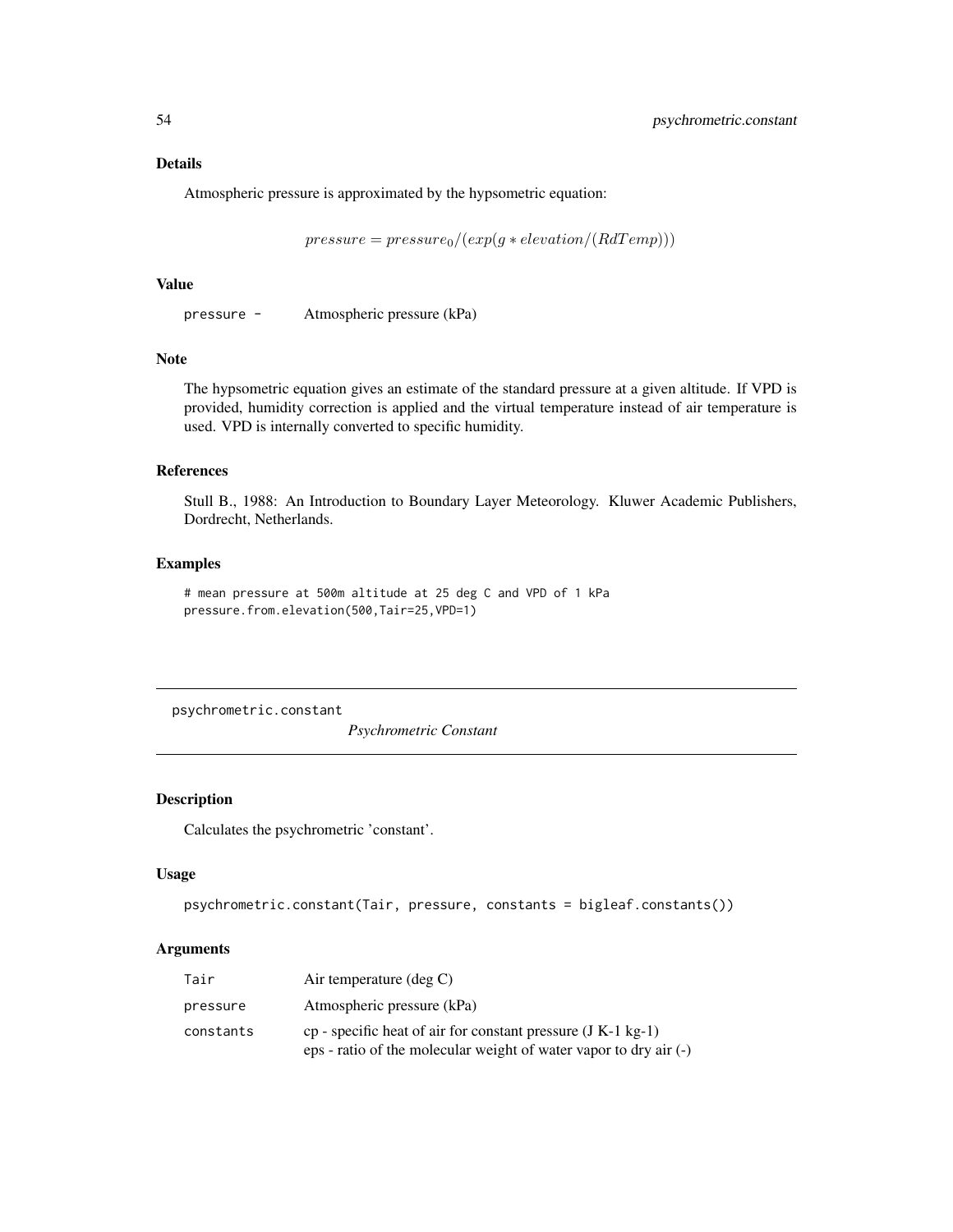The psychrometric constant  $(\gamma)$  is given as:

$$
\gamma = cp* pressure/(eps*\lambda)
$$

where  $\lambda$  is the latent heat of vaporization (J kg-1), as calculated from [latent.heat.vaporization](#page-38-0).

# Value

 $\gamma$  - the psychrometric constant (kPa K-1)

# References

Monteith J.L., Unsworth M.H., 2008: Principles of Environmental Physics. 3rd Edition. Academic Press, London.

#### Examples

psychrometric.constant(seq(5,45,5),100)

radiometric.surface.temp

*Radiometric Surface Temperature*

# Description

Radiometric surface temperature from longwave radiation measurements.

#### Usage

```
radiometric.surface.temp(data, LW_up = "LW_up", LW_down = "LW_down",
 emissivity, constants = bigleaf.constants())
```

| data            | Data.frame or matrix containing all required input variables                                  |
|-----------------|-----------------------------------------------------------------------------------------------|
| $LW_{\perp}$ up | Longwave upward radiation $(W m-2)$                                                           |
| $LW_d$ down     | Longwave downward radiation $(W m-2)$                                                         |
| emissivity      | Emissivity of the surface $(-)$                                                               |
| constants       | sigma - Stefan-Boltzmann constant (W m-2 K-4)<br>Kelvin - conversion degree Celsius to Kelvin |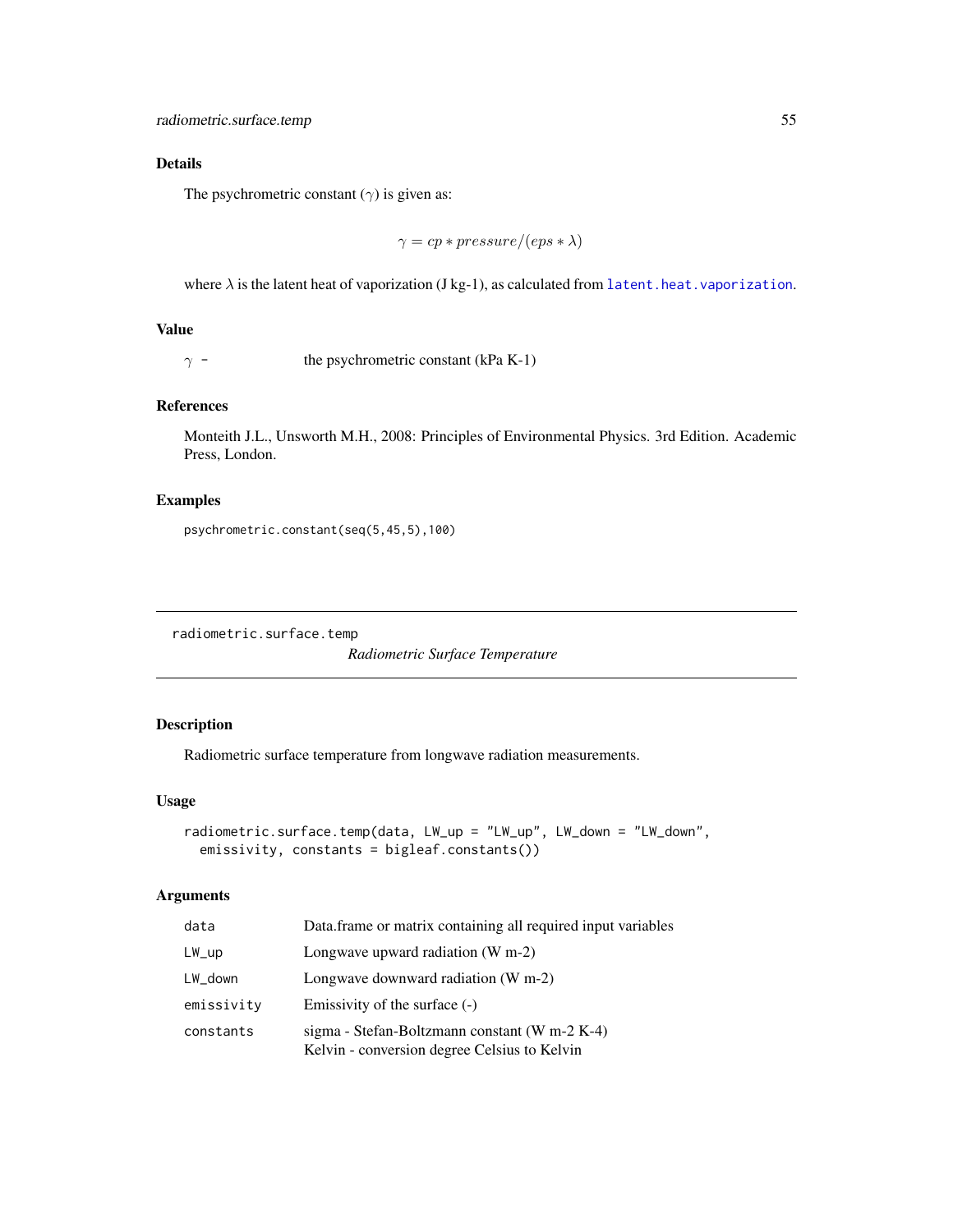Radiometric surface temperature (Trad) is calculated as:

$$
Trad = ((LW_u p - (1 - \epsilon) * LW_d own) / (\sigma \epsilon))^{(1/4)}
$$

#### Value

a data.frame with the following columns:

| Trad K    | Radiometric surface temperature (K)    |
|-----------|----------------------------------------|
| Trad_degC | Radiometric surface temperature (degC) |

# References

Wang, W., Liang, S., Meyers, T. 2008: Validating MODIS land surface temperature products using long-term nighttime ground measurements. Remote Sensing of Environment 112, 623-635.

# Examples

# determine radiometric surface temperature for the site DE-Tha in June 2014 # assuming an emissivity of 0.98. # (Note that variable 'LW\_down' was only included for the DE-Tha example dataset # and not for the others due restrictions on file size) Trad <- radiometric.surface.temp(DE\_Tha\_Jun\_2014,emissivity=0.98) summary(Trad)

reference.ET *Reference Evapotranspiration*

# **Description**

Reference evapotranspiration calculated from the Penman-Monteith equation with a prescribed surface conductance. This function is deprecated. Use potential.ET(...,approach="Penman-Monteith") instead.

## Usage

```
reference.ET(data, Gs_ref = 0.0143, Tair = "Tair",
 pressure = "pressure", VPD = "VPD", Rn = "Rn", Ga = "Ga_h",
 G = NULL, S = NULL, missing. G.aS.NA = FALSE,
 missing.S.as.NA = FALSE, Esat.formula = c("Sonntag_1990",
 "Alduchov_1996", "Allen_1998"), constants = bigleaf.constants())
```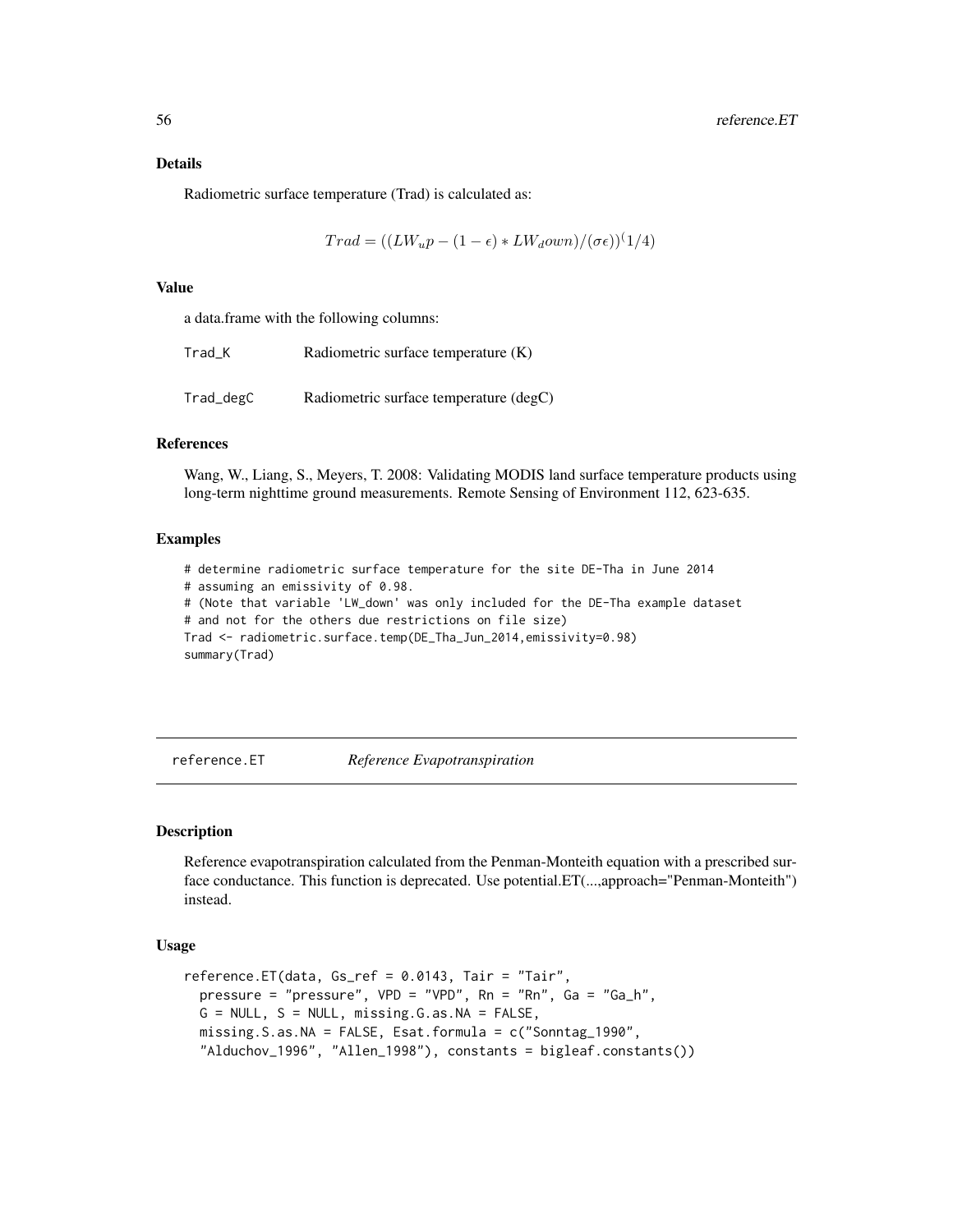# Arguments

| data            | Data.frame or matrix containing all required variables; optional                                                                                                                                                                                                                                                                                                                                             |
|-----------------|--------------------------------------------------------------------------------------------------------------------------------------------------------------------------------------------------------------------------------------------------------------------------------------------------------------------------------------------------------------------------------------------------------------|
| Gs_ref          | Reference surface conductance $(m s-1)$ ; defaults to 0.0143 m s-1.                                                                                                                                                                                                                                                                                                                                          |
| Tair            | Air temperature (degC)                                                                                                                                                                                                                                                                                                                                                                                       |
| pressure        | Atmospheric pressure (kPa)                                                                                                                                                                                                                                                                                                                                                                                   |
| <b>VPD</b>      | Vapor pressure deficit (kPa)                                                                                                                                                                                                                                                                                                                                                                                 |
| Rn              | Net radiation (W m-2)                                                                                                                                                                                                                                                                                                                                                                                        |
| Ga              | Aerodynamic conductance to heat/water vapor (m s-1)                                                                                                                                                                                                                                                                                                                                                          |
| G               | Ground heat flux (W m-2); optional                                                                                                                                                                                                                                                                                                                                                                           |
| S               | Sum of all storage fluxes (W m-2); optional                                                                                                                                                                                                                                                                                                                                                                  |
| missing.G.as.NA |                                                                                                                                                                                                                                                                                                                                                                                                              |
|                 | if TRUE, missing G are treated as NAs, otherwise set to 0.                                                                                                                                                                                                                                                                                                                                                   |
| missing.S.as.NA |                                                                                                                                                                                                                                                                                                                                                                                                              |
|                 | if TRUE, missing S are treated as NAs, otherwise set to 0.                                                                                                                                                                                                                                                                                                                                                   |
| Esat.formula    | Optional: formula to be used for the calculation of esat and the slope of esat.<br>One of "Sonntag_1990" (Default), "Alduchov_1996", or "Allen_1998". See<br>Esat.slope.                                                                                                                                                                                                                                     |
| constants       | $cp$ - specific heat of air for constant pressure $(J K-1 kg-1)$<br>eps - ratio of the molecular weight of water vapor to dry air<br>$Rd$ - gas constant of dry air (J kg-1 K-1) (only if approach = "Penman-Monteith")<br>Rgas-universal gas constant $(J \text{ mol-1 K-1})$ (only if approach = "Penman-Monteith")<br>Kelvin - conversion degree Celsius to Kelvin (only if approach = "Penman-Monteith") |

# Description

calculates the Roughness Reynolds Number.

# Usage

```
Reynolds.Number(Tair, pressure, ustar, z0m,
  constants = bigleaf.constants())
```

| Tair      | Air temperature (deg $C$ )                                                                                                                                 |
|-----------|------------------------------------------------------------------------------------------------------------------------------------------------------------|
| pressure  | Atmospheric pressure (kPa)                                                                                                                                 |
| ustar     | Friction velocity (m s-1)                                                                                                                                  |
| z0m       | Roughness length (m)                                                                                                                                       |
| constants | Kelvin - conversion degree Celsius to Kelvin<br>pressure0 - reference atmospheric pressure at sea level (Pa)<br>Tair $0$ - reference air temperature $(K)$ |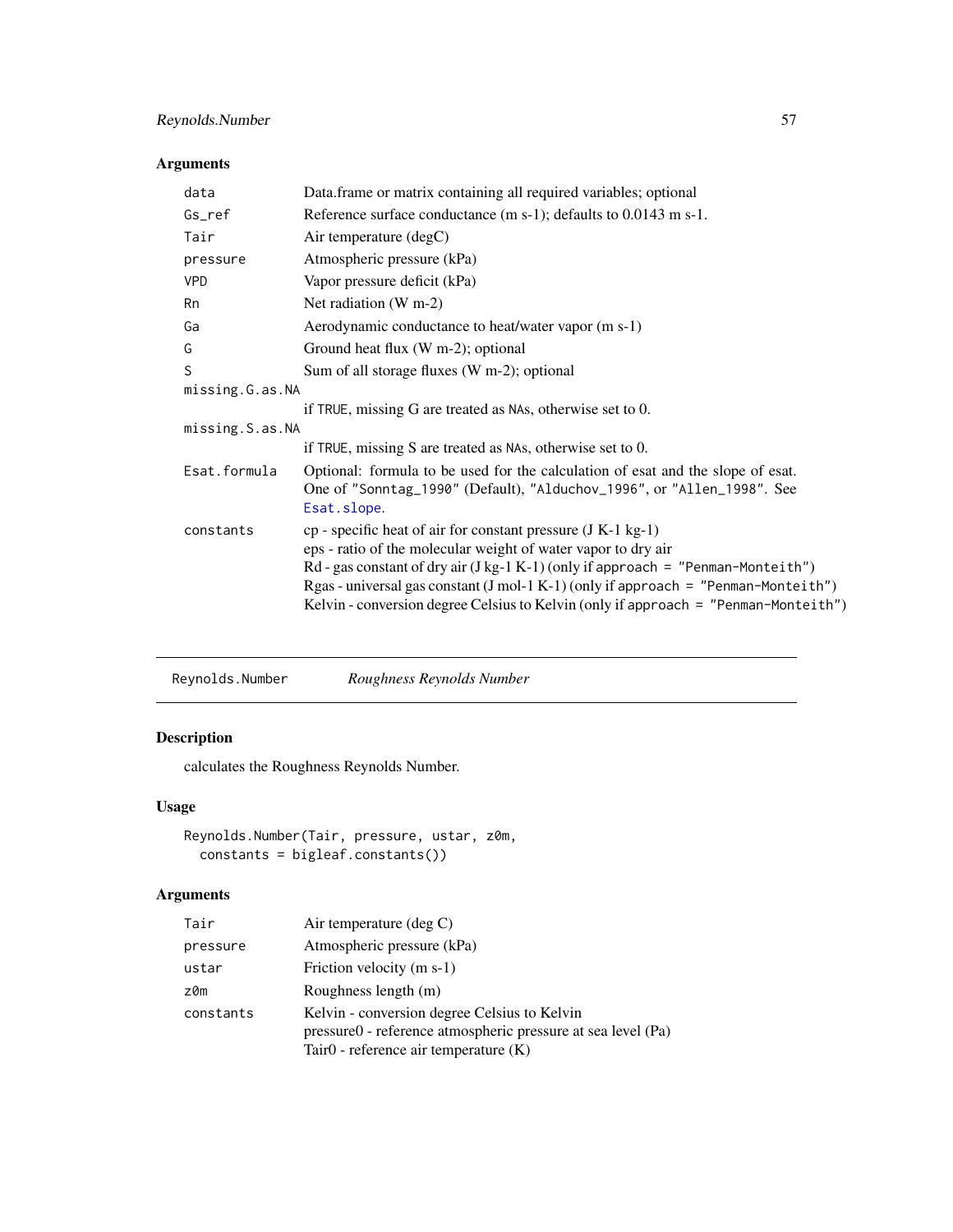The Roughness Reynolds Number is calculated as in Massman 1999a:

$$
Re = z0m * ustar/v
$$

where  $v$  is the kinematic viscosity (m2 s-1).

# Value

Re - Roughness Reynolds Number (-)

# References

Massman, W.J., 1999a: A model study of kB H- 1 for vegetated surfaces using 'localized near-field' Lagrangian theory. Journal of Hydrology 223, 27-43.

# Examples

Reynolds.Number(25,100,0.5,z0m=0.5)

Rg.to.PPFD *Conversions between Global Radiation and Photosynthetic Photon Flux Density*

# Description

Converts radiation from W m-2 to umol m-2 s-1 and vice versa.

## Usage

```
Rg.to.PPFD(Rg, J_to_mol = 4.6, frac_PAR = 0.5)
```
PPFD.to.Rg(PPFD,  $J_to_{mol} = 4.6$ ,  $frac_{PAR} = 0.5)$ 

| Rg       | Global radiation = incoming short-wave radiation at the surface $(W m-2)$                                      |
|----------|----------------------------------------------------------------------------------------------------------------|
| J_to_mol | Conversion factor from J m-2 s-1 (= W m-2) to umol (quanta) m-2 s-1                                            |
| frac_PAR | Fraction of incoming solar irradiance that is photosynthetically active radiation<br>$(PAR)$ ; defaults to 0.5 |
| PPFD     | Photosynthetic photon flux density (umol $m-2$ s-1)                                                            |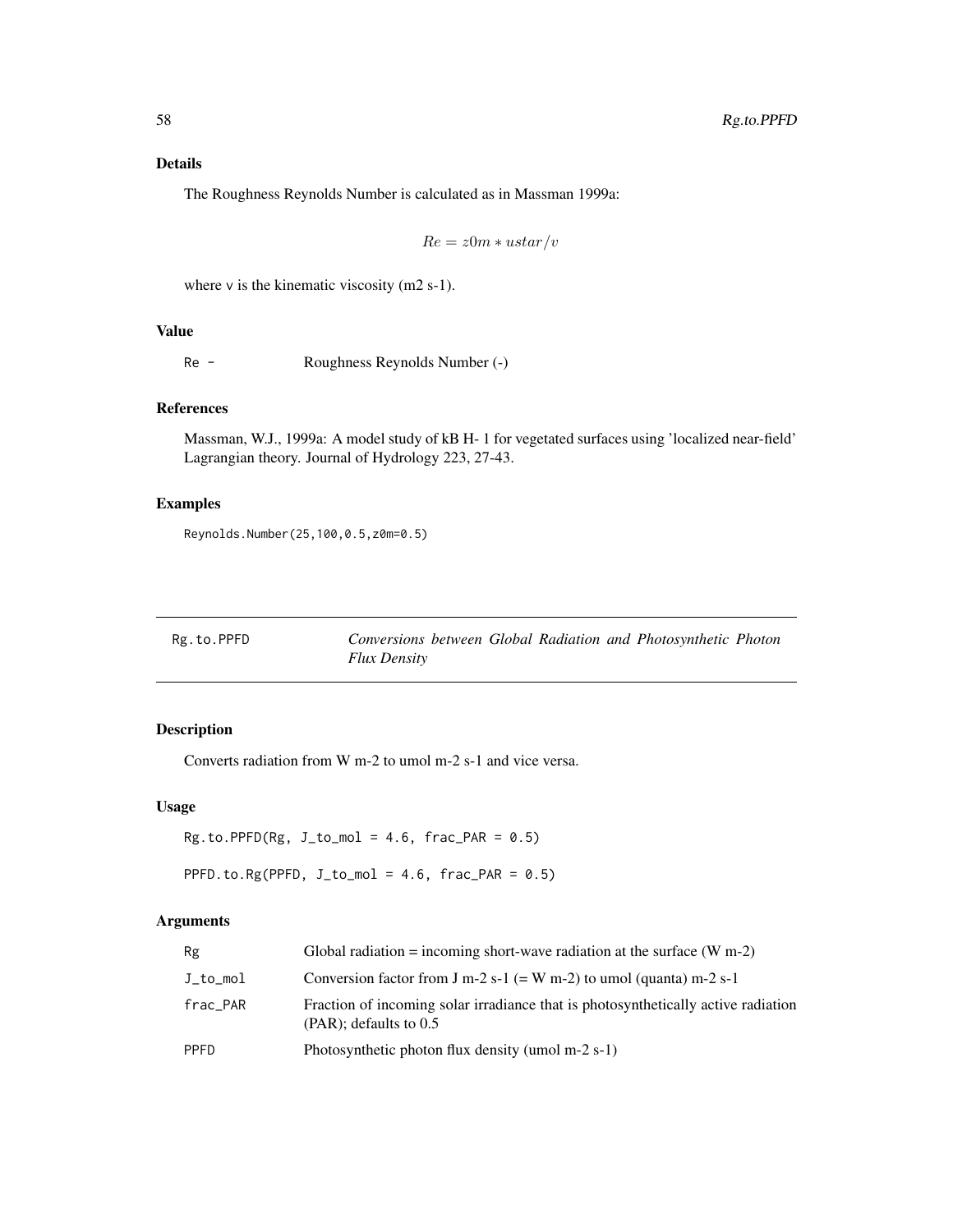roughness.parameters 59

## Details

The conversion is given by:

$$
PPFD = Rg * fracP AR * Jt om ol
$$

by default, the combined conversion factor (frac\_PAR \* J\_to\_mol) is 2.3

# Examples

```
# convert a measured incoming short-wave radiation of 500 Wm-2 to
# PPFD in umol m-2 s-1 and backwards
Rg.to.PPFD(500)
PPFD.to.Rg(1150)
```
<span id="page-58-0"></span>roughness.parameters *Roughness Parameters*

# Description

A simple approximation of the two roughness parameters displacement height (d) and roughness length for momentum (z0m).

#### Usage

```
roughness.parameters(method = c("canopy_height", "canopy_height&LAI",
  "wind_profile"), zh, frac_d = 0.7, frac_z0m = 0.1, LAI, zr,
  cd = 0.2, hs = 0.01, data, Tair = "Tair", pressure = "pressure",
  wind = "wind", ustar = "ustar", H = "H", d = NULL, z0m = NULL,
  stab_roughness = TRUE, stab_formulation = c("Dyer_1970",
  "Businger_1971"), constants = bigleaf.constants())
```

| method   | Method to use, one of "canopy_height", "canopy_height&LAI", "wind_profile"<br>NOTE: if method $=$ "canopy_height", only the following three arguments are<br>used. If method = "canopy_height&LAI", only zh, LAI, cd, and hs are<br>required. |  |
|----------|-----------------------------------------------------------------------------------------------------------------------------------------------------------------------------------------------------------------------------------------------|--|
| zh       | Vegetation height (m)                                                                                                                                                                                                                         |  |
| frac_d   | Fraction of displacement height on canopy height (-)                                                                                                                                                                                          |  |
| frac_z0m | Fraction of roughness length on canopy height (-)                                                                                                                                                                                             |  |
| LAI      | Leaf area index $(-)$                                                                                                                                                                                                                         |  |
| zr       | Instrument (reference) height (m)                                                                                                                                                                                                             |  |
| cd       | Mean drag coefficient for individual leaves. Defaults to 0.2. Only needed if<br>$method = "canopy\_height&LAI".$                                                                                                                              |  |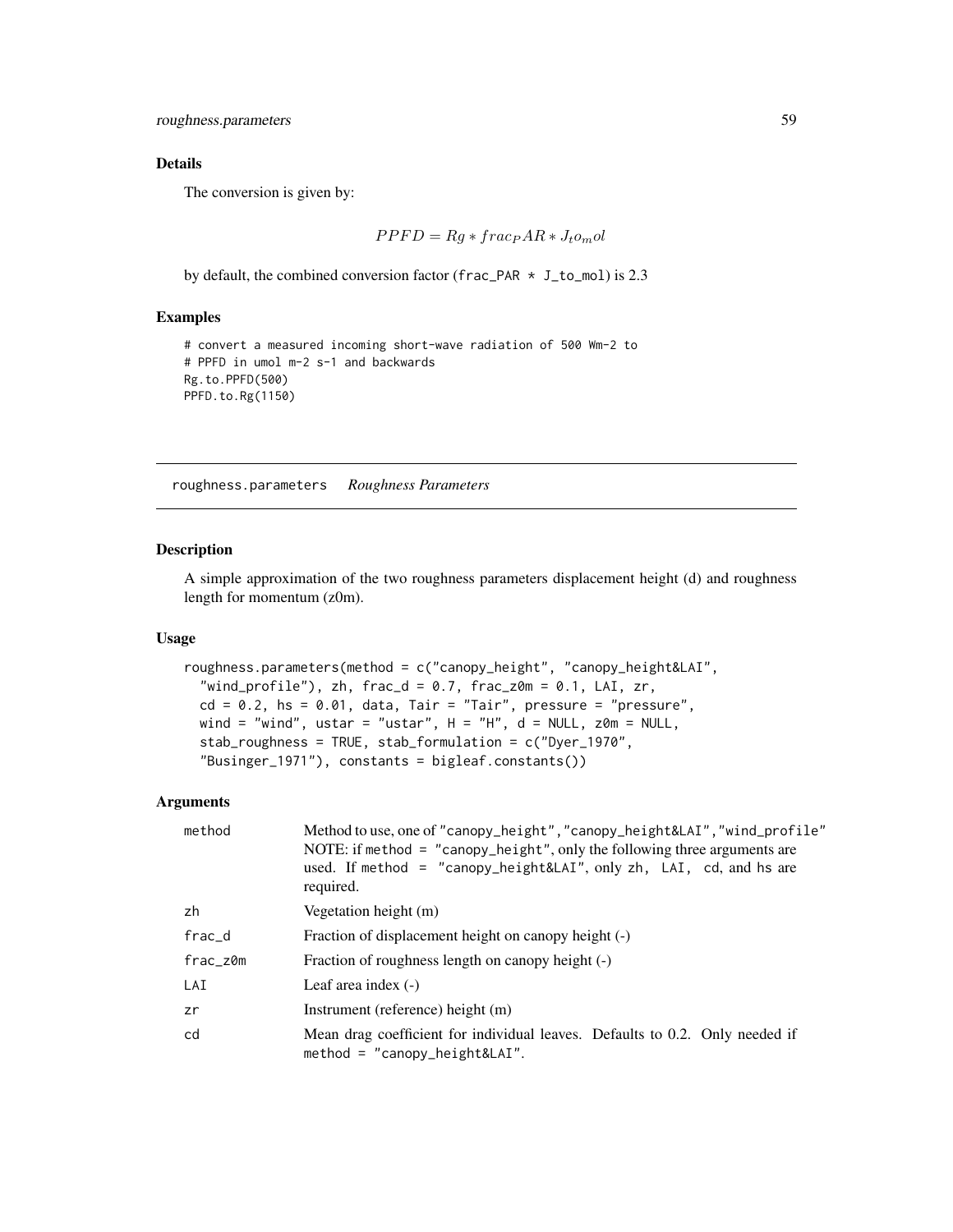| hs               | roughness length of the soil surface (m). Only needed if method = "canopy_height&LAI"<br>The following arguments are only needed if method = "wind_profile"!                                                                                                          |  |
|------------------|-----------------------------------------------------------------------------------------------------------------------------------------------------------------------------------------------------------------------------------------------------------------------|--|
| data             | Data frame or matrix containing all required variables                                                                                                                                                                                                                |  |
| Tair             | Air temperature $(\text{deg } C)$                                                                                                                                                                                                                                     |  |
| pressure         | Atmospheric pressure (kPa)                                                                                                                                                                                                                                            |  |
| wind             | Wind speed at height $z_{r}$ (m s-1)                                                                                                                                                                                                                                  |  |
| ustar            | Friction velocity (m s-1)                                                                                                                                                                                                                                             |  |
| H                | Sensible heat flux (W m-2)                                                                                                                                                                                                                                            |  |
| d                | Zero-plane displacement height (m); optional                                                                                                                                                                                                                          |  |
| z0m              | Roughness length for momentum (m); optional                                                                                                                                                                                                                           |  |
|                  | stab_roughness Should stability correction be considered? Default is TRUE.                                                                                                                                                                                            |  |
| stab_formulation |                                                                                                                                                                                                                                                                       |  |
|                  | Stability correction function used (If stab_correction = TRUE). Either "Dyer_1970"<br>or "Businger_1971".                                                                                                                                                             |  |
| constants        | k - von-Karman constant (-)<br>Kelvin - conversion degree Celsius to Kelvin<br>$cp$ - specific heat of air for constant pressure (J K-1 kg-1)<br>g - gravitational acceleration (m s-2)<br>se_median - conversion standard error (SE) of the mean to SE of the median |  |

The two main roughness parameters, the displacement height (d) and the roughness length for momentum (z0m) can be estimated from simple empirical relationships with canopy height (zh). If method = "canopy\_height", the following formulas are used:

$$
d = frac_d * zh
$$
  

$$
z0m = frac_z0m * zh
$$

where frac\_d defaults to 0.7 and frac\_z0m to 0.1.

Alternatively, d and z0m can be estimated from both canopy height and LAI (If method = "canopy\_height&LAI"). Based on data from Shaw & Pereira 1982, Choudhury & Monteith 1988 proposed the following semi-empirical relations:

$$
X = cd * LAI
$$

$$
d = 1.1 * zh * ln(1 + X^{(1/4)})
$$

$$
z0m = hs + 0.3 * zh * X^(1/2) for 0 \le X \le 0.2
$$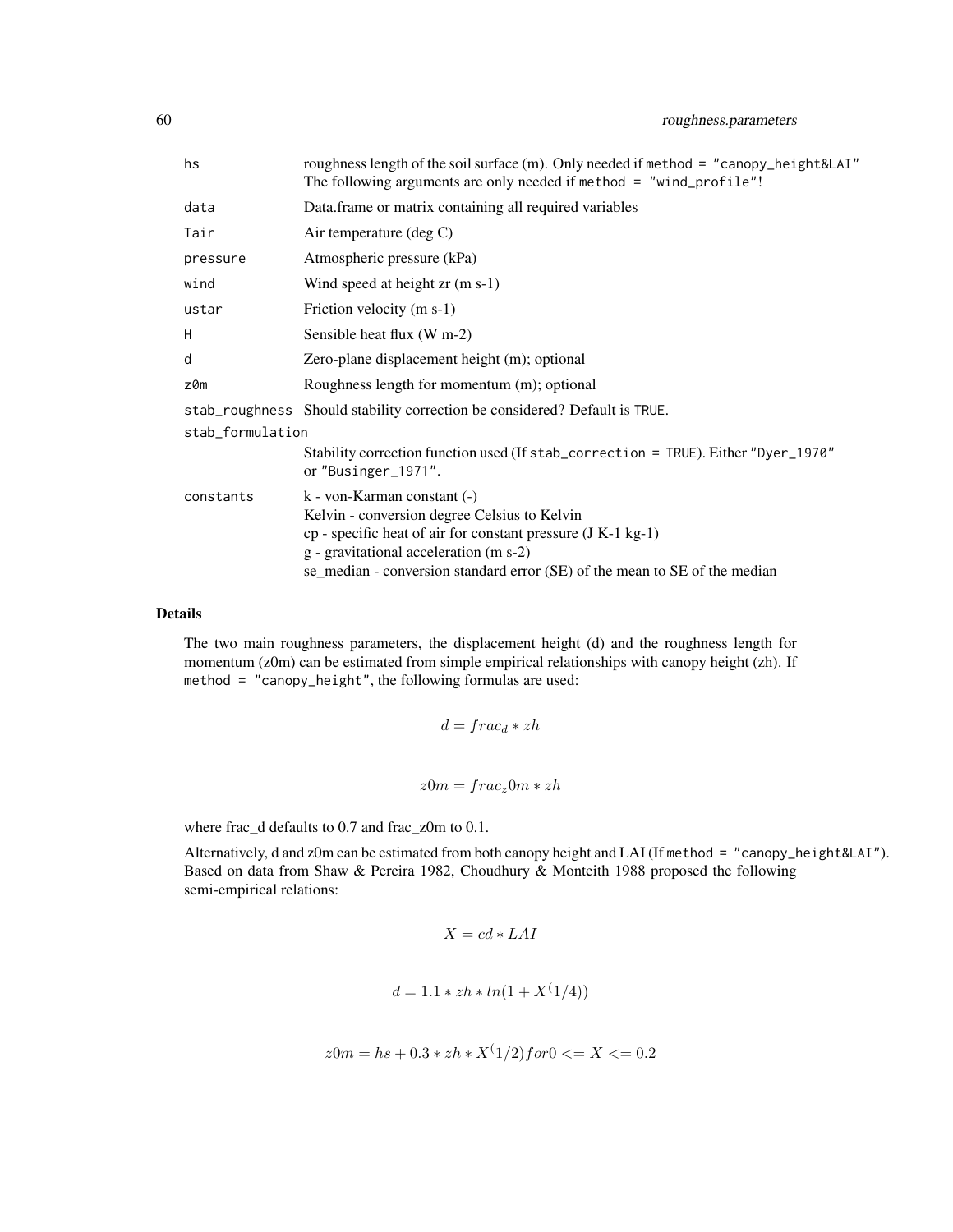```
z0m = hs * zh * (1 - d/zh) f or 0.2 < X
```
If method = "wind\_profile", z0m is estimated by solving the wind speed profile for z0m:

$$
z0m = median((zr - d) * exp(-k * wind/ustar - psi_m)
$$

By default, d in this equation is fixed to 0.7\*zh, but can be set to any other value. psi\_m is 0 if stab\_roughness = FALSE.

## Value

a data.frame with the following columns:

|        | Zero-plane displacement height (m)                                           |
|--------|------------------------------------------------------------------------------|
| z0m    | Roughness length for momentum (m)                                            |
| z0m se | Only if method = wind_profile: Standard Error of the median for $z$ Om $(m)$ |

## References

Choudhury, B. J., Monteith J.L., 1988: A four-layer model for the heat budget of homogeneous land surfaces. Q. J. R. Meteorol. Soc. 114, 373-398.

Shaw, R. H., Pereira, A., 1982: Aerodynamic roughness of a plant canopy: a numerical experiment. Agricultural Meteorology, 26, 51-65.

# See Also

[wind.profile](#page-77-0)

#### Examples

```
# estimate d and z0m from canopy height for a dense (LAI=5) and open (LAI=2) canopy
roughness.parameters(method="canopy_height&LAI",zh=25,LAI=5)
roughness.parameters(method="canopy_height&LAI",zh=25,LAI=2)
```

```
# fix d to 0.7*zh and estimate z0m from the wind profile
df <- data.frame(Tair=c(25,25,25),pressure=100,wind=c(3,4,5),ustar=c(0.5,0.6,0.65),H=200)
roughness.parameters(method="wind_profile",zh=25,zr=40,frac_d=0.7,data=df)
```
# assume  $d = 0.8 \times zh$ roughness.parameters(method="wind\_profile",zh=25,zr=40,frac\_d=0.8,data=df)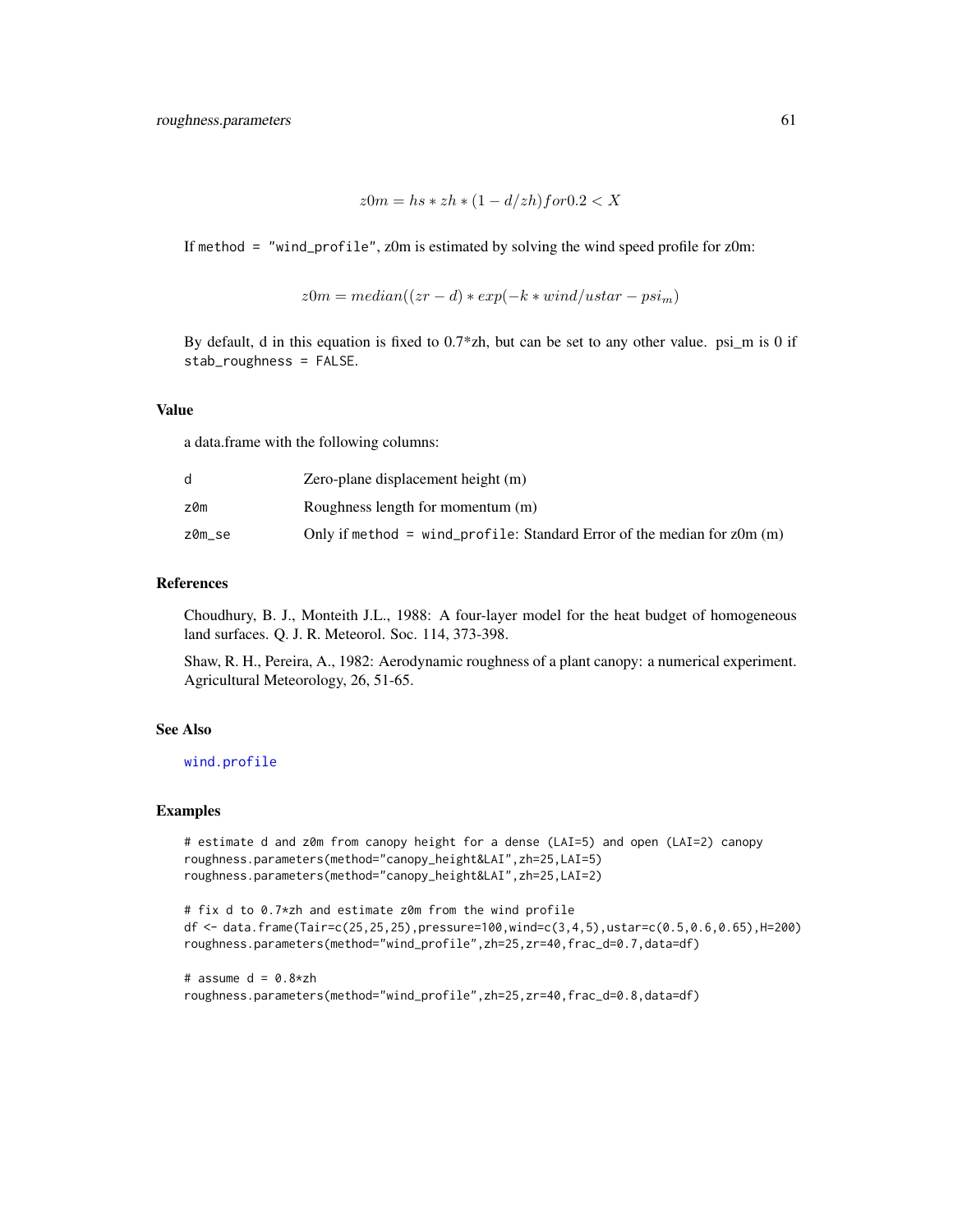stability.correction *Integrated Stability Correction Functions for Heat and Momentum*

## Description

dimensionless stability functions needed to correct deviations from the exponential wind profile under non-neutral conditions.

# Usage

```
stability.correction(zeta, formulation = c("Dyer_1970", "Businger_1971"))
```
# Arguments

| zeta        | Stability parameter zeta (-)                                                   |
|-------------|--------------------------------------------------------------------------------|
| formulation | Formulation for the stability function. Either "Dyer_1970", or "Businger_1971" |

#### Details

The functions give the integrated form of the universal functions. They depend on the value of the stability parameter  $\zeta$ , which can be calculated from the function [stability.parameter](#page-62-0). The integration of the universal functions is:

$$
\psi = -x * zeta
$$

for stable atmospheric conditions ( $\zeta \ge 0$ ), and

$$
\psi = 2 * log((1 + y)/2)
$$

for unstable atmospheric conditions ( $\zeta$  < 0).

The different formulations differ in their value of x and y.

#### Value

a data.frame with the following columns:

- psi\_h the value of the stability function for heat and water vapor (-)
- psi\_m the value of the stability function for momentum (-)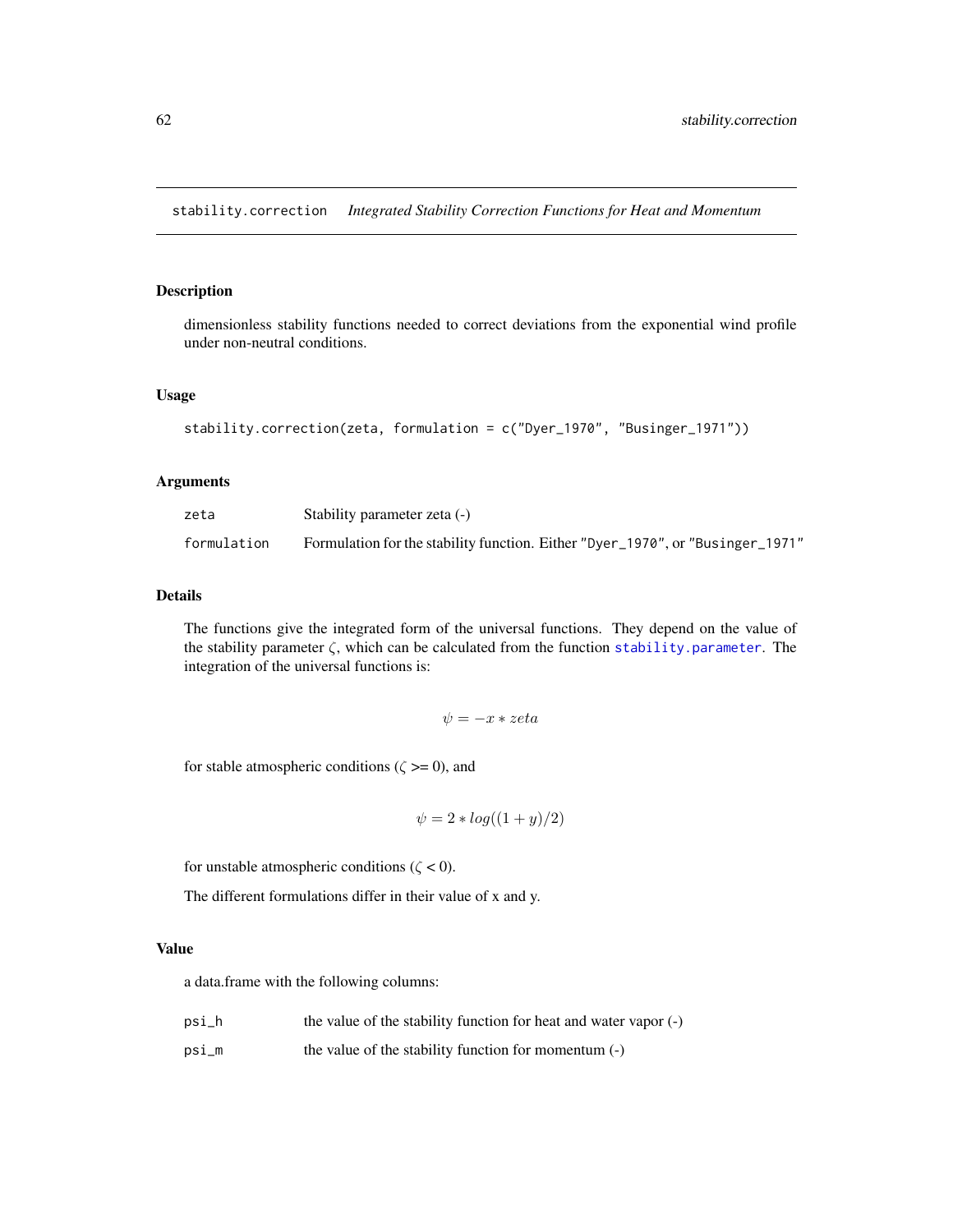#### References

Dyer, A.J., 1974: A review of flux-profile relationships. Boundary-Layer Meteorology 7, 363-372.

Dyer, A. J., Hicks, B.B., 1970: Flux-Gradient relationships in the constant flux layer. Quart. J. R. Meteorol. Soc. 96, 715-721.

Businger, J.A., Wyngaard, J. C., Izumi, I., Bradley, E. F., 1971: Flux-Profile relationships in the atmospheric surface layer. J. Atmospheric Sci. 28, 181-189.

Paulson, C.A., 1970: The mathematical representation of wind speed and temperature profiles in the unstable atmospheric surface layer. Journal of Applied Meteorology 9, 857-861.

Foken, T, 2008: Micrometeorology. Springer, Berlin, Germany.

## Examples

```
zeta <- seq(-2,0.5,0.05)
stability.correction(zeta)
stability.correction(zeta,formulation="Businger_1971")
```
<span id="page-62-0"></span>stability.parameter *Stability Parameter "zeta"*

#### Description

calculates "zeta", a parameter characterizing stratification in the lower atmosphere.

## Usage

```
stability.parameter(data, Tair = "Tair", pressure = "pressure",
 ustar = "ustar", H = "H", zr, d, constants = bigleaf.config())
```

| data      | Data frame or matrix containing all required variables                                                                                                                                    |
|-----------|-------------------------------------------------------------------------------------------------------------------------------------------------------------------------------------------|
| Tair      | Air temperature (degC)                                                                                                                                                                    |
| pressure  | Atmospheric pressure (kPa)                                                                                                                                                                |
| ustar     | Friction velocity (m s-1)                                                                                                                                                                 |
| H         | Sensible heat flux (W m-2)                                                                                                                                                                |
| zr        | Instrument (reference) height (m)                                                                                                                                                         |
| d         | Zero-plane displacement height (m)                                                                                                                                                        |
| constants | Kelvin - conversion degree Celsius to Kelvin<br>$cp$ - specific heat of air for constant pressure $(J K-1 kg-1)$<br>k - von Karman constant (-)<br>g - gravitational acceleration (m s-2) |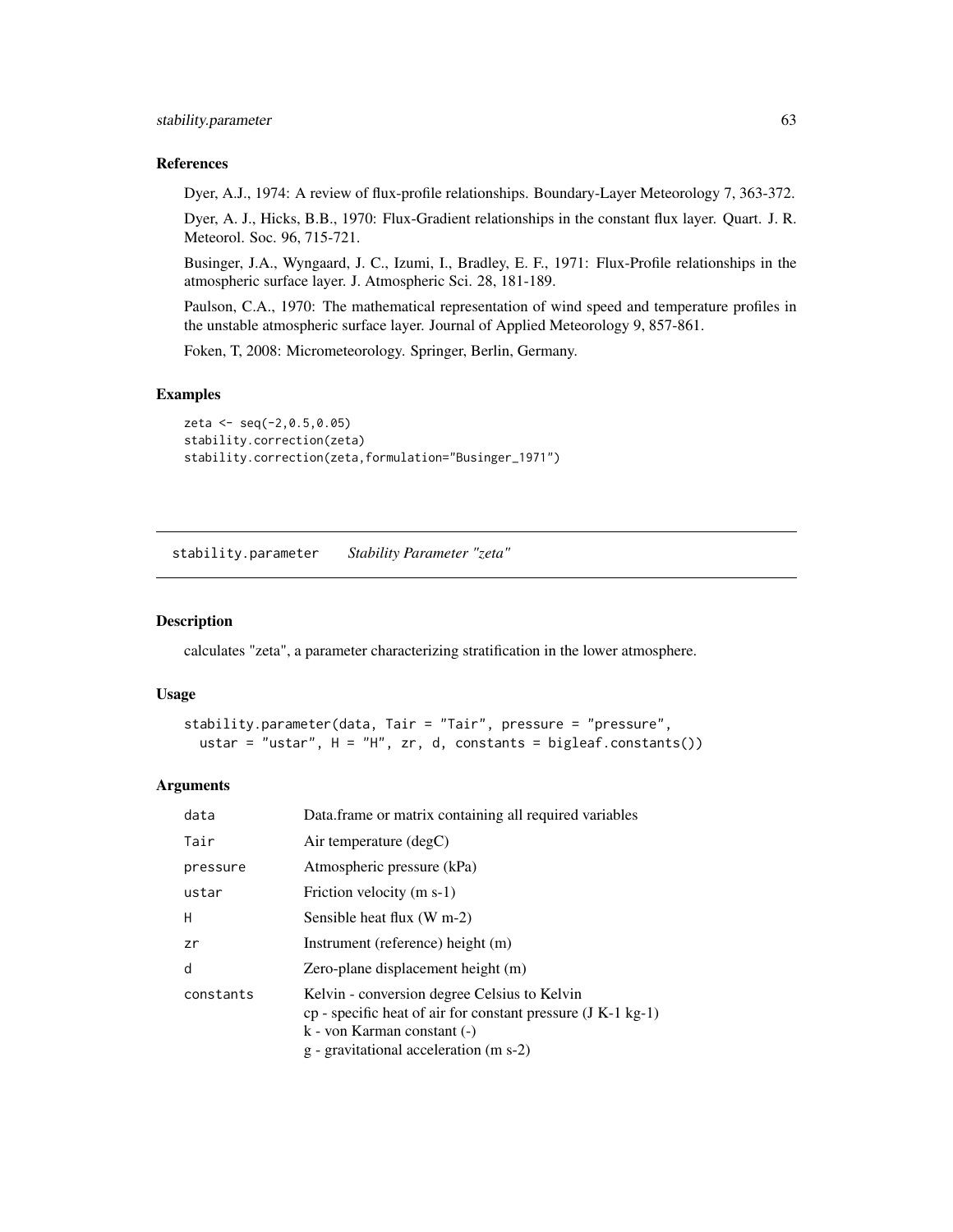The stability parameter  $\zeta$  is given by:

$$
\zeta = (zr - d)/L
$$

where L is the Monin-Obukhov length (m), calculated from the function Monin. Obukhov. length. The displacement height d can be estimated from the function [roughness.parameters](#page-58-0).

# Value

 $\zeta$  - stability parameter (-)

# Examples

```
df <- data.frame(Tair=25,pressure=100,ustar=seq(0.2,1,0.1),H=seq(40,200,20))
stability.parameter(df,zr=40,d=15)
```
stomatal.sensitivity *Stomatal Sensitivity to VPD*

## Description

Sensitivity of surface conductance to vapor pressure deficit.

## Usage

```
stomatal.sensitivity(data, Gs = "Gs_mol", VPD = "VPD", ...)
```
#### Arguments

| data | Data.frame or matrix containing all required columns |
|------|------------------------------------------------------|
| Gs   | Surface conductance to water vapor (mol m-2 s-1)     |
| VPD  | Vapor pressure deficit (kPa)                         |
|      | Additional arguments to nls                          |

# Details

The function fits the following equation (Oren et al. 1999):

$$
Gs = -mln(VPD) + b
$$

where b is the reference surface conductance  $(Gs)$  at VPD=1kPa (in mol m-2 s-1), and m is the sensitivity parameter of Gs to VPD (in mol m-2 s-1  $log(kPa)$ -1). The two parameters b and m are fitted using [nls](#page-0-0). VPD can be the one directly measured at instrument height, or the one at the surface, as returned by [surface.conditions](#page-68-0).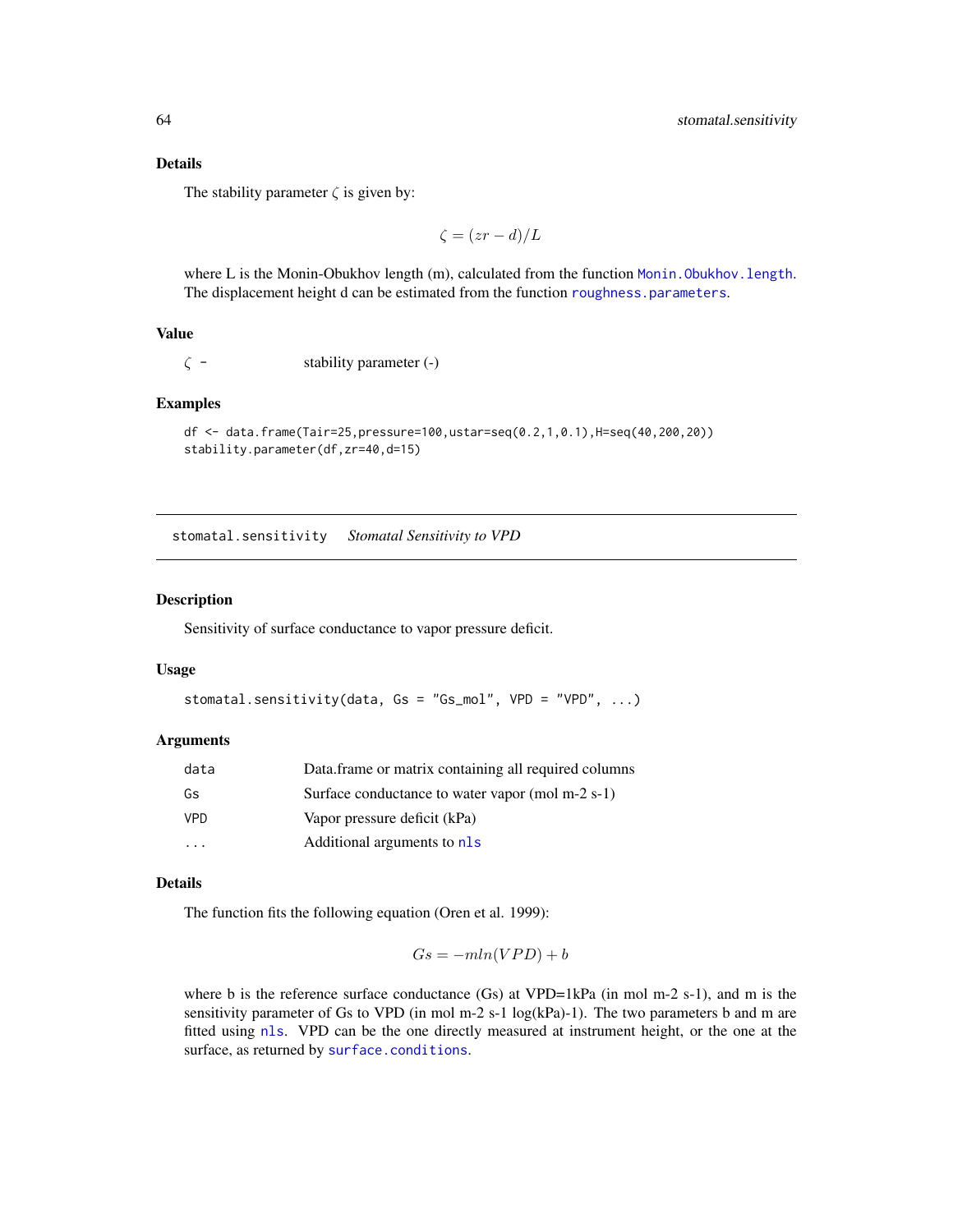#### stomatal.slope 65

#### Value

A nls model object containing (amongst others) estimates for the mean and standard errors of the parameters m and b.

#### References

Oren R., et al. 1999: Survey and synthesis of intra- and interspecific variation in stomatal sensitivity to vapour pressure deficit. Plant, Cell & Environment 22, 1515-1526.

Novick K.A., et al. 2016: The increasing importance of atmospheric demand for ecosystem water and carbon fluxes. Nature Climate Change 6, 1023 - 1027.

#### See Also

[surface.conductance](#page-71-0)

## Examples

```
## calculate Ga, Gs, and the stomatal sensitivity to VPD for the site FR-Pue in
## May 2012. Data are filtered for daytime, sufficiently high ustar, etc.
FR_Pue_May_2012_2 <- filter.data(FR_Pue_May_2012,quality.control=TRUE,
                                 vars.qc=c("Tair","precip","H","LE"),
                                 filter.growseas=FALSE,filter.precip=TRUE,
                                 filter.vars=c("Tair","PPFD","ustar","VPD"),
                                 filter.vals.min=c(5,200,0.2,0.3),
                                 filter.vals.max=c(NA,NA,NA,NA),
                                 NA.as.invalid=TRUE,quality.ext="_qc",
                                 good.quality=c(0,1),missing.qc.as.bad=TRUE,
                                 precip="precip",tprecip=0.1,precip.hours=24,
                                 records.per.hour=2)
Ga <- aerodynamic.conductance(FR_Pue_May_2012_2)
Gs <- surface.conductance(FR_Pue_May_2012_2,Ga=Ga[,"Ga_h"])
stomatal.sensitivity(FR_Pue_May_2012_2,Gs=Gs[,"Gs_mol"],VPD="VPD")
```
stomatal.slope *Stomatal Slope Parameter "g1"*

#### Description

Estimation of the intrinsic WUE metric "g1" (stomatal slope) from nonlinear regression.

## Usage

```
stomatal.slope(data, Tair = "Tair", pressure = "pressure",
 GPP = "GPP", Gs = "Gs_mol", VPD = "VPD", Ca = "Ca",Rleaf = NULL, model = c("USO", "Ball&Berry", "Leuning"),
 robust.nls = FALSE, nmin = 40, fitg0 = FALSE, g0 = 0,
 fitD0 = FALSE, D0 = 1.5, Gamma = 50, missing.Rleaf. as.NA = FALSE,constants = bigleaf.constants(), ...)
```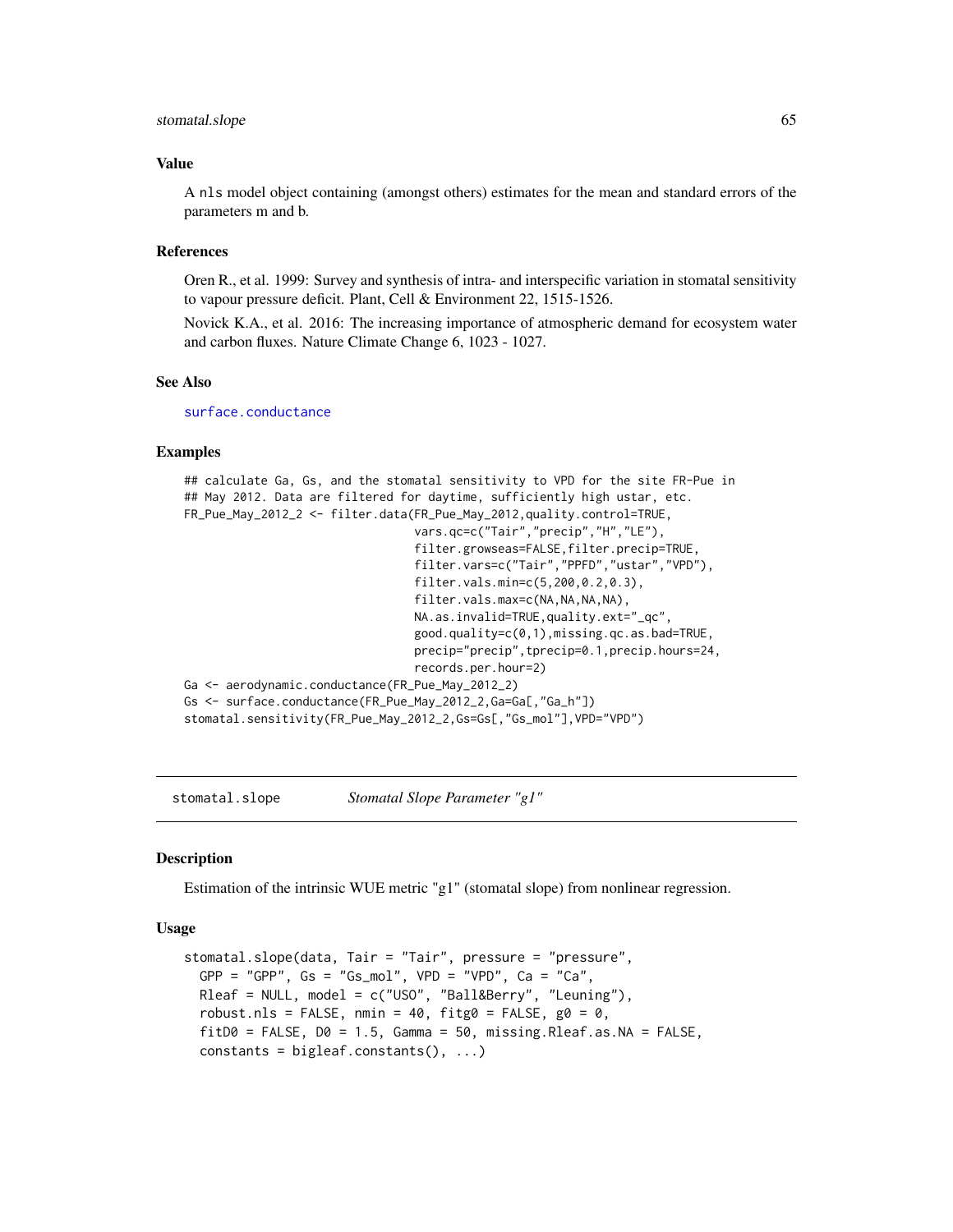# Arguments

| data                | Data.frame or matrix containing all required columns                                                                                                               |  |
|---------------------|--------------------------------------------------------------------------------------------------------------------------------------------------------------------|--|
| Tair                | Air (or surface) temperature (deg $C$ )                                                                                                                            |  |
| pressure            | Atmospheric pressure (kPa)                                                                                                                                         |  |
| GPP                 | Gross primary productivity (umol CO2 m-2 s-1)                                                                                                                      |  |
| Gs                  | Surface conductance to water vapor (mol m-2 s-1)                                                                                                                   |  |
| <b>VPD</b>          | Vapor pressure deficit (kPa)                                                                                                                                       |  |
| Ca                  | Atmospheric CO2 concentration (air or surface) (umol mol-1)                                                                                                        |  |
| Rleaf               | Ecosystem respiration stemming from leaves (umol $CO2$ m-2 s-1); defaults to 0                                                                                     |  |
| model               | Stomatal model used. One of "USO", "Ball&Berry", "Leuning".                                                                                                        |  |
| robust.nls          | Use robust nonlinear regression (nlrob)? Default is FALSE.                                                                                                         |  |
| nmin                | Minimum number of data required to perform the fit; defaults to 40.                                                                                                |  |
| fitg0               | Should g0 and g1 be fitted simultaneously?                                                                                                                         |  |
| g0                  | Minimum stomatal conductance (mol m-2 s-1); ignored if $f$ itg $\theta$ = TRUE.                                                                                    |  |
| fitD0               | Should D0 be fitted along with g1 (and g0 if $f$ itg $\theta$ = TRUE)?; only used if<br>$model = "Leuning".$                                                       |  |
| D0                  | Stomatal sensitivity parameter to VPD; only used if model = "Leuning" and<br>$fitD0 = FALSE.$                                                                      |  |
| Gamma               | Canopy CO2 compensation point (umol mol-1); only used if model $=$ "Leuning".<br>Can be a constant or a variable. Defaults to 50 umol mol-1.                       |  |
| missing.Rleaf.as.NA |                                                                                                                                                                    |  |
|                     | if Rleaf is provided, should missing values be treated as $NA$ (TRUE) or set to $0$<br>(FALSE, the default)?                                                       |  |
| constants           | Kelvin - conversion degree Celsius to Kelvin<br>Rgas - universal gas constant (J mol-1 K-1)<br>DwDc - Ratio of the molecular diffusivities for water vapor and CO2 |  |
| $\cdots$            | Additional arguments to nls or nlrob if robust.nls = TRUE.                                                                                                         |  |

## Details

All stomatal models were developed at leaf-level, but its parameters can also be estimated at ecosystem level (but be aware of caveats).

The unified stomatal optimization (USO) model is given by (Medlyn et al. 2011):

$$
gs = g0 + 1.6 * (1.0 + g1/sqrt(VPD)) * An-ca
$$

The semi-empirical model by Ball et al. 1987 is defined as:

$$
gs = g0 + g1 * ((An * rH)/ca)
$$

Leuning 1995 suggested a revised version of the Ball&Berry model: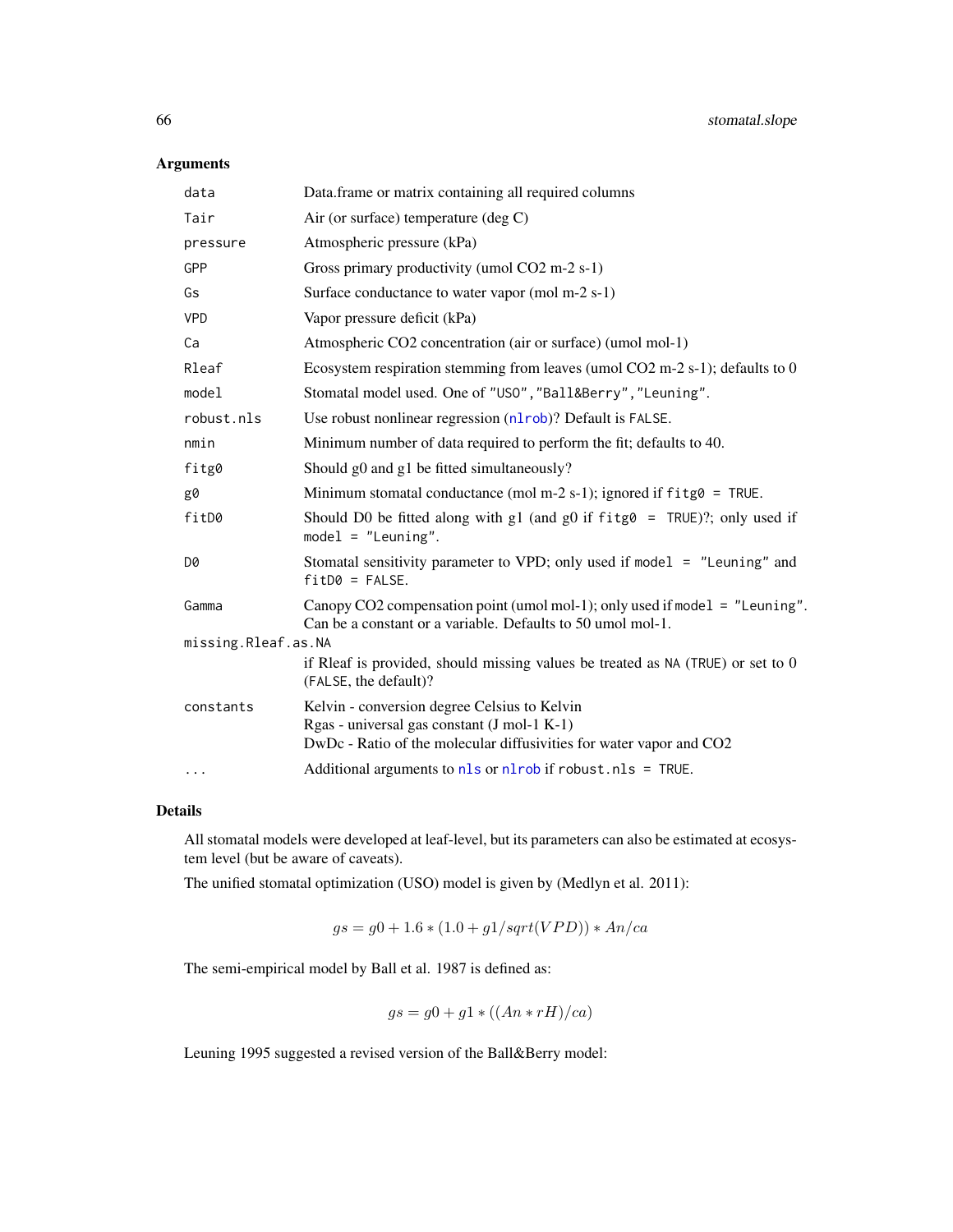$gs = g0 + g1 * An/((ca - \Gamma) * (1 + VPD/D0))$ 

where  $\Gamma$  is by default assumed to be constant, but likely varies with temperature and among plant species. The equations above are valid at leaf-level. At ecosystem level, An is replaced by GPP (or GPP - Rleaf, where Rleaf is leaf respiration), and gs (stomatal conductance) by Gs (surface conductance). The parameters in the models are estimated using nonlinear regression ([nls](#page-0-0)) if robust.nls =  $FALSE$  and weighted nonlinear regression if robust.nls =  $TRUE$ . The weights are calculated from [nlrob](#page-0-0), and [nls](#page-0-0) is used for the actual fitting. Alternatively to measured VPD and Ca (i.e. conditions at instrument height), conditions at the big-leaf surface can be provided. Those can be calculated using [surface.conditions](#page-68-0).

#### Value

A nls model object, containing information on the fitted parameters, their uncertainty range, model fit, etc.

#### References

Medlyn B.E., et al., 2011: Reconciling the optimal and empirical approaches to modelling stomatal conductance. Global Change Biology 17, 2134-2144.

Ball T.J., Woodrow I.E., Berry J.A. 1987: A model predicting stomatal conductance and its contribution to the control of photosynthesis under different environmental conditions. In: Progress in Photosynthesis Research, edited by J.Biggins, pp. 221-224, Martinus Nijhoff Publishers, Dordrecht, Netherlands.

Leuning R., 1995: A critical appraisal of a combined stomatal-photosynthesis model for C3 plants. Plant, Cell and Environment 18, 339-355.

Knauer, J. et al., 2018: Towards physiologically meaningful water-use efficiency estimates from eddy covariance data. Global Change Biology 24, 694-710.

#### See Also

[surface.conductance](#page-71-0)

#### Examples

```
## filter data to ensure that Gs is a meaningful proxy to canopy conductance (Gc)
DE_Tha_Jun_2014_2 <- filter.data(DE_Tha_Jun_2014,quality.control=FALSE,
                                 vars.qc=c("Tair","precip","VPD","H","LE"),
                                 filter.growseas=FALSE,filter.precip=TRUE,
                                 filter.vars=c("Tair","PPFD","ustar","LE"),
                                 filter.vals.min=c(5,200,0.2,0),
                                 filter.vals.max=c(NA,NA,NA,NA),NA.as.invalid=TRUE,
                                 quality.ext="_qc",good.quality=c(0,1),
                                 missing.qc.as.bad=TRUE,GPP="GPP",doy="doy"
                                 year="year",tGPP=0.5,ws=15,min.int=5,precip="precip",
                                 tprecip=0.1,precip.hours=24,records.per.hour=2)
```
# calculate Gs from the the inverted PM equation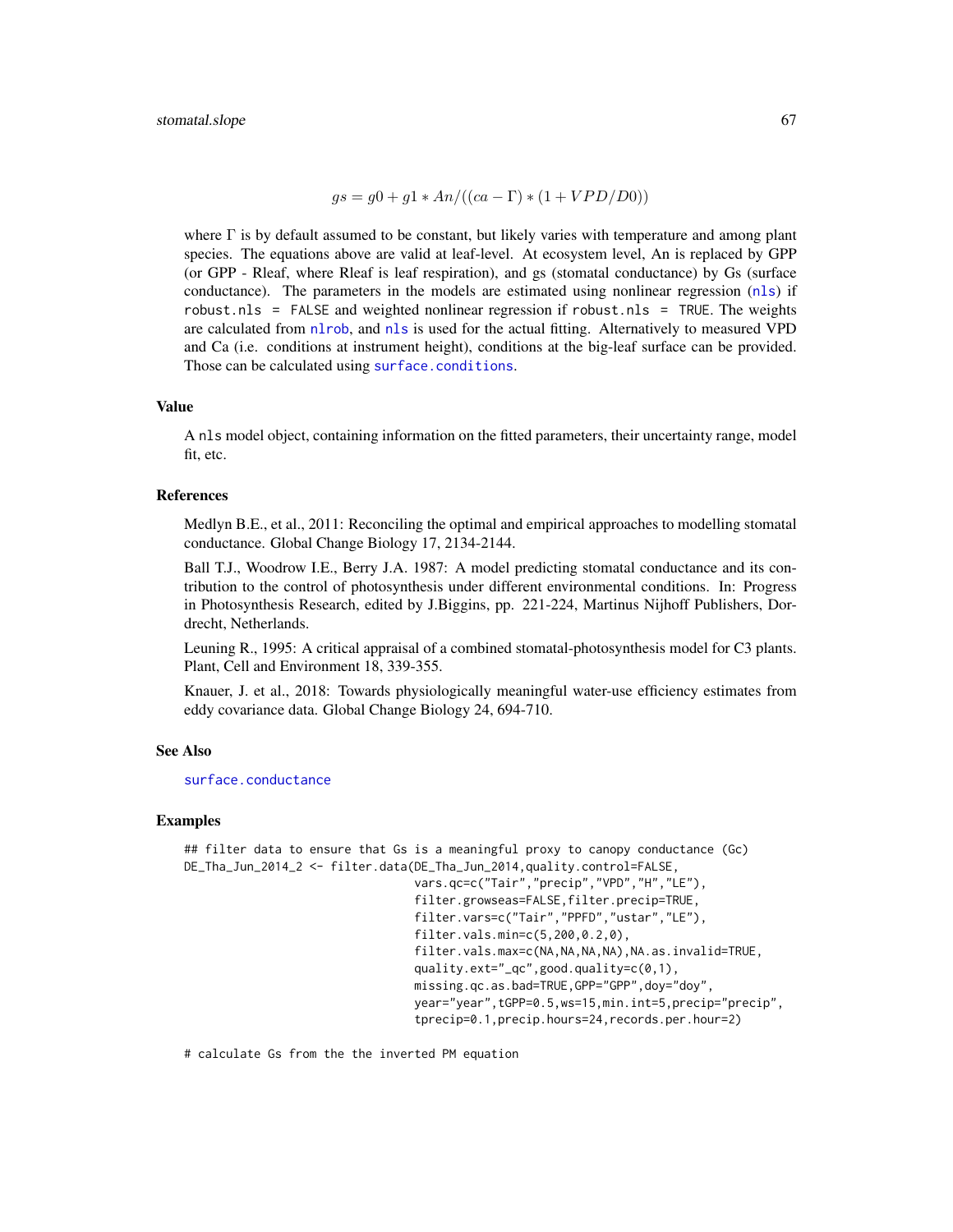```
Ga <- aerodynamic.conductance(DE_Tha_Jun_2014_2,Rb_model="Thom_1972")[,"Ga_h"]
# if G and/or S are available, don't forget to indicate (they are ignored by default).
Gs_PM <- surface.conductance(DE_Tha_Jun_2014_2,Tair="Tair",pressure="pressure",
                             Rn="Rn",G="G",S=NULL,VPD="VPD",Ga=Ga,
                             formulation="Penman-Monteith")[,"Gs_mol"]
### Estimate the stomatal slope parameter g1 using the USO model
mod_USO <- stomatal.slope(DE_Tha_Jun_2014_2,model="USO",GPP="GPP",Gs=Gs_PM,
                          robust.nls=FALSE,nmin=40,fitg0=FALSE)
### Use robust regression to minimize influence of outliers in Gs
mod_USO <- stomatal.slope(DE_Tha_Jun_2014_2,model="USO",GPP="GPP",Gs=Gs_PM,
                          robust.nls=TRUE,nmin=40,fitg0=FALSE)
### Estimate the same parameter from the Ball&Berry model and prescribe g0
mod_BB <- stomatal.slope(DE_Tha_Jun_2014_2,model="Ball&Berry",GPP="GPP",
                         robust.nls=FALSE,Gs=Gs_PM,g0=0.01,nmin=40,fitg0=FALSE)
## same for the Leuning model, but this time estimate both g1 and g0 (but fix D0)
mod_Leu <- stomatal.slope(DE_Tha_Jun_2014_2,model="Leuning",GPP="GPP",Gs=Gs_PM,
                          robust.nls=FALSE,nmin=40,fitg0=FALSE,D0=1.5,fitD0=FALSE)
```

```
surface.CO2 CO2 Concentration at the Canopy Surface
```
#### Description

the CO2 concentration at the canopy surface derived from net ecosystem CO2 exchange and measured atmospheric CO2 concentration.

#### Usage

```
surface.CO2(Ca, NEE, Ga_CO2, Tair, pressure)
```

| Сa        | Atmospheric CO2 concentration (umol mol-1) |
|-----------|--------------------------------------------|
| NEE.      | Net ecosystem exchange (umol CO2 m-2 s-1)  |
| $Ga_C$ 02 | Aerodynamic conductance for CO2 (m s-1)    |
| Tair      | Air temperature $(\text{deg} C)$           |
| pressure  | Atmospheric pressure (kPa)                 |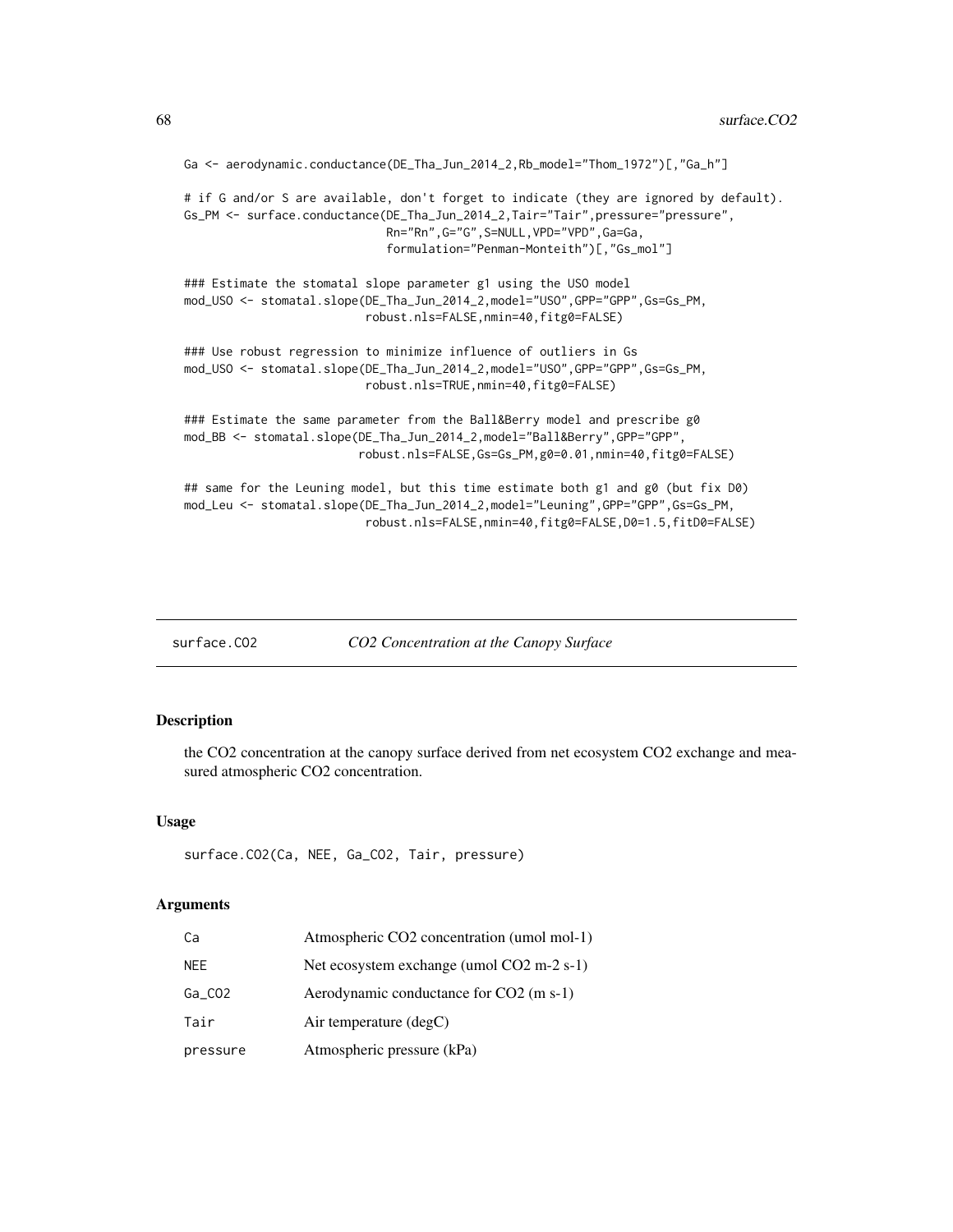CO2 concentration at the canopy surface is calculated as:

$$
Ca_surf = Ca + NEE/Ga_CO2
$$

Note that this equation can be used for any gas measured (with NEE replaced by the net exchange of the respective gas and Ga\_CO2 by the Ga of that gas).

# Value

Ca\_surf - CO2 concentration at the canopy surface (umol mol-1)

# Note

the following sign convention is employed: negative values of NEE denote net CO2 uptake by the ecosystem.

## Examples

surface.CO2(Ca=400,NEE=-30,Ga\_CO2=0.05,Tair=25,pressure=100)

<span id="page-68-0"></span>surface.conditions *Big-Leaf Surface Conditions*

# Description

Calculates meteorological conditions at the big-leaf surface by inverting bulk transfer equations for water, energy, and carbon fluxes.

#### Usage

```
surface.conditions(data, Tair = "Tair", pressure = "pressure",
 LE = "LE", H = "H", VPD = "VPD", Ga = "Ga_h",
 calc.surface.CO2 = FALSE, Ca = "Ca", Ga\_CO2 = "Ga\_CO2",NEE = "NEE", Esat.formula = c("Sonntag_1990", "Alduchov_1996",
  "Allen_1998"), constants = bigleaf.constants())
```

| data     | Data frame or matrix containing all required input variables |
|----------|--------------------------------------------------------------|
| Tair     | Air temperature $(\deg C)$                                   |
| pressure | Atmospheric pressure (kPa)                                   |
| LE       | Latent heat flux $(W m-2)$                                   |
| н        | Sensible heat flux (W m-2)                                   |
| VPD      | Vapor pressure deficit (kPa)                                 |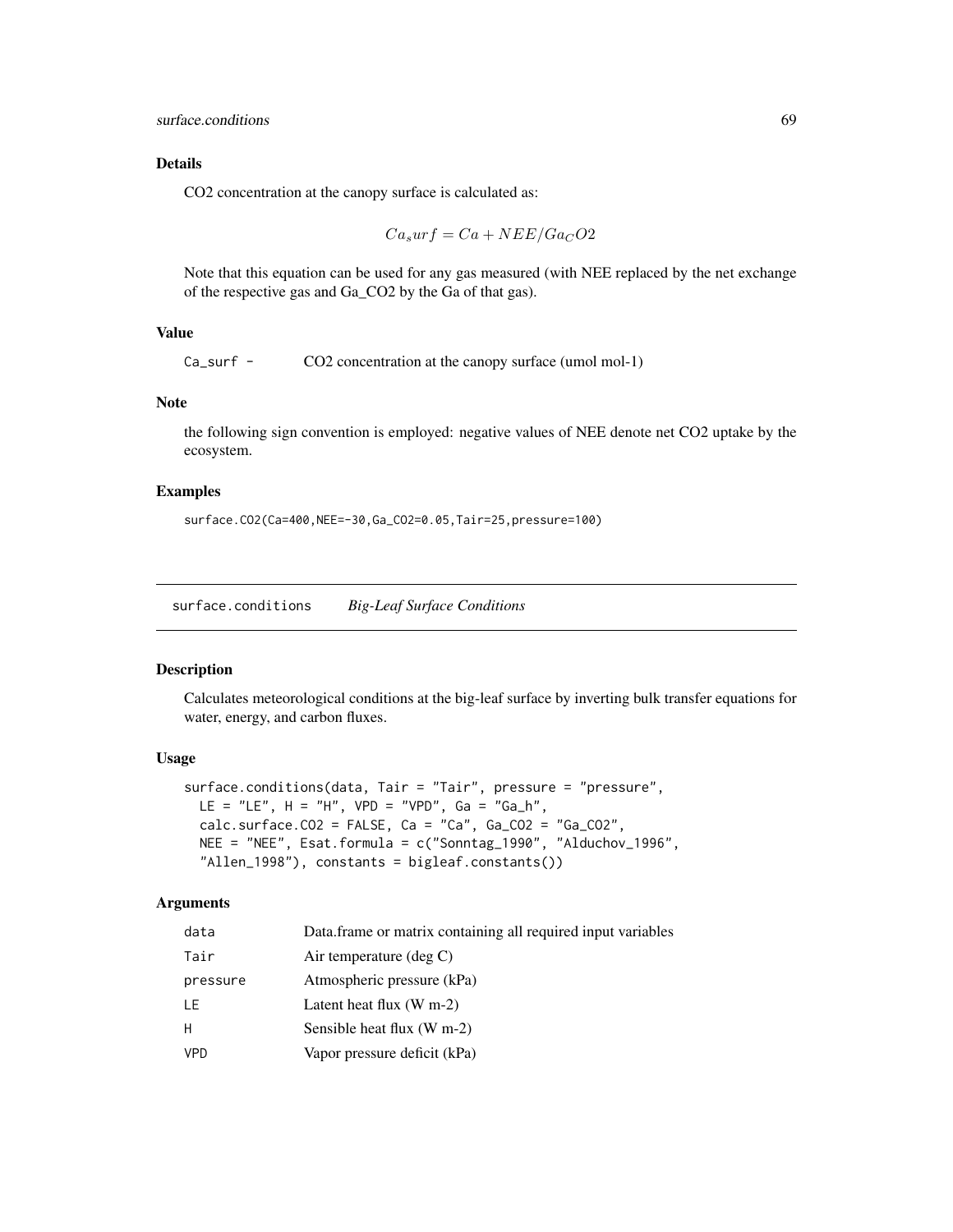| Ga               | Aerodynamic conductance for heat/water vapor (m s-1)                                                                                                                                       |  |
|------------------|--------------------------------------------------------------------------------------------------------------------------------------------------------------------------------------------|--|
| calc.surface.CO2 |                                                                                                                                                                                            |  |
|                  | Calculate surface CO2 concentration? Defaults to FALSE.                                                                                                                                    |  |
| Ca               | Atmospheric CO2 concentration (mol mol-1). Required if calc. surface. CO2 = TRUE.                                                                                                          |  |
| $Ga_C$ 02        | Aerodynamic conductance for $CO2$ (m s-1). Required if calc. surface. $CO2 = TRUE$ .                                                                                                       |  |
| NEE              | Net ecosystem exchange (umol m-2 s-1). Required if calc. surface. $CO2 = TRUE$ .                                                                                                           |  |
| Esat.formula     | Optional: formula to be used for the calculation of esat and the slope of esat.<br>One of "Sonntag_1990" (Default), "Alduchov_1996", or "Allen_1998". See<br>Esat.slope.                   |  |
| constants        | $cp$ - specific heat of air for constant pressure (J K-1 kg-1)<br>eps - ratio of the molecular weight of water vapor to dry air (-)<br>Pa2kPa - conversion pascal (Pa) to kilopascal (kPa) |  |

Canopy surface temperature and humidity are calculated by inverting bulk transfer equations of sensible and latent heat, respectively. 'Canopy surface' in this case refers to the surface of the big-leaf (i.e. at height d + z0h; the apparent sink of sensible heat and water vapor). Aerodynamic canopy surface temperature is given by:

 $T sur f = T air + H/(\rho * cp * Ga)$ 

where  $\rho$  is air density (kg m-3). Vapor pressure at the canopy surface is:

$$
esurf = e + (LE * \gamma)/(Ga * \rho * cp)
$$

where  $\gamma$  is the psychrometric constant (kPa K-1). Vapor pressure deficit (VPD) at the canopy surface is calculated as:

$$
VPD_{s}urf = Esat_{s}urf - esurf \label{eq:1}
$$

CO2 concentration at the canopy surface is given by:

$$
Ca_surf = Ca + NEE/Ga_CO2
$$

Note that Ga is assumed to be equal for water vapor and sensible heat. Ga is further assumed to be the inverse of the sum of the turbulent part and the canopy boundary layer conductance (1/Ga  $= 1/Ga$ <sub>m</sub> + 1/Gb; see [aerodynamic.conductance](#page-2-0)). Ga<sub>\_</sub>CO2, the aerodynamic conductance for CO2 is also calculated by [aerodynamic.conductance](#page-2-0). If Ga is replaced by Ga\_m (i.e. only the turbulent conductance part), the results of the functions represent conditions outside the canopy boundary layer, i.e. in the canopy airspace.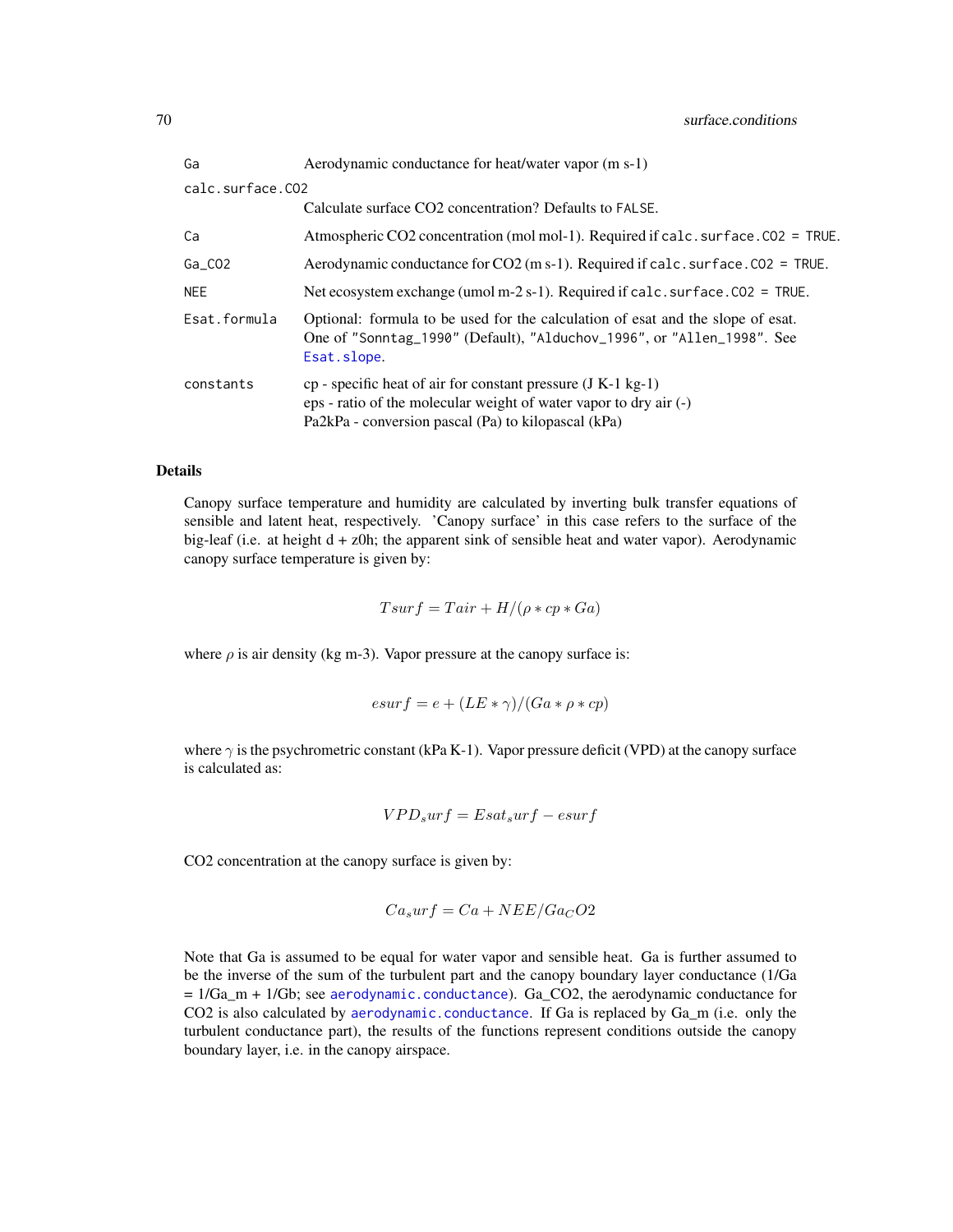## surface.conditions 71

# Value

a data.frame with the following columns:

| Tsurf      | Surface temperature (deg C)                    |
|------------|------------------------------------------------|
| esat surf  | Saturation vapor pressure at the surface (kPa) |
| esurf      | vapor pressure at the surface (kPa)            |
| VPD surf   | vapor pressure deficit at the surface (kPa)    |
| gsurf      | specific humidity at the surface $(kg kg-1)$   |
| rH_surf    | relative humidity at the surface (-)           |
| $Ca$ _surf | CO2 concentration at the surface (umol mol-1)  |

# Note

The following sign convention for NEE is employed (relevant if calc.surface.CO2 = TRUE): negative values of NEE denote net CO2 uptake by the ecosystem.

## References

Knauer, J. et al., 2018: Towards physiologically meaningful water-use efficiency estimates from eddy covariance data. Global Change Biology 24, 694-710.

Blanken, P.D. & Black, T.A., 2004: The canopy conductance of a boreal aspen forest, Prince Albert National Park, Canada. Hydrological Processes 18, 1561-1578.

Shuttleworth, W. J., Wallace, J.S., 1985: Evaporation from sparse crops- an energy combination theory. Quart. J. R. Met. Soc. 111, 839-855.

# Examples

```
# calculate surface temperature, water vapor, VPD etc. at the surface
# for a given temperature and turbulent fluxes, and under different
# aerodynamic conductance.
surface.conditions(Tair=25,pressure=100,LE=100,H=200,VPD=1.2,Ga=c(0.02,0.05,0.1))
# now calculate also surface CO2 concentration
surface.conditions(Tair=25,pressure=100,LE=100,H=200,VPD=1.2,Ga=c(0.02,0.05,0.1),
```

```
Ca=400,Ga_CO2=c(0.02,0.05,0.1),NEE=-20,calc.surface.CO2=TRUE)
```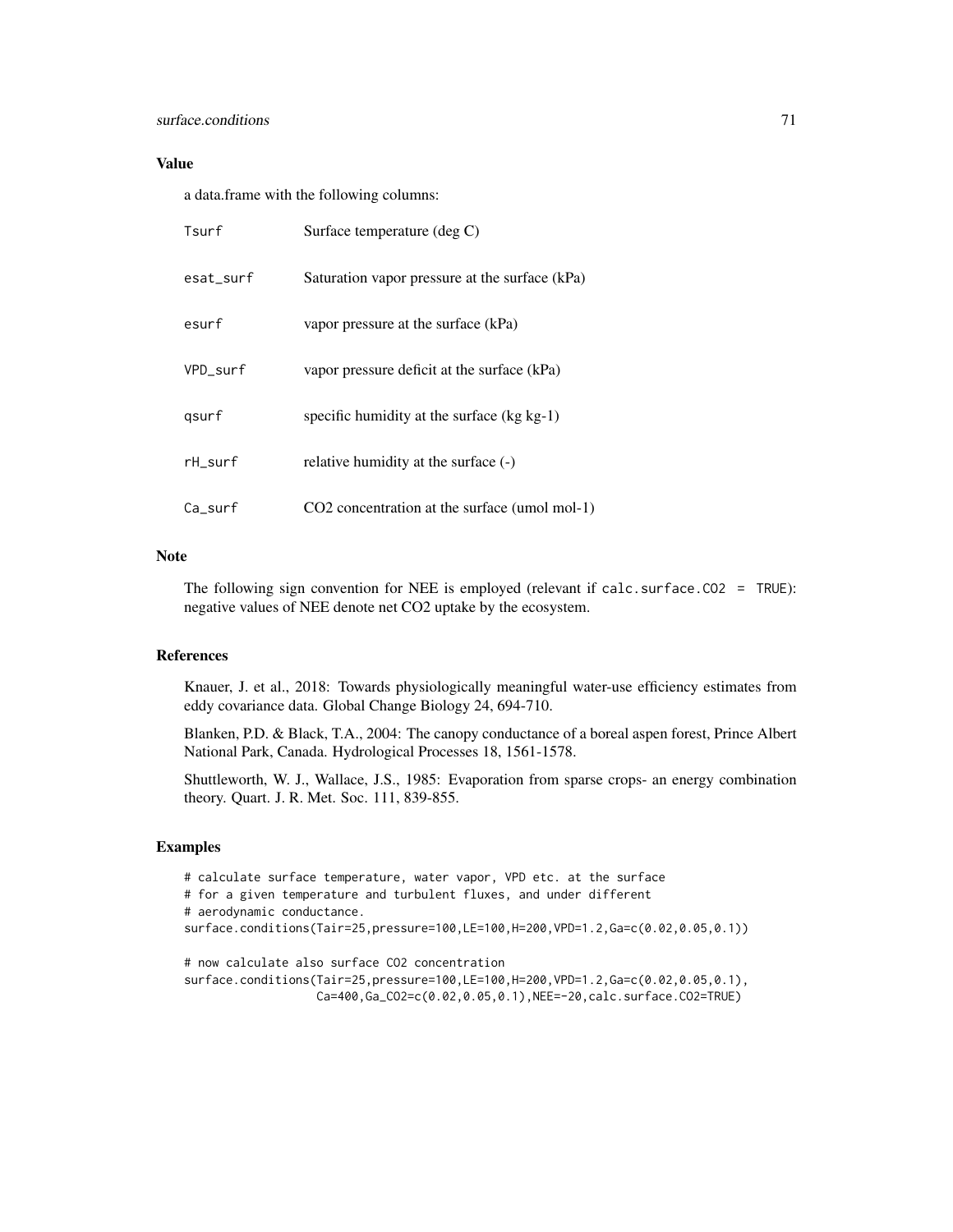<span id="page-71-0"></span>surface.conductance *Surface Conductance to Water Vapor*

# Description

Calculates surface conductance to water vapor from the inverted Penman-Monteith equation (by default) or from a simple flux-gradient approach.

# Usage

```
surface.conductance(data, Tair = "Tair", pressure = "pressure",
 Rn = "Rn", G = NULL, S = NULL, VPD = "VPD", LE = "LE",Ga = "Ga_h", missing.G.as.NA = FALSE, missing.S.as.NA = FALSE,
 formulation = c("Penman-Monteith", "Flux-Gradient"),
 Esat.formula = c("Sonntag_1990", "Alduchov_1996", "Allen_1998"),
  constants = bigleaf.constants())
```

| data            | Data frame or matrix containing all required input variables                                                                                                                                                            |
|-----------------|-------------------------------------------------------------------------------------------------------------------------------------------------------------------------------------------------------------------------|
| Tair            | Air temperature (deg $C$ )                                                                                                                                                                                              |
| pressure        | Atmospheric pressure (kPa)                                                                                                                                                                                              |
| Rn              | Net radiation $(W m-2)$                                                                                                                                                                                                 |
| G               | Ground heat flux (W m-2); optional                                                                                                                                                                                      |
| S               | Sum of all storage fluxes (W m-2); optional                                                                                                                                                                             |
| <b>VPD</b>      | Vapor pressure deficit (kPa)                                                                                                                                                                                            |
| LE              | Latent heat flux $(W m-2)$                                                                                                                                                                                              |
| Ga              | Aerodynamic conductance to heat/water vapor (m s-1)                                                                                                                                                                     |
| missing.G.as.NA |                                                                                                                                                                                                                         |
|                 | if TRUE, missing G are treated as NAs, otherwise they are set to 0. Only used if<br>$formulation = "Penman-Monteith".$                                                                                                  |
| missing.S.as.NA |                                                                                                                                                                                                                         |
|                 | if TRUE, missing S are treated as NAs, otherwise they are set to 0. Only used if<br>$formula$ tion = "Penman-Monteith".                                                                                                 |
| formulation     | Formulation used. Either "Penman-Monteith" (the default) using the inverted<br>Penman-Monteith equation, or "Flux-Gradient", for a simple flux-gradient<br>approach requiring ET, pressure, and VPD only.               |
| Esat.formula    | Optional: formula to be used for the calculation of esat and the slope of esat.<br>One of "Sonntag_1990" (Default), "Alduchov_1996", or "Allen_1998". Only<br>used if formulation = "Penman-Monteith". See Esat. slope. |
| constants       | $cp$ - specific heat of air for constant pressure $(J K-1 kg-1)$<br>eps - ratio of the molecular weight of water vapor to dry air (-)<br>$Rd$ - gas constant of dry air (J kg-1 K-1)                                    |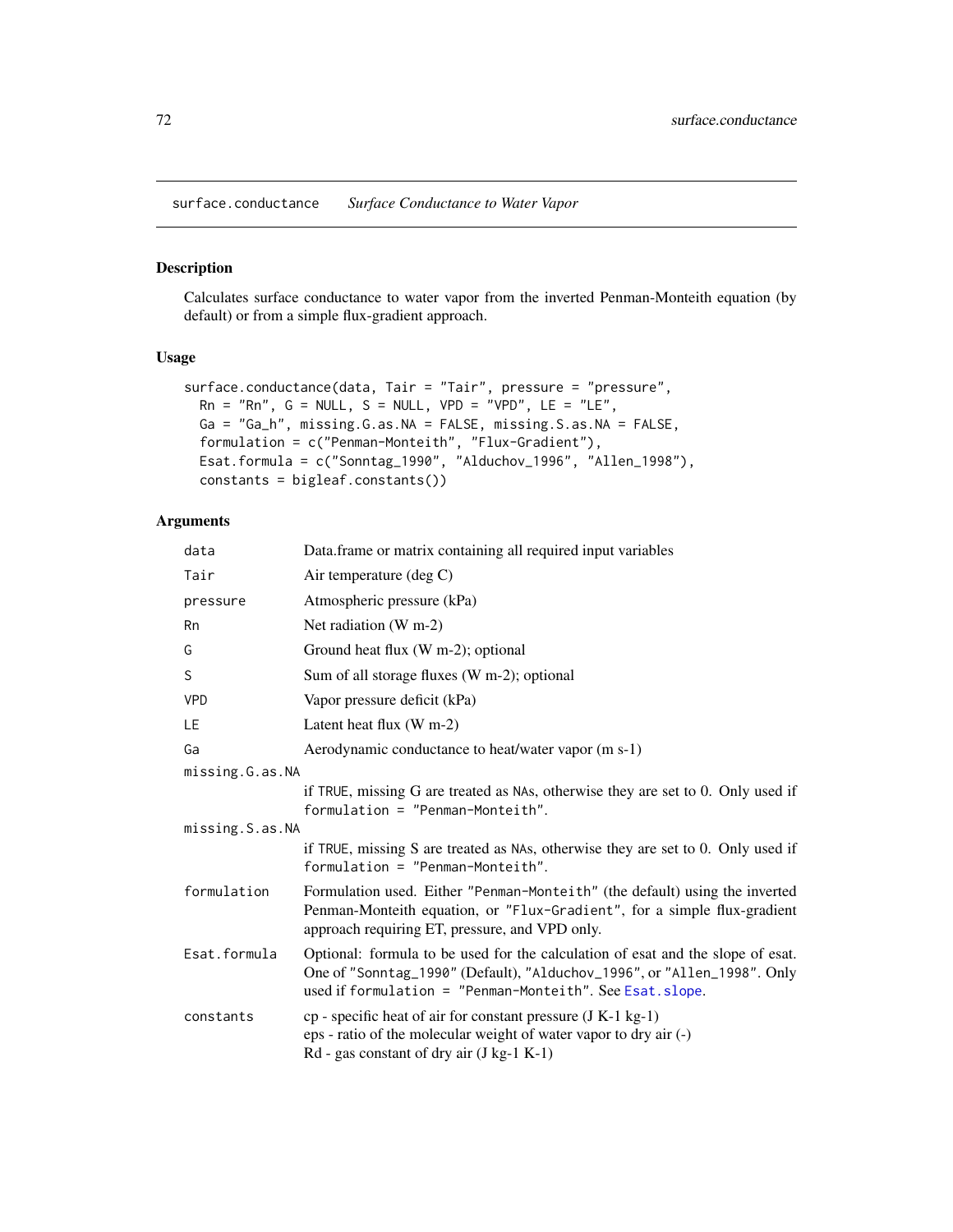Rgas - universal gas constant (J mol-1 K-1) Kelvin - conversion degree Celsius to Kelvin Mw - molar mass of water vapor (kg mol-1) Pa2kPa - conversion pascal (Pa) to kilopascal (kPa)

# <span id="page-72-0"></span>Details

If formulation = "Penman-Monteith" (the default), surface conductance  $(Gs)$  in m s-1 is calculated from the inverted Penman-Monteith equation:

$$
Gs = (LE * Ga * \gamma)/(\Delta * A + \rho * cp * Ga * VPD - LE * (\Delta + \gamma))
$$

Where  $\gamma$  is the psychrometric constant (kPa K-1),  $\Delta$  is the slope of the saturation vapor pressure curve (kPa K-1), and  $\rho$  is air density (kg m-3). Available energy (A) is defined as  $A = Rn - G - S$ . If G and/or S are not provided,  $A = Rn$ .

By default, any missing data in G and S are set to 0. If missing.S.as.NA = TRUE or missing.S.as.NA = TRUE, Gs will give NA for these timesteps.

If formulation="Flux-Gradient", Gs (in mol m-2 s-1) is calculated from VPD and ET only:

$$
Gs = ET/pressive*VPD
$$

where ET is in mol m-2 s-1. Note that this formulation assumes fully coupled conditions (i.e.  $Ga =$ inf). This formulation is equivalent to the inverted form of Eq.6 in McNaughton & Black 1973:

$$
Gs = LE * \gamma / (\rho * cp * VPD)
$$

which gives Gs in m s-1. Note that  $Gs > Gc$  (canopy conductance) under conditions when a significant fraction of ET comes from interception or soil evaporation.

If pressure is not available, it can be approximated by elevation using the function pressure. from. elevation

#### Value

a dataframe with the following columns:

| Gs ms  | Surface conductance in m s-1       |
|--------|------------------------------------|
| Gs mol | Surface conductance in mol m-2 s-1 |

#### References

Monteith, J., 1965: Evaporation and environment. In Fogg, G. E. (Ed.), The state and movement of water in living organisms (pp.205-234). 19th Symp. Soc. Exp. Biol., Cambridge University Press, Cambridge

McNaughton, K.G., Black, T.A., 1973: A study of evapotranspiration from a Douglas Fir forest using the energy balance approach. Water Resources Research 9, 1579-1590.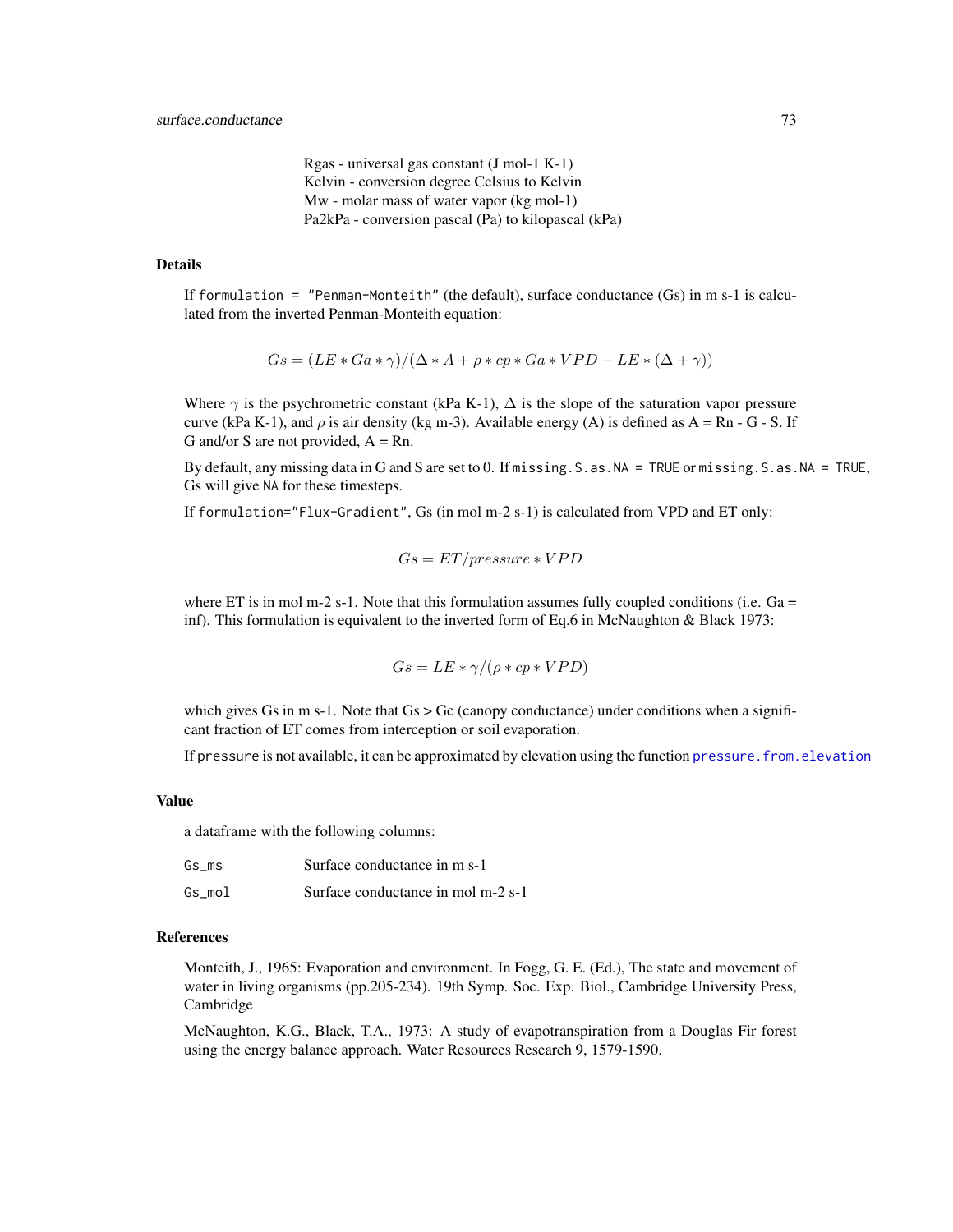#### <span id="page-73-0"></span>Examples

```
## filter data to ensure that Gs is a meaningful proxy to canopy conductance (Gc)
DE_Tha_Jun_2014_2 <- filter.data(DE_Tha_Jun_2014,quality.control=FALSE,
                                 vars.qc=c("Tair","precip","VPD","H","LE"),
                                 filter.growseas=FALSE,filter.precip=TRUE,
                                 filter.vars=c("Tair","PPFD","ustar","LE"),
                                 filter.vals.min=c(5,200,0.2,0),
                                 filter.vals.max=c(NA,NA,NA,NA),NA.as.invalid=TRUE,
                                 quality.ext="_qc",good.quality=c(0,1),
                                 missing.qc.as.bad=TRUE,GPP="GPP",doy="doy",
                                 year="year",tGPP=0.5,ws=15,min.int=5,precip="precip",
                                 tprecip=0.1,precip.hours=24,records.per.hour=2)
# calculate Gs based on a simple gradient approach
Gs_gradient <- surface.conductance(DE_Tha_Jun_2014_2,Tair="Tair",pressure="pressure",
                                   VPD="VPD",formulation="Flux-Gradient")
summary(Gs_gradient)
# calculate Gs from the the inverted PM equation (now Rn, and Ga are needed),
# using a simple estimate of Ga based on Thom 1972
Ga <- aerodynamic.conductance(DE_Tha_Jun_2014_2,Rb_model="Thom_1972")[,"Ga_h"]
# if G and/or S are available, don't forget to indicate (they are ignored by default).
# Note that Ga is not added to the data.frame 'DE_Tha_Jun_2014'
Gs_PM <- surface.conductance(DE_Tha_Jun_2014_2,Tair="Tair",pressure="pressure",
                             Rn="Rn",G="G",S=NULL,VPD="VPD",Ga=Ga,
                             formulation="Penman-Monteith")
summary(Gs_PM)
# now add Ga to the data.frame 'DE_Tha_Jun_2014' and repeat
DE_Tha_Jun_2014_2$Ga <- Ga
Gs_PM2 <- surface.conductance(DE_Tha_Jun_2014_2,Tair="Tair",pressure="pressure",
                              Rn="Rn",G="G",S=NULL,VPD="VPD",Ga="Ga",
                              formulation="Penman-Monteith")
# note the difference to the previous version (Ga="Ga")
summary(Gs_PM2)
```
umolCO2.to.gC *Conversion between Mass and Molar Units of Carbon and CO2*

### **Description**

Converts CO2 quantities from umol CO2 m-2 s-1 to g C m-2 d-1 and vice versa.

#### Usage

umolCO2.to.gC(CO2\_flux, constants = bigleaf.constants())

gC.to.umolCO2(C\_flux, constants = bigleaf.constants())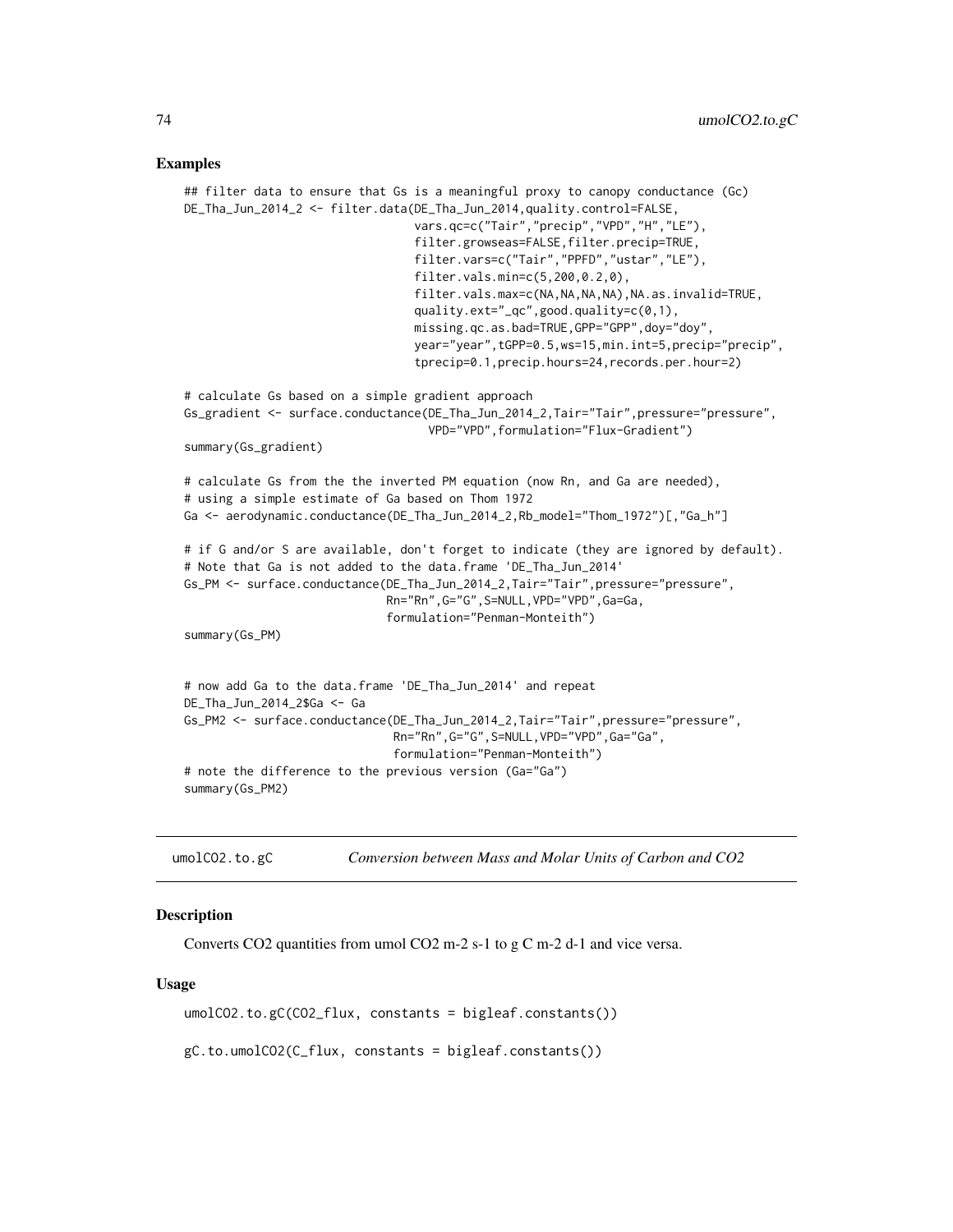# <span id="page-74-0"></span>virtual.temp 75

# Arguments

# Examples

umolCO2.to.gC(20) # gC m-2 d-1

| virtual.temp | Virtual Temperature |  |
|--------------|---------------------|--|
|--------------|---------------------|--|

# Description

Virtual temperature, defined as the temperature at which dry air would have the same density as moist air at its actual temperature.

# Usage

```
virtual.temp(Tair, pressure, VPD, Esat.formula = c("Sonntag_1990",
  "Alduchov_1996", "Allen_1998"), constants = bigleaf.constants())
```
# Arguments

| Tair         | Air temperature $(\text{deg } C)$                                                                                                                                        |
|--------------|--------------------------------------------------------------------------------------------------------------------------------------------------------------------------|
| pressure     | Atmospheric pressure (kPa)                                                                                                                                               |
| <b>VPD</b>   | Vapor pressure deficit (kPa)                                                                                                                                             |
| Esat.formula | Optional: formula to be used for the calculation of esat and the slope of esat.<br>One of "Sonntag_1990" (Default), "Alduchov_1996", or "Allen_1998". See<br>Esat.slope. |
| constants    | Kelvin - conversion degree Celsius to Kelvin<br>eps - ratio of the molecular weight of water vapor to dry air (-)                                                        |

# Details

the virtual temperature is given by:

$$
Tv = Tair/(1 - (1 - eps)e/pressure)
$$

where Tair is in Kelvin (converted internally). Likewise, VPD is converted to actual vapor pressure (e in kPa) with [VPD.to.e](#page-75-0) internally.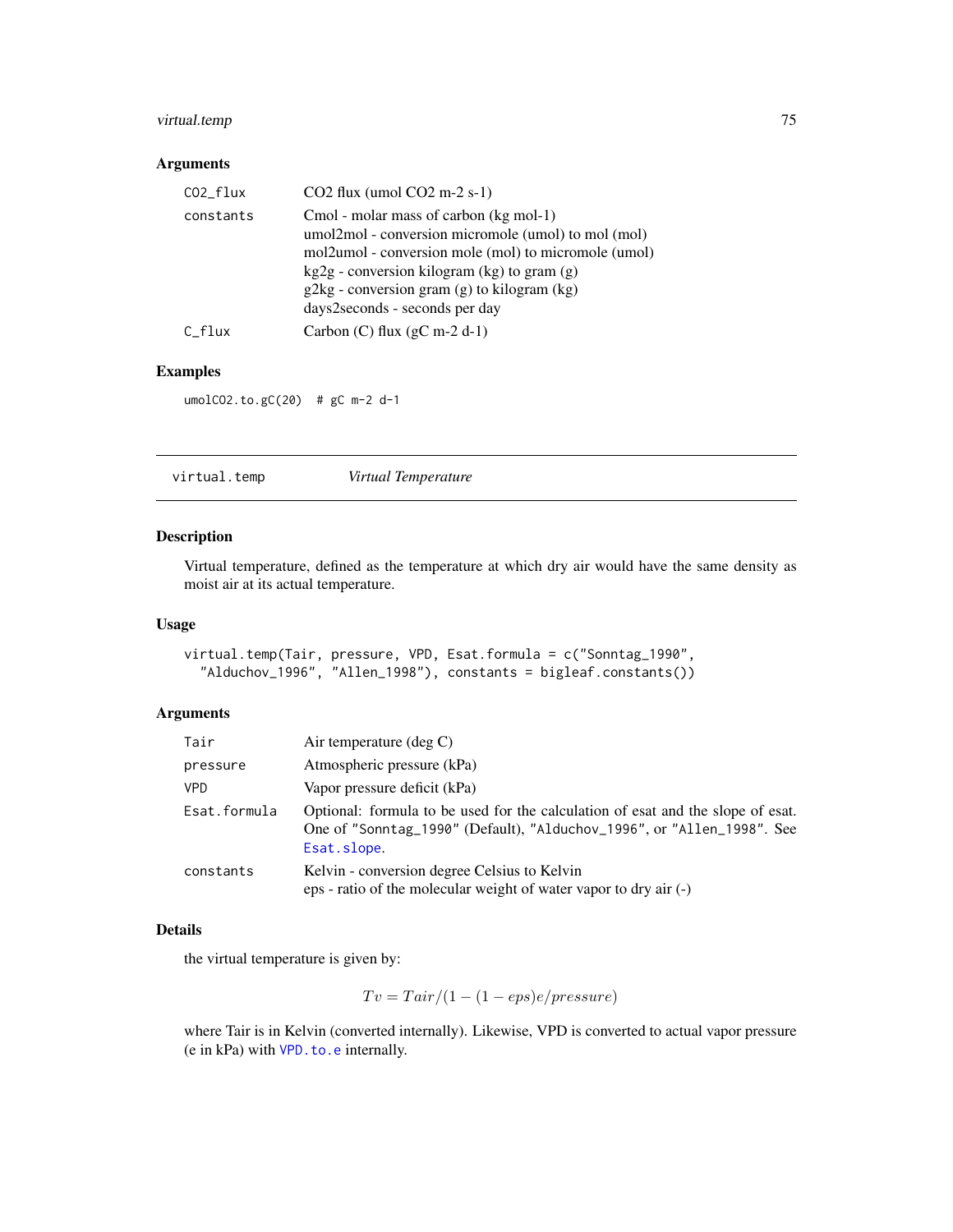#### Value

Tv - virtual temperature (deg C)

#### References

Monteith J.L., Unsworth M.H., 2008: Principles of Environmental Physics. 3rd edition. Academic Press, London.

# Examples

virtual.temp(25,100,1.5)

#### VPD.to.rH *Conversions between Humidity Measures*

## <span id="page-75-0"></span>Description

Conversion between vapor pressure (e), vapor pressure deficit (VPD), specific humidity (q), and relative humidity (rH).

#### Usage

```
VPD.to.rH(VPD, Tair, Esat.formula = c("Sonntag_1990", "Alduchov_1996",
  "Allen_1998"), constants = bigleaf.constants())
rH.to.VPD(rH, Tair, Esat.formula = c("Sonntag_1990", "Alduchov_1996",
  "Allen_1998"), constants = bigleaf.constants())
e.to.rH(e, Tair, Esat.formula = c("Sonntag_1990", "Alduchov_1996",
  "Allen_1998"), constants = bigleaf.constants())
VPD.to.e(VPD, Tair, Esat.formula = c("Sonntag_1990", "Alduchov_1996",
  "Allen_1998"), constants = bigleaf.constants())
e.to.VPD(e, Tair, Esat.formula = c("Sonntag_1990", "Alduchov_1996",
  "Allen_1998"), constants = bigleaf.constants())
e.to.q(e, pressure, constants = bigleaf.constants())
q.to.e(q, pressure, constants = bigleaf.constants())
q.to.VPD(q, Tair, pressure, Esat.formula = c("Sonntag_1990",
  "Alduchov_1996", "Allen_1998"), constants = bigleaf.constants())
VPD.to.q(VPD, Tair, pressure, Esat.formula = c("Sonntag_1990",
  "Alduchov_1996", "Allen_1998"), constants = bigleaf.constants())
```
<span id="page-75-1"></span>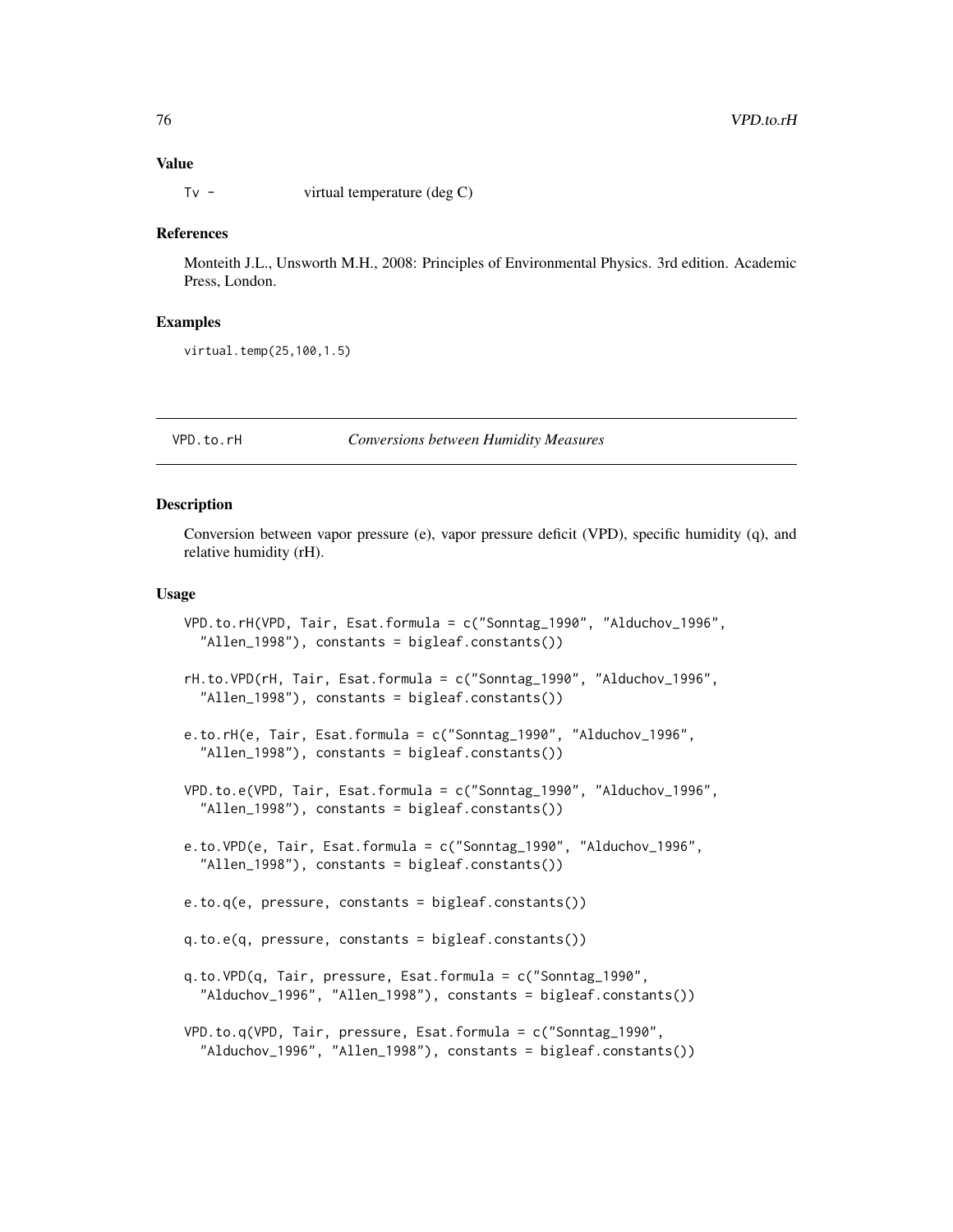# <span id="page-76-0"></span>wetbulb.temp 77

# Arguments

| <b>VPD</b>   | Vapor pressure deficit (kPa)                                                                                                                                             |
|--------------|--------------------------------------------------------------------------------------------------------------------------------------------------------------------------|
| Tair         | Air temperature (deg $C$ )                                                                                                                                               |
| Esat.formula | Optional: formula to be used for the calculation of esat and the slope of esat.<br>One of "Sonntag_1990" (Default), "Alduchov_1996", or "Allen_1998". See<br>Esat.slope. |
| constants    | eps - ratio of the molecular weight of water vapor to dry air (-)<br>Pa2kPa - conversion pascal (Pa) to kilopascal (kPa)                                                 |
| rH           | Relative humidity (-)                                                                                                                                                    |
| e            | Vapor pressure (kPa)                                                                                                                                                     |
| pressure     | Atmospheric pressure (kPa)                                                                                                                                               |
| q            | Specific humidity $(kg kg-1)$                                                                                                                                            |
|              |                                                                                                                                                                          |

#### References

Foken, T, 2008: Micrometeorology. Springer, Berlin, Germany.

wetbulb.temp *Wet-Bulb Temperature*

# Description

calculates the wet bulb temperature, i.e. the temperature that the air would have if it was saturated.

# Usage

```
wetbulb.temp(Tair, pressure, VPD, accuracy = 0.001,
 Esat.formula = c("Sonntag_1990", "Alduchov_1996", "Allen_1998"),
 constants = bigleaf.constants())
```
# Arguments

| Tair         | Air temperature $(\text{deg } C)$                                                                                                                                                          |
|--------------|--------------------------------------------------------------------------------------------------------------------------------------------------------------------------------------------|
| pressure     | Atmospheric pressure (kPa)                                                                                                                                                                 |
| <b>VPD</b>   | Vapor pressure deficit (kPa)                                                                                                                                                               |
| accuracy     | Accuracy of the result $(\deg C)$                                                                                                                                                          |
| Esat.formula | Optional: formula to be used for the calculation of esat and the slope of esat.<br>One of "Sonntag_1990" (Default), "Alduchov_1996", or "Allen_1998". See<br>Esat.slope.                   |
| constants    | $cp$ - specific heat of air for constant pressure (J K-1 kg-1)<br>eps - ratio of the molecular weight of water vapor to dry air (-)<br>Pa2kPa - conversion pascal (Pa) to kilopascal (kPa) |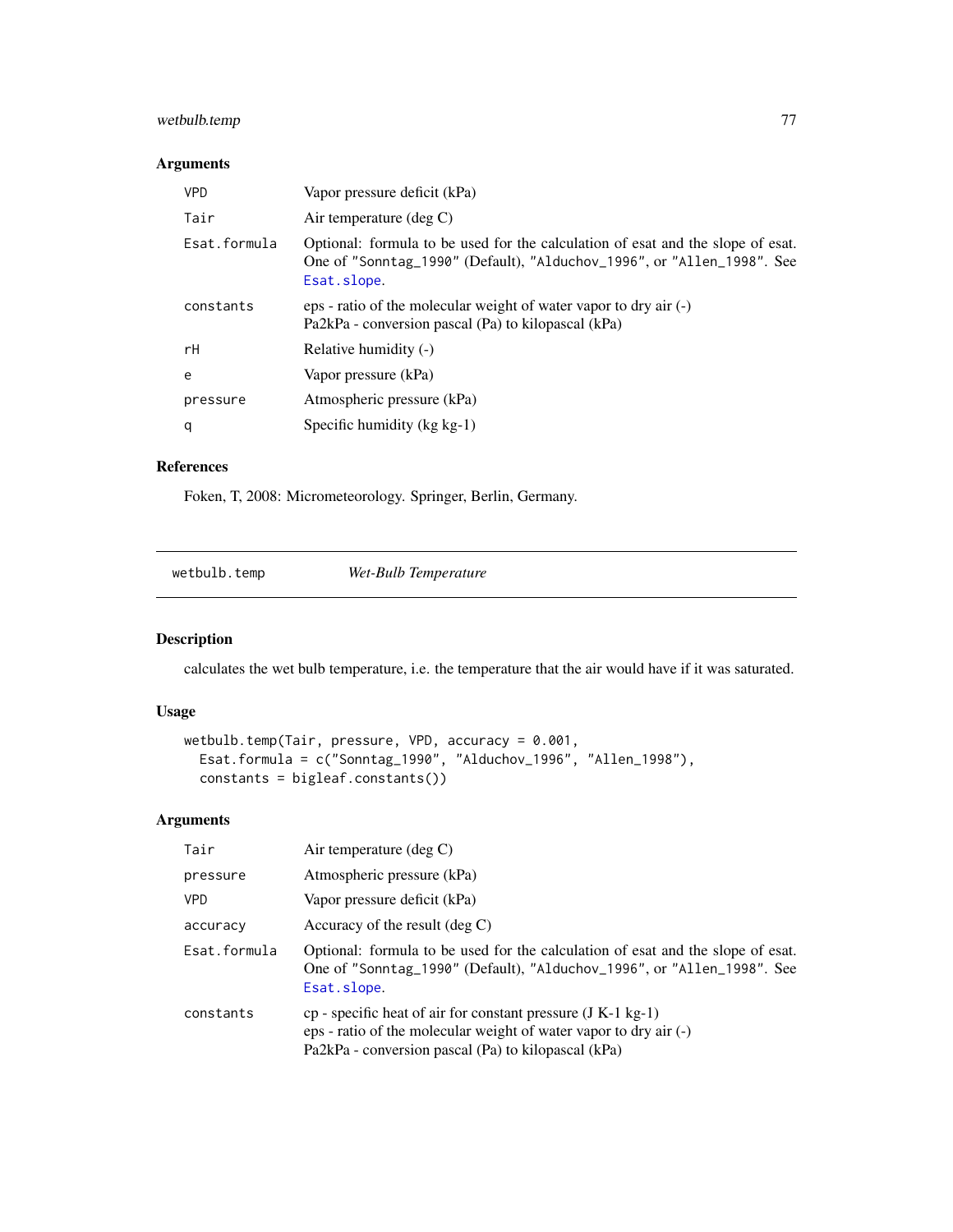# <span id="page-77-0"></span>Details

Wet-bulb temperature (Tw) is calculated from the following expression:

$$
e = Esat(Tw) - gamma * (Tair - Tw)
$$

The equation is solved for Tw using [optimize](#page-0-0). Actual vapor pressure e (kPa) is calculated from VPD using the function [VPD.to.e](#page-75-0). The psychrometric constant gamma (kPa K-1) is calculated from [psychrometric.constant](#page-53-0).

#### Value

Tw - wet-bulb temperature (degC)

#### References

Monteith J.L., Unsworth M.H., 2008: Principles of Environmental Physics. 3rd edition. Academic Press, London.

# Examples

wetbulb.temp(Tair=c(20,25),pressure=100,VPD=c(1,1.6))

wind.profile *Wind Speed at Given Heights in the Surface Layer*

# Description

Wind speed at a given height above the canopy estimated from single-level measurements of wind speed.

#### Usage

```
wind.profile(data, heights, Tair = "Tair", pressure = "pressure",
 ustar = "ustar", H = "H", wind = "wind", zr, zh, d = NULL,
  frac_d = 0.7, z = NULL, frac_z = NULL, size_z = NULL, estimate_z = TNUE,
  stab_correction = TRUE, stab_formulation = c("Dyer_1970",
  "Businger_1971"), constants = bigleaf.constants())
```
#### Arguments

| data     | Data frame or matrix containing all required variables        |
|----------|---------------------------------------------------------------|
| heights  | Vector with heights for which wind speed is to be calculated. |
| Tair     | Air temperature $(\text{deg } C)$                             |
| pressure | Atmospheric pressure (kPa)                                    |
| ustar    | Friction velocity (m s-1)                                     |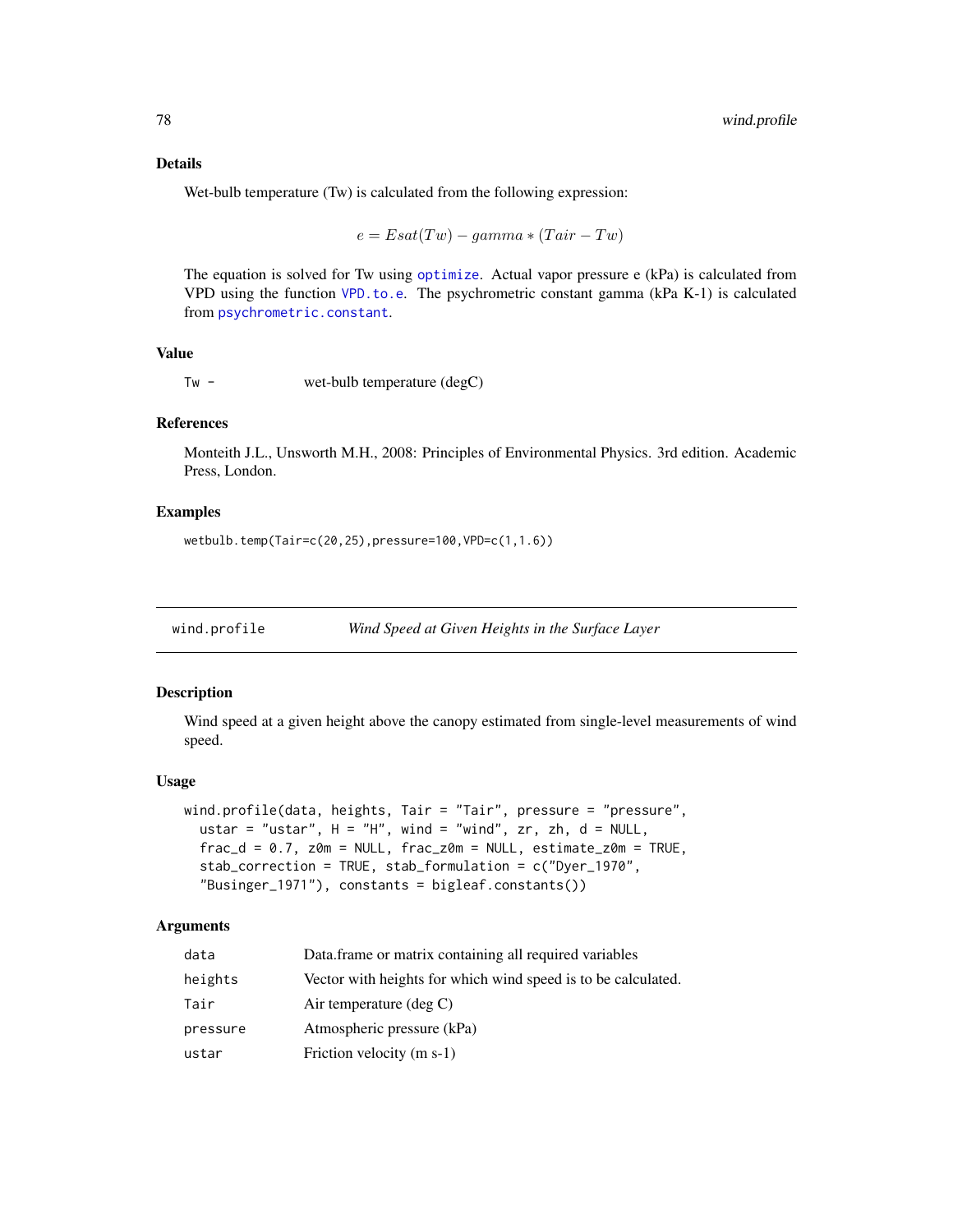<span id="page-78-0"></span>

| H                | Sensible heat flux (W m-2)                                                                                                                                                            |
|------------------|---------------------------------------------------------------------------------------------------------------------------------------------------------------------------------------|
| wind             | Wind speed at height $zr$ (m s-1); only used if $stab\_correction = TRUE$                                                                                                             |
| zr               | Instrument (reference) height (m)                                                                                                                                                     |
| zh               | Canopy height (m)                                                                                                                                                                     |
| d                | Zero-plane displacement height (-)                                                                                                                                                    |
| frac_d           | Fraction of displacement height on canopy height (-); only used if d is not avail-<br>able                                                                                            |
| z0m              | Roughness length (m), optional; only used if stab_correction = FALSE (de-<br>fault= $0.1$ )                                                                                           |
| frac_z0m         | Fraction of roughness length on canopy height (-), optional; only used if stab_correction = FALSE<br>$(default=0.1)$ , only used if $z$ $0$ m is not available                        |
| estimate_z0m     | Should z0m be estimated from the logarithmic wind profile? If TRUE (the de-<br>fault), arguments z0m and frac_z0m are ignored. See roughness.parameters<br>for details.               |
| stab_correction  |                                                                                                                                                                                       |
|                  | Should stability correction be applied? Defaults to TRUE                                                                                                                              |
| stab_formulation |                                                                                                                                                                                       |
|                  | Stability correction function used (If stab_correction = TRUE). Either "Dyer_1970"<br>or "Businger_1971".                                                                             |
| constants        | k - von-Karman constant (-)<br>Kelvin - conversion degree Celsius to Kelvin<br>cp - specific heat of air for constant pressure (J K-1 kg-1)<br>g - gravitational acceleration (m s-2) |

# Details

The underlying assumption is the existence of a logarithmic wind profile above the height  $d + z0m$ (the height at which wind speed mathematically reaches zero according to the Monin-Obhukov similarity theory). In this case, the wind speed at a given height z is given by:

 $u(z) = (ustar/k) * (ln((z - d)/z0m) - \psi m)$ 

The roughness parameters zero-plane displacement height (d) and roughness length (z0m) can be approximated from [roughness.parameters](#page-58-0).  $\psi m$  is omitted if stab\_correction = FALSE (not recommended). If estimate\_z0m = TRUE, z0m is first estimated from the wind profile equation and then used in the equation above for the calculation of  $u(z)$  (see e.g. Newman & Klein 2014).

# Value

A data.frame with rows representing time and columns representing heights as specified in heights.

#### Note

Note that this equation is only valid for  $z \geq d + z$  m, and it is not meaningful to calculate values closely above  $d + z$ 0m. All values in heights smaller than  $d + z$ 0m will return 0.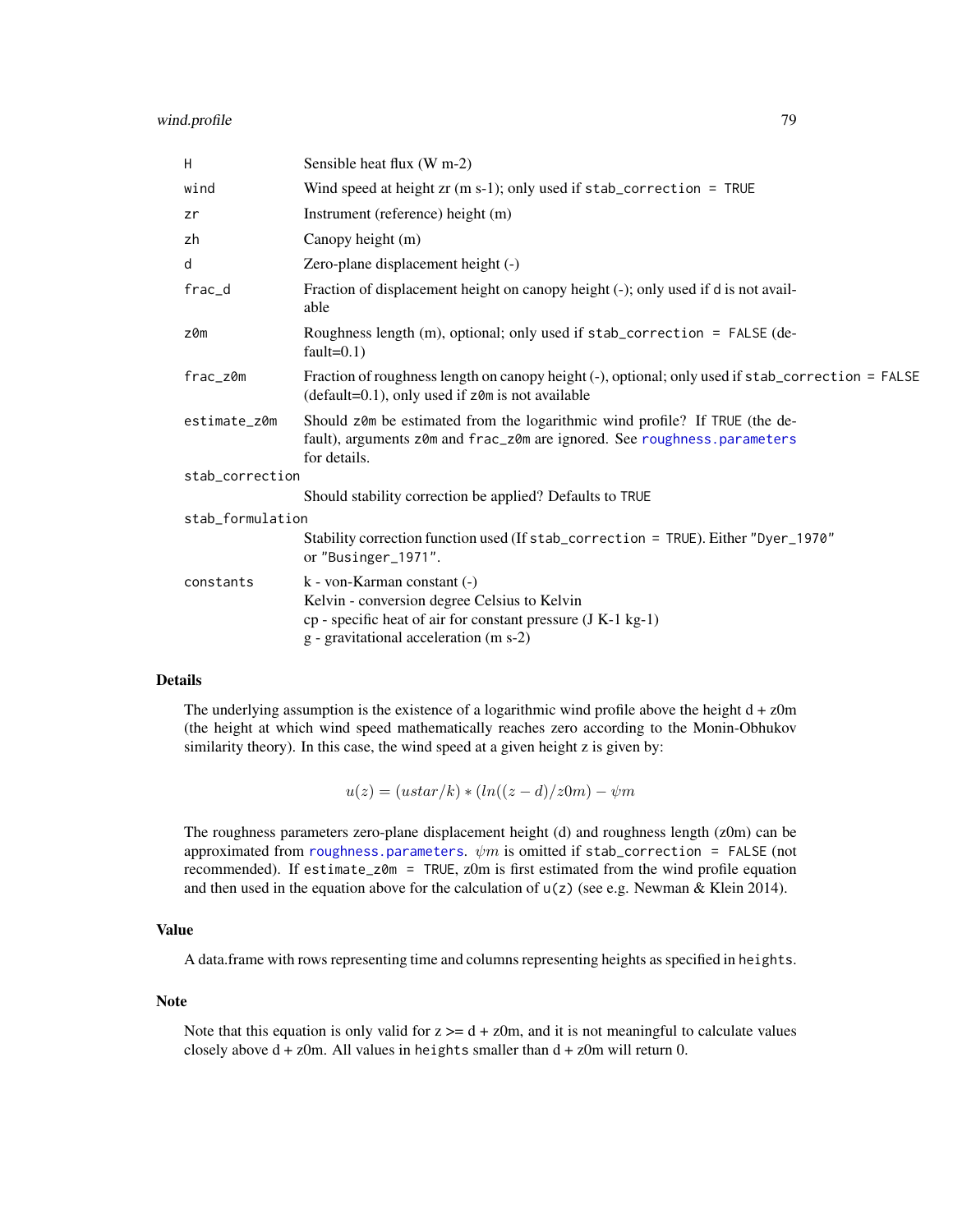# References

Monteith, J.L., Unsworth, M.H., 2008: Principles of Environmental Physics. 3rd edition. Academic Press, London.

Newman, J.F., Klein, P.M., 2014: The impacts of atmospheric stability on the accuracy of wind speed extrapolation methods. Resources 3, 81-105.

# See Also

[roughness.parameters](#page-58-0)

# Examples

```
df <- data.frame(Tair=25,pressure=100,wind=c(3,4,5),ustar=c(0.5,0.6,0.65),H=c(200,230,250))
wind.profile(df,heights=seq(18,40,2),zr=40,zh=25,d=16)
```
WUE.metrics *Water-Use Efficiency Metrics*

# Description

Calculation of various water use efficiency (WUE) metrics.

#### Usage

```
WUE.metrics(data, GPP = "GPP", NEE = "NEE", LE = "LE", VPD = "VPD",
 Tair = "Tair", constants = bigleaf.constants())
```
# Arguments

| data       | Data.frame or matrix containing all required variables                                                                                          |
|------------|-------------------------------------------------------------------------------------------------------------------------------------------------|
| <b>GPP</b> | Gross primary productivity (umol CO2 m-2 s-1)                                                                                                   |
| <b>NEE</b> | Net ecosystem exchange (umol CO2 m-2 s-1)                                                                                                       |
| LE.        | Latent heat flux $(W m-2)$                                                                                                                      |
| <b>VPD</b> | Vapor pressure deficit (kPa)                                                                                                                    |
| Tair       | Air temperature $(\text{deg } C)$                                                                                                               |
| constants  | Cmol - molar mass of carbon (kg mol-1)<br>umol2mol - conversion micromole (umol) to mole (mol)<br>$kg2g$ - conversion kilogram (kg) to gram (g) |

<span id="page-79-0"></span>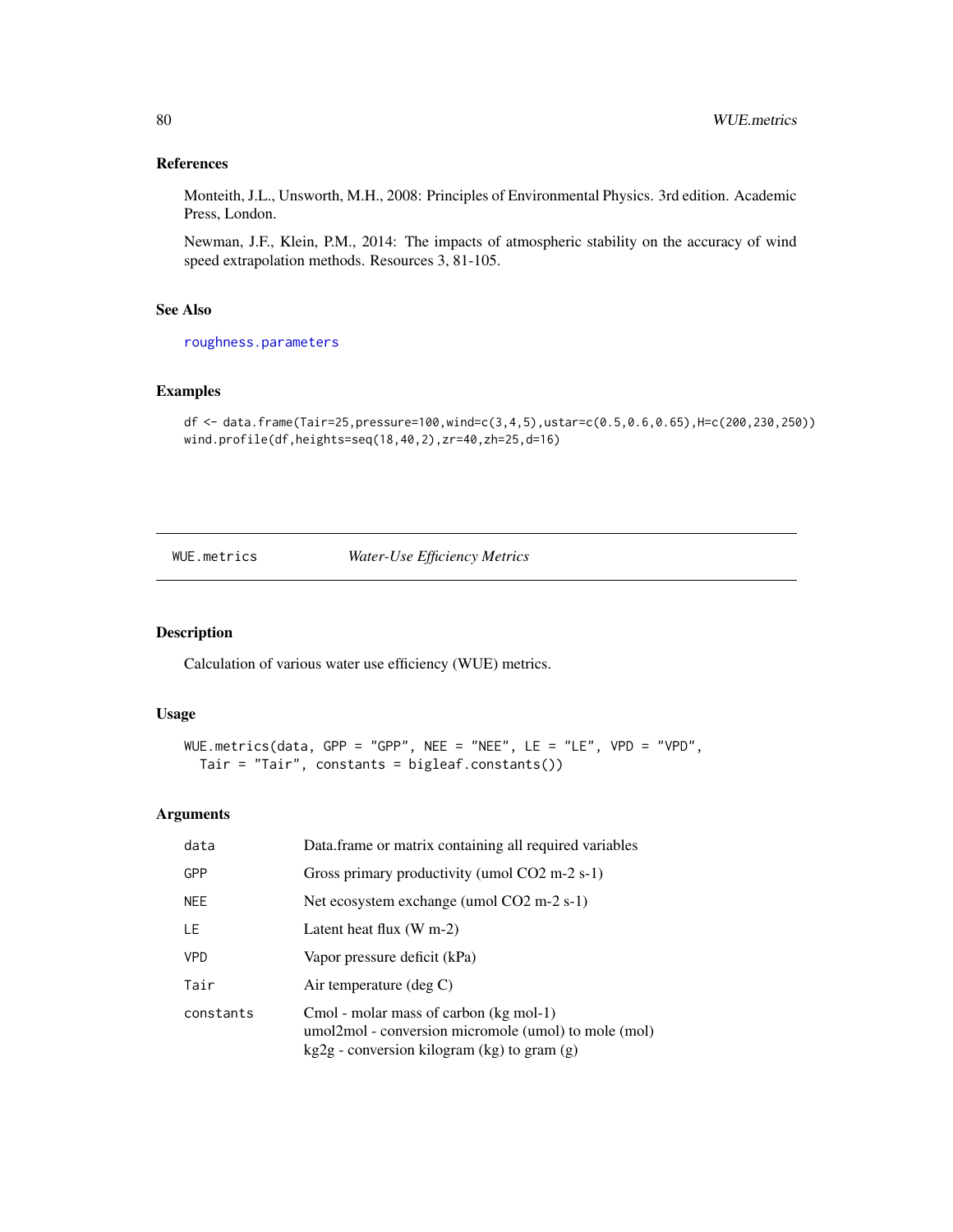# <span id="page-80-0"></span>WUE.metrics 81

# Details

the following metrics are calculated: Water-use efficiency (WUE):

$$
WUE = GPP/ET
$$

Water-use efficiency based on NEE (WUE\_NEE):

$$
WUE_{N}EE=NEE/ET
$$

Inherent water-use efficiency (IWUE; Beer et al. 2009):

 $IWUE = (GPP*VPD)/ET$ 

Underlying water-use efficiency (uWUE; Zhou et al. 2014):

$$
uWUE = (GPP * sqrt(VPD))/ET
$$

All metrics are calculated based on the median of all values. E.g. WUE = median(GPP/ET,na.rm=TRUE)

#### Value

a named vector with the following elements:

| WUE     | Water-use efficiency $(gC (kg H20)-1)$                       |
|---------|--------------------------------------------------------------|
| WUE NEE | Water-use efficiency based on NEE (gC (kg $H20$ )-1)         |
| IWUE    | Inherent water-use efficiency ( $gC$ kPa ( $kg$ H20)-1)      |
| uWUE    | Underlying water-use efficiency ( $gC kPa^{0.5}$ (kg H20)-1) |

#### Note

Units for VPD can also be hPa. Units change accordingly. WUE\_NEE is calculated based on the absolute value of NEE (the sign convention does not matter here).

# References

Beer, C., et al., 2009: Temporal and among-site variability of inherent water use efficiency at the ecosystem level. Global Biogeochemical Cycles 23, GB2018.

Zhou, S., et al., 2014: The effect of vapor pressure deficit on water use efficiency at the sub-daily time scale. Geophysical Research Letters 41.

# See Also

[stomatal.slope](#page-64-0) for a measure of intrinsic WUE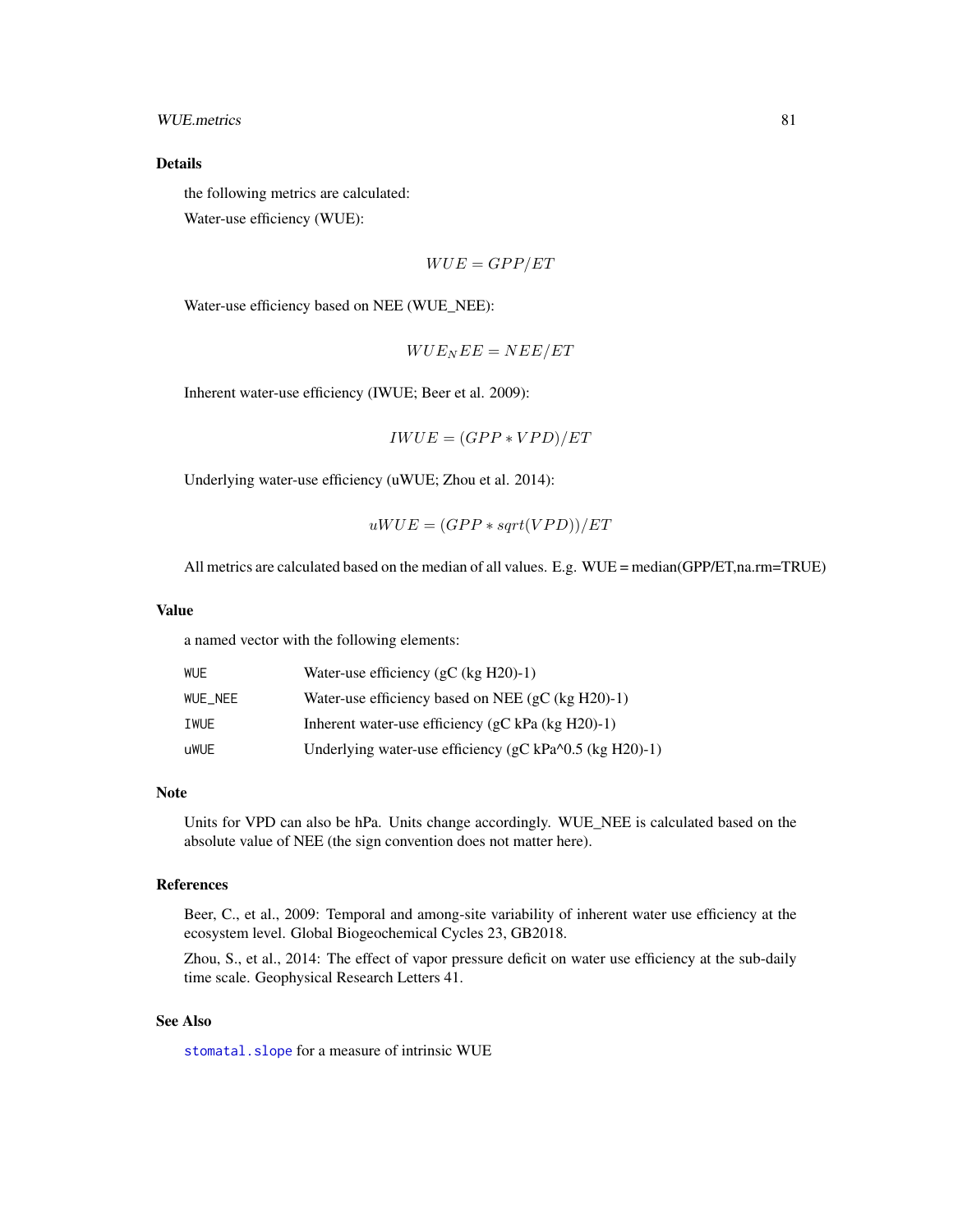# Examples

```
## filter data for dry periods and daytime at DE-Tha in June 2014
DE_Tha_Jun_2014_2 <- filter.data(DE_Tha_Jun_2014,quality.control=FALSE,
                                 vars.qc=c("Tair","precip","VPD","H","LE"),
                                 filter.growseas=FALSE,filter.precip=TRUE,
                                 filter.vars=c("Tair","PPFD","ustar"),
                                 filter.vals.min=c(5,200,0.2),
                                 filter.vals.max=c(NA,NA,NA),NA.as.invalid=TRUE,
                                 quality.ext="_qc",good.quality=c(0,1),
                                 missing.qc.as.bad=TRUE,GPP="GPP",doy="doy",
                                 year="year",tGPP=0.5,ws=15,min.int=5,precip="precip",
                                 tprecip=0.1,precip.hours=24,records.per.hour=2)
```
## calculate WUE metrics in the filtered periods WUE.metrics(DE\_Tha\_Jun\_2014\_2)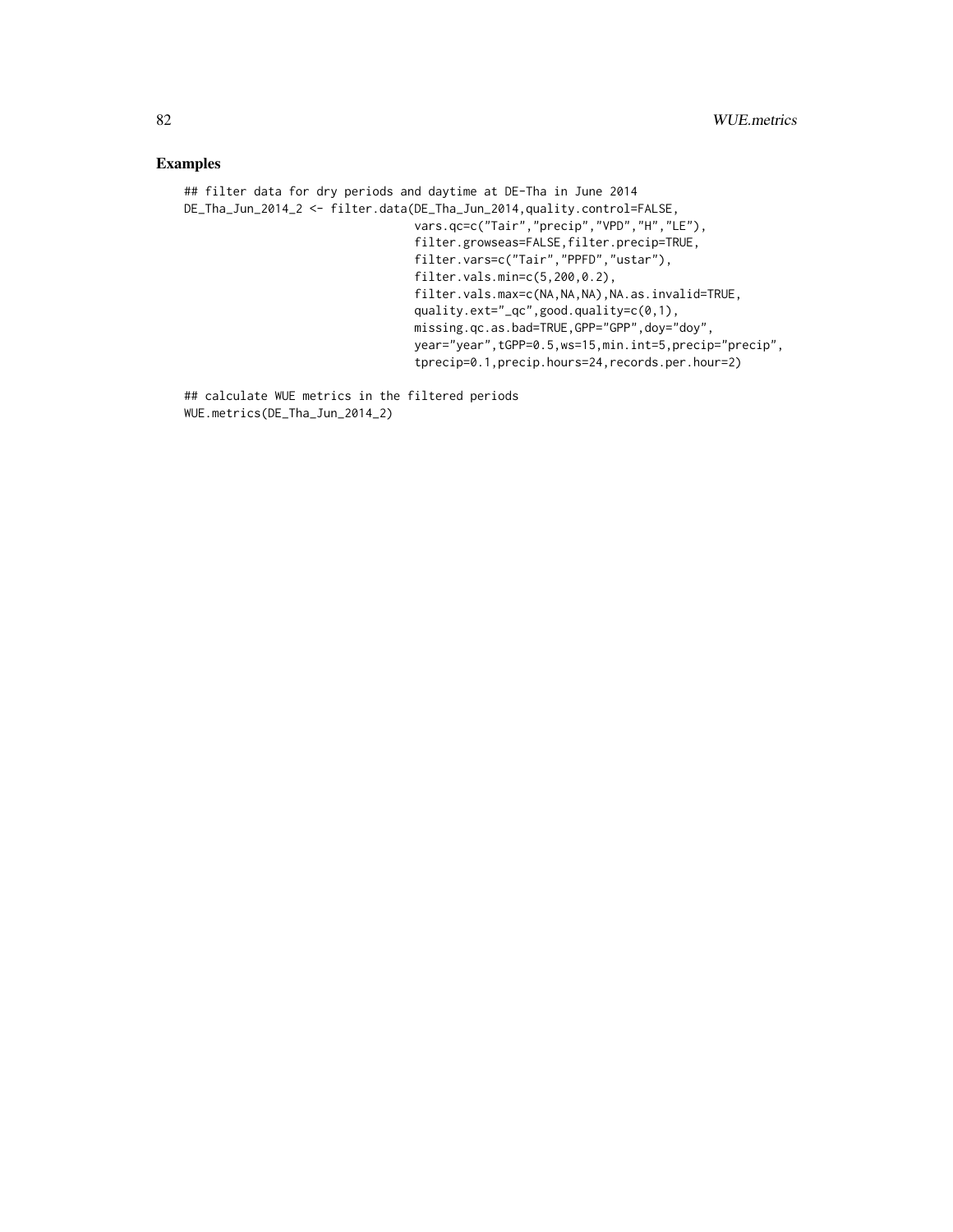# **Index**

∗Topic datasets AT\_Neu\_Jul\_2010, [9](#page-8-0) DE\_Tha\_Jun\_2014, [16](#page-15-0) FR\_Pue\_May\_2012, [28](#page-27-0) aerodynamic.conductance, [3,](#page-2-0) *[14](#page-13-0)*, *[21](#page-20-0)*, *[31](#page-30-0)*, *[33](#page-32-0)*, *[35](#page-34-0)*, *[70](#page-69-0)* air.density, [7](#page-6-0) Arrhenius.temp.response, [8,](#page-7-0) *[49](#page-48-0)* AT\_Neu\_Jul\_2010, [9](#page-8-0) bigleaf.constants, [11,](#page-10-0) *[38](#page-37-0)* biochemical.energy, [12](#page-11-0) D, *[22](#page-21-1)* DE\_Tha\_Jun\_2014, [16](#page-15-0) decoupling, [13,](#page-12-0) *[21](#page-20-0)* dew.point, [15](#page-14-0) e.to.q *(*VPD.to.rH*)*, [76](#page-75-1) e.to.rH *(*VPD.to.rH*)*, [76](#page-75-1) e.to.VPD *(*VPD.to.rH*)*, [76](#page-75-1) energy.closure, [17](#page-16-0) energy.use.efficiency, [19,](#page-18-0) *[42](#page-41-0)* equilibrium.imposed.ET, *[14](#page-13-0)*, [20](#page-19-0) Esat.slope, *[14,](#page-13-0) [15](#page-14-0)*, *[20](#page-19-0)*, [22,](#page-21-1) *[51](#page-50-0)*, *[57](#page-56-0)*, *[70](#page-69-0)*, *[72](#page-71-0)*, *[75](#page-74-0)*, *[77](#page-76-0)* ET.to.LE *(*LE.to.ET*)*, [40](#page-39-0) extraterrestrial.radiation, [23](#page-22-0) filter.data, [24](#page-23-0) filter.growing.season, [27](#page-26-0) fixInNamespace, *[12](#page-11-0)*

FR\_Pue\_May\_2012, [28](#page-27-0) Gb.Choudhury, *[5](#page-4-0)*, *[7](#page-6-0)*, [29,](#page-28-0) *[33](#page-32-0)*, *[35](#page-34-0)* Gb.Su, *[5](#page-4-0)*, *[7](#page-6-0)*, *[31](#page-30-0)*, [31,](#page-30-0) *[35](#page-34-0)* Gb.Thom, *[7](#page-6-0)*, *[31](#page-30-0)*, *[33](#page-32-0)*, [34](#page-33-0) gC.to.umolCO2 *(*umolCO2.to.gC*)*, [74](#page-73-0)

intercellular.CO2, [35,](#page-34-0) *[47](#page-46-0)*, *[49](#page-48-0)*

isothermal.Rn, [37](#page-36-0)

kg.to.mol, [38](#page-37-0) kinematic.viscosity, [38](#page-37-0)

latent.heat.vaporization, [39,](#page-38-0) *[40](#page-39-0)*, *[55](#page-54-0)* LE.to.ET, [40](#page-39-0) light.response, [41](#page-40-0) light.use.efficiency, *[19](#page-18-0)*, [42](#page-41-0) longwave.conductance, [43](#page-42-0)

mol.to.ms *(*ms.to.mol*)*, [45](#page-44-0) Monin.Obukhov.length, *[5](#page-4-0)*, [44,](#page-43-0) *[64](#page-63-0)* ms.to.mol, [45](#page-44-0)

nlrob, *[66,](#page-65-0) [67](#page-66-0)* nls, *[41](#page-40-0)*, *[64](#page-63-0)*, *[66,](#page-65-0) [67](#page-66-0)*

optimize, *[15](#page-14-0)*, *[78](#page-77-0)*

photosynthetic.capacity, [46](#page-45-0) potential.ET, [50](#page-49-0) potential.radiation, [52](#page-51-0) PPFD.to.Rg *(*Rg.to.PPFD*)*, [58](#page-57-0) pressure.from.elevation, [53,](#page-52-1) *[73](#page-72-0)* psychrometric.constant, [54,](#page-53-1) *[78](#page-77-0)*

q.to.e *(*VPD.to.rH*)*, [76](#page-75-1) q.to.VPD *(*VPD.to.rH*)*, [76](#page-75-1)

radiometric.surface.temp, [55](#page-54-0) reference.ET, [56](#page-55-0) Reynolds.Number, [57](#page-56-0) Rg.to.PPFD, [58](#page-57-0) rH.to.VPD *(*VPD.to.rH*)*, [76](#page-75-1) roughness.parameters, *[5](#page-4-0)*, [59,](#page-58-1) *[64](#page-63-0)*, *[79,](#page-78-0) [80](#page-79-0)*

stability.correction, [62](#page-61-0) stability.parameter, *[45](#page-44-0)*, *[62](#page-61-0)*, [63](#page-62-0) stomatal.sensitivity, [64](#page-63-0) stomatal.slope, [65,](#page-64-1) *[81](#page-80-0)*